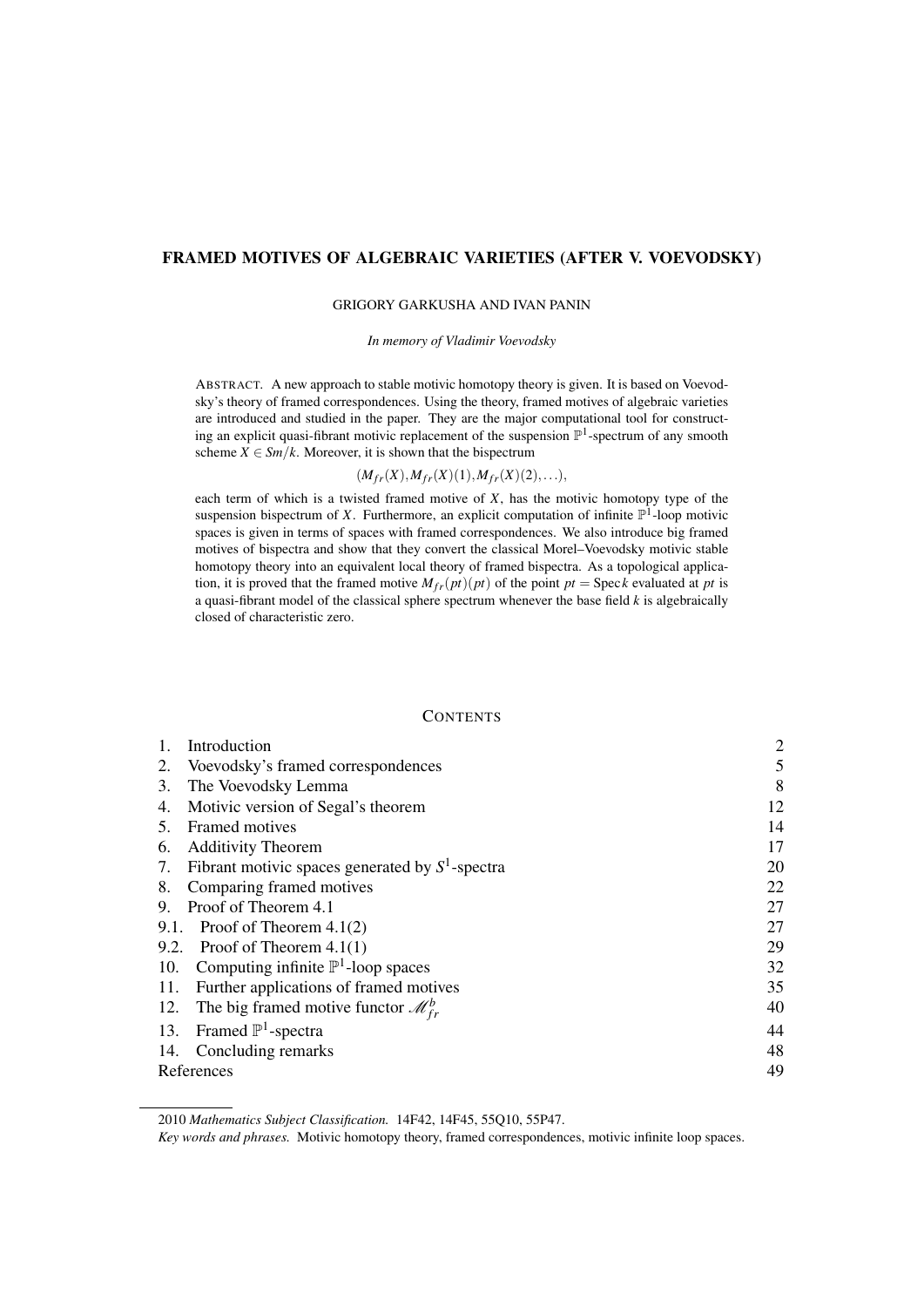#### 1. INTRODUCTION

The main objective of the present paper is to suggest a new approach to the classical stable motivic homotopy theory of Morel–Voevodsky [18]. Let us give more details.

In [24] Voevodsky develops the theory of (pre-)sheaves with framed correspondences. One of its aims was to give another framework for *SH*(*k*) more amenable to explicit calculations (see his Nordfjordeid Lectures [5, Remark 2.15] or his unpublished notes [24]).

Let *Sm*/*k* be the category of smooth separated schemes of finite type over a field *k*. Recall that the category of framed correspondences *Fr*∗(*k*), invented by Voevodsky [24, Section 2], is defined as follows. Its objects are those of  $Sm/k$  and morphisms sets  $Fr_*(X,Y) = \bigcup_{n \geq 0} Fr_n(X,Y)$ are defined by means of certain geometric data (see Section 2 below). The category  $Fr_*(k)$ contains a subcategory  $Fr_0(k)$  whose objects are those of  $Sm/k$  and the morphisms set between schemes *X* and *Y* is the pointed set  $Fr_0(X, Y)$ . The latter set coincides with the pointed set Mor<sub>•</sub> $(X_+, Y_+)$  of pointed morphisms between pointed schemes  $X_+$  and  $Y_+$ . Following Voevodsky [24], we put for every  $Y \in \mathcal{S}m/k$  (see Section 2 below):

$$
Fr(X,Y) := \text{colim}(Fr_0(X,Y) \xrightarrow{\sigma_Y} Fr_1(X,Y) \xrightarrow{\sigma_Y} \dots \xrightarrow{\sigma_Y} Fr_n(X,Y) \xrightarrow{\sigma_Y} \dots)
$$

and refer to it as the set of stable framed correspondences. The set  $Fr(X, Y)$  is pointed, contravariantly functorial with respect to  $X \in Fr_*(k)$  and covariantly functorial with respect to  $Y \in Fr_0(k)$ .

Replacing *Y* by a simplicial object  $Y^{\bullet}$  in  $Fr_0(k)$ , we get a pointed simplicial set  $Fr(X,Y^{\bullet})$ . Replacing *X* by the standard cosimplicial object  $\Delta_k^{\bullet}$  in *Sm*/*k* and taking the diagonal, we get a pointed simplicial set  $Fr(\Delta_k^{\bullet}, Y^{\bullet})$ . We put

$$
\pi_r^{\text{fr}}(Y^{\bullet}) := \pi_r(Fr(\Delta_k^{\bullet}, Y^{\bullet}))
$$

and call  $\pi_r^{\text{fr}}(Y^{\bullet})$  the *r*th singular algebraic stable homotopy group of  $Y^{\bullet}$ .

If we replace *Y*<sup>•</sup> by the simplicial circle  $S^1$  (canonically regarded as an object of  $\Delta^{op}Fr_0(k)$ ) and take the base field to be the field of complex numbers C, we can state our first result:

**Theorem 1.1.** *The geometric realization of the simplicial set*  $Fr(\Delta_{\mathbb{C}}^{\bullet}, S^1)$  *has the homotopy type of the topological space*  $\Omega^{\infty} \Sigma^{\infty} (S_{top}^1)$ *, where*  $S_{top}^1$  *stands for the usual topological circle.* 

The key point of the statement is this: the classical topological space of the theorem is recovered as the simplicial set  $Fr(\Delta_{\mathbb{C}}^{\bullet}, S^1)$ , which is described in terms of algebraic varieties only. This is one of the computational miracles of framed correspondences.

Our next result is in the spirit of the preceding theorem. It extends the celebrated theorem of Suslin and Voevodsky [21] on singular algebraic homology to the singular algebraic stable homotopy defined above.

**Theorem 1.2.** The assignment  $X \mapsto \pi_*^{\text{fr}}(X \otimes S^1)$  is a generalized homology theory on Sm/C. *Moreover, passing to homotopy groups with finite coefficients, we get equalities*

$$
\pi^{\text{\rm fr}}_s(X\otimes S^1;\mathbb{Z}/m)=\pi^{\text{\rm st}}_s(X_+\wedge S^1_{top};\mathbb{Z}/m)
$$

*for all integers s, m with m*  $\neq$  0*.* 

*Also, the first part of this theorem is true over any infinite perfect field k. Namely, the assign-* $\mathit{ment}\ X \mapsto \pi_\ast^{fr}(X\otimes S^1)$  is a generalized homology theory on the category Sm/k.

The reader will find the proofs of Theorems 1.1 and 1.2 in Section 11.

From now on we deal with the category  $Sm/k$  of smooth algebraic varieties over an infinite perfect field *k* unless otherwise specified. Following [18], recall that a pointed motivic space is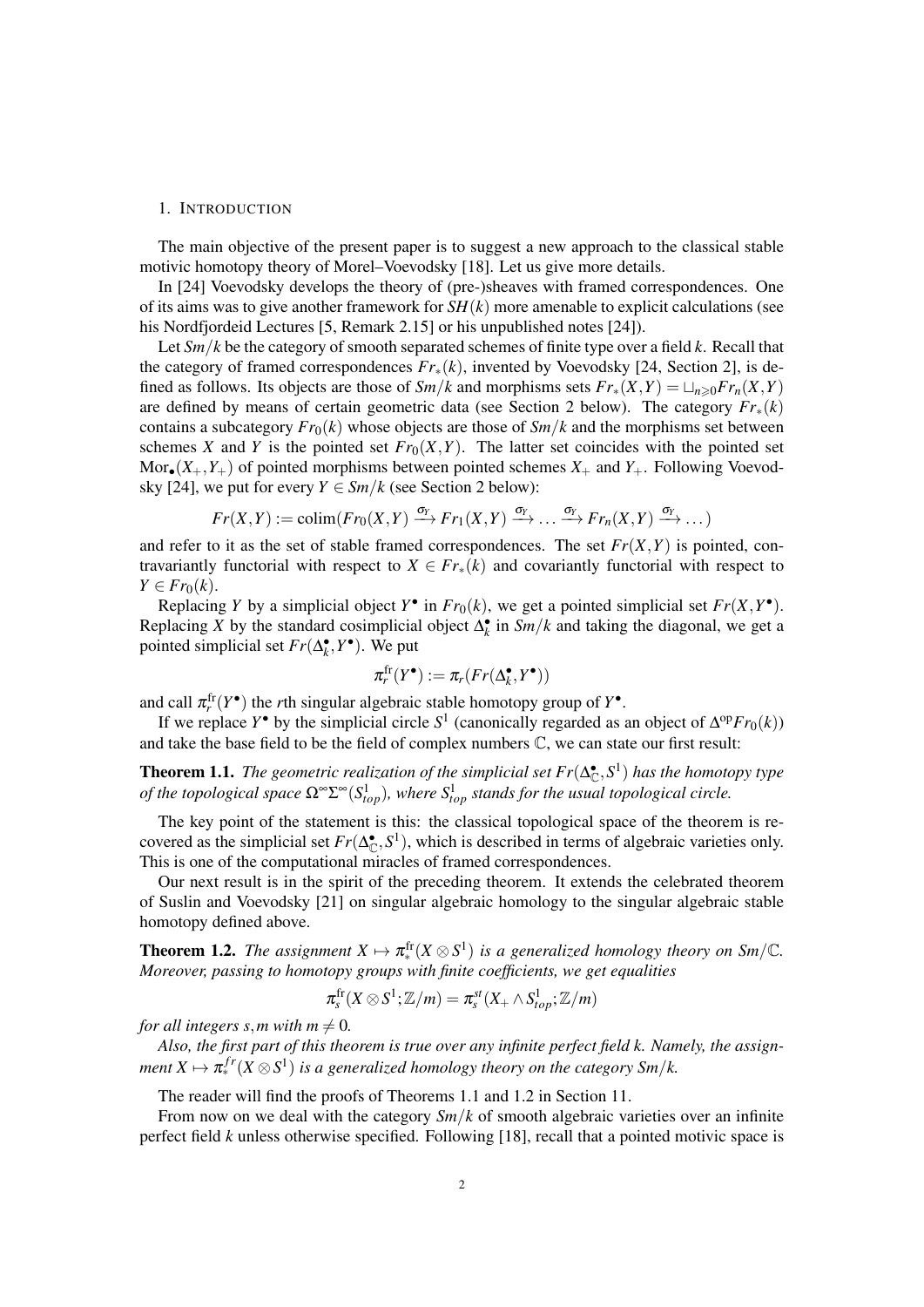a pointed simplicial Nisnevich sheaf on *Sm*/*k*. The category of pointed motivic spaces will be denoted by  $sShv_{\bullet}(Sm/k)$ . Voevodsky conjectured that if the motivic space  $Fr(\Delta_k^{\bullet} \times -, Y^{\bullet})$  is locally connected in the Nisnevich topology, then it is weakly equivalent, locally in the Nisnevich topology, to the motivic space  $\Omega_{\mathbb{P}^1}^{\infty} \Sigma_{\mathbb{P}^1}^{\infty} (Y^{\bullet}_+).$ 

The proof of Theorem 6.4 shows that the motivic space  $Fr(\Delta_k^{\bullet} \times -, Y^{\bullet})$  is a commutative monoid in  $H_{\bullet}^{\text{nis}}(k)$ . In particular, the Nisnevich sheaf  $\pi_0(Fr(\Delta^{\bullet} \times -, Y^{\bullet}))$  is a sheaf of commutative monoids. If this sheaf is a sheaf of Abelian groups, then the space  $Fr(\Delta^{\bullet} \times -, Y^{\bullet})$  is called a (locally) group-like motivic space. The following result (see Theorem 10.7) answers Voevodsky's conjecture in the affirmative.

**Theorem 1.3.** Let k be an infinite perfect field. Then for any simplicial object  $Y^{\bullet}$  in  $Fr_0(k)$  the *canonical morphism*

$$
Fr(\Delta_k^{\bullet} \times -, Y^{\bullet}) \to \Omega_{\mathbb{P}^1}^{\infty} \Sigma_{\mathbb{P}^1}^{\infty} (Y_{+}^{\bullet})
$$

*is locally a group completion. Furthermore, if*  $Fr(\Delta_k^{\bullet} \times -, Y^{\bullet})$  *is locally a group-like motivic space, then the canonical morphism*

$$
Fr(\Delta_k^\bullet\times -, Y^\bullet) \to \Omega_{\mathbb{P}^1}^\infty \Sigma_{\mathbb{P}^1}^\infty (Y_+^\bullet)
$$

*is a local weak equivalence. In particular, the latter is true whenever*  $Fr(\Delta^{\bullet} \times -, Y^{\bullet})$  *is locally connected.*

The preceding theorem shows that the theory of framed correspondences produces a machinery for computing motivic infinite loop spaces.

To prove Voevodsky's conjecture, we introduce and study framed motives as well as big framed motives in the present paper. The main goal of the machinery of framed motives is to find an explicit  $\mathbb{A}^1$ -local replacement of the functor

$$
\Omega^\infty_\mathbb{G} \Sigma^\infty_\mathbb{G} \Sigma^\infty_{S^1} : H_{\mathbb{A}^1}(k) \to SH_{S^1}(k).
$$

To this end, we firstly regard  $SH_{S^1}(k)$  as the full subcategory of the ordinary stable homotopy category  $SH_{S^1}^{\text{nis}}(k)$  consisting of  $\mathbb{A}^1$ -local spectra. Then in Theorem 11.7 we construct an explicit functor  $M_{fr}: H_{\mathbb{A}^1}(k) \to SH_{S^1}(k)$  together with a functor isomorphism

$$
\alpha:\Omega_{\mathbb{G}}^{\infty}\Sigma_{\mathbb{G}}^{\infty}\Sigma_{S^1}^{\infty}\to M_{fr}.
$$

In order to formulate the main results of the theory of big framed motives, consider the full subcategory  $SH^{fr}_{\text{nis}}(k)$  of  $SH(k)$  consisting of framed bispectra E such that for any  $i, j \ge 0$  the simplicial framed sheaf  $E_{i,j}$  is  $\mathbb{A}^1$ -local regarded as an ordinary motivic space and  $\{E_i^j\}$  $\{a_i, b_j\}$  regarded as an ordinary bispectrum is stably motivically fibrant in the stable motivic model structure. Here "*f*" refers to a fibrant replacement in the local model structure on  $sShv_{\bullet}(Sm/k)$ .

The main results of the theory of big framed motives are Theorems 12.4 and 12.5. Theorem 12.4 says that an explicitly constructed functor

$$
\mathcal{M}_{fr}^b: SH(k) \to SH_{\text{nis}}^{fr}(k)
$$

converts classical Morel–Voevodsky stable motivic homotopy theory *SH*(*k*) into an equivalent local homotopy theory of  $\mathbb{A}^1$ -local framed bispectra from  $SH^{fr}_{\text{nis}}(k)$ , thus producing a new approach to stable motivic homotopy theory. The main ingredients of this equivalent local homotopy theory are framed motivic spaces of the form  $C_* Fr(-,Y)$  with  $Y \in \Delta^{\text{op}} Fr_0(k)$  a simplicial scheme as well as their framed motives  $M_{fr}(Y)$ . Theorem 12.5 states that the morphisms set in *SH*(*k*) between two bispectra *E* and *E'* is the set  $\pi_0(E^c, \mathcal{M}_{fr}^b(E')^f)$  of ordinary morphisms between bispectra  $E^c$  and  $\mathcal{M}_{fr}^b(E')_f$  modulo naive homotopy.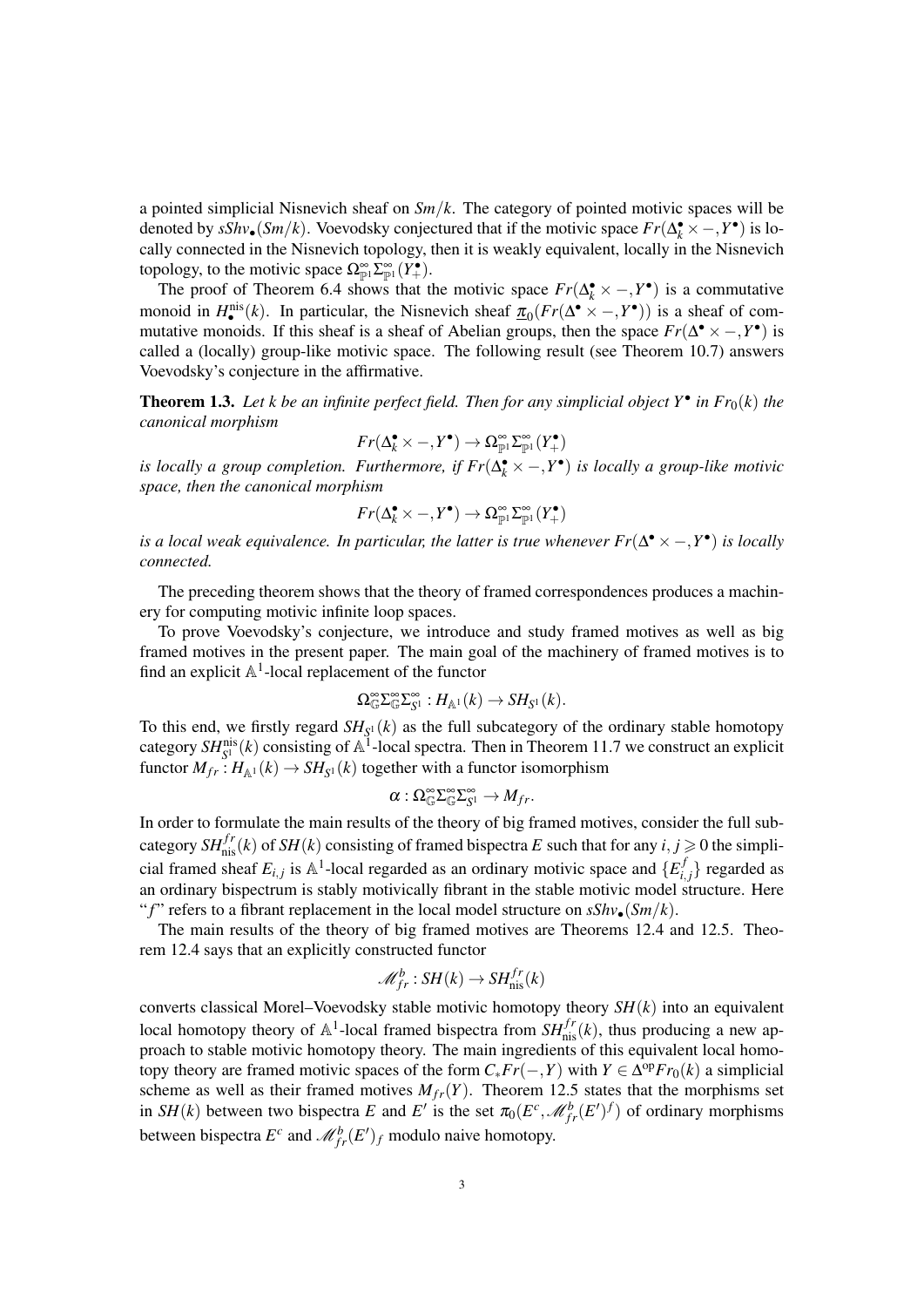Let us indicate some applications of the theory of framed motives and big framed motives. The fact that  $\alpha$  is a functor isomorphism yields the following statement: for any  $X \in \mathcal{S}m/k$  and any simplicial object  $Y^{\bullet}$  in  $Fr_0(k)$  one has a canonical isomorphism

$$
SH(k)(\sum_{\mathbb{G}}^{\infty} \sum_{\mathbb{S}^1}^{\infty} X_+, \sum_{\mathbb{G}}^{\infty} \sum_{\mathbb{S}^1}^{\infty} Y^{\bullet}_{+}[n]) = SH^{nis}_{S^1}(k)(\sum_{\mathbb{S}^1}^{\infty} X_+, M_{fr}(Y^{\bullet})[n]), \quad n \geq 0,
$$
 (1)

(see Theorem 11.5). In particular, the isomorphism  $\alpha$  yields that for any simplicial object  $X^{\bullet}$ in  $Fr_0(k)$  the projection  $X^{\bullet} \times \mathbb{A}^1 \to X^{\bullet}$  induces an isomorphism  $M_{fr}(X^{\bullet} \times \mathbb{A}^1) \cong M_{fr}(X^{\bullet})$ . Furthermore, the functor  $M_f$  converts any elementary distinguished Nisnevich square of  $k$ smooth varieties to a Mayer–Vietoris exact triangle (see Theorem 8.10). Another important property of framed motives is as follows: given a morphism  $\varphi : Y^{\bullet} \to Z^{\bullet}$  of simplicial objects in  $Fr_0(k)$  such that the morphism  $\Sigma_{\mathbb{G}}^{\infty} \Sigma_{S^1}^{\infty}(\varphi)$  is an isomorphism in  $SH(k)$ , the morphism  $M_{fr}(\varphi)$ is a local equivalence.

By definition, the framed motive of a smooth scheme  $X \in \mathcal{S}m/k$  over a field k is a motivic  $S^1$ spectrum  $M_{fr}(X)$  whose terms are certain explicit motivic spaces with framed correspondences (see Definition 5.2). We use framed motives to construct an explicit quasi-fibrant motivic replacement (i.e. an  $\Omega$ -spectrum in positive degrees) of the suspension  $\mathbb{P}^1$ -spectrum  $\Sigma_{\mathbb{P}^1}^{\infty}X_+$  in Theorem 4.1 (here  $\mathbb{P}^1$  is pointed at  $\infty$ ). Another application is to show in Theorem 11.1 that an explicitly constructed bispectrum

$$
M_{fr}^{\mathbb{G}}(X) = (M_{fr}(X), M_{fr}(X)(1), M_{fr}(X)(2), \ldots),
$$

each term of which is a twisted framed motive of *X*, has the motivic homotopy type of the suspension bispectrum  $\sum_{\mathbb{C}}^{\infty} \sum_{S}^{\infty} X_+$  of *X*. Moreover, if we take a stable local fibrant replacement  $M_{fr}(X)(n)_f$  of each twisted framed motive then the bispectrum

$$
M_{fr}^{\mathbb{G}}(X)_{f} = (M_{fr}(X)_{f}, M_{fr}(X)(1)_{f}, M_{fr}(X)(2)_{f}, \ldots)
$$

is motivically fibrant by [1, Theorem A]. These definitions and results hold equally for simplicial objects in the category  $Fr_0(k)$ . We should point out that for any simplicial object  $Y^{\bullet}$  in  $Fr_0(k)$ there is a canonical morphism of bispectra

$$
M_{fr}^{\mathbb{G}}(Y^{\bullet}) \to \mathscr{M}_{fr}^b(\Sigma_{\mathbb{G}}^{\infty} \Sigma_{S^1}^{\infty} Y^{\bullet}_+),
$$

which is an isomorphism in *SH*(*k*). Thus the composite morphism  $\Sigma_{\mathbb{G}}^{\infty} \Sigma_{S^1}^{\infty} Y^{\bullet}_+ \to M_{fr}^{\mathbb{G}}(Y^{\bullet}) \to$  $\mathcal{M}_{fr}^b(\Sigma_{\mathbb{G}}^{\infty}\Sigma_{S^1}^{\infty}Y^{\bullet})$  is an isomorphism in *SH*(*k*). This yields an equality (see Theorem 12.5)

$$
SH(k)(\Sigma^\infty_\mathbb G \Sigma^\infty_{S^1} X_+, \Sigma^\infty_\mathbb G \Sigma^\infty_{S^1} Y_+^\bullet) = \pi_0(\mathscr M_{fr}^b(\Sigma^\infty_\mathbb G \Sigma^\infty_{S^1} Y_+^\bullet)_{0,0}^f(X)).
$$

Here "*f*" refers to a fibrant replacement in the local model structure on  $sShv_{\bullet}(Sm/k)$ .

Let us also give some applications of the isomorphism (1). Since  $M_{fr}(Y^{\bullet})$  is a sheaf of Segal  $S^1$ -spectra, it follows that for any  $n < 0$  the Nisnevich sheaf  $\pi_{n,0}^{\mathbb{A}^1}$  $\sum_{n,0}^{\mathbb{A}^1} (\sum_{\mathbb{G}}^{\infty} \sum_{S^1}^{\infty} Y^{\bullet}_+)$  vanishes. By varying  $Y^{\bullet}$ , one gets a much stronger vanishing property. Namely, for any  $n < r$  one has  $\pi_{n,r}^{\mathbb{A}^1}(\Sigma_{\mathbb{G}}^{\infty}\Sigma_{\mathbb{S}^1}^{\infty}Y_{+}^{\bullet}) = 0$ . We can also compute  $\pi_{n,r}^{\mathbb{A}^1}(\Sigma_{\mathbb{G}}^{\infty}\Sigma_{\mathbb{S}^1}^{\infty}Y_{+}^{\bullet})$  for  $n = r$  with  $r \leq 0$  as

$$
\pi_{-n,-n}^{\mathbb{A}^1}(\Sigma_{S^1}^{\infty}\Sigma_{\mathbb{G}}^{\infty}Y_{+}^{\bullet})(K) = H_0(\mathbb{Z}F(\Delta_K^{\bullet}, Y^{\bullet} \times \mathbb{G}_m^{\wedge n})), \quad n \geqslant 0.
$$

Here  $K/k$  is any field extension and  $\mathbb{Z}F(\Delta_K^{\bullet}, Y^{\bullet} \times \mathbb{G}_m^{\wedge n})$  is an explicit chain complex of free Abelian groups. If  $X = \text{Spec}(k)$ , char  $k = 0$ , then using Neshitov's computation  $H_0(\bar{Z}F(\Delta_K^{\bullet}, \mathbb{G}_m^{\wedge n})) =$  $K_n^{MW}(K)$  [19] we recover the celebrated theorem of Morel [17] for Milnor–Witt *K*-theory for fields of characteristic zero.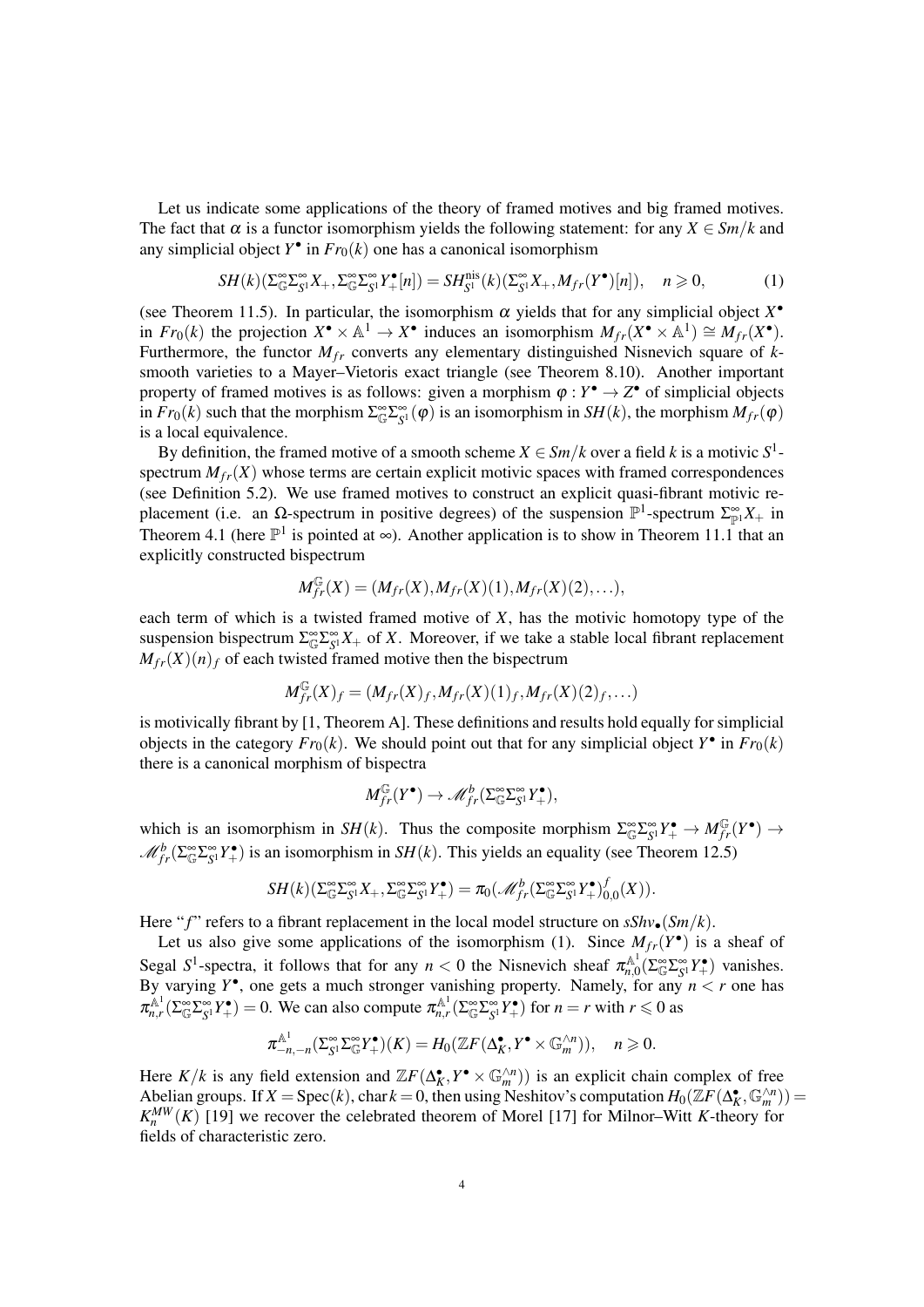We also give an explicit computation of the suspension functor (see Theorem 10.5)

$$
\Sigma_{\mathbb{P}^1}^{\infty}: H_{\mathbb{A}^1}(k) \to SH(k).
$$

It is isomorphic to an explicitly constructed functor

$$
M_{\mathbb{P}^{\wedge 1}}:H_{\mathbb{A}^1}(k)\to SH(k)
$$

that takes a motivic space to a spectrum consisting of spaces with framed correspondences.

As a topological application, using the machinery of framed motives together with a theorem of Levine [16], we show in Theorem 11.9 that  $M_{fr}(pt)(pt)$ , the framed motive of the point  $pt = \text{Spec } k$  evaluated at  $pt$ , is a quasi-fibrant model (i.e. an  $\Omega$ -spectrum in positive degrees) of the classical sphere spectrum if the base field *k* is algebraically closed of characteristic zero.

Finally, we show that every  $\mathbb{P}^1$ -spectrum *E* is actually isomorphic in *SH*(*k*) to a framed spectrum in a canonical way, functorially in *E*. Furthermore, there is an equivalence of categories

$$
SH(k) \stackrel{\cong}{\longrightarrow} SH^{fr}(k),
$$

where  $SH^{fr}(k)$  is a full subcategory of framed  $\mathbb{P}^1$ -spectra (see Theorem 13.4).

*Acknowledgements.* The authors dedicate the paper to the memory of Vladimir Voevodsky, who had kindly given his unpublished notes on framed correspondences [24] to us in 2010.

The authors are very grateful to Andrei Suslin for many helpful discussions. This paper was partly written during the visit of the authors in summer 2014 to the University of Duisburg– Essen (Marc Levine's Arbeitsgruppe). The authors also made major revisions of the original text during their visit to the Mittag-Leffler Institute in Stockholm in 2017. They would like to thank the University of Duisburg–Essen and the Mittag-Leffler Institute for the kind hospitality and support.

#### 2. VOEVODSKY'S FRAMED CORRESPONDENCES

In this section we collect basic facts about framed correspondences and framed functors in the sense of Voevodsky [24]. We start with preparations.

Let *S* be a scheme and let *Z* be a closed subscheme. Recall that an *etale neighborhood of Z ´ in S* is a triple  $(W', \pi' : W' \to S, s' : Z \to W')$  satisfying the conditions:

(i)  $\pi'$  is an étale morphism;

(ii)  $\pi' \circ s'$  coincides with the inclusion  $Z \hookrightarrow S$  (thus  $s'$  is a closed embedding);

(iii) 
$$
(\pi')^{-1}(Z) = s'(Z)
$$

A morphism between two étale neighborhoods  $(W', \pi', s') \rightarrow (W'', \pi'', s'')$  of *Z* in *S* is a morphism  $\rho: W' \to W''$  such that  $\pi'' \circ \rho = \pi'$  and  $\rho \circ s' = s''$ . Note that such  $\rho$  is automatically étale by [11, VI.4.7].

**Definition 2.1** (Voevodsky [24]). For *k*-smooth schemes *X*, *Y* and  $n \ge 0$ , an *explicit framed correspondence* Φ of level *n* consists of the following data:

- (1) a closed subset *Z* in  $\mathbb{A}_X^n$  which is finite over *X*;
- (2) an etale neighborhood  $p: U \to \mathbb{A}^n$  of  $Z$  in  $\mathbb{A}^n$ ;
- (3) a collection of regular functions  $\varphi = (\varphi_1, \ldots, \varphi_n)$  on *U* such that  $\bigcap_{i=1}^n {\varphi_i = 0} = Z$ ;
- (4) a morphism  $g: U \to Y$ .

The subset *Z* will be referred to as the *support* of the correspondence. We shall also write triples  $\Phi = (U, \varphi, g)$  or quadruples  $\Phi = (Z, U, \varphi, g)$  to denote explicit framed correspondences.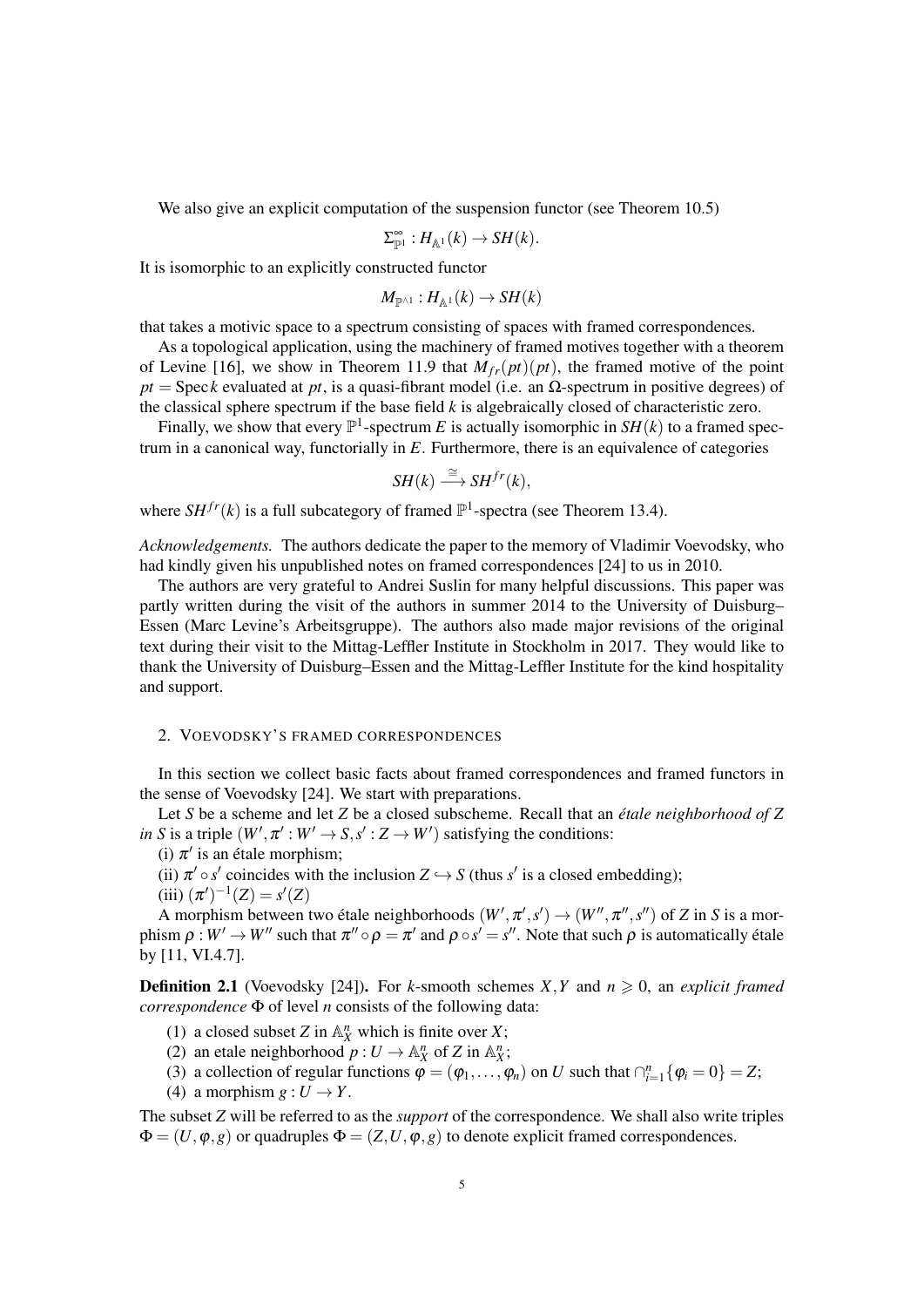Two explicit framed correspondences  $\Phi$  and  $\Phi'$  of level *n* are said to be *equivalent* if they have the same support and there exists an open neighborhood *V* of *Z* in  $U \times_{\mathbb{A}^n_X} U'$  such that, on *V*, the morphism  $g \circ pr$  agrees with  $g' \circ pr'$  and  $\varphi \circ pr$  agrees with  $\varphi' \circ pr'$ . A *framed correspondence of level n* is an equivalence class of explicit framed correspondences of level *n*.

Let  $Fr_n(X, Y)$  denote the set of framed correspondences from X to Y. We consider it as a pointed set with the basepoint being the class  $0<sub>n</sub>$  of the explicit correspondence with  $U = \emptyset$ .

As an example, the set  $Fr_0(X, Y)$  coincides with the set of pointed morphisms  $X_+ \to Y_+$ . In particular, for a connected scheme *X* one has

$$
Fr_0(X,Y) = \operatorname{Hom}_{Sm/k}(X,Y) \sqcup \{0_0\}.
$$

If  $f: X' \to X$  is a morphism of schemes and  $\Phi = (U, \varphi, g)$  is an explicit correspondence from *X* to *Y* then

$$
f^*(\Phi) := (U' = U \times_X X', \varphi \circ pr, g \circ pr)
$$

is an explicit correspondence from  $X'$  to  $Y$ .

**Remark 2.2.** Let  $\Phi = (Z, \mathbb{A}_X^n \stackrel{p}{\leftarrow} U, \varphi : U \to \mathbb{A}_k^n, g : U \to Y) \in Fr_n(X, Y)$  be an explicit framed correspondence of level *n*. It can more precisely be written in the form

$$
((\alpha_1,\alpha_2,\ldots,\alpha_n),f,Z,U,(\varphi_1,\varphi_2,\ldots,\varphi_n),g)\in Fr_n(X,Y)
$$

consisting of

*Z* ⊂ A *n X* a closed subset finite over *X*,

- $\Diamond$  an etale neighborhood  $(\alpha_1, \alpha_2, ..., \alpha_n), f$  =  $p: U \rightarrow \mathbb{A}_k^n \times X$  of *Z*,
- $\phi$  a collection of regular functions  $\phi = (\phi_1, \dots, \phi_n)$  on *U* such that  $\bigcap_{i=1}^n {\{\phi_i = 0\}} = Z$ ,
- $\Diamond$  a morphism  $g: U \rightarrow Y$ .

We shall usually drop  $((\alpha_1, \alpha_2, ..., \alpha_n), f)$  from notation and just write

 $(Z, U, (\varphi_1, \varphi_2, \ldots, \varphi_n), g) = ((\alpha_1, \alpha_2, \ldots, \alpha_n), f, Z, U, (\varphi_1, \varphi_2, \ldots, \varphi_n), g).$ 

The following definition is to describe compositions of framed correspondences.

Definition 2.3. Let *X*,*Y* and *S* be *k*-smooth schemes, let

 $a = ((\alpha_1, \alpha_2, \ldots, \alpha_n), f, Z, U, (\varphi_1, \varphi_2, \ldots, \varphi_n), g)$ 

be an explicit correspondence of level *n* from *X* to *Y* and let

 $b = ((\beta_1, \beta_2, \ldots, \beta_m), f', Z', U', (\psi_1, \psi_2, \ldots, \psi_m), g') \in Fr_m(Y, S)$ 

be an explicit correspondence of level *m* from *Y* to *S*. We define their composition as an explicit correspondence of level  $n + m$  from *X* to *S* by

 $((\alpha_1,\alpha_2,\ldots,\alpha_n,\beta_1,\beta_2,\ldots,\beta_m), f, Z \times_Y Z', U \times_Y U', (\varphi_1,\varphi_2,\ldots,\varphi_n,\psi_1,\psi_2,\ldots,\psi_m), g').$ 

Clearly, the composition of explicit correspondences respects the equivalence relation on them and defines associative maps

$$
Fr_n(X,Y) \times Fr_m(Y,S) \to Fr_{n+m}(X,S).
$$

Given  $X, Y \in \mathcal{S}m/k$ , denote by  $Fr_+(X, Y)$  the set  $\bigvee_n Fr_n(X, Y)$ . The composition of framed correspondences defined above gives a category  $Fr_+(k)$ . Its objects are those of  $Sm/k$  and the morphisms are given by the sets  $Fr_{+}(X,Y), X, Y \in \mathcal{S}m/k$ . Since the naive morphisms of schemes can be identified with certain framed correspondences of level zero, we get a canonical functor

$$
Sm/k \to Fr_+(k).
$$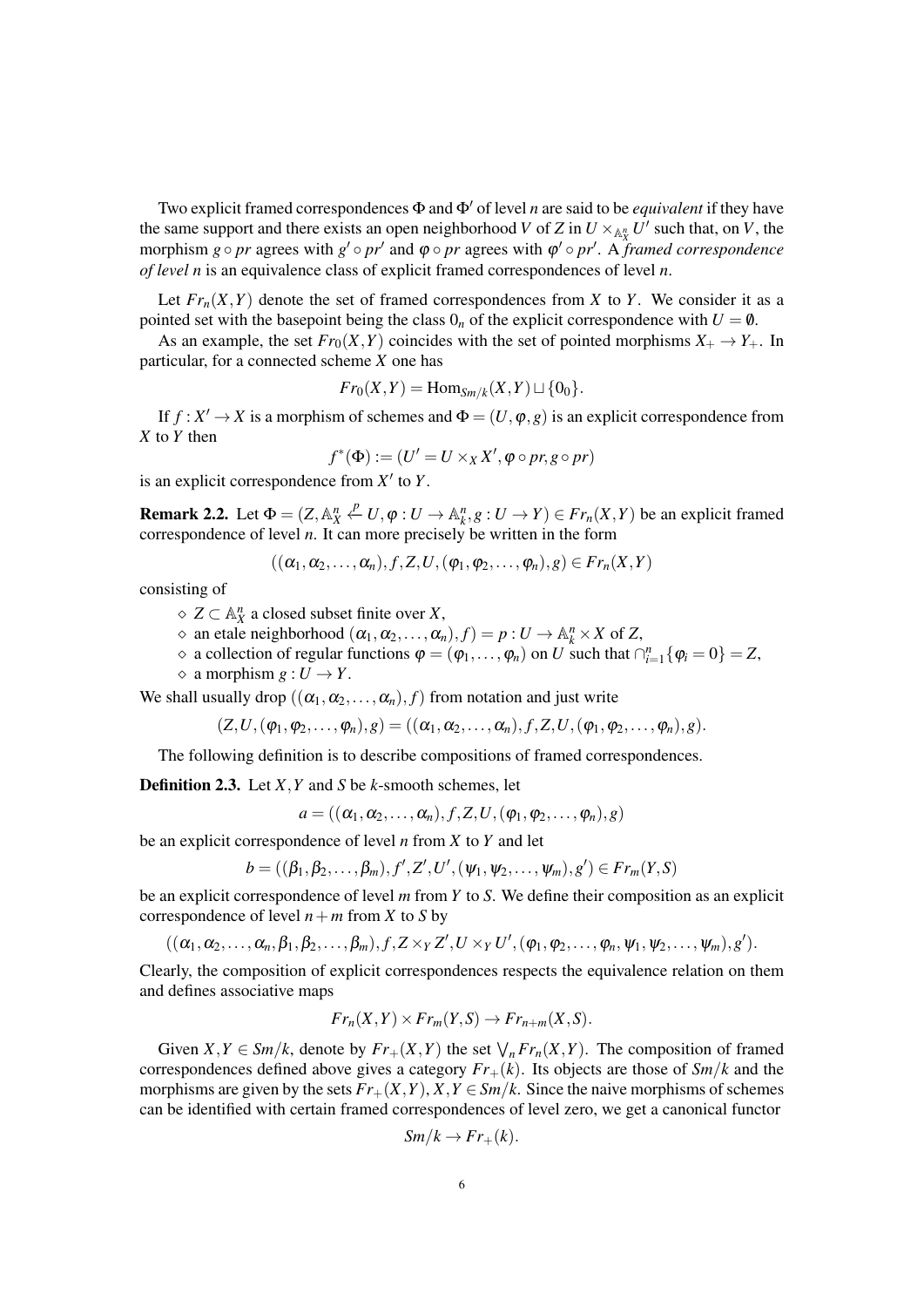The category  $Fr_+(k)$  has the zero object. It is the empty scheme. One can easily see that for a framed correspondence  $\Phi: X \to Y$  and a morphism  $f: X' \to X$ , one has  $f^*(\Phi) = \Phi \circ f$ .

Definition 2.4. Let *X*,*Y*,*S* and *T* be smooth schemes. There is an *external product*

$$
Fr_n(X,Y) \times Fr_m(S,T) \xrightarrow{-\boxtimes -} Fr_{n+m}(X \times S, Y \times T)
$$

given by

$$
((\alpha_1,\alpha_2,\ldots,\alpha_n),f,Z,U,(\varphi_1,\varphi_2,\ldots,\varphi_n),g)\boxtimes((\beta_1,\beta_2,\ldots,\beta_m),f',Z',U',(\psi_1,\psi_2,\ldots,\psi_m),g')=((\alpha_1,\alpha_2,\ldots,\alpha_n,\beta_1,\beta_2,\ldots,\beta_m),f\times f',Z\times Z',U\times U',(\varphi_1,\varphi_2,\ldots,\varphi_n,\psi_1,\psi_2,\ldots,\psi_m),g\times g').
$$

For the constant morphism  $c: \mathbb{A}^1 \to pt$ , we set (following Voevodsky [24])

$$
\Sigma = -\boxtimes (t, c, \{0\}, \mathbb{A}^1, t, c) : Fr_n(X, Y) \to Fr_{n+1}(X, Y)
$$

and refer to it as the *suspension*.

Also, following Voevodsky [24], one puts

$$
Fr(X,Y) = \text{colim}(Fr_0(X,Y) \xrightarrow{\Sigma} Fr_1(X,Y) \xrightarrow{\Sigma} \dots \xrightarrow{\Sigma} Fr_n(X,Y) \xrightarrow{\Sigma} \dots)
$$

and refers to it as the *set of stable framed correspondences*. The above external product induces external products

$$
Fr_n(X,Y) \times Fr(S,T) \xrightarrow{-\boxtimes -} Fr(X \times S, Y \times T),
$$
  

$$
Fr(X,Y) \times Fr_0(S,T) \xrightarrow{-\boxtimes -} Fr(X \times S, Y \times T).
$$

**Definition 2.5.** (I) Let *Y* be a *k*-smooth scheme and  $S \subset Y$  be a closed subset and let  $U \in \mathcal{S}m/k$ . An *explicit framed correspondence of level*  $m \geq 0$  *<i>from U to Y*/(*Y* − *S*) is a tuple:

$$
(Z,W,\varphi_1,\ldots,\varphi_m;g:W\to Y),
$$

where *Z* is a closed subset of  $U \times \mathbb{A}^m$ , finite over *U*, *W* is an étale neighborhood of *Z* in  $U \times \mathbb{A}^m$ ,  $\varphi_1, \ldots, \varphi_m$  are regular functions on *W*, and *g* is a regular map such that  $Z = Z(\varphi_1, \ldots, \varphi_m) \cap$  $g^{-1}(S)$ . The set *Z* is called the *support* of the explicit framed correspondence. We shall also write quadruples  $\Phi = (Z, W, \varphi; g)$  to denote explicit framed correspondences.

(II) Two explicit framed correspondences  $(Z, W, \varphi; g)$  and  $(Z', W', \varphi'; g')$  of level *m* are said to be *equivalent* if  $Z = Z'$  and there exists an étale neighborhood  $W''$  of  $Z$  in  $W \times_{A_U^m} W'$  such that  $\varphi \circ pr$  agrees with  $\varphi' \circ pr'$  and the morphism  $g \circ pr$  agrees with  $g' \circ pr'$  on  $W''$ .

(III) A *framed correspondence of level m from U to*  $Y/(Y - S)$  *is the equivalence class of an* explicit framed correspondence of level *m* from *U* to  $Y/(Y - S)$ . We write  $Fr_m(U, Y/(Y - S))$ to denote the set of framed correspondences of level *m* from *U* to  $Y/(Y - S)$ . We regard it as a pointed set whose distinguished point is the class  $0_{Y/(Y-S),m}$  of the explicit correspondence  $(Z, W, \varphi; g)$  with  $W = \emptyset$ .

(IV) If  $S = Y$  then the pointed set  $Fr_m(U, Y/(Y - S))$  coincides with the pointed set  $Fr_m(U, Y)$ of framed correspondences of level *m* from *U* to *Y*.

**Definition 2.6.** A *framed presheaf*  $\mathcal{F}$  on *Sm*/*k* is a contravariant functor from  $Fr_+(k)$  to the category of sets. A *framed functor*  $\mathcal F$  on  $Sm/k$  is a contravariant functor from  $Fr_+(k)$  to the category of pointed sets such that  $\mathcal{F}(\emptyset) = pt$  and  $\mathcal{F}(X \sqcup Y) = \mathcal{F}(X) \times \mathcal{F}(Y)$ .

A framed Nisnevich sheaf on  $Sm/k$  is a framed presheaf  $\mathcal F$  such that its restriction to  $Sm/k$ is a Nisnevich sheaf.

Note that the representable presheaves on  $Fr_{+}(k)$  are not framed functors.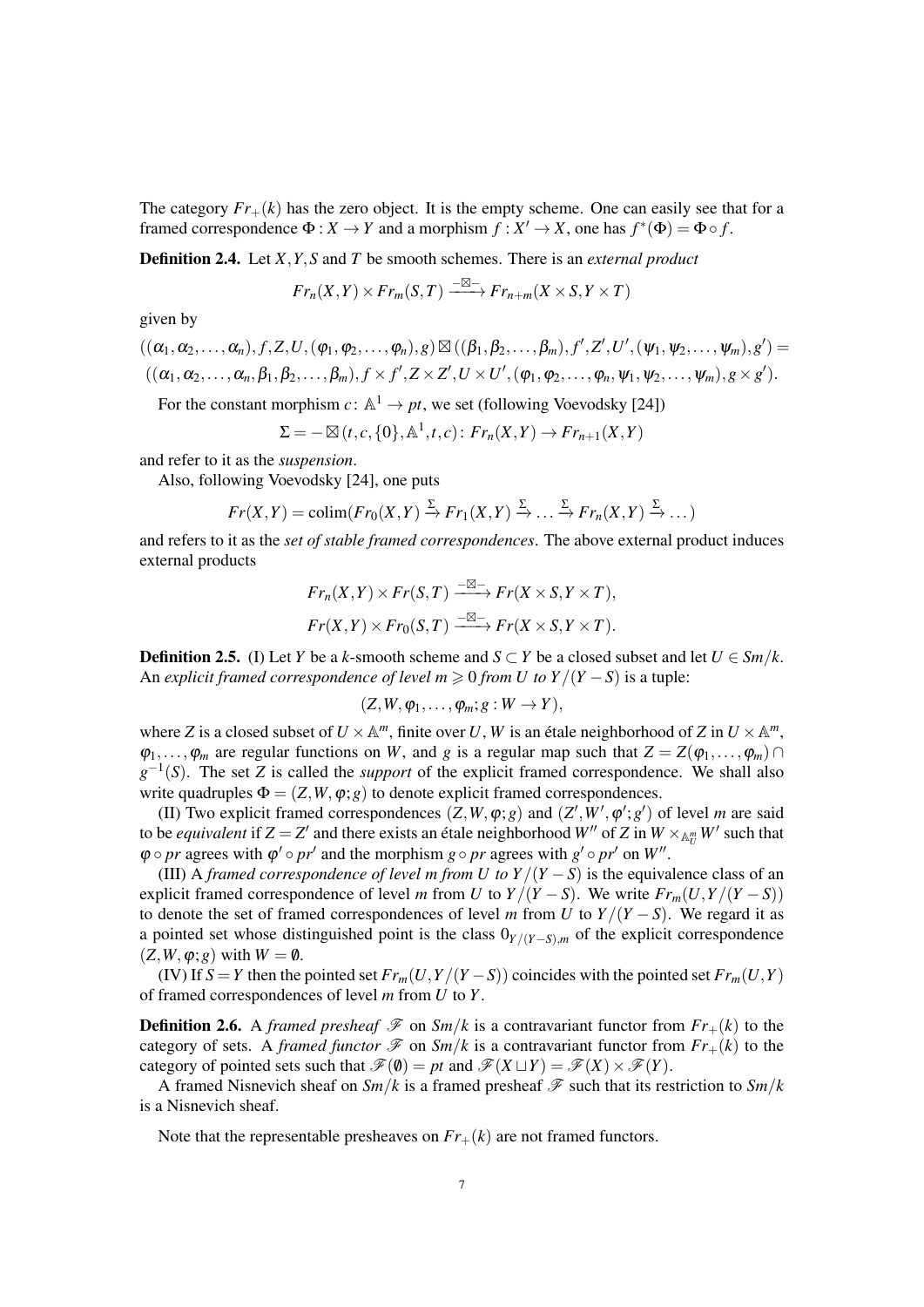Construction 2.7. We set  $Fr_+(-, Y/(Y - S)) := \bigvee_{m \geq 0} Fr_m(-, Y/(Y - S))$  and define the structure of a framed presheaf on it as follows. Let *X*,*Y* and *S* be *k*-smooth schemes and let

$$
\Psi = (Z', \mathbb{A}^k \times V \xleftarrow{(\alpha, \pi')} W', \psi_1, \psi_2, \dots, \psi_k; g: W' \to U) \in Fr_k(V, U)
$$

be an explicit correspondence of level *k* from *V* to *U*. Suppose

$$
\Phi = (Z, \mathbb{A}^m \times U \xleftarrow{(\beta, \pi)} W, \varphi_1, \varphi_2, \dots, \varphi_m; g': W \to Y) \in Fr_m(U, Y/(Y - S))
$$

is an explicit correspondence of level *m* from *U* to  $Y/(Y-S)$ . We define  $\Psi^*(\Phi)$  as an explicit correspondence of level  $k + m$  from *V* to  $Y/(Y - S)$  as

$$
(Z \times_U Z', \mathbb{A}^{k+m} \times V \xleftarrow{(\alpha, \beta, \pi')} W' \times_U W, \psi_1, \psi_2, \dots, \psi_k, \varphi_1, \varphi_2, \dots, \varphi_m, , g' \circ pr_W) \in Fr_{k+m}(V, Y/(Y-S)).
$$

Clearly, the pullback operation  $(\Psi, \Phi) \mapsto \Psi^*(\Phi)$  of explicit correspondences respects the equivalence relation on them. We get a pairing

$$
Fr_k(V, U) \times Fr_m(U, Y/(Y - S)) \to Fr_{k+m}(V, Y/(Y - S))
$$
\n<sup>(2)</sup>

making  $Fr_{+}(-, Y/(Y - S))$  a  $Fr_{+}(k)$ -presheaf.

Denote by

$$
\sigma_{Y/(Y-S)}: Fr_m(U,Y/(Y-S)) \to Fr_{m+1}(U,Y/(Y-S))
$$
\n(3)

a map, which takes  $\Phi = (Z, W, \varphi; g)$  to  $(Z \times \{0\}, W \times \mathbb{A}^1, \varphi \circ pr_W, pr_{\mathbb{A}^1}; g)$ .

Following Voevodsky [24] we give the following

Definition 2.8. We shall refer to the set

$$
Fr(U,Y/(Y-S)) :=
$$
  
= colim $(Fr_0(U,Y/(Y-S)) \xrightarrow{\sigma_{Y/(Y-S)}} Fr_1(U,Y/(Y-S)) \xrightarrow{\sigma_{Y/(Y-S)}} Fr_2(U,Y/(Y-S))\cdots)$ 

as the *set of stable framed correspondences from U to*  $Y/(Y - S)$ *.* 

**Remark 2.9.** It is straightforward to check that for any framed correspondences  $\Psi \in \mathbb{F}r_n(U',U)$ and  $\Phi \in Fr_m(U, Y/(Y-S))$  one has  $\sigma_{Y/(Y-S)}(\Psi^*(\Phi)) = \Psi^*(\sigma_{Y/(Y-S)}(\Phi))$ . This shows that the assignment  $U \mapsto Fr(U, Y/(Y - S))$  from Definition 2.8 is a framed presheaf.

For a scheme *X* we let  $Et/X$  denote the category of schemes separated and étale over *X*.

Theorem 2.10 (Voevodsky [24]). *Let X be a k-smooth scheme. Then for any scheme Y the functor*  $U \mapsto Fr_n(U, Y)$  *from Et*/*X to Sets• is a sheaf in the etale topology.* 

The proof of the latter theorem given in [24] yields the following

**Corollary 2.11.** *Given Y* ∈ *Sm*/*k* and any closed subset *S* in *Y*, the presheaf  $Fr_n(-, Y/(Y - S))$ *on Sm*/*k is a pointed Nisnevich sheaf. Also, the framed presheaf Fr*(−,*Y*/(*Y* −*S*)) *is a framed Nisnevich sheaf.*

## 3. THE VOEVODSKY LEMMA

In this section we discuss the Voevodsky lemma computing framed correspondences in terms of morphisms of associated Nisnevich sheaves. It is crucial in our analysis. Corollary 3.3 and a sketch of its proof was communicated to us by A. Suslin. It very much helped the authors in understanding Voevodsky's notes [24].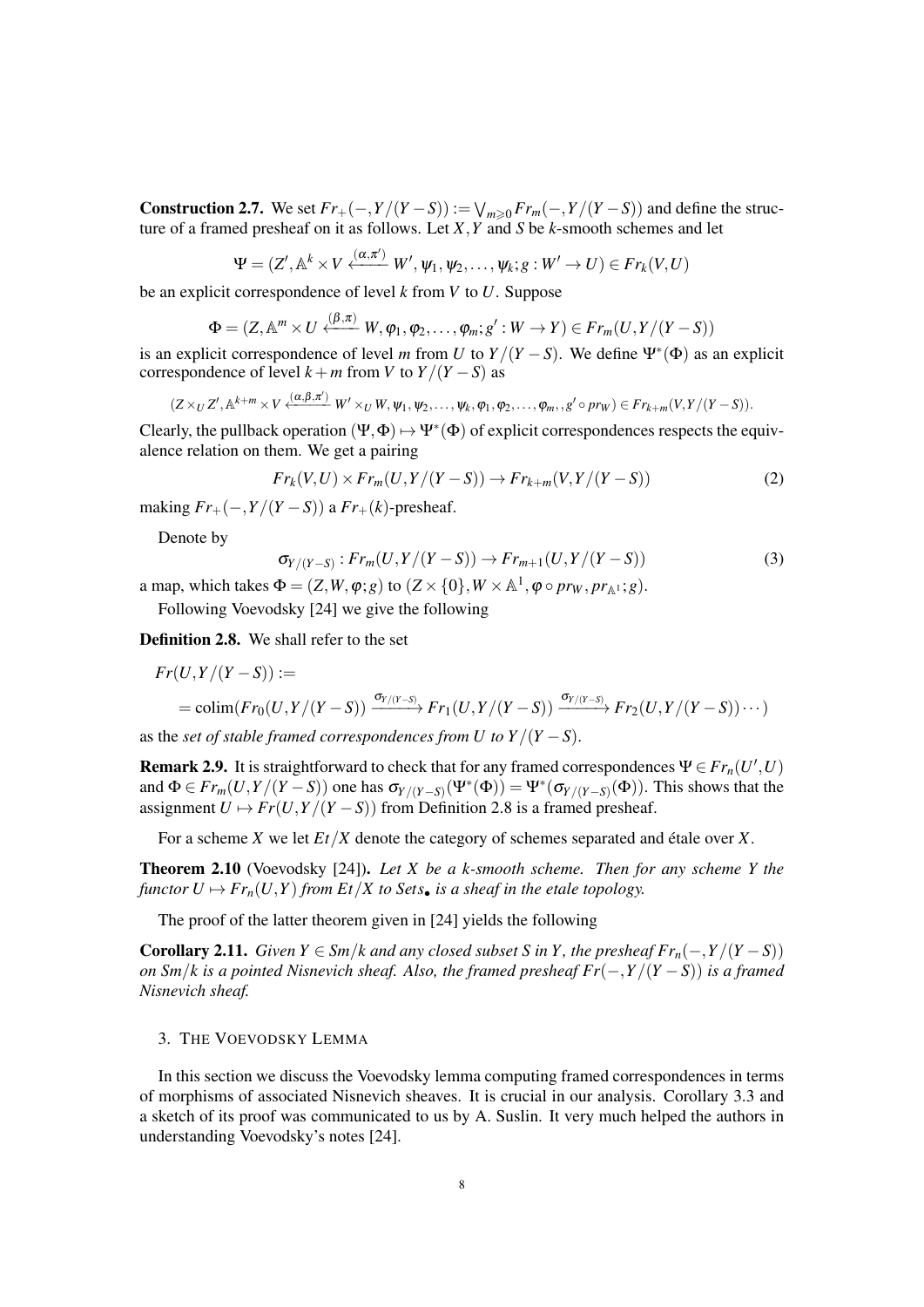**Construction 3.1.** Given an explicit framed correspondence  $\alpha = (Z, W, g : W \to Y)$  from *X* to *Y*/(*Y* − *S*) of level zero, consider an elementary distinguished square of the form



where  $\rho : W \to X$  is an étale neighborhood of *Z*. Let  $q : Y \to F := Y/(Y - S)$  be the canonical morphism of Nisnevich sheaves. Take a morphism of sheaves  $q \circ q : W \to F$  and a morphism of sheaves  $c: X - Z \rightarrow F$  sending  $X - Z$  to the distinguished point of *F*. These two morphisms agree on  $W - Z$ . Thus there is a unique morphism of Nisnevich sheaves

$$
s_{(Z,W,g)}:X\to F
$$

such that  $s_{(Z,W,g)} \circ in = c$  and  $s_{(Z,W,g)} \circ \rho = q \circ g$ . Clearly, the sheaf morphism  $s_{(Z,W,g)}$  depends only on the equivalence class of  $(Z, W, g)$  in  $Fr_0(U, Y/(Y - S))$ . The assignment  $(Z, W, g) \mapsto$  $s_{(Z,W,g)}$  defines a map of pointed sets

$$
a_{X,Y/(Y-S)}:Fr_0(X,Y/(Y-S)) \to \mathrm{Mor}_{Shv}(X,Y/(Y-S)).
$$

The map  $a_{X,Y/(Y-S)}$  is natural in *X* with respect to morphisms of smooth varieties. Hence  $a_{Y/(Y-S)}$ : *Fr*<sub>0</sub>(−,*Y*/(*Y* − *S*)) → Mor<sub>*Shv*</sub>(−,*Y*/(*Y* − *S*)) is a morphism of presheaves on the category *Sm*/*k*. Using Corollary 2.11, the morphism

$$
a_{Y/(Y-S)}:Fr_0(-,Y/(Y-S)) \to \text{Mor}_{Shv}(-,Y/(Y-S))
$$

is a morphism of Nisnevich sheaves on *Sm*/*k*.

**Lemma 3.2** (Voevodsky's Lemma). Let Y be a k-smooth scheme and let  $S \subset Y$  be a closed *subset. The morphism of pointed Nisnevich sheaves*

$$
a_{Y/(Y-S)} : Fr_0(-, Y/(Y-S)) \to \text{Mor}_{Shv}(-, Y/(Y-S))
$$
 (4)

*is an isomorphism.*

*Proof.* Since  $a_{Y/(Y-S)}$  is a morphism of Nisnevich sheaves, it suffices to check that for any essentially *k*-smooth local Henselian *U* the map *aX*,*Y*/(*Y*−*S*) is a bijection. Let *U* be local essentially smooth Henselian with the closed point  $u \in U$ . Since *U* is local Henselian the following holds: for any non-empty closed subset *Z* in *U* the Henselization  $U_Z^h$  of *U* at *Z* coincides with *U* itself. This shows that

$$
Fr_0(U,Y/(Y-S))-0_0=\{(Z,U,f:U\to Y)\mid Z=f^{-1}(S),Z\neq\emptyset\}=\{f:U\to Y|f(u)\in S\}.
$$

Here  $0_0$  is the distinguished point in  $Fr_0(U, Y/(Y - S))$ . The map  $a_{U, Y/(Y - S)}$  takes a triple  $(Z, U, f)$  to the morphism  $q \circ f : U \to Y/(Y - S)$ , where  $q : Y \to Y/(Y - S)$  is the quotient map. *Let Y*<sup>*u*</sup>(*U*) ⊂ *Y*(*U*) be the subset of *U*-points of *Y* consisting of *g* ∈ *Y*(*U*) with *g*(*u*) ∈ *S*. Then

the map  $Y(U) = \text{Mor}_{\text{Shv}}(U, Y) \to \text{Mor}_{\text{Shv}}(U, Y/(Y - S))$  taking  $f \in Y(U)$  to  $q \circ f$  identifies  $Y_u(U)$  with the subset  $Mor_{Shv_{\bullet}}(U, Y/(Y-S)) - *$ . In fact,

$$
Mor_{Shv}(U, Y/(Y-S)) = (Y_u(U) \sqcup (Y-S)(U))/(Y-S)(U)) = Y_u(U) \sqcup *,
$$
 (5)

where ∗ is a singleton. Hence the map

$$
a_{U,Y/(Y-S)}|_{Fr_{0}(U,Y/(Y-S))-\{0_{0}\}}:Fr_{0}(U,Y/(Y-S))-\{0_{0}\} \rightarrow \mathrm{Mor}_{Shv_{\bullet}}(U,Y/(Y-S))\setminus \ast
$$

is a bijection. Thus the map  $a_{U,Y/(Y-S)}$  is a bijection, too. □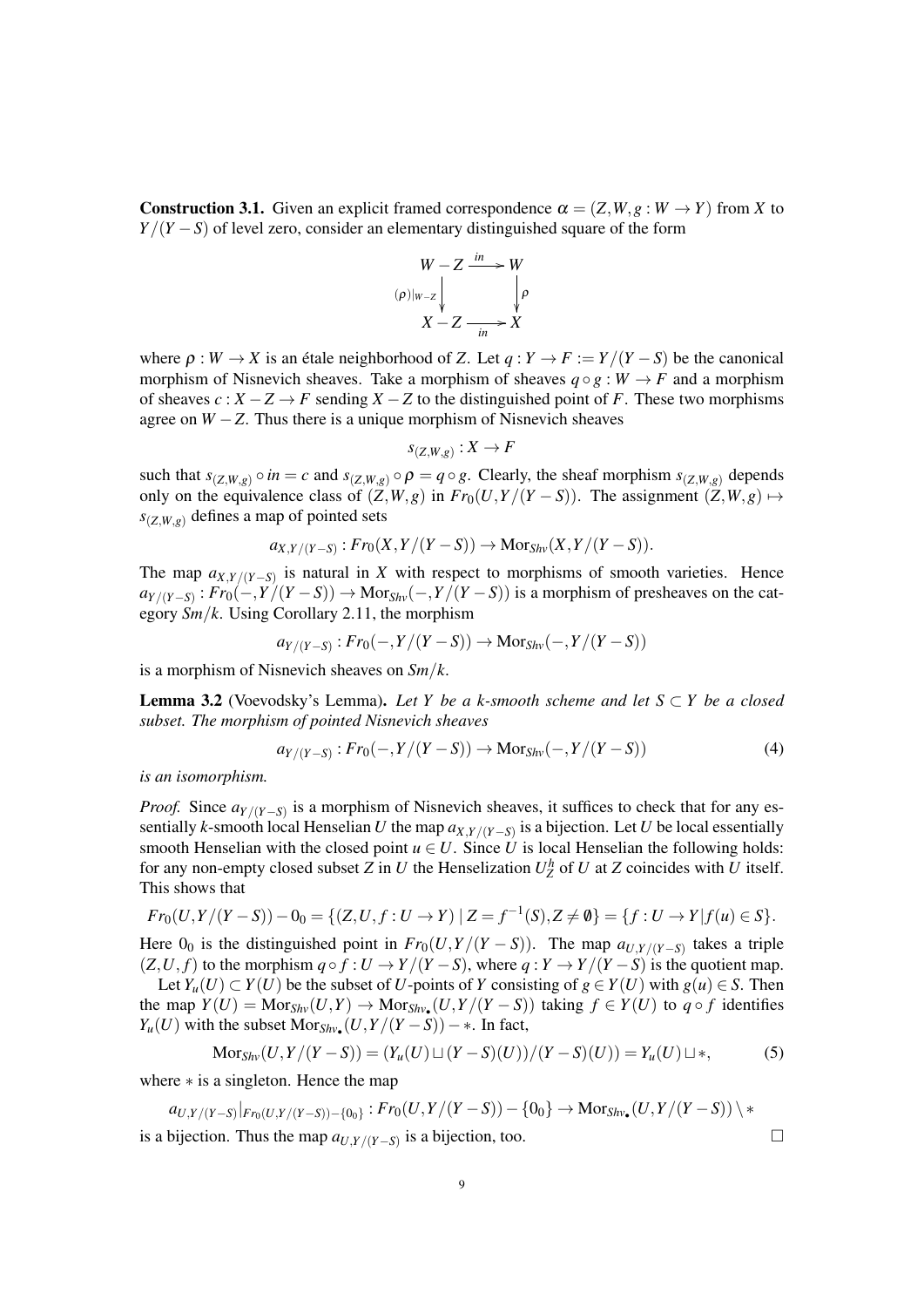**Corollary 3.3.** Let Y be a k-smooth scheme and let  $S \subset Y$  be a closed subset. Let X be a *k*-smooth variety and  $B \subset X$  a closed subset. Suppose  $Fr_0(X/B, Y/(Y - S))$  is the subset of *Fr*<sub>0</sub>(*X*,*Y*/(*Y* − *S*)) *consisting of framed correspondences* (*Z*,*W*,*g*) *with*  $Z \cap B = \emptyset$ *. Then the map of pointed sets*

$$
a_{X/B,Y/(Y-S)}:Fr_0(X/B,Y/(Y-S))\to \mathrm{Mor}_{Shv_{\bullet}}(X/B,Y/(Y-S))
$$

*is a bijection.*

*Proof.* Consider a commutative diagram

$$
Fr_0(X/B, Y/(Y-S)) \xrightarrow{\begin{subarray}{c} a_{X/B,Y/(Y-S)} \\ \text{Im} \downarrow \\ \text{Im}(X, Y/(Y-S)) \end{subarray}} Mor_{Shv_{\bullet}}(X/B, Y/(Y-S)),
$$
\n
$$
Fr_0(X, Y/(Y-S)) \xrightarrow{\begin{subarray}{c} a_{X,Y/(Y-S)} \\ \text{Im}(X, Y/(Y-S)) \end{subarray}} Mor_{Shv}(X, Y/(Y-S))
$$

where  $r^*$  is induced by the quotient map  $r: X \to X/(X - S)$ . Since r is an epimorphism the map  $r^*$  is injective. The map *in* is an inclusion by the definition of  $Fr_0(X/B, Y/(Y-S))$ . By Lemma 3.2 the map  $a_{X,Y/(Y-S)}$  is bijective. Thus the map  $a_{X/B,Y/(Y-S)}$  is injective. It remains to check its surjectivity.

Let  $g: X \to Y/(Y - S)$  be a Nisnevich sheaf morphism. It is in Mor<sub>Shv</sub>( $X/B, Y/(Y - S)$ ) if and only if  $g(B)$  is the distinguished point  $*$  in  $Y/(Y - S)$ .

Let  $g: X \to Y/(Y - S)$  be a Nisnevich sheaf morphism such that  $g(B) = *$ . We claim that *g* is in the image of *aX*/*B*,*Y*/(*Y*−*S*) . By Lemma 3.2 there is an explicit framed correspondence  $(Z, W, \tilde{g}: W \to Y)$  from X to  $Y/(Y-S)$  such that  $g = a_{X,Y/(Y-S)}((Z, W, \tilde{g}: W \to Y))$ . The latter equality means that the morphism *g* is unique such that  $g(X - Z) = *$  and  $g \circ \tilde{g} = g \circ \rho$ . If  $g(B) = *$ , then  $B \cap Z = \emptyset$ . Indeed, if *b* is a closed point of the closed subset  $B \cap Z$  then  $* ≠ \tilde{g}(b) ∈ S$ . On the other hand,  $\tilde{g}(b) = g(b) = *$ . We see that  $B ∩ Z = \emptyset$ ,  $(Z, W, \tilde{g}: W \rightarrow Y)$  is in  $Fr_0(X/B, Y/(Y-S))$ , and  $g = a_{X/B, Y/(Y-S)}((Z, W, \tilde{g}: W \to Y))$  as claimed. □

**Remark 3.4.** Let  $n > 0$  be an integer. Let  $B_n \subset (\mathbb{P}^1)^n$  be a closed subset which is the union of all subsets of the form  $\mathbb{P}^1 \times ... \times \{\infty\} \times ... \times \mathbb{P}^1$ . Set  $B_0 = \{\infty\}$ . For any  $X, Y \in \mathcal{S}m/k$  and any  $n \geqslant 0$  the inclusion

$$
Fr_n(X,Y) \subset Fr_0(X \times (\mathbb{P}^1)^n / X \times B_n, Y \times \mathbb{A}^n / Y \times (\mathbb{A}^n - \{0\}))
$$

is an equality. To see this, it suffices to check that any element  $(Z, W, f : W \to Y \times \mathbb{A}^n)$  from  $Fr_0(X \times (\mathbb{P}^1)^n / X \times B_n, Y \times \mathbb{A}^n / Y \times (\mathbb{A}^n - \{0\})$  is contained in  $Fr_n(X, Y)$ . Since  $Z \cap (X \times B_n)$  = *0*, it follows that *Z* ⊂ *X* ×  $\mathbb{A}^n$ . Since *Z* is closed in *X* ×  $(\mathbb{P}^1)^n$ , *Z* is projective over *X*. Since *Z* is also affine over *X*, it is finite over *X*. Giving a morphism  $f: W \to Y \times \mathbb{A}^n$  is the same as giving *n* functions  $\varphi_1, ..., \varphi_n$  and a morphism  $g : W \to Y$ . The condition  $Z = f^{-1}(Y \times \{0\})$  is equivalent to that of  $Z = {\varphi_1 = ... = \varphi_n = 0}$ . The desired equality is checked.

The preceding remark and Corollary 3.3 imply the following

**Proposition 3.5** (Voevodsky). *For any X,Y*  $\in$  *Sm*/*k* and any  $n \ge 0$  the map

$$
a_{n,X,Y} = a_{X \times (\mathbb{P}^1)^n / X \times B_n, Y \times \mathbb{A}^n / Y \times (\mathbb{A}^n - \{0\})} : Fr_n(X,Y) \to
$$
  

$$
\to \text{Hom}_{Shv_{\bullet}^{\text{mis}}(Sm/k)}(X_+ \wedge (\mathbb{P}^1, \infty)^{\wedge n}, Y_+ \wedge (\mathbb{A}^1 / (\mathbb{A}^1 - 0))^n) =
$$
  

$$
= \text{Hom}_{Shv_{\bullet}^{\text{mis}}(Sm/k)}(X_+ \wedge (\mathbb{P}^1, \infty)^{\wedge n}, Y_+ \wedge T^n)
$$

*is a bijection.*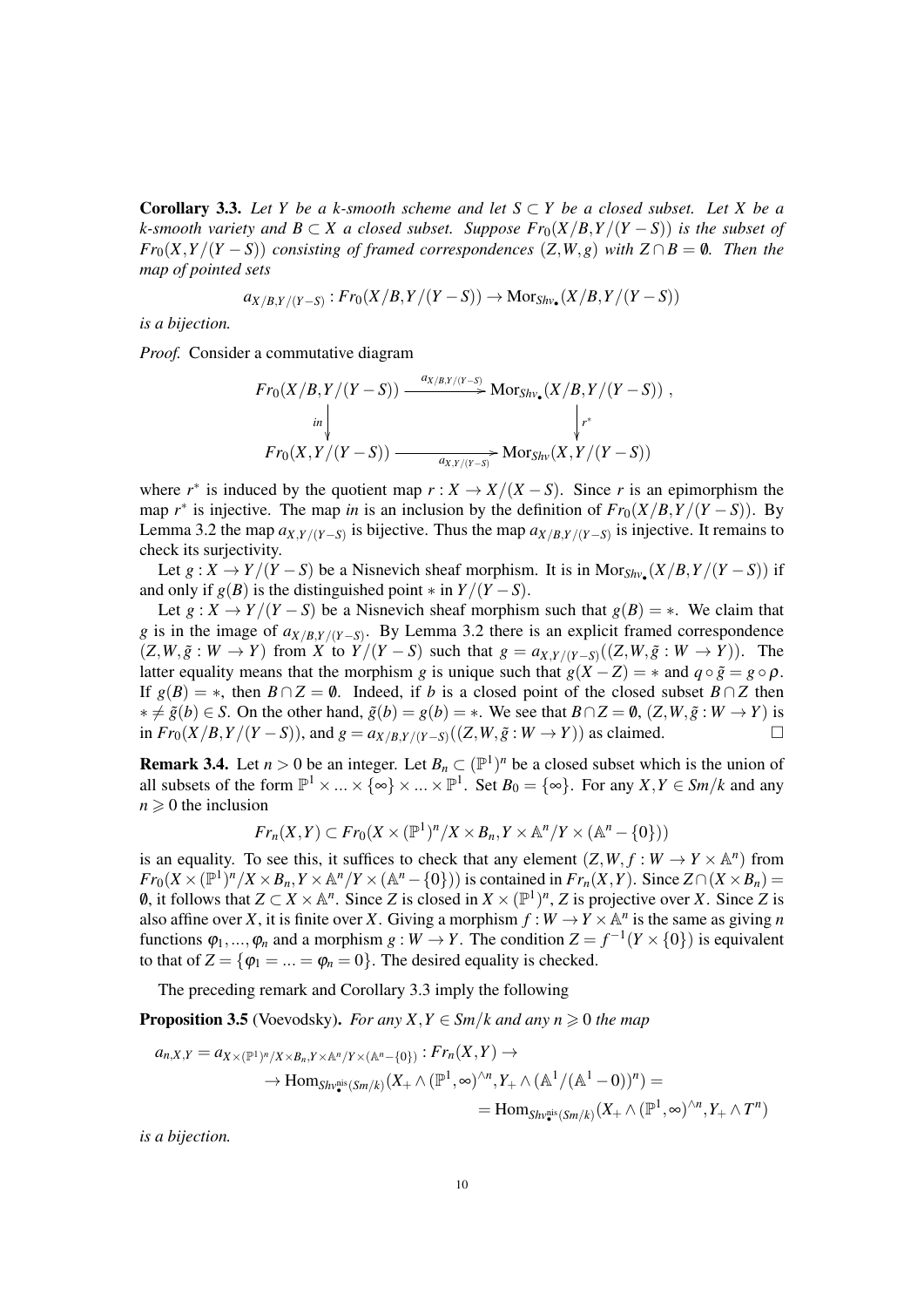In what follows we shall write  $\mathbb{P}^{\wedge n}$  for  $(\mathbb{P}^1, \infty)^{\wedge n}$  and  $\text{Hom}(X_+ \wedge \mathbb{P}^{\wedge n}, Y_+ \wedge T^n)$  instead of  $\text{Hom}_{\textit{Shv}^{\text{mis}}_{\bullet}}(\textit{Sm}/k)}(X_+\wedge\mathbb{P}^{\wedge n},Y_+\wedge T^n).$  We shall also write  $\mathscr{F}r_n(X,Y)$  to denote  $\text{Hom}(X_+\wedge\mathbb{P}^{\wedge n},Y_+\wedge T^n).$ *T n* ).

Consider two categories  $Fr_+(k)$  and  $\mathscr{F}r_+(k)$ , where the objects in both categories are those of *Sm*/*k*. The category  $Fr_+(k)$  is defined in 2.3. The morphisms between *X* and *Y* in  $\mathcal{F}_{r_+}(k)$ are defined as  $\bigvee_{n\geq 0} \mathscr{F}r_n(X, Y)$ . The composition is defined as follows. Given two morphisms  $\alpha: X_+ \wedge \mathbb{P}^{\wedge m} \to Y_+ \wedge T^m$  and  $\beta: Y_+ \wedge \mathbb{P}^{\wedge n} \to S_+ \wedge T^n$ , define a morphism  $\beta \circ \alpha \in \mathscr{F}r_{m+n}(X, S)$ as the composite

$$
X_+ \wedge \mathbb{P}^{\wedge m} \wedge \mathbb{P}^{\wedge n} \xrightarrow{\alpha \wedge id} Y_+ \wedge T^m \wedge \mathbb{P}^{\wedge n} \cong T^m \wedge Y_+ \wedge \mathbb{P}^{\wedge n} \xrightarrow{id \wedge \beta} T^m \wedge Y_+ \wedge T^n \cong Y_+ \wedge T^m \wedge T^n.
$$

It is straightforward to check commutativity of the diagram

$$
Fr_m(X,Y) \times Fr_m(Y,S) \xrightarrow{\circ} Fr_{m+n}(X,S)
$$
  

$$
\downarrow^{a \times a} \qquad \qquad \downarrow^{a}
$$
  

$$
\mathscr{F}r_m(X,Y) \times \mathscr{F}r_n(Y,S) \xrightarrow{\circ} \mathscr{F}r_{m+n}(X,S).
$$

These observations imply the following

Corollary 3.6. *The functor*

$$
a:Fr_+(k) \to \mathscr{F}r_+(k)
$$

*is an isomorphism of categories.*

It is also worthwhile to make the following

#### Remark 3.7. One has that

$$
Fr_n(X, Y/(Y-S)) \subset Fr_0(X \times (\mathbb{P}^1)^n / X \times B_n, Y \times \mathbb{A}^n / (Y \times \mathbb{A}^n - S \times \{0\}))
$$

is an equality. To prove this it suffices to check that any element  $(Z, W, f : W \to Y \times \mathbb{A}^n)$  from  $Fr_0(X \times (\mathbb{P}^1)^n / X \times B_n, Y \times \mathbb{A}^n / (Y \times \mathbb{A}^n - S \times \{0\})$  is contained in  $Fr_n(X, Y(Y - S))$ . Since  $Z \cap (X \times B_n) = \emptyset$ ,  $Z \subset X \times \mathbb{A}^n$ . Since *Z* is closed in  $X \times (\mathbb{P}^1)^n$ , *Z* is projective over *X*. Since *Z* is affine over *X*, it is also finite over *X*. Giving a morphism  $f: W \to Y \times \mathbb{A}^n = \mathbb{A}^n \times Y$  is the same as giving *n* functions  $\varphi_1, ..., \varphi_n$  and a morphism  $g : W \to Y$ . The condition  $Z = f^{-1}(S \times \{0\})$  is equivalent to that of  $Z = {\varphi_1 = ... = \varphi_n = 0} \cap g^{-1}(S)$ . The equality is checked.

The previous remark and Corollary 3.3 imply the following

**Proposition 3.8** (Voevodsky). *For any X,Y*  $\in$  *Sm*/*k* and any  $n \ge 0$ *, the map* 

$$
a_{n,X,Y/(Y-S)}:Fr_n(X,Y/(Y-S))\to \text{Hom}_{Shv_{\bullet}}(X_+\wedge \mathbb{P}^{\wedge n},Y\times \mathbb{A}^n/(Y\times \mathbb{A}^n-S\times \{0\}))=\\ =\text{Hom}_{Shv_{\bullet}}(X_+\wedge \mathbb{P}^{\wedge n},Y/(Y-S)\wedge T^n)
$$

*is a bijection.*

For brevity, we shall write  $\mathscr{F}r_n(X, Y/(Y-S))$  to denote  $\text{Hom}_{Shv_{\bullet}}(X_+ \wedge \mathbb{P}^{\wedge n}, Y/(Y-S) \wedge T^n)$ .

**Remark 3.9.** For any pointed Nisnevich sheaf  $\mathscr{F}$ , the presheaf  $\mathscr{F}r_+(\mathscr{F}) := \bigvee_{n \geq 0} \underline{\text{Hom}}(\mathbb{P}^{\wedge n}, \mathscr{F} \wedge$  $T<sup>n</sup>$ ) is a framed presheaf. Indeed, define for any *U*,  $X \in \frac{Sm}{k}$  and any *m*, *n* a map of pointed sets

 $\text{Hom}(U_+ \wedge \mathbb{P}^{\wedge m}, X_+ \wedge T^m) \times \text{Hom}(X_+ \wedge \mathbb{P}^{\wedge n}, \mathscr{F} \wedge T^n) \to \text{Hom}(U_+ \wedge \mathbb{P}^{\wedge (m+n)}, \mathscr{F} \wedge T^{m+n}).$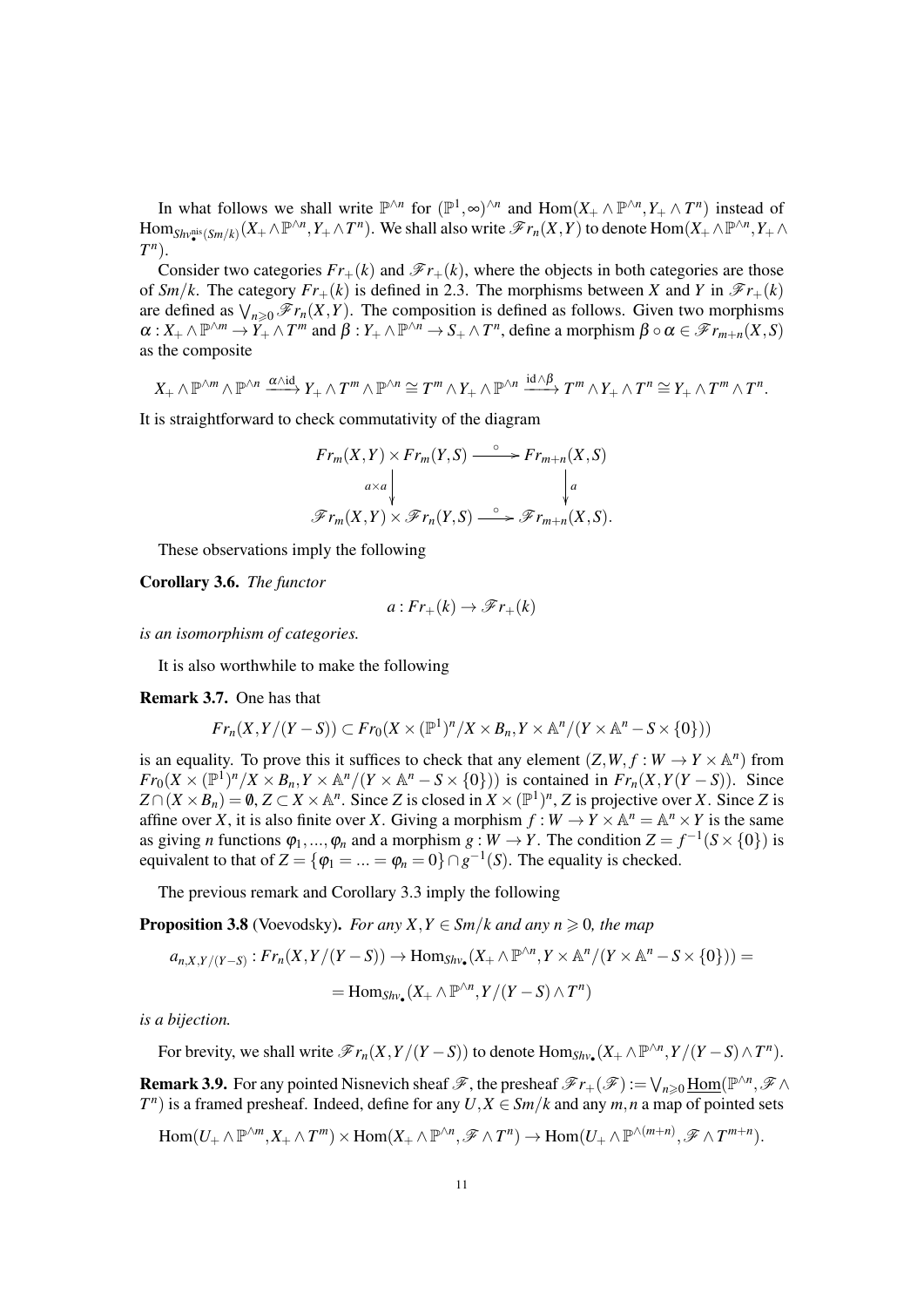If  $\alpha: U_+ \wedge \mathbb{P}^{\wedge m} \to X_+ \wedge T^m$  and  $s: X_+ \wedge \mathbb{P}^{\wedge n} \to \mathscr{F} \wedge T^n$  are morphisms of pointed Nisnevich sheaves, then we define  $\alpha^*(s)$  as the composite morphism

$$
U_+ \wedge \mathbb{P}^{\wedge m} \wedge \mathbb{P}^{\wedge n} \xrightarrow{\alpha \wedge id} X_+ \wedge T^m \wedge \mathbb{P}^{\wedge n} \cong T^m \wedge X_+ \wedge \mathbb{P}^{\wedge n} \xrightarrow{id \wedge s} T^m \wedge \mathscr{F} \wedge T^n \cong \mathscr{F} \wedge T^m \wedge T^n.
$$

By Corollary 3.6 the categories  $Fr_+(k)$  and  $\mathscr{F}r_+(k)$  are isomorphic. The category isomorphism makes  $\mathscr{F}_{r+}(\mathscr{F})$  a framed presheaf. In the special case when  $\mathscr{F} = Y/(Y - S)$  the bijections  $a_{n,X,Y/(Y-S)}$  induce isomorphisms of framed presheaves  $a_{Y/(Y-S)}$ :  $Fr_+(-,Y/(Y-S)) \to$  $\mathscr{F}_{r+}(-, Y/(Y-S))$ , where  $Fr_+(-, Y/(Y-S)) := \bigvee_{n \geq 0} Fr_n(-, Y/(Y-S)).$ 

**Definition 3.10.** For a pointed Nisnevich sheaf  $\mathcal{F}$  set

$$
\mathscr{F}r(-,\mathscr{F})=\operatorname{colim}(\mathscr{F}\stackrel{\sigma}{\longrightarrow}\underline{\operatorname{Hom}}(\mathbb{P}^{\wedge 1},\mathscr{F}\wedge T)\stackrel{\sigma}{\longrightarrow}\underline{\operatorname{Hom}}(\mathbb{P}^{\wedge 2},\mathscr{F}\wedge T^2)\stackrel{\sigma}{\longrightarrow}\cdots,
$$

where  $\sigma(\Phi: U_+ \wedge \mathbb{P}^{\wedge n} \to \mathscr{F} \wedge T^n) = (U_+ \wedge \mathbb{P}^{\wedge n+1} \xrightarrow{\Phi \wedge 1_{\mathbb{P}^{\wedge 1}}} \mathscr{F} \wedge T^n \wedge \mathbb{P}^{\wedge 1} \xrightarrow{1 \wedge \sigma} \mathscr{F} \wedge T^{n+1}).$  Observe that  $\mathcal{F}r(-,\mathcal{F})$  is a framed Nisnevich sheaf.

In the special case  $\mathcal{F} = Y/(Y - S)$  one has that

$$
a_{Y/(Y-S)} = \text{colim}_n a_{n,Y/(Y-S)} : Fr(-, Y/(Y-S)) \to \mathcal{F}r(-, Y/(Y-S))
$$
 (6)

is an isomorphism of framed sheaves.

In what follows we shall identify the isomorphic framed sheaves  $Fr(-, Y/(Y - S))$  and  $\mathcal{F}_r(-, Y/(Y - S))$ . If we write  $Fr(-, Y/(Y - S))$  then we use the geometric description of the sheaf. In turn, the use of  $\mathcal{F}_r(-, Y/(Y - S))$  will mostly refer to the equivalent categorical description. The reader should always keep in mind the equivalent descriptions of both framed sheaves thanks to Voevodsky's Lemma.

#### 4. MOTIVIC VERSION OF SEGAL'S THEOREM

After collecting necessary facts about framed correspondences in previous sections, we can formulate the main computational result of the paper. It is reminiscent of Segal's theorem computing the suspension spectrum  $\Sigma_{S^1}^{\infty} X$  of a topological space *X* as the Segal spectrum of an associated Γ-space  $B\Sigma_X$  (see [20, Section 3] for more details). The motivic counterpart of the Segal theorem computes the suspension  $\mathbb{P}^1$ -spectrum  $\sum_{p=1}^{\infty} X_+$  of a smooth algebraic variety *X* in terms of associated motivic spaces with framed correspondences. In a certain sense the theory of framed correspondences gives rise to an infinite  $\mathbb{P}^1$ -loop space machine. In order to formulate the theorem, we need some preparations.

In Section 2 we introduced Nisnevich sheaves  $Fr_s(-, Y/Y - S)$  and  $Fr(-, Y/Y - S)$ . In the special case when  $Y = X \times \mathbb{A}^n$  and  $S = X \times 0$  we shall write  $Fr_s(-, X \times T^n)$  and  $Fr(-, X \times T^n)$ to denote the Nisnevich sheaves  $Fr_s(-, X \times \mathbb{A}^n / (X \times \mathbb{A}^n - X \times 0))$  and  $Fr(-, X \times \mathbb{A}^n / (X \times$ A *<sup>n</sup>* −*X* ×0)), respectively. Recall that an element of *Frs*(−,*X* ×*T n* ) can be written as a tuple  $(Z, W, (\varphi_1, \ldots, \varphi_s; \psi_1, \ldots, \psi_n) : W \to \mathbb{A}^{s+n}; g : W \to X)$  such that the support  $Z = Z(\varphi_1, \ldots, \varphi_s) \cap$  $Z(\psi_1, ..., \psi_n) = Z(\varphi_1, ..., \varphi_s, \psi_1, ..., \psi_n).$ 

For  $X \in \frac{Sm}{k}$  and integers  $s, n \geq 0$  consider a morphism of pointed Nisnevich sheaves

$$
\sigma_{s,n}: Fr_s(-, X \times T^n) \to \underline{\text{Hom}}(\mathbb{P}^{\wedge 1}, Fr_s(-, X \times T^{n+1})).\tag{7}
$$

It takes  $(Z, W, \varphi_1, ..., \varphi_s; \psi_1, ..., \psi_n; g)$  to  $(Z \times 0, W \times \mathbb{A}^1, \varphi_1, ..., \varphi_s; \psi_1, ..., \psi_n, pr_{\mathbb{A}^1}; g)$ . On the other hand, we have canonical maps (3)

$$
\sigma_{s,X\times T^n}: Fr_s(-,X\times T^n)\to Fr_{s+1}(-,X\times T^n)
$$
\n(8)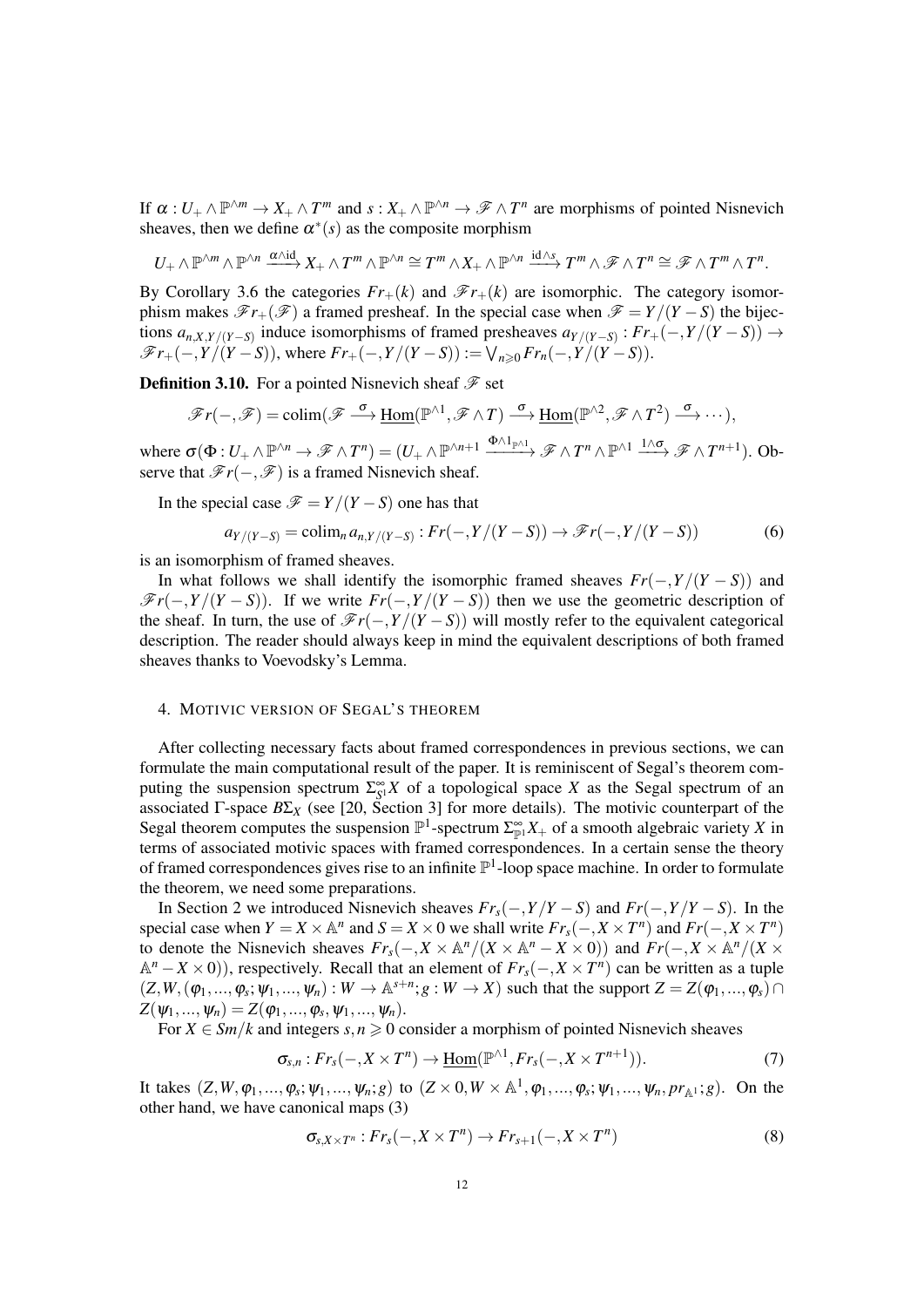taking  $(Z, W, \varphi_1, ..., \varphi_s; \psi_1, ..., \psi_n; g)$  to  $(Z \times 0, W \times \mathbb{A}^1, \varphi_1, ..., \varphi_s, pr_{\mathbb{A}^1}; \psi_1, ..., \psi_n; g)$ . We have a commutative diagram

$$
Fr_s(-, X \times T^n) \xrightarrow{\sigma_{s,n}} \underline{\operatorname{Hom}}(\mathbb{P}^{\wedge 1}, Fr_s(-, X \times T^{n+1}))
$$
  

$$
\sigma_{s, X \times T^n} \downarrow \qquad \qquad \downarrow (\sigma_{s, X \times T^{n+1})*}
$$
  

$$
Fr_{s+1}(-, X \times T^n) \xrightarrow{\sigma_{s+1,n}} \underline{\operatorname{Hom}}(\mathbb{P}^{\wedge 1}, Fr_{s+1}(-, X \times T^{n+1})).
$$

Passing to colimits in the *s*-direction, we get a morphism of pointed sheaves

$$
\sigma_n: Fr(-, X \times T^n) \to \underline{\mathrm{Hom}}(\mathbb{P}^{\wedge 1}, Fr(-, X \times T^{n+1})).
$$

We can form a  $\mathbb{P}^1$ -spectrum

$$
Fr_{\mathbb{P}^{\wedge 1},T}(X) = (Fr(-,X), Fr(-,X \times T), Fr(-,X \times T^2), \dots)
$$
\n(9)

with structure morphisms given by the  $\sigma_n$  morphisms.

We can now take the Suslin simplicial construction of each motivic space of the spectrum  $Fr_{\mathbb{P}^{\wedge 1},T}(X)$  to form a  $\mathbb{P}^1$ -spectrum

$$
M_{\mathbb{P}^{\wedge 1}}(X)=(C_*Fr(-,X),C_*Fr(-,X\times T),C_*Fr(-,X\times T^2),...)
$$

with structure maps defined by  $C_*(\sigma_n)$ -s. Recall that for every  $n \geq 0$ ,  $C_* Fr(-, X \times T^n) :=$  $Fr(\Delta^{\bullet} \times -, X \times T^n)$ . Here  $\Delta^{\bullet}$  is the cosimplicial object  $k \mapsto \text{Spec}(k[t_0, \ldots, t_k]/(t_0 + \cdots + t_k - 1))$ in  $Sm/k$ .

There is a canonical morphism of  $\mathbb{P}^1$ -spectra

$$
\varkappa:\Sigma^\infty_{\mathbb{P}^1}X_+\to M_{\mathbb{P}^{\wedge 1}}(X)
$$

given by the section  $id_X \in Fr_0(X,X)$  (recall that a morphism from the suspension spectrum of a variety  $X \in \mathcal{S}m/k$  to any other spectrum is fully determined by a section of the zeroth motivic space of the spectrum at *X*).

By [14, 2.7] the category of simplicial Nisnevich sheaves on *Sm*/*k* has the injective local model structure with cofibrations monomorphisms and local weak equivalences. Take a fibrant replacement  $C_* Fr(-, X \times T^n)_f$  of every motivic space  $C_* Fr(-, X \times T^n)$  within the injective local model structure. We then arrive at a  $\mathbb{P}^1$ -spectrum

$$
M_{\mathbb{P}^{\wedge 1}}(X)_f=(C_*Fr(-,X)_f,C_*Fr(-,X\times T)_f,C_*Fr(-,X\times T^2)_f,...).
$$

Notice that  $M_{\mathbb{P}^{\wedge 1}}(X)_f$  is a fibrant replacement of the  $\mathbb{P}^1$ -spectrum  $M_{\mathbb{P}^{\wedge 1}}(X)$  within the level injective local model structure of  $\mathbb{P}^1$ -spectra. Let

$$
\varkappa_f: \Sigma^\infty_{\mathbb P^1}X_+ \to M_{\mathbb P^{\wedge 1}}(X) \to M_{\mathbb P^{\wedge 1}}(X)_f
$$

denote the composite morphism.

A motivic counterpart of the Segal theorem says:

Theorem 4.1. *Let k be an infinite perfect field. Then the following statements are true:*

- (1) The morphism  $\varkappa_f : \Sigma_{\mathbb{P}^1}^{\infty} X_+ \to M_{\mathbb{P}^{\wedge 1}}(X)_f$  is a stable motivic equivalence of  $\mathbb{P}^1$ -spectra.
- (2) The  $\mathbb{P}^1$ -spectrum  $M_{\mathbb{P}^{\wedge 1}}(X)_f$  is a motivically fibrant Ω-spectrum in positive degrees. This *means that for every positive integer n* > 0, each motivic space  $C_*(Fr(-, X \times T^n))_f$  is *motivically fibrant in the Morel–Voevodsky* [18] *motivic model category of simplicial Nisnevich sheaves. Furthermore, the structure map*

$$
C_*(Fr(-, X \times T^n))_f \to \Omega_{\mathbb{P}^1}(C_*(Fr(-, X \times T^{n+1}))_f)
$$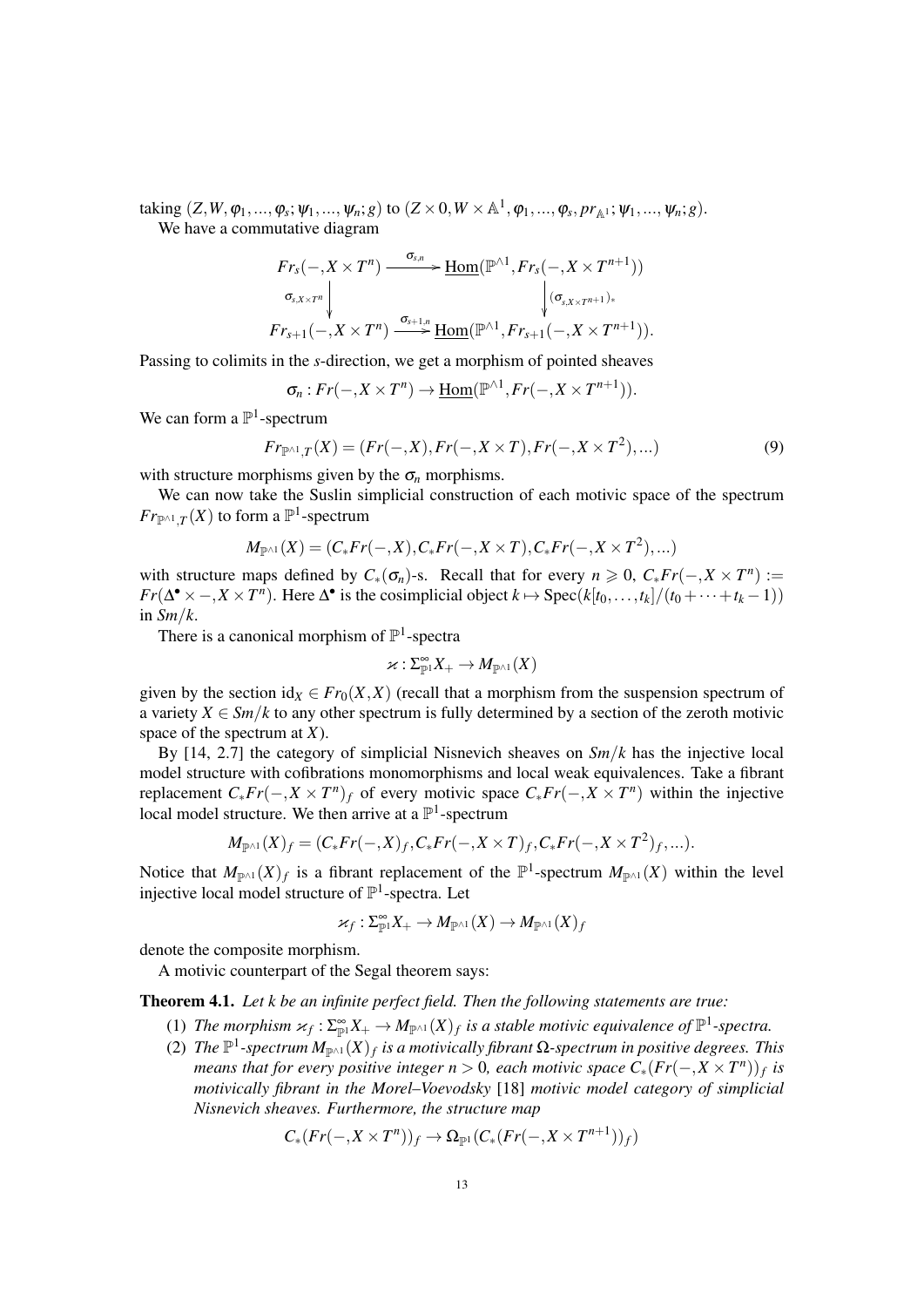*is a weak equivalence schemewise.*

We shall also extend Theorem 4.1 to directed colimits of simplicial schemes (see Theorem 10.1). The next two corollaries are immediate consequences of the preceding theorem.

Corollary 4.2. *Let k be an infinite perfect field. Then for any positive integer m* > 0 *the natural morphism of* P 1 *-spectra*

 $\varkappa_f: \Sigma^\infty_{\mathbb{P}^1}(X_+\wedge \mathbb{P}^{\wedge m})\to M_{\mathbb{P}^{\wedge 1}}(X\times T^m)_f:=(C_*Fr(-,X\times T^m)_f,C_*Fr(-,X\times T^{m+1})_f,C_*Fr(-,X\times T^{m+2})_f,\ldots)$ 

*is a fibrant replacement of the suspension*  $\mathbb{P}^1$ -spectrum  $\Sigma_{\mathbb{P}^1}^{\infty}(X_+\wedge \mathbb{P}^{\wedge m})$  in the stable motivic model structure of  $\mathbb{P}^1$ -spectra in the sense of Jardine [15].

Given a  $\mathbb{P}^1$ -spectrum *E*, let  $\mathscr{E}$  be an  $\Omega$ -spectrum stably equivalent to *E*. By  $\Omega_{\mathbb{P}^1}^{\infty}(E)$  we mean the zeroth motivic space  $\mathscr{E}_0$  of  $\mathscr{E}$ . If  $E = \sum_{p=1}^{\infty} \mathscr{X}$  is the suspension  $\mathbb{P}^1$ -spectrum of a pointed motivic space  $\mathscr{X}$ , we shall write  $\Omega_{\mathbb{P}^1}^{\infty} \Sigma_{\mathbb{P}^1}^{\infty}(\mathscr{X})$  to denote  $\Omega_{\mathbb{P}^1}^{\infty}(E)$ .

Corollary 4.3. *Let k be an infinite perfect field. Then for any positive integer m* > 0 *the natural morphism of motivic spaces*

$$
C_*(Fr(X \times T^m)) \to \Omega_{\mathbb{P}^1}^{\infty} \Sigma_{\mathbb{P}^1}^{\infty}(X_+ \wedge \mathbb{P}^{\wedge m})
$$

*is a stalkwise weak equivalence for the Nisnevich topology. In particular, for any field extension K*/*k the natural morphism of simplicial sets*

$$
Fr(\Delta_K^{\bullet}, X \times T^m) \to \Omega_{\mathbb{P}^1}^{\infty} \Sigma_{\mathbb{P}^1}^{\infty}(X_+ \wedge \mathbb{P}^{\wedge m})(K)
$$

*is a weak equivalence.*

The proof of Theorem 4.1 is lengthy and is postponed. Although it states something for motivic spaces, the main strategy to prove it is to use the machinery of framed motives introduced and studied in this paper. By definition, the framed motive of a variety or a sheaf is a *S* 1 spectrum of simplicial Nisnevich sheaves, and hence may have nothing to do with Theorem 4.1 at first glance. But this is not the case! It is the theory of framed motives that allows us to prove Theorem 4.1.

The proof also depends on a theorem of [8] (complemented by [3] in characteristic 2) about homotopy invariant presheaves with framed correspondences and further two papers [1, 9], in which the Cancellation Theorem for framed motives of algebraic varieties is proved and framed motives of relative motivic spheres are computed.

#### 5. FRAMED MOTIVES

As we have mentioned above, framed motives give the main technical tool to prove Theorem 4.1. Before introducing them, we fix the following useful

**General Framework.** Let  $(\mathcal{V}, \otimes)$  be a closed symmetric monoidal category and let  $\mathcal{C}$  be a bicomplete category which is tensored and cotensored over  $\mathcal V$ . Then for every  $V \in \mathcal V$  and *X* ∈  $\mathscr C$  there are defined objects *V* ⊗ *X*, *X* ⊗ *V*, Hom(*V*,*X*) of  $\mathscr C$ . They are all functorial in *V* and *X*. Moreover, for every morphism  $u: V \to V'$  in  $\mathcal V$  the square

$$
X \longrightarrow \text{Hom}(V, X \otimes V)
$$
  
\n
$$
\downarrow \text{Hom}(V', X \otimes V')
$$
  
\n
$$
\downarrow \text{Hom}(V', X \otimes V')
$$
  
\n
$$
\downarrow \text{Hom}(V', X \otimes V')
$$
  
\n
$$
\downarrow \text{Hom}(V, X \otimes V')
$$
  
\n(10)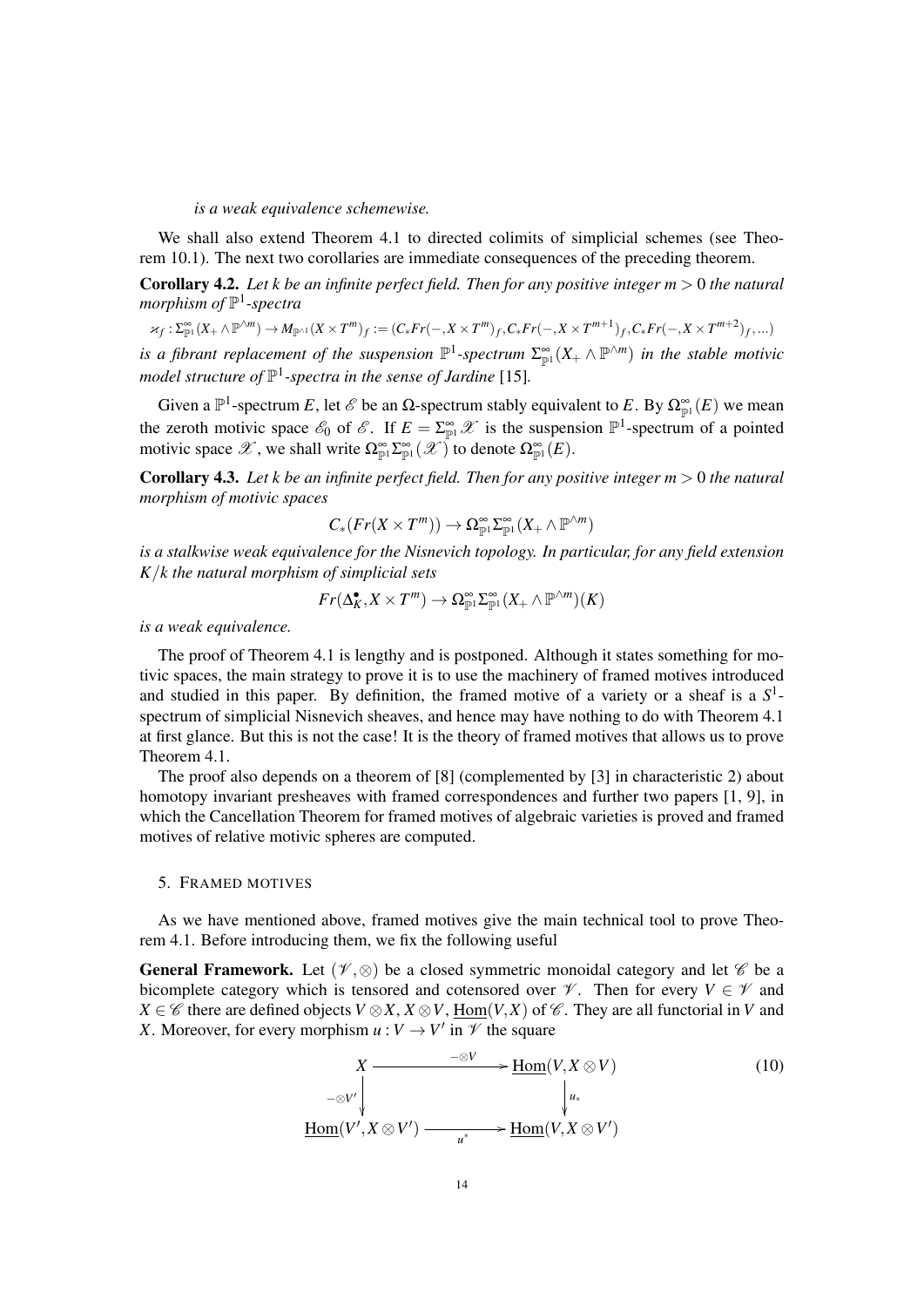is commutative.

As an important example, one can take  $\mathscr V$  to be the category  $(sShv_{\bullet}(Sm/k), \wedge)$  of Nisnevich sheaves of pointed simplicial sets and one can take  $\mathscr C$  to be either  $sShv_{\bullet}(Sm/k)$  or the category of *S* 1 -spectra of simplicial Nisnevich sheaves.

Another example is the category  $(Fr_0(k), \times, pt)$  and the category  $Fr_+(k)$ . The functor

$$
Fr_+(k) \times Fr_0(k) \to Fr_+(k)
$$

takes  $(X, Y)$  to  $X \times Y$ .

Let  $\Gamma^{op}$  be the category of finite pointed sets and pointed maps. Its skeleton has objects  $n^+ = \{0, 1, \ldots, n\}$ . We shall also regard each finite pointed set as a pointed smooth scheme. For example, we identify  $n^+$  with the pointed scheme  $(\Box_1^n \text{Spec } k)_+$  with the distinguished point + corresponding to  $0 \in n^+$ . Note that  $0^+ = \emptyset_+$ . A  $\Gamma$ -*space* is a covariant functor from  $\Gamma^{\text{op}}$  to the category of simplicial sets taking  $0^+$  to a one point simplicial set. A morphism of  $\Gamma$ -spaces is a natural transformation of functors. A  $\Gamma$ -space *X* is called *special* if the map  $X((k+l)^+) \rightarrow$  $X(k^+) \times X(l^+)$  induced by the projections from  $(k+l)^+ \cong k^+ \vee l^+$  to  $k^+$  and  $l^+$  is a weak equivalence for all *k* and *l*. *X* is called *very special* if it is special and the monoid  $\pi_0(X(1^+))$  is a group.

In what follows we shall regard  $\Gamma^{op}$  as a full subcategory of  $sShv_{\bullet}(Sm/k)$  by means of the identification  $K \in \Gamma^{op}$  with the pointed scheme  $(Spec \& \sqcup \dots \sqcup Spec k)_+$ , where the coproduct is indexed by the non-based elements in *K*.

By the General Framework above, for every  $\mathscr{F}, \mathscr{G} \in sShv_{\bullet}(Sm/k)$  the association

$$
K \in \Gamma^{\mathrm{op}} \mapsto \mathrm{Hom}_{sShv_{\bullet}(Sm/k)}(\mathscr{F}, \mathscr{G} \wedge K)
$$

gives rise to a Γ-space, where the right hand side is regarded as a discrete simplicial set. In particular, if  $\mathscr{F} = X_+ \wedge \mathbb{P}^{\wedge n}$  and  $\mathscr{G} = \mathscr{H} \wedge T^n$  with  $X \in \mathcal{S}m/k$ ,  $\mathscr{H} \in \mathcal{S} Shv_{\bullet}(Sm/k)$ , we have that the association

$$
K \in \Gamma^{\mathrm{op}} \mapsto \mathscr{F}r_n(X, \mathscr{H} \wedge K) := \mathrm{Hom}_{sShv_{\bullet}(Sm/k)}(X_+ \wedge \mathbb{P}^{\wedge n}, \mathscr{H} \wedge T^n \wedge K)
$$

is a  $\Gamma$ -space. Taking the colimit over *n*, we get that

$$
K \in \Gamma^{\mathrm{op}} \mapsto \mathscr{F}r(X, \mathscr{H} \wedge K) = \mathrm{colim}_n(\mathscr{F}r_n(X, \mathscr{H} \wedge K))
$$

is a Γ-space as well.

Using the geometric description of framed correspondences for  $\mathcal{H} = Y_+$ ,  $Y \in \mathcal{S}m/k$ , the  $\Gamma$ spaces  $K \in \Gamma^{\text{op}} \mapsto \mathscr{F}r_n(X, \mathscr{H} \wedge K)$  and  $K \in \Gamma^{\text{op}} \mapsto \mathscr{F}r(X, \mathscr{H} \wedge K)$  can equivalently be defined as

$$
K \in \Gamma^{\mathrm{op}} \mapsto Fr_n(X, Y \otimes K) \quad \text{ and } \quad Fr(X, Y \otimes K)
$$

respectively. Here  $Y \otimes K := Y \sqcup ... \sqcup Y$  with the coproduct indexed by the non-based elements in *K*. Observe that  $\emptyset \otimes K = \emptyset$  and  $X \otimes * = \emptyset$ . These  $\Gamma$ -spaces are functorial in *X* and *Y* in framed correspondences of level zero. The second Γ-space is furthermore a framed functor in *X*.

**Definition 5.1.** We define a category  $\text{SmOp}(Fr_0(k))$ , which will often be used in our constructions. Its objects are pairs  $(X, U)$ , where  $X \in \mathcal{S}m/k$  and  $U \subset X$  is an open subset. A morphism between  $(X, U)$  and  $(X', U')$  in  $SmOp(Fr_0(k))$  is a morphism  $f \in Fr_0(X, X')$  such that *f*(*U*) ⊂ *U*'. We shall also identify *X* ∈ *Sm*/*k* with the pair  $(X, \emptyset)$  ∈ *SmOp*(*Fr*<sub>0</sub>(*k*)).

The category  $\mathcal{S}mOp(Fr_0(k))$  is symmetric monoidal with the monoidal product  $\wedge$  given by

$$
(X,U)\wedge (Y,V):=(X\times Y,X\times V\cup U\times Y).
$$

The point *pt* is its monoidal unit. Also, by  $(X, U) \sqcup (Y, V)$  we shall mean  $(X \sqcup Y, U \sqcup V)$ .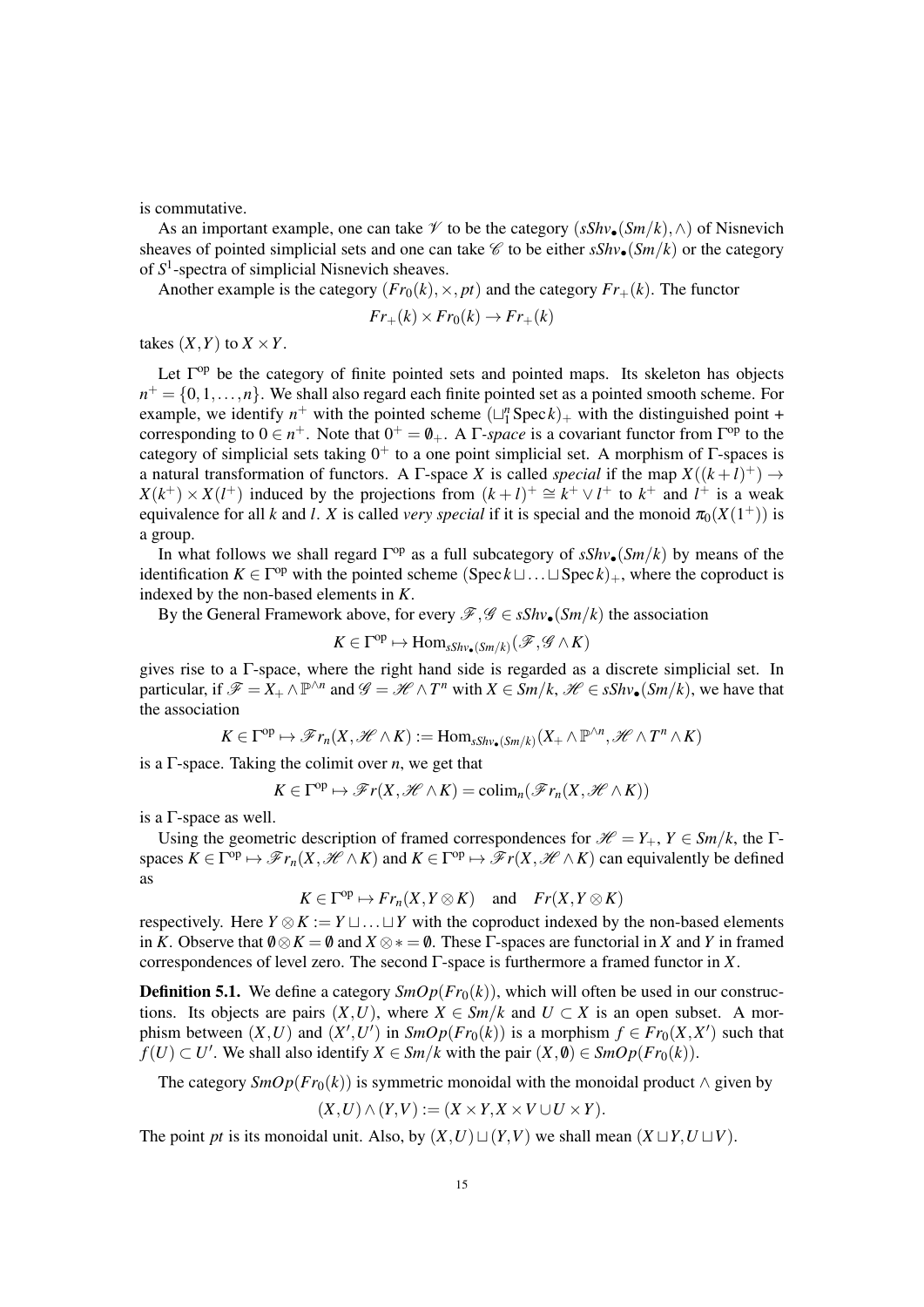Let  $\Delta^{op}SmOp(Fr_0(k))$  be the category of simplicial objects in  $SmOp(Fr_0(k))$ . There is an obvious functor  $spc: SmOp(Fr_0(k)) \to Shv_{\bullet}(Sm/k)$  sending an object  $(X, U) \in SmOp(Fr_0(k))$ to the Nisnevich sheaf  $X/U$ . Observe that this functor is a strict symmetric monoidal functor. It induces a functor

$$
spc: \Delta^{op} SmOp(Fr_0(k)) \to sShv_{\bullet}(Sm/k),
$$

taking an object  $[n] \mapsto (Y_n, U_n)$  to the simplicial Nisnevich sheaf  $[n] \mapsto (Y_n/U_n)$ .

Given  $Y \in SmOp(Fr_0(k))$  there is a  $\Gamma$ -space

$$
K\in\Gamma^{\mathrm{op}}\mapsto Fr(X,Y\otimes K):=\mathscr{F}r(X,spc(Y)\otimes K).
$$

Notice that the right hand side has an explicit geometric description thanks to Voevodsky's lemma.

**Definition 5.2.** (1) The *framed motive*  $\mathcal{M}_{fr}(\mathcal{G})$  *of a pointed Nisnevich simplicial sheaf*  $\mathcal{G}$  is the Segal *S*<sup>1</sup>-spectrum  $(C_*\mathscr{F}r(-,\mathscr{G}), C_*\mathscr{F}r(-,\mathscr{G}\wedge S^1), C_*\mathscr{F}r(-,\mathscr{G}\wedge S^2), \ldots)$  associated with the  $\Gamma$ -space  $K \in \Gamma^{op} \mapsto C_*\mathscr{F}r(-, \mathscr{G} \wedge K) = \mathscr{F}r(\Delta_+^{\bullet} \wedge -, \mathscr{G} \wedge K)$ . More precisely, each structure map

$$
C_*\mathscr{F}r(-,\mathscr{G}\wedge S^m)\wedge S^1\to C_*\mathscr{F}r(-,\mathscr{G}\wedge S^{m+1})
$$

is given as follows. For any *r* and *m*, it coincides termwise with the natural morphisms

$$
\bigvee \mathscr{F}r(\Delta_+^r \wedge -, \mathscr{G} \wedge S^m) \rightarrow \mathscr{F}r(\Delta_+^r \wedge -, \bigvee (\mathscr{G} \wedge S^m)),
$$

where coproducts are indexed by non-basepoint elements of  $S_n^1 = n^+$ .

(2) The *framed motive*  $M_{fr}(Y)$  *of*  $Y \in \Delta^{\text{op}}\mathcal{S}mOp(Fr_0(k))$  is the framed motive  $\mathcal{M}_{fr}(spc(Y))$ . It is the Segal  $S^1$ -spectrum  $(C_* Fr(-, Y), C_* Fr(-, Y \otimes S^1), C_* Fr(-, Y \otimes S^2), \ldots)$  associated with the  $\Gamma$ -space  $K \in \Gamma^{\text{op}} \mapsto C_* Fr(-, Y \otimes K) = Fr(\Delta^{\bullet} \times -, Y \otimes K).$ 

(3) In particular, by the *framed motive*  $M_{fr}(Y)$  *of a smooth algebraic variety*  $Y \in \mathcal{S}m/k$  we mean the framed motive of  $(Y, \emptyset) \in \text{SmOp}(Fr_0(k)).$ 

**Remark 5.3.** (1) We should point out that it is framed motives  $M_{fr}(Y^{\bullet})$  of simplicial *k*-varieties which are used to construct the functor  $M_{fr}: H_{\mathbb{A}^1}(k) \to SH_{S^1}(k)$  in Section 11.

(2) Framed motives of pointed Nisnevich simplicial sheaves are not suitable for constructing such a functor. In particular, we do not expect that the functor  $\mathscr{G} \mapsto \mathscr{M}_{fr}(\mathscr{G})$  from Definition 5.2(1) preserves motivic equivalences. Therefore we do not expect that for a general motivic space  $\mathscr G$  the value of the functor  $M_{fr}$  at  $\mathscr G$  constructed in Section 11 has the stable motivic homotopy type of  $\mathcal{M}_{fr}(\mathcal{G})$  from Definition 5.2(1).

(3) It is for this reason that the main result of [9] stating that the natural motivic equivalence  $X \times (\mathbb{A}^1//\mathbb{G}_m)^{\wedge n} \to X \times T^n$  of motivic spaces induces for any  $n \geq 1$  a motivic equivalence (and even a level Nisnevich local weak equivalence)  $M_{fr}(X \times (\mathbb{A}^1 // \mathbb{G}_m)^{\wedge n}) \simeq \mathcal{M}_{fr}(X_+ \wedge T^n)$  of  $S^1$ spectra is not obvious at all. Here  $\mathbb{A}^1//\mathbb{G}_m$  stands for the simplicial object in  $Fr_0(k)$  which is obtained by taking the pushout of the diagram  $\mathbb{G}_m \leftrightarrow \mathbb{A}^1 \stackrel{i_0}{\hookrightarrow} \mathbb{G}_m \otimes I$  in  $\Delta^{op}Fr_0(k)$ , where  $(I, 1)$ is the pointed simplicial set  $\Delta[1]$  with basepoint 1 (we also refer the reader to Section 8).

In other words, the framed motive of the sheaf  $X_+ \wedge T^n$  is computed as the framed motive of the associated simplicial scheme. This result is necessary to prove Theorem 4.1. It is also of independent interest.

(4) More generally, we can raise a problem asking for which motivic spaces  $\mathscr G$  the framed motive  $\mathcal{M}_{fr}(\mathcal{G})$  from Definition 5.2(1) is isomorphic in  $SH_{S^1}(k)$  to its image under the functor  $M_{fr}: H_{\mathbb{A}^1}(k) \to SH_{S^1}(k)$  constructed in Section 11.

(5) However, the functor  $M_{fr}$ :  $\Delta^{op}(Fr_0(k)) \to Sp_{S^1}(k)$  does preserve motivic equivalences (see Corollary 11.6).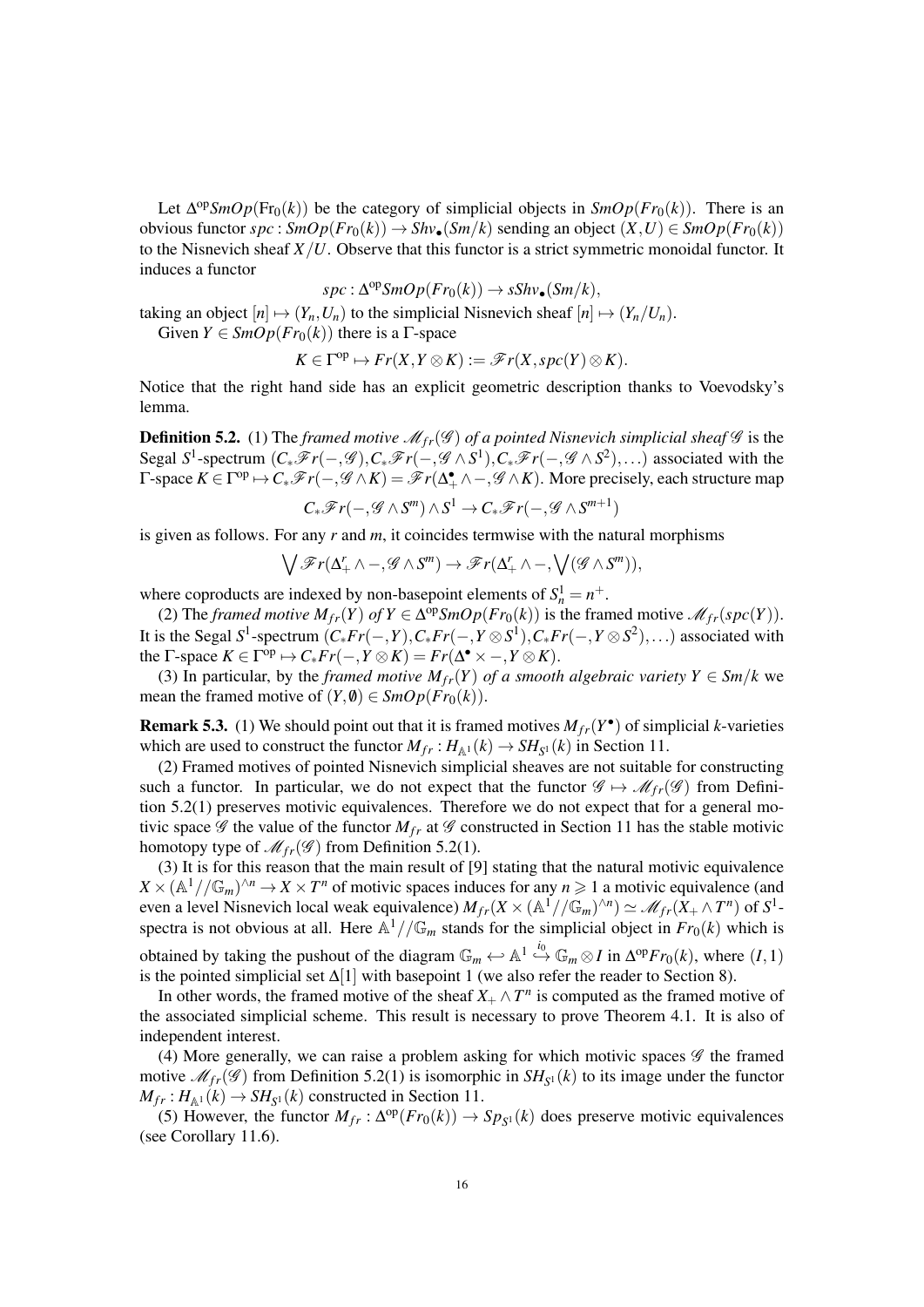(6) Framed motives of the form  $M_{fr}(Y)$  with  $Y \in \Delta^{\text{op}} \text{SmOp}(Fr_0(k))$  are of great utility in proving Theorem 4.1.

(7) The framed motive  $M_{fr}(Y)$  or  $\mathcal{M}_{fr}(\mathcal{G})$  is a symmetric semistable  $S^1$ -spectrum, because it is the value of the  $\Gamma$ -space  $C^*Fr(-,Y)$  or  $C^*F(r(-, \mathscr{G})$  at the sphere spectrum  $\mathbb{S} = (S^0, S^1, S^2, \ldots)$ .

Our next goal is to show that the framed motive  $M_{fr}(Y)$  of  $Y \in \Delta^{\text{op}} \text{SmOp}(Fr_0(k))$  is a positively fibrant  $\Omega$ -spectrum. To this end we need to prove the "Additivity Theorem".

#### 6. ADDITIVITY THEOREM

In this section we prove the Additivity Theorem. It is reminiscent of the Additivity Theorem in algebraic *K*-theory. We shall use it to produce special Γ-spaces in the sense of Segal [20] for associated motivic spaces with framed correspondences. In particular, Segal's machine then implies that the framed motive of a variety or, more generally,  $Y \in \Delta^{op}SmOp(Fr_0(k))$  is a positively fibrant  $S^1$ -spectrum. This means that it is sectionwise an  $Ω$ -spectrum in positive degrees.

Following [24] for any  $X \in \frac{Sm}{k}$  denote by *m* the explicit correspondence from *X* to  $X \sqcup X$ with  $U = (A^1 - \{0\} \sqcup A^1 - \{1\})_X$ ,  $\varphi = (t-1) \sqcup t$ , where  $t : A_X^1 \to X$  is the projection and  $g: (\mathbb{A}^1 - \{0\} \sqcup \mathbb{A}^1 - \{1\})_X \to X \sqcup X$ . For any framed functor  $\mathscr{F}$  it defines a map

$$
\mathscr{F}(X)\times \mathscr{F}(X)=\mathscr{F}(X\sqcup X)\xrightarrow{m^*}\mathscr{F}(X).
$$

**Definition 6.1.** Let  $\mathcal{F}$  and  $\mathcal{G}$  be two presheaves of sets on the category of *k*-smooth schemes and let  $\varphi_0, \varphi_1 : \mathscr{F} \rightrightarrows \mathscr{G}$  be two morphisms. An  $\mathbb{A}^1$ -homotopy between  $\varphi_0$  and  $\varphi_1$  is a morphism  $H: \mathscr{F} \to \underline{\text{Hom}}(\mathbb{A}^1, \mathscr{G})$  such that  $H_0 = \varphi_0$  and  $H_1 = \varphi_1$ . We write  $\varphi_0 \sim \varphi_1$  if there is an  $\mathbb{A}^1$ homotopy between  $\varphi_0$  and  $\varphi_1$ . We say that  $\varphi_0, \varphi_n : \mathscr{F} \rightrightarrows \mathscr{G}$  are  $\mathbb{A}^1$ *-homotopic*, if there is a chain of morphisms  $\varphi_1, ..., \varphi_n$  such that  $\varphi_i \sim \varphi_{i+1}$  for  $i = 0, 1, ..., n-1$ .

We now want to discuss matrix actions on framed correspondences and  $\mathbb{A}^1$ -homotopies associated to them. Let *Y* be a *k*-smooth scheme and let  $A \in GL_n(k)$  be a matrix. Then *A* defines an automorphism  $\varphi_{A\perp Id_m}: Fr_{n+m}(-,Y) \to Fr_{n+m}(-,Y)$  of the presheaf  $Fr_{n+m}(-,Y)$  in the following way. Given  $W \in \frac{Sm}{k}$  and an explicit framed correspondence of level *n* 

$$
\Phi = (\mathbb{A}_{X}^{n+m} \stackrel{p}{\leftarrow} U, \varphi : U \to \mathbb{A}_{k}^{n+m}, g : U \to Y) \in Fr_{n+m}(X, Y),
$$

set  $\varphi_{A\perp Id_m}(\Phi) = ((A\perp Id_m) \circ p, (A\perp Id_m) \circ \varphi, g)$ . Within the notation of Remark 2.2

$$
\varphi_{A\perp Id_m}(Z,U,(\varphi_1,\varphi_2,\ldots,\varphi_{n+m}),g)):=((A\perp Id_m)(Z),U,(A\perp Id_m)\circ(\varphi_1,\varphi_2,\ldots,\varphi_{n+m}),g),
$$

where  $A \perp Id_m$  is a linear automorphism of  $\mathbb{A}_k^{n+m}$ . In more detail, if  $(U, \mathbb{A}_X^{n+m} \stackrel{p}{\leftarrow} U, s: Z \to U)$ is an étale neighborhood of Z in  $\mathbb{A}_X^{n+m}$ , then we take

$$
(U, \mathbb{A}_X^{n+m} \xleftarrow{(A \perp Id_m) \circ p} U, s \circ ((A \perp Id_m)^{-1}|_{(A \perp Id_m)(Z)}) : (A \perp Id_m)(Z) \to U)
$$

as an étale neighborhood of  $(A \perp Id_m)(Z)$  in  $\mathbb{A}_X^{n+m}$ . Clearly,  $\sigma \circ \varphi_{A \perp Id_m} = \varphi_{A \perp Id_{m+1}} \circ \sigma$ . Hence the maps ϕ*A*⊥*Id<sup>m</sup>* give rise to a unique automorphism of presheaves on *Sm*/*k*

$$
\varphi_A: Fr(-,Y) \to Fr(-,Y) \tag{11}
$$

such that for any  $m \ge 0$  one has  $\varphi_A|_{Fr_{n+m}(-,Y)} = \varphi_{A \perp Id_m}$ .

**Definition 6.2.** Let  $A \in SL_n(k)$ . Choose a matrix  $A_s \in SL_n(k[s])$  such that  $A_0 = id$  and  $A_1 = A$ . The matrices  $A_s \perp Id_m \in SL_{n+m}(k[s])$ , regarded as morphisms  $\mathbb{A}^{n+m} \times \mathbb{A}^1 \to \mathbb{A}^{n+m}$ , give rise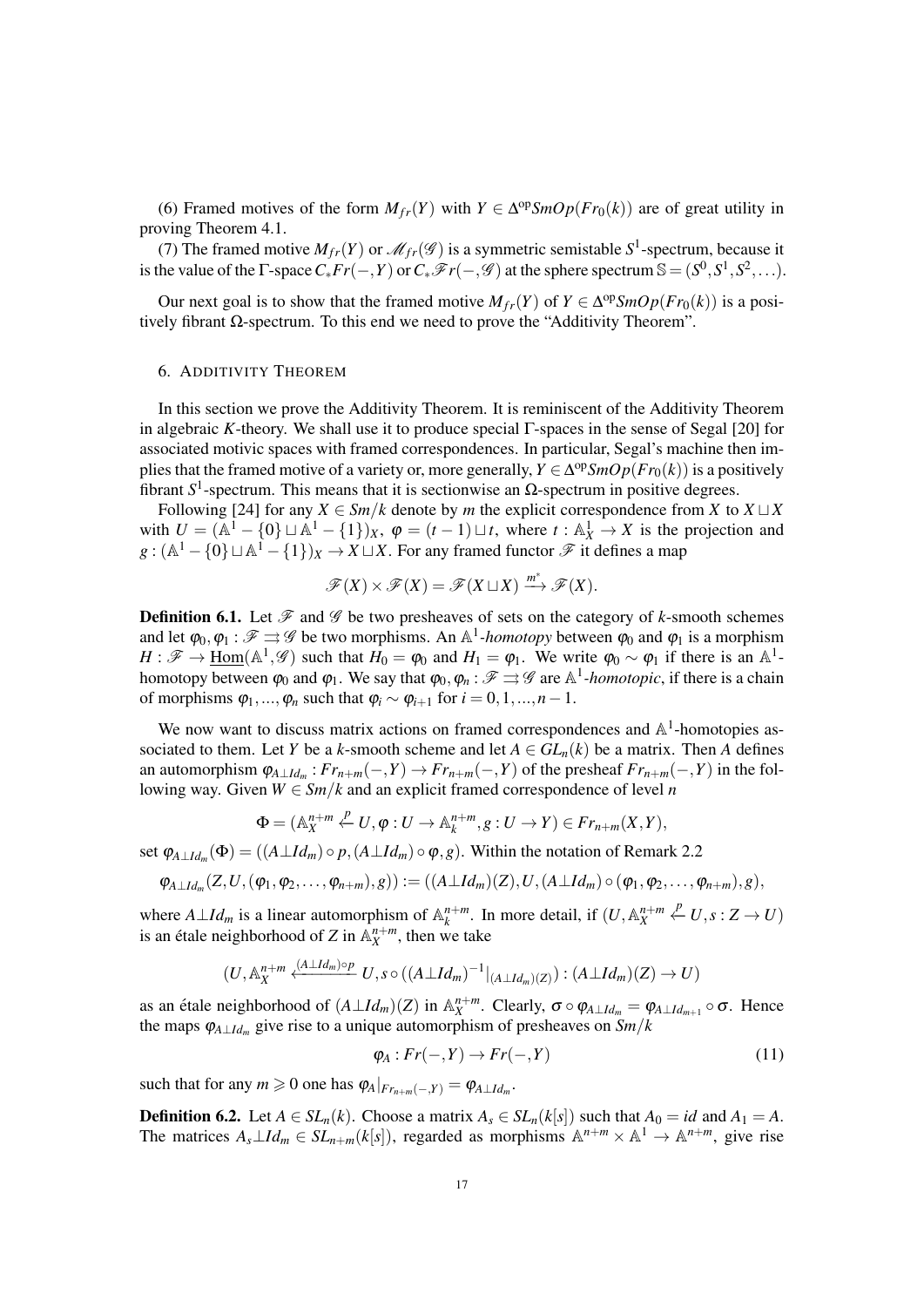to an  $\mathbb{A}^1$ -homotopy *h* between the automorphisms *id* and  $\varphi_A$  of  $Fr(-,Y)$  as follows. Given *a* = (*Z*,*U*, ( $\varphi_1, \varphi_2, ..., \varphi_{n+m}$ ), *g*) ∈ *Fr*<sub>*n*</sub>(−,*Y*), one sets

$$
h(a) = (Z \times \mathbb{A}^1, U \times \mathbb{A}^1, (A_s \perp Id_m) \circ (\varphi \times id_{\mathbb{A}^1}), g \circ pr_U) \in Fr_n(W \times \mathbb{A}^1, Y).
$$

In this way we get a morphism  $h: Fr(-, Y) \to Fr(- \times \mathbb{A}^1, Y)$  such that  $h_0 = id$  and  $h_1 = \varphi_A$ . We see that *h* is an  $\mathbb{A}^1$ -homotopy between the identity and  $\varphi_A$ .

**Definition 6.3.** Let  $\tau \in \Sigma_n$  be an even permutation regarded as a matrix in  $SL_n(k)$ . Let  $A_s \in$ *SL<sub>n</sub>*(*k*[*s*]) be such that  $A_0 = id$  and  $A_1 = \tau$ . Then the morphism *h* from Definition 6.2 defines an  $\mathbb{A}^1$ -homotopy between the automorphisms  $\varphi_{id}$  and  $\varphi_{\tau}$  of  $Fr(-,Y)$ .

We are now in a position to prove the Additivity Theorem. The category  $\mathcal{S}mOp(\mathcal{F}r_0(k))$  was introduced in Definition 5.1. Given a simplicial object *Y* of  $\text{SmOp}(Fr_0(k))$ , by  $C_*Fr(-,Y)$  we mean as usual the diagonal of the bisimplicial presheaf  $(m, n) \mapsto Fr(\Delta^m \times \text{-}, Y_n)$ .

**Theorem 6.4** (Additivity). *For any two simplicial objects*  $Y_1, Y_2$  *in*  $SmOp(Fr_0(k))$ *, the natural map*  $\alpha$ :  $Fr(-, Y_1 \sqcup Y_2) \rightarrow Fr(-, Y_1) \times Fr(-, Y_2)$ , given by the morphisms id  $\sqcup \emptyset$ :  $Y_1 \sqcup Y_2 \rightarrow Y_1, \emptyset \sqcup$  $id: Y_1 \sqcup Y_2 \rightarrow Y_2$ *, induces a map of simplicial framed presheaves* 

$$
C_*(\alpha): C_*Fr(-,Y_1\sqcup Y_2)\to C_*Fr(-,Y_1)\times C_*Fr(-,Y_2),
$$

*which is a schemewise weak equivalence.*

*Proof.* Since the realization functor takes simplicial weak equivalences of simplicial sets to weak equivalences, it is enough to prove the theorem for any objects  $Y_1, Y_2$  in  $\mathcal{S}mOp(Fr_0(k))$ . Moreover, it is sufficient to prove that for any  $X \in \mathcal{S}m/k$  and any finite unpointed simplicial set *K*, the map

$$
C_*(\alpha)(X,K): [K, C_* Fr(X,Y_1 \sqcup Y_2)] \to [K, C_* Fr(X,Y_1) \times C_* Fr(X,Y_2)]
$$

between the Hom-sets in the homotopy category Ho(*sSets*) of unpointed simplicial sets is a bijection. Furthermore, for the simplicity of the exposition we shall assume that  $Y_1, Y_2$  are just *k*-smooth varieties. Let  $Y = Y_1 \sqcup Y_2$ . Define a morphism

$$
\beta: Fr(-,Y_1) \times Fr(-,Y_2) \to Fr(-,Y)
$$

of presheaves on *Sm*/*k* by the following commutative diagram:



Here  $i_{\varepsilon}: Y_{\varepsilon} \to Y$ ,  $\varepsilon = 1, 2$ , is the corresponding embedding.

We claim that  $(\beta \alpha)|_{F_{r_{2n}(-,Y)}}$  is  $\mathbb{A}^1$ -homotopic to the inclusion  $in_{2n}: Fr_{2n}(-,Y) \to Fr(-,Y)$ and  $(\alpha \beta)|_{F_{r_{2n}}(-,Y_1)\times F_{r_{2n}}(-,Y_2)}$  is A<sup>1</sup>-homotopic to the inclusion

$$
inc_{2n}^{1} \times inc_{2n}^{2}: Fr_{2n}(-,Y_1) \times Fr_{2n}(-,Y_2) \to Fr(-,Y_1) \times Fr(-,Y_2).
$$

The first of these  $\mathbb{A}^1$ -homotopies will imply that  $C_*(\beta) \circ C_*(\alpha)|_{C_*(Fr_{2n}(-,Y))}$  is simplicially homotopic to the inclusion *C*∗(*in*2*n*), because *C*∗(−) converts A 1 -homotopies into simplicial ones.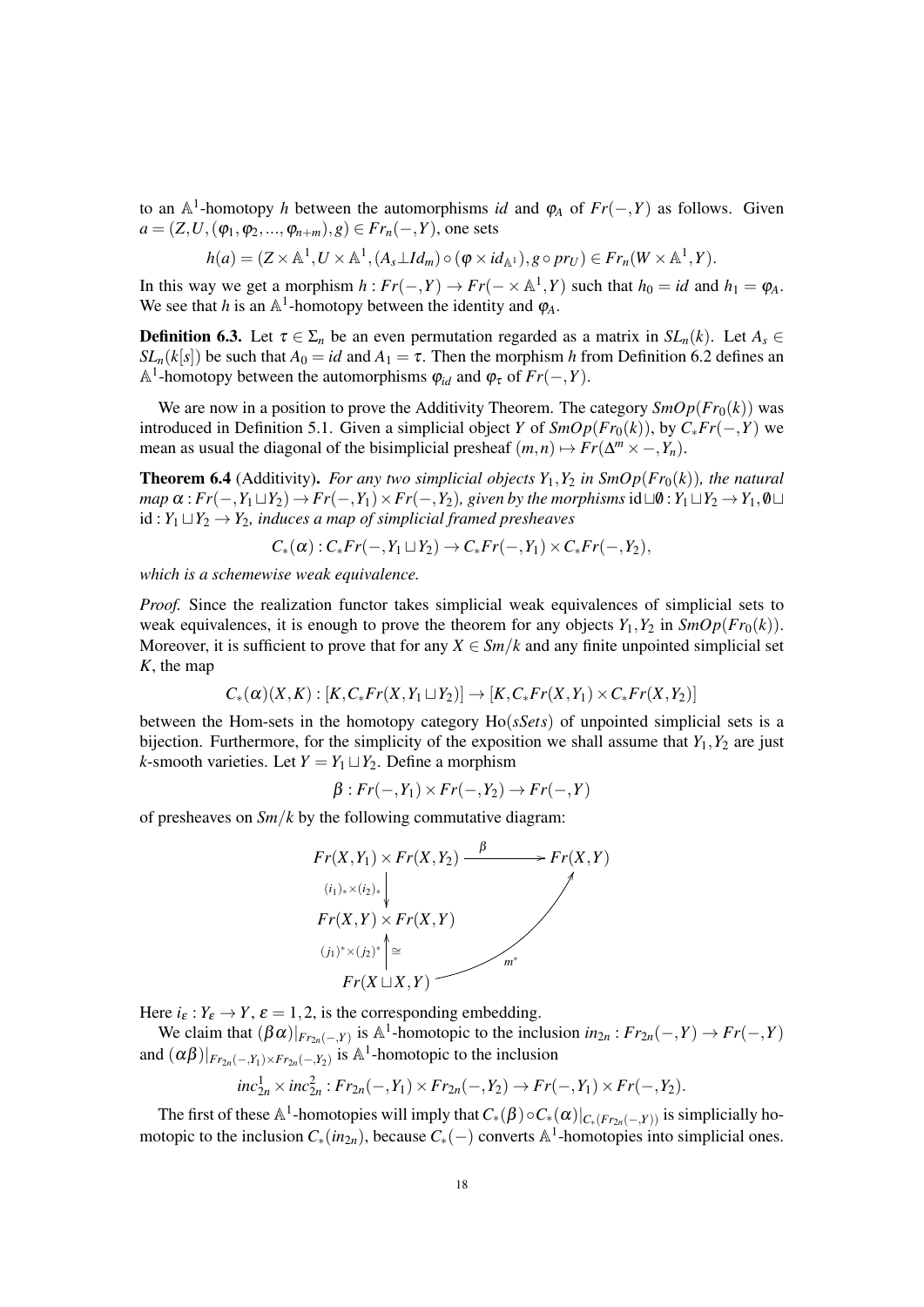The second of these  $\mathbb{A}^1$ -homotopies will imply that  $(C_*(\alpha) \circ C_*(\beta))|_{C_*(Fr_{2n}(-,Y_1) \times C_*(Fr_{2n}(-,Y_1))}$  is simplicially homotopic to the inclusion  $C_*(inc_{2n}^1 \times inc_{2n}^2)$ . It will follow that for any  $X \in Sm/k$ and any finite simplicial set *K* the map  $C_*(\alpha)(\overline{X}, K)$  is bijective. Indeed, one should use the fact that the functor  $[K, -]:$  Ho(*sSets*)  $\rightarrow$  Ho(*sSets*) commutes with sequential colimits whenever *K* is finite. It therefore remains to prove the claim.

Firstly, let us focus on the morphism  $\alpha\beta$ . The map  $\alpha\beta$  is of the form

$$
\rho_1 \times \rho_2 : Fr(X,Y_1) \times Fr(X,Y_2) \to Fr(X,Y_1) \times Fr(X,Y_2).
$$

Here  $\rho_1$  takes a framed correspondence  $(Z_1,W_1,\pmb{\varphi}^{(1)};g_1)$  of level  $n$  to the framed correspondence  $(0 \times Z_1, \mathbb{A}^1 \times W_1, t_1, \varphi^{(1)}; g_1)$  of level  $n+1$ , and  $\rho_2$  takes a framed correspondence  $(Z_2, W_2, \varphi^{(2)}; g_2)$ of level *n* to the framed correspondence  $(1 \times Z_2, \mathbb{A}^1 \times W_2, t_0 - 1, \varphi^{(2)}; g_2)$  of level  $n + 1$ . We first observe that the morphism  $\rho_2$  is  $\mathbb{A}^1$ -homotopic to the morphism  $\rho_2^0$ :  $Fr(-, Y_2) \to Fr(-, Y_2)$ taking a framed correspondence  $(Z_2, W_2, \varphi^{(2)}; g_2)$  of level *n* to the framed correspondence  $(0 \times$  $Z_2$ ,  $\mathbb{A}^1\times W_2$ ,  $t_0,\phi^{(2)};g_2)$  of level  $n+1$ . To see this, send a framed correspondence  $(Z_2,W_2,\phi^{(2)};g_2)$ of level *n* to the framed correspondence

$$
(\Delta \times Z_2, \mathbb{A}^1 \times \mathbb{A}^1 \times W_2, t_0 - \lambda, \varphi^{(2)}; g_2)
$$

of level  $n+1$ . Evaluating the latter framed correspondence at  $\lambda = 1$ , we get  $\rho_2(Z_2, W_2, \varphi^{(2)}; g_2)$ . Evaluating the same framed correspondence at  $\lambda = 0$ , we get  $(0 \times Z_2, \mathbb{A}^1 \times W_2, t_0, \varphi^{(2)}; g_2)$ .

Let  $n > 0$  be an even integer and let  $\tau \in \Sigma_{n+1}$  be the even permutation  $(n+1,1,2,...,n)$ . Let  $h_1$  denote the associated  $\mathbb{A}^1$ -homotopy from Definition 6.3 between the automorphisms  $\varphi_{id}$  and  $\varphi_{\tau}$  of  $Fr(-, Y_1)$ . Then  $h_1 \circ inc_n^1$  is an  $\mathbb{A}^1$ -homotopy between  $inc_n^1$  and  $\varphi_{\tau} \circ inc_n^1 = \rho_1|_{Fr_n(-, Y_1)}$ :  $Fr_n(-, Y_1) \to Fr(-, Y_1)$ . Let  $h_2$  be the associated  $\mathbb{A}^1$ -homotopy from Definition 6.3 between the automorphisms  $\varphi_{id}$  and  $\varphi_{\tau}$  of  $Fr(-, Y_2)$ . Then  $h_2 \circ inc_n^2$  is an  $\mathbb{A}^1$ -homotopy between  $inc_n^2$  and  $\varphi_{\tau} \circ$  $inc_n^2 = \rho_2^0|_{Fr_n(-,Y_2)}$ :  $Fr_n(-,Y_2) \rightarrow Fr(-,Y_2)$ . Thus  $(\alpha\beta)|_{Fr_{2n}(-,Y_1) \times Fr_{2n}(-,Y_2)}$  is A<sup>1</sup>-homotopic to the inclusion  $inc_{2n}^1 \times inc_{2n}^2$ .

*P* inclusion  $mc_{2n}$   $\lt m c_{2n}$ .<br>Next, let us focus on the morphism  $\beta \alpha$ . Since  $Y = Y_1 \sqcup Y_2$  every framed correspondence of level *n* from *X* to *Y* is of the form  $a = (Z_1 \sqcup Z_2, W_1 \sqcup W_2, \varphi^{(1)} \sqcup \varphi^{(2)}; g_1 \sqcup g_2)$ . One has,

$$
\beta \alpha(a) = (0 \times Z_1 \sqcup 1 \times Z_2, \mathbb{A}^1 \times W_1 \sqcup \mathbb{A}^1 \times W_2), (t_0, \underline{\phi}^{(1)}) \sqcup (t_0 - 1, \underline{\phi}^{(2)}); g_1 \sqcup g_2).
$$

Firstly, the morphism  $\beta \alpha$  is  $\mathbb{A}^1$ -homotopic to the morphism  $\rho^0 : Fr(-,Y) \to Fr(-,Y)$  taking a framed correspondence  $(Z, W, \varphi; g)$  to the framed correspondence  $(0 \times Z, \mathbb{A}^1 \times W, t_0, \varphi; g_2)$  of level *n* + 1. To see this, send a framed correspondence  $a = (Z_1 \sqcup Z_2, W_1 \sqcup W_2, \phi^{(1)} \sqcup \phi^{(2)}; g_1 \sqcup g_2)$ of level *n* to the framed correspondence of level  $n+1$ 

$$
(\mathbb{A}^1 \times Z_1 \sqcup \Delta \times Z_2, \mathbb{A}^1 \times \mathbb{A}^1 \times (W_1 \sqcup W_2), (t_0, \underline{\varphi}^{(1)}) \sqcup ((t_0 - \lambda), \underline{\varphi}^{(2)}); g_1 \sqcup g_2).
$$

Evaluating the latter framed correspondence of level  $n+1$  at  $\lambda = 1$ , we get  $\beta \alpha(a)$ . Evaluating the same framed correspondence  $\lambda = 0$ , we get  $\rho^{0}(a)$ . Furthermore, using the associated homotopy from Definition 6.3, we see that  $\rho^0|_{Fr_{2n}(-,Y)}$  is  $\mathbb{A}^1$ -homotopic to the inclusion  $in_{2n}$ . Hence  $\beta \alpha|_{Fr_{2n}(-,Y)}$  is  $\mathbb{A}^1$ -homotopic to the inclusion  $in_{2n}$ , as was to be proved.

Now the Additivity Theorem 6.4 together with the Segal machine [20] imply the following

**Theorem 6.5.** Let  $Y \in \Delta^{op}SmOp(Fr_0(k))$ . Then the  $\Gamma$ -space  $K \in \Gamma^{op} \mapsto C_*Fr(-, Y \otimes K)$  is *sectionwise special. As a consequence, the framed motive*  $M_f(Y)$  *of Y is sectionwise a positively fibrant* Ω*-spectrum, which is sectionwise (respectively locally in the Nisnevich topology) an*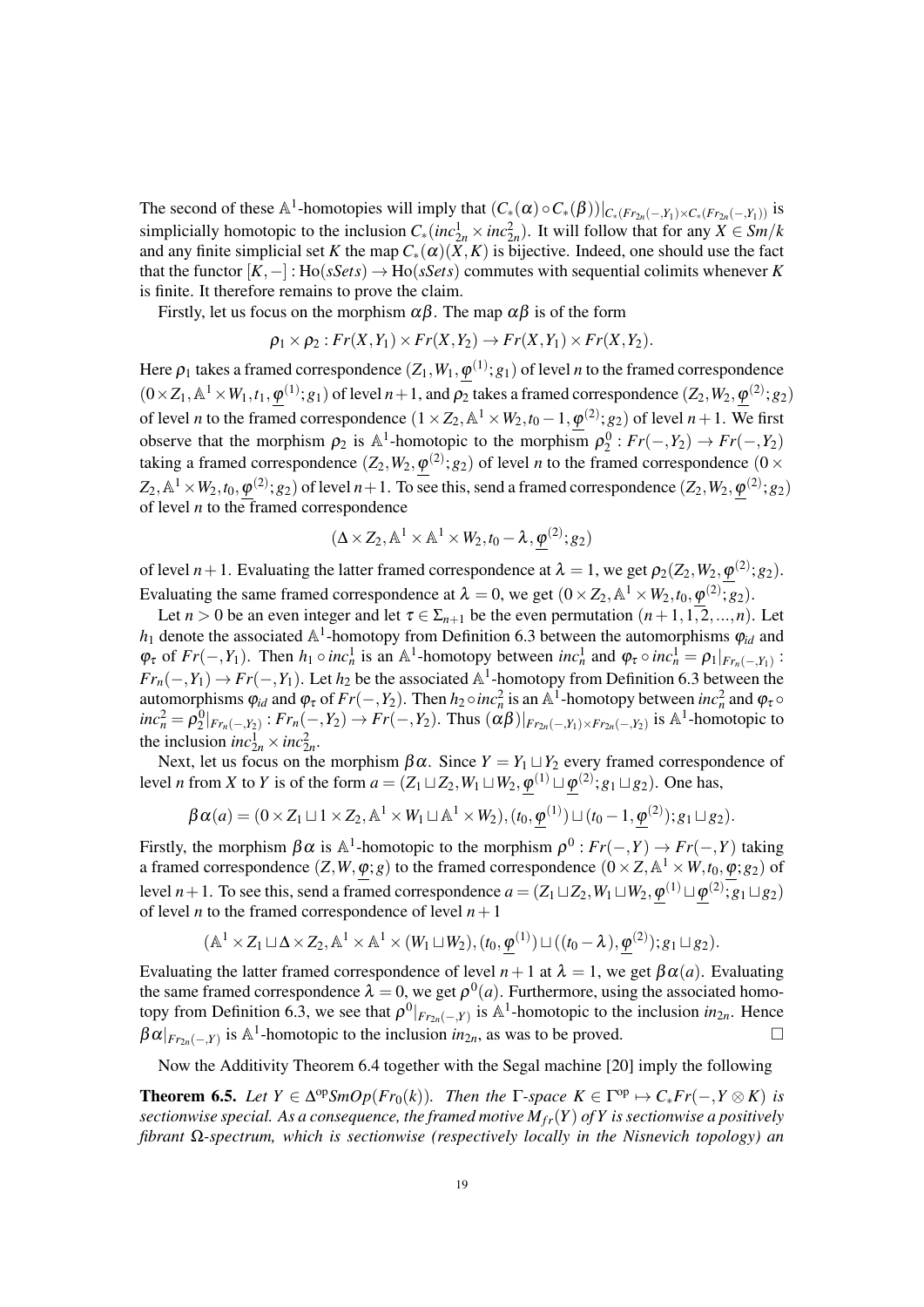Ω*-spectrum whenever the motivic space C*∗*Fr*(−,*Y*) *is sectionwise (respectively locally in the Nisnevich topology) connected.*

**Remark 6.6.** Whenever we say that  $M_f(r)$  is a (positively) fibrant Ω-spectrum we tacitly assume that each of its spaces  $C_* Fr(-, Y \otimes S^n)$  is replaced with  $Ex^\infty(C_* Fr(-, Y \otimes S^n))$ , where *Ex*<sup>∞</sup> refers to Kan's complex. The spaces  $Ex^{\infty}(C_* Fr(-, Y \otimes S^n))$  are then spaces with framed correspondences and sectionwise fibrant simplicial sets. A detailed description of the spaces will be given in Section 12. We can equally take any naive sectionwise fibrant resolution functor in the category of spaces with framed correspondences (which exists by standard arguments) in place of *Ex*∞.

It is worth mentioning that the latter theorem is a kind of the "Cancellation Theorem for framed motives in the  $S<sup>1</sup>$ -direction" (the meaning of this will become clear in the proof of Theorem 4.1(2)). One should also stress that the motivic spaces  $C_* Fr(-, X \times T^n)_f$  from Theorem 4.1 are zero spaces of sheaves of  $S^1$ -spectra  $M_{fr}(X \times T^n)_f$  (these are level local Nisnevich replacements of the framed motives  $M_{fr}(X \times T^n)$ ). So each space  $C_* Fr(-, X \times T^n)_f$  is part of the  $S^1$ -spectrum  $M_{fr}(X \times T^n)_f$ .

If we can prove that each  $S^1$ -spectrum  $M_{fr}(X \times T^n)$ ,  $n > 0$ , is motivically fibrant, then each space  $C_* Fr(-, X \times T^n)_f$  becomes motivically fibrant (what is claimed in Theorem 4.1). Therefore our next goal is to investigate these kinds of fibrant motivic spaces coming from relevant S<sup>1</sup>-spectra in more detail.

# 7. FIBRANT MOTIVIC SPACES GENERATED BY *S* 1 -SPECTRA

Let  $sShv_{\bullet}(Sm/k)$  denote the category of Nisnevich sheaves of pointed simplicial sets. It has the injective model structure [14] in which cofibrations are the monomorphisms and weak equivalences are stalkwise weak equivalences of simplicial sets. The category of  $S^1$ -spectra *Sp<sup>S</sup>* <sup>1</sup> (*sShv*•(*Sm*/*k*)) associated with *sShv*•(*Sm*/*k*) will also be called the *category of ordinary S* 1 *-spectra of simplicial Nisnevich sheaves*. It has level and stable model structures (the standard references here are [12, 15]). In this section we describe a class of motivic spaces coming from ordinary S<sup>1</sup>-spectra of simplicial Nisnevich sheaves, which are fibrant in the motivic model category  $sShv_{\bullet}(Sm/k)_{mot}$  of Morel–Voevodsky [18]. This class occurs in our analysis. Recall that  $sShv_{\bullet}(Sm/k)_{mot}$  is obtained from  $sShv_{\bullet}(Sm/k)$  by Bousfield localization with respect to the projections  $p: X \times \mathbb{A}^1 \to X$ ,  $X \in \mathcal{S}m/k$ . As above, the level/stable model category of  $S^1$ -spectra associated with *sShv*•(*Sm*/*k*)mot will also be called the *level/stable injective model category of S* 1 *-spectra*.

Proposition 7.1. Let E be an S<sup>1</sup>-spectrum in the category of simplicial Nisnevich sheaves such *that each space*  $E_n \in sShv_{\bullet}(Sm/k)$  *of the spectrum is fibrant in*  $sShv_{\bullet}(Sm/k)$ *. Suppose* E is *sectionwise an* Ω*-spectrum in the category of ordinary S*<sup>1</sup> *-spectra of pointed simplicial sets. Suppose E is locally* (−1)*-connected in the Nisnevich topology. Finally suppose that for any*  $\mathit{integer}\ n$ , the Nisnevich sheaf  $\pi^{\text{nis}}_n(E)$  is strictly homotopy invariant. Then the following state*ments are true:*

- (1) *every motivic space E<sup>n</sup> of E is motivically fibrant;*
- (2)  $E$  is fibrant in the stable injective motivic model structure of  $S^1$ -spectra.

*Proof.* (1). Since *E* is sectionwise an  $\Omega$ -spectrum, every  $E_n$ ,  $n \ge 0$ , is sectionwise fibrant. Therefore it suffices to prove that  $E_n$  is  $\mathbb{A}^1$ -local. So we have to check that for any smooth variety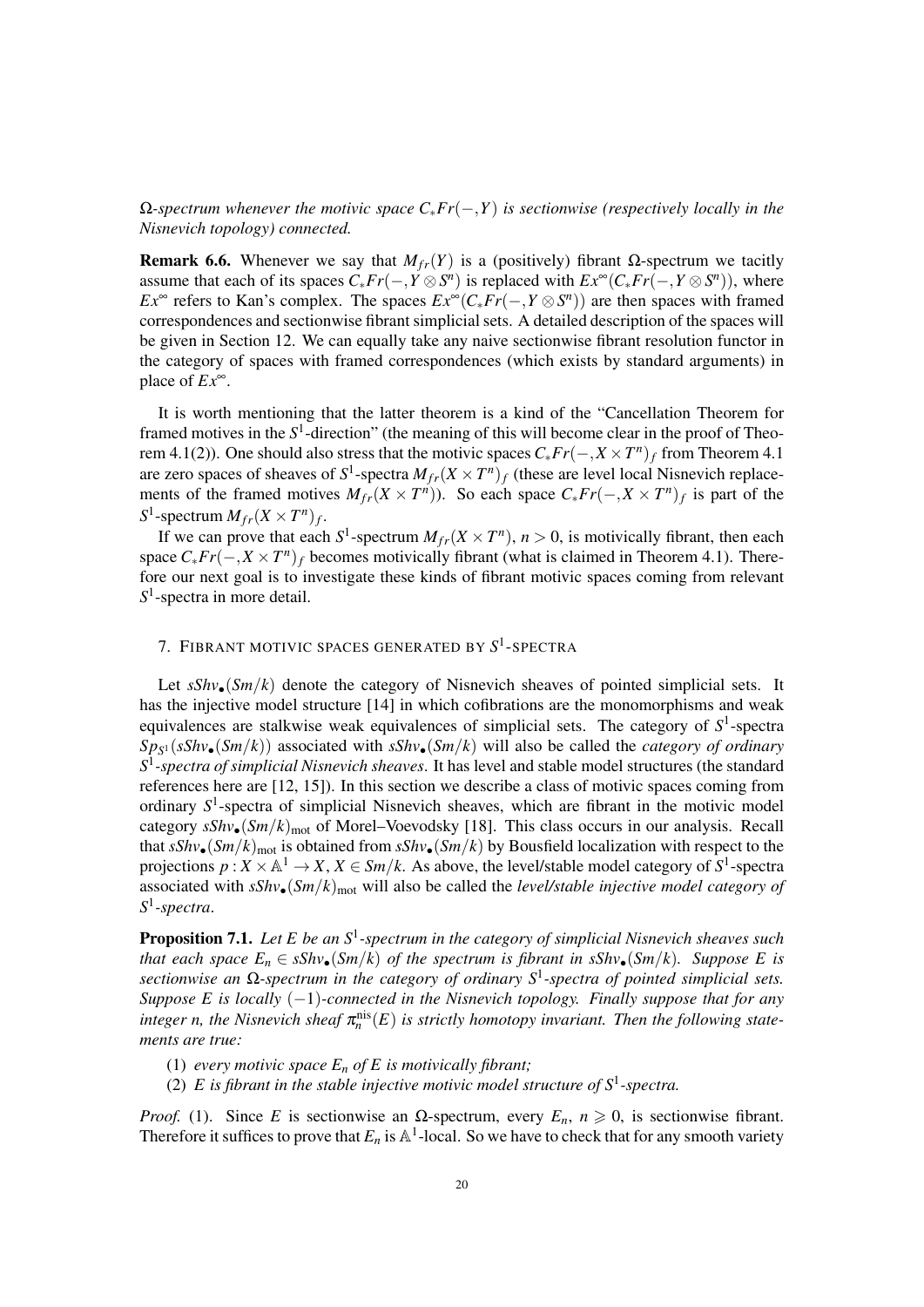*X* the projection  $p: X \times \mathbb{A}^1 \to X$  induces a weak equivalence of simplicial sets  $p^*: E_n(X) \to X$  $E_n(X \times \mathbb{A}^1)$ . Since *E* is sectionwise an  $\Omega$ -spectrum it suffices to check that the pull-back map  $p^*$ :  $E(X) \to E(X \times \mathbb{A}^1)$  is a stable equivalence of ordinary  $S^1$ -spectra. So it is sufficient to verify that for any integer *r* the map  $p^* : \pi_r(E(X)) \to \pi_r(E(X \times \mathbb{A}^1))$  is an isomorphism. Consider two convergent spectral sequences

$$
H^p_{Nis}(X, \pi^{\mathrm{nis}}_q(E)) \Rightarrow \pi_{q-p}(E(X)) \quad \text{and} \quad H^p_{Nis}(X \times \mathbb{A}^1, \pi^{\mathrm{nis}}_q(E)) \Rightarrow \pi_{q-p}(E(X \times \mathbb{A}^1)).
$$

The projection *p* induces a pull-back morphism between these two spectral sequences. This morphism is an isomorphism on the second page, because each Nisnevich sheaf  $\pi_n^{\text{nis}}(E)$  is strictly homotopy invariant by assumption. Hence  $p^* : \pi_r(E(X)) \to \pi_r(X \times \mathbb{A}^1)$  is an isomorphism. Assertion (2) easily follows from assertion (1).

We refer the reader to [25] for the notion of radditive presheaves. Below we shall need the following

Lemma 7.2. *Let F be a radditive framed presheaf of Abelian groups. Then the associated sheaf in the Nisnevich topology has a unique structure of a framed presheaf such that the map*  $F \rightarrow F_{\text{nis}}$ *is a map of framed presheaves.*

*Proof.* This is proved in [24, 4.5].

Remark 7.3. We should stress that [24, 4.5] used in the proof of the preceding lemma is not true unless  $F$  is radditive.

Corollary 7.4. *Let k be an infinite perfect field and E be an S*<sup>1</sup> *-spectrum of simplicial Nisnevich sheaves with framed correspondences. Suppose E is locally an* Ω*-spectrum in the Nisnevich topology. Suppose it is* (−1)*-connected locally in the Nisnevich topology. Finally, suppose that for any integer n the Nisnevich presheaf*  $\pi_n(E)$  *is homotopy invariant, quasi-stable and radditive. Let*  $E \to E^f$  *be a fibrant replacement of* E in the level injective model structure of *ordinary sheaves of S*<sup>1</sup> *-spectra. Then the following statements are true:*

- (1) *each motivic space*  $E_n^f$  *is motivically fibrant;*
- (2) the spectrum  $E^f$  is fibrant in the stable injective motivic model category of  $S^1$ -spectra.

*Proof.* The Nisnevich presheaf  $\pi_n(E)$  is a radditive framed presheaf. Hence the associated Nisnevich sheaf  $\pi_n^{\text{nis}}(E)$  is equipped with a unique structure of a framed presheaf such that the canonical morphism  $\pi_n(E) \to \pi_n^{\text{nis}}(E)$  is a morphism of framed presheaves by Lemma 7.2. By [8, 1.1] (complemented by [3] in characteristic 2) the Nisnevich sheaf  $\pi_n^{\text{nis}}(E)$  is strictly homotopy invariant, and hence so is the Nisnevich sheaf  $\pi_n^{\text{nis}}(E^f)$  of  $E^f$ . Our statement now follows from the previous proposition.

**Corollary 7.5.** Let k be an infinite perfect field and let Y be a simplicial object in  $\text{SmOp}(Fr_0(k))$ . *Suppose the simplicial Nisnevich sheaf C*∗*Fr*(*Y*) *is locally connected in the Nisnevich topology.* Let  $M_{fr}(Y) \to M_{fr}(Y)$  *f* be a fibrant replacement in the level injective model structure of ordinary *sheaves of S*<sup>1</sup> *-spectra. Then:*

- (1)  $M_{fr}(Y)_f$  is fibrant in the stable injective motivic model category of  $S^1$ -spectra;
- $P(X|X) = P(X \leq 0 \text{ and any fibrant replacement } C_*(Fr(-, Y \otimes S^n)) \to C_*(Fr(-, Y \otimes S^n))$  *in*  $sShv_{\bullet}(Sm/k)$ , the space  $C_*(Fr(-, Y \otimes S^n))_f$  is fibrant in  $sShv_{\bullet}(Sm/k)_{\text{mot}}$ .

*Proof.* The zeroth space  $C_* Fr(-, Y)$  of the framed spectrum  $M_{fr}(Y)$  is locally connected. Hence the framed spectrum  $M_{fr}(Y)$  is locally an  $\Omega$ -spectrum by the Segal machine [20] and Theorem 6.5. The presheaves  $\pi_n(M_{fr}(Y))$  are homotopy invariant, quasi-stable and radditive framed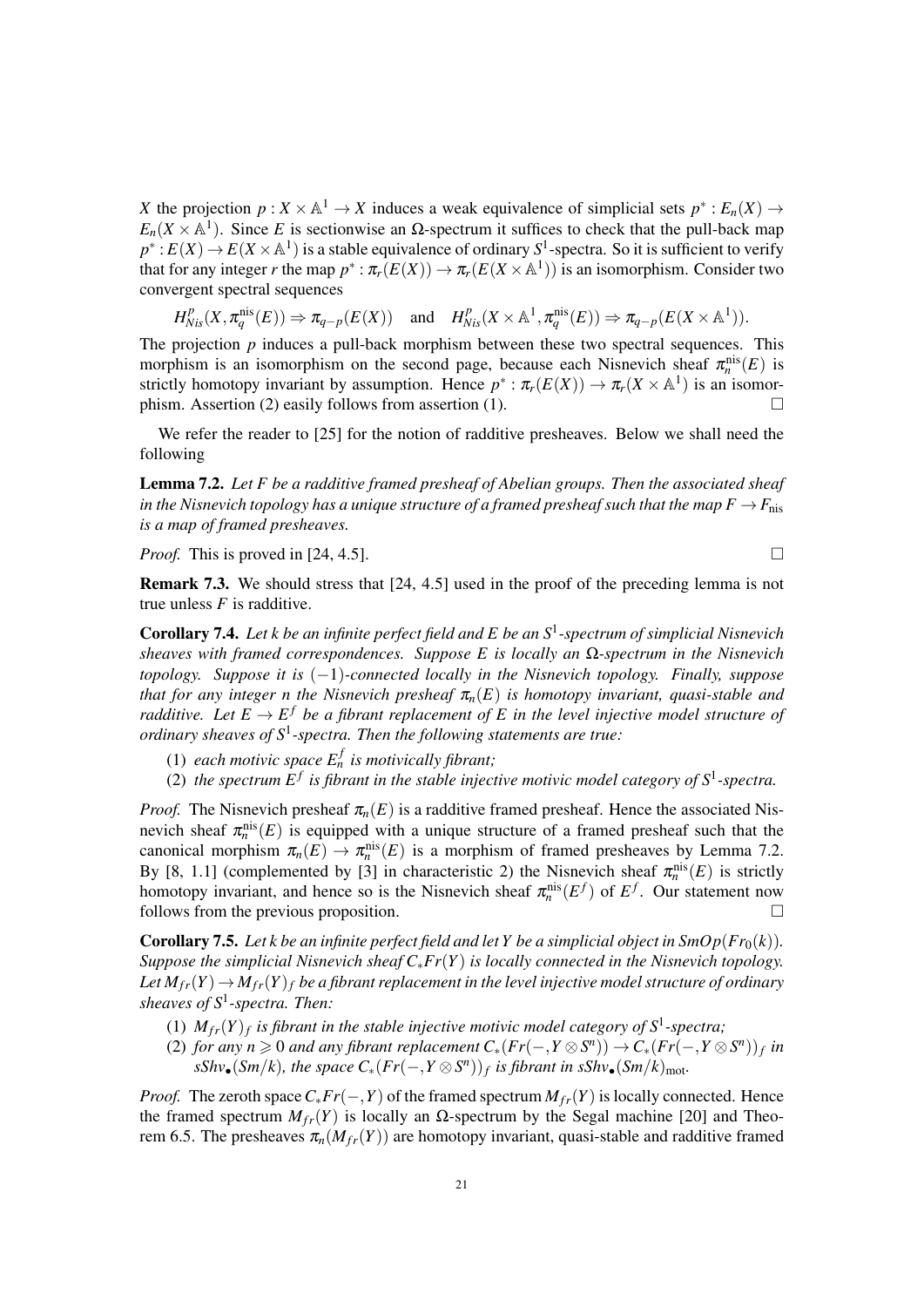presheaves. Corollary 7.4 implies assertion (1). To prove the second one, note that any two fibrant replacements of  $C_* Fr(Y)$  in  $sShv_{\bullet}(Sm/k)$  are sectionwise weakly equivalent. Hence Corollary 7.4(1) implies the second assertion.  $\Box$ 

Under the notation of the preceding corollary we can now prove the following

Corollary 7.6. *Let k be an infinite perfect field. Then the following statements are true:*

- (1) For any integer  $n > 0$ , the S<sup>1</sup>-spectrum  $M_{fr}(X \times T^n)_f$  is motivically fibrant and the *motivic space*  $C_* Fr(X \times T^n)_f$  *is motivically fibrant.*
- (2) For any integer  $n \geqslant 0$ , the  $S^1$ -spectrum  $M_{fr}(X \times T^n \times \mathbb{G}_m^{\wedge 1} \otimes S^1)_f$  is motivically fibrant and the motivic space  $C_*(Fr(X \times T^n \times \mathbb{G}_m^{\wedge 1} \otimes S^1))_f$  is motivically fibrant.
- (3) For any integer  $n \ge 0$ , the S<sup>1</sup>-spectrum  $M_{fr}(X \times T^n \times (\mathbb{A}^1//\mathbb{G}_m))_f$  is motivically fibrant and the motivic space  $C_* Fr(X \times T^n \times (\mathbb{A}^1//\mathbb{G}_m))_f$  is motivically fibrant.

*Proof.* By [9, A.1] the spaces  $C_* Fr(X \times T^n)$ ,  $C_* Fr(X \times T^n \times (\mathbb{A}^1 // \mathbb{G}_m))$  of the corollary are locally connected in the Nisnevich topology. The space  $C_*(Fr(X \times T^n \times \mathbb{G}_m^{\wedge 1} \otimes S^1))$  is, moreover, sectionwise connected. Now our assertions follow from Corollary 7.5.

We should stress that the previous corollary is of great utility in the proof of Theorem 4.1.

## 8. COMPARING FRAMED MOTIVES

One of the key properties of framed motives is that they convert motivic equivalences between certain motivic spaces to Nisnevich local weak equivalences. Some such motivic equivalences are discussed in this section. Its main result, Theorem 8.2, is an essential step in proving Theorem 4.1. We start with preparations.

Every category  $\mathscr A$  with coproducts and zero object 0 has a natural action of finite pointed sets. For example,  $\mathscr{A} = Fr_0(k)$  or, more generally,  $\mathscr{A} = SmOp(Fr_0(k))$ . Precisely, if  $A \in \mathscr{A}$ and  $(K, *)$  is a finite pointed set, then we set  $A \otimes K := A \sqcup ... \sqcup A$ , where the coproduct is taken over non-base elements of *K*. Clearly,  $A \otimes K$  is functorial in *A* and *K*. Note that  $A \otimes * = 0$  and  $0 \otimes K = 0.$ 

This action is extended to an action of finite pointed simplicial sets on the category  $\Delta^{op}$  of simplicial objects in  $\mathscr A$ . Let  $(I, 1)$  denote the pointed simplicial set  $\Delta[1]$  with basepoint 1. The *cone* of  $A \in \mathcal{A}$  is the simplicial object  $A \otimes I$  in  $\mathcal{A}$ . There is a natural morphism  $i_0 : A \to A \otimes I$ in  $\Delta^{op}$  A. Given a morphism  $f : A \to B$  in  $\mathscr A$ , denote by  $B//_fA$  a simplicial object in  $\mathscr A$  which is obtained from the pushout in  $\Delta^{op}$  of the diagram

$$
B\overset{f}{\leftarrow}A\overset{i_{0}}{\hookrightarrow}A\otimes I
$$

We can think of  $B//<sub>f</sub>A$  as a cone of *f*. In practice, if *A* is a subobject of *B*, we shall also write *B*//*A* to denote the simplicial object  $B//iA$  in  $\mathscr A$  with  $\iota : A \to B$  the inclusion. We have a sequence of simplicial objects in  $\mathscr A$ 

$$
A\stackrel{f}{\to}B\to B//_{f}A\to A\otimes S^{1}.
$$

In practice, this sequence is a typical "triangle" of an associated triangulated category (see, e.g., the proof of Theorem 8.2).

**Notation 8.1.** (1) In the particular example when  $\mathscr{A} = Fr_0(k)$  and  $(X, x)$  is a pointed smooth variety, we shall write  $X^{\wedge 1}$  to denote the cone  $X//x$  of the inclusion  $x \hookrightarrow X$ . The most common example is  $\mathbb{G}_m^{\wedge 1}$  given by the pointed scheme  $(\mathbb{G}_m, 1)$ . Regarding  $\Delta^{\text{op}} F_{r_0}(k)$  as a full subcategory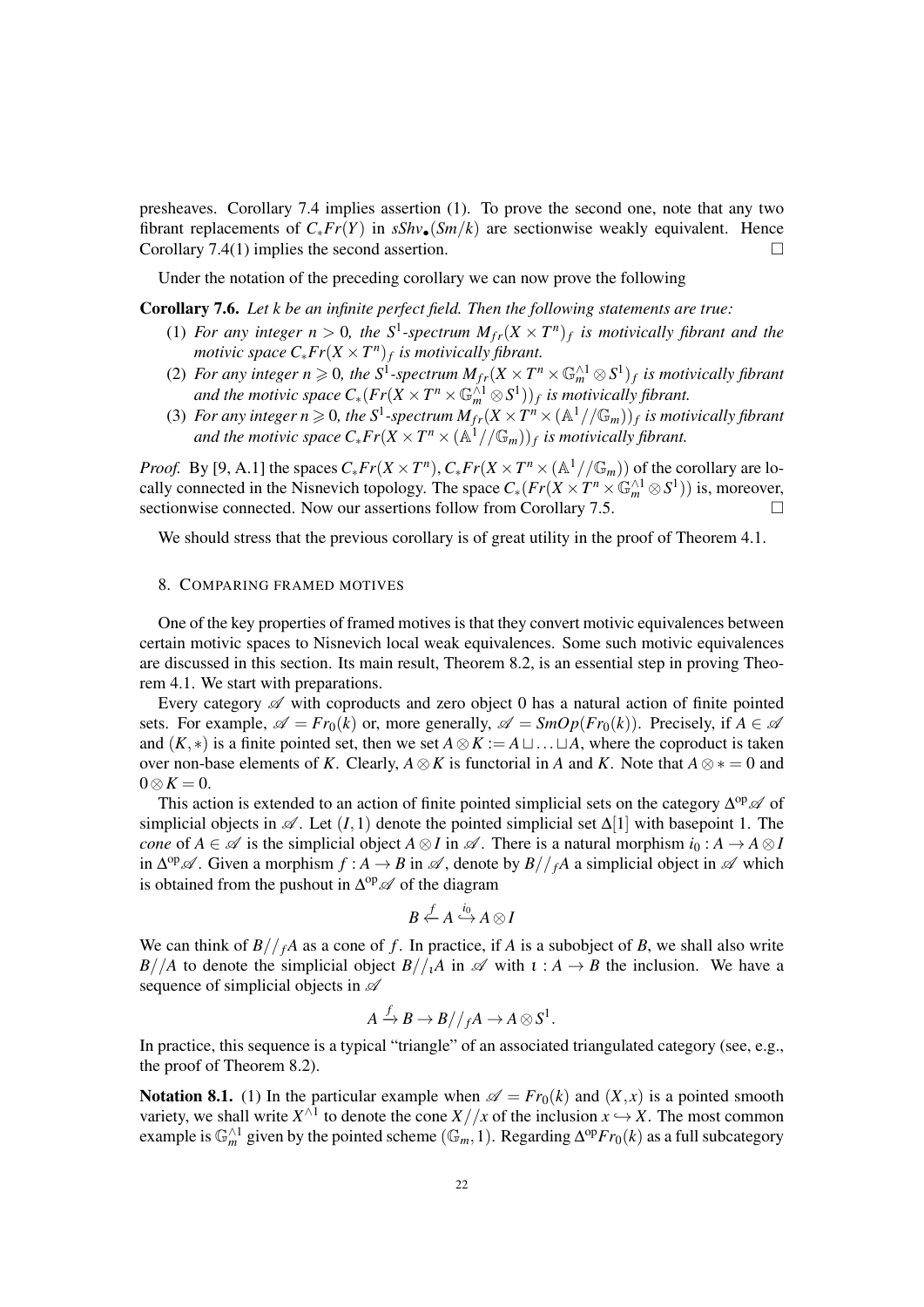of the symmetric monoidal category ∆ op*SmOp*(*Fr*0(*k*)), we can take the *n*th monoidal power of *X* / /*x* for every *n* > 0, which we shall denote by *X*<sup>∧*n*</sup>. The most common example is  $\mathbb{G}_m^{\wedge n}$ .

(2) If *X* is an open subset of  $Y \in \frac{Sm}{k}$ , we shall denote by  $\left(\frac{Y}{X}\right)^{\wedge n}$  the *n*th monoidal power of  $Y//X \in \Delta^{\text{op}} Fr_0(k)$ . The most common example will be  $(\mathbb{A}^1//\mathbb{G}_m)^{\wedge n}$ .

If  $\mathscr{A} = SmOp(Fr_0(k))$  then the symmetric monoidal product on  $SmOp(Fr_0(k))$  defined above gives rise to a natural pairing

$$
SmOp(Fr_0(k)) \times \Delta^{op}Fr_0(k) \to \Delta^{op} SmOp(Fr_0(k)).
$$

Composing it with the framed motive functor, we get a functor

$$
M_{fr}: SmOp(Fr_0(k))\times\Delta^{op}Fr_0(k)\to Sp_{S^1}(sShv_{\bullet}(Sm/k)).
$$

Taking pairings of  $(X \times \mathbb{A}^n, X \times \mathbb{A}^n - X \times 0) \in SmOp(Fr_0(k))$  with  $\mathbb{A}^1//\mathbb{G}_m \in \Delta^{\text{op}}Fr_0(k)$  and  $\mathbb{G}_m^{\wedge 1} \otimes S^1 \in \Delta^{\text{op}} Fr_0(k)$ , we get the framed motives  $M_{fr}(X \times T^n \times (\mathbb{A}^1 // \mathbb{G}_m))$  and  $M_{fr}(X \times T^n \times T^n)$  $\mathbb{G}_m^{\wedge 1} \otimes S^1$ ), respectively.

Consider a commutative diagram in  $\Delta^{op}Fr_0(k)$ 

$$
\mathbb{G}_m \longrightarrow \mathbb{A}^1 \longrightarrow \mathbb{A}^1 // \mathbb{G}_m
$$
\n
$$
\downarrow \qquad \qquad \downarrow \qquad \qquad \downarrow \qquad \qquad \downarrow
$$
\n
$$
\mathbb{G}_m^{\wedge 1} \longrightarrow \mathbb{A}^{\wedge 1} \longrightarrow \mathbb{A}^{\wedge 1} // \mathbb{G}_m^{\wedge 1}
$$
\n
$$
\parallel \qquad \qquad \downarrow \qquad \qquad \downarrow \qquad \qquad \downarrow
$$
\n
$$
\mathbb{G}_m^{\wedge 1} \longrightarrow \mathbf{0} \longrightarrow \mathbb{G}_m^{\wedge 1} \otimes S^1
$$
\n(12)

It induces a morphism of framed motives

$$
\beta_* \alpha_*: M_{fr}(X \times T^n \times (\mathbb{A}^1//\mathbb{G}_m)) \to M_{fr}(X \times T^n \times \mathbb{G}_m^{\wedge 1} \otimes S^1), \quad n \geq 0.
$$

The main result of this section is as follows.

Theorem 8.2. *Let k be an infinite perfect field. Then the morphism* β∗α<sup>∗</sup> *is a stable Nisnevich local weak equivalence of S*<sup>1</sup> *-spectra.*

We postpone the proof of the theorem. It requires the language of "linear framed motives".

Definition 8.3. Let *X* and *Y* be smooth schemes. Denote by

- $\infty$   $\mathbb{Z}$ *Fr*<sub>*n*</sub>(*X*,*Y*) :=  $\mathbb{Z}$ [*Fr<sub>n</sub>*(*X*,*Y*)] =  $\mathbb{Z}$ [*Fr<sub>n</sub>*(*X*,*Y*)]/ $\mathbb{Z} \cdot 0$ <sub>*n*</sub>, i.e the free Abelian group generated by the set  $Fr_n(X, Y)$  modulo  $\mathbb{Z} \cdot 0_n$ ;
- $\Diamond$   $\mathbb{Z}F_n(X,Y) := \mathbb{Z}Fr_n(X,Y)/A$ , where *A* is the subgroup generated by the elements

$$
\begin{aligned} &(Z\sqcup Z',U,(\phi_1,\phi_2,\dots,\phi_n),g)-\\ &-(Z,U\setminus Z',(\phi_1,\phi_2,\dots,\phi_n)|_{U\setminus Z'},g|_{U\setminus Z'})-(Z',U\setminus Z,(\phi_1,\phi_2,\dots,\phi_n)|_{U\setminus Z},g|_{U\setminus Z}).\end{aligned}
$$

We shall also refer to the latter relation as the *additivity property for supports*. In other words, it says that a framed correspondence in  $\mathbb{Z}F_n(X,Y)$  whose support is a disjoint union  $Z \sqcup Z'$  equals the sum of the framed correspondences with supports *Z* and *Z'* respectively. Note that  $\mathbb{Z}F_n(\tilde{X}, Y)$ is  $\mathbb{Z}[F_r_n(X,Y)]$  modulo the subgroup generated by the elements as above, because  $0_n = 0_n + 0_n$ in this quotient group, and hence  $0<sub>n</sub>$  equals zero. Indeed, it is enough to observe that the support of  $0_n$  equals  $\emptyset \sqcup \emptyset$  and then apply the above relation to this support.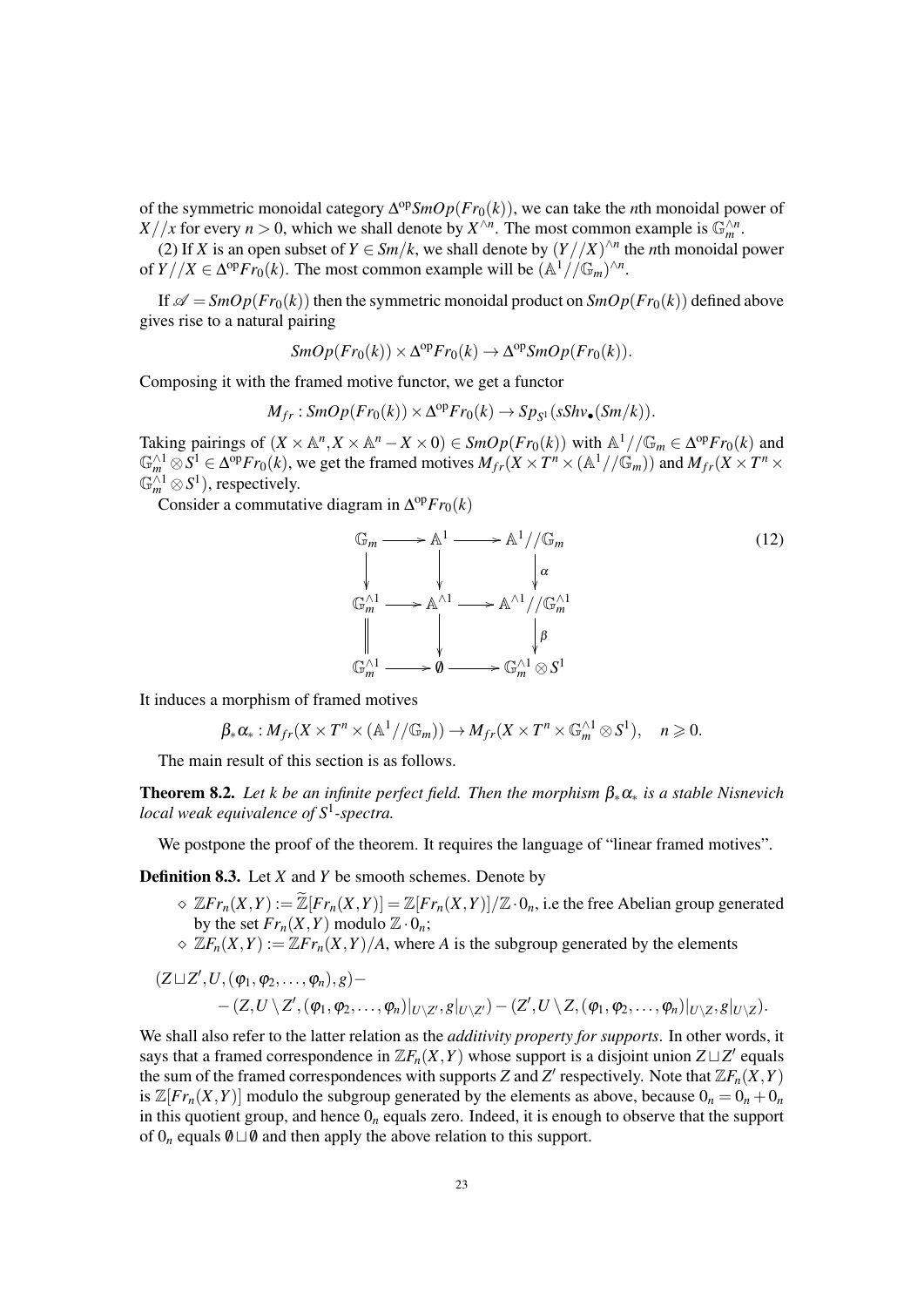The elements of  $\mathbb{Z}F_n(X,Y)$  are called *linear framed correspondences of level n* or just *linear framed correspondences.* It is worthwhile to mention that  $\mathbb{Z}F_n(X,Y)$  is the free Abelian group generated by the elements of  $Fr_n(X, Y)$  with connected support.

Denote by  $\mathbb{Z}F_{*}(k)$  the additive category whose objects are those of  $Sm/k$  and with Homgroups defined as

$$
\mathrm{Hom}_{\mathbb{Z}F_*(k)}(X,Y)=\bigoplus_{n\geqslant 0}\mathbb{Z}F_n(X,Y).
$$

The composition is induced by the composition in the category  $Fr_*(k)$ .

There is a functor  $Sm/k \to \mathbb{Z}F_*(k)$  which is the identity on objects and which takes a regular morphism  $f: X \to Y$  to the linear framed correspondence  $1 \cdot (X, X \times \mathbb{A}^0, pr_{\mathbb{A}^0}, f \circ pr_X) \in \mathbb{Z}F_0(k)$ .

Definition 8.4. Let *X*,*Y*,*S* and *T* be schemes. The external product from Definition 2.4 induces a unique external product

$$
\mathbb{Z}F_n(X,Y)\times \mathbb{Z}F_m(S,T)\xrightarrow{-\boxtimes-} \mathbb{Z}F_{n+m}(X\times S,Y\times T)
$$

such that for any elements  $a \in Fr_n(X, Y)$  and  $b \in Fr_m(S, T)$  one has  $1 \cdot a \boxtimes 1 \cdot b = 1 \cdot (a \boxtimes b) \in$  $\mathbb{Z}F_{n+m}(X\times S,Y\times T).$ 

For the constant morphism  $c: \mathbb{A}^1 \to pt$ , we set

$$
\Sigma := -\boxtimes 1 \cdot (\{0\}, \mathbb{A}^1, t, c) \colon \mathbb{Z}F_n(X, Y) \to \mathbb{Z}F_{n+1}(X, Y)
$$

and refer to it as the *suspension*.

**Definition 8.5.** For any *k*-smooth variety *Y* there is a presheaf  $\mathbb{Z}F_*(-, Y)$  on the category  $\mathbb{Z}F_*(k)$ represented by *Y*. We also have a  $\mathbb{Z}F_{*}(k)$ -presheaf

$$
\mathbb{Z}F(-,Y):= \text{colim}(\mathbb{Z}F_0(-,Y)\xrightarrow{\Sigma}\mathbb{Z}F_1(-,Y)\xrightarrow{\Sigma}\cdots\xrightarrow{\Sigma}\mathbb{Z}F_n(-,Y)\xrightarrow{\Sigma}\cdots).
$$

For a *k*-smooth variety *X*, the elements of  $\mathbb{Z}F(X,Y)$  are also called *stable linear framed correspondences*. Stable linear framed correspondences do not form the morphisms of a category.

**Remark 8.6.** For any *X*, *Y* in *Sm*/*k* one has  $\mathbb{Z}F_*(-,X \sqcup Y) = \mathbb{Z}F_*(-,X) \oplus \mathbb{Z}F_*(-,Y)$  and  $\mathbb{Z}F(-, X \sqcup Y) = \mathbb{Z}F(-, X) \oplus \mathbb{Z}F(-, Y).$ 

For every  $(Y, Y - S) \in SmOp(Fr_0(k))$ ,  $\mathbb{Z}F_*(k)$ -presheaves  $\mathbb{Z}F_*(-, Y/Y - S)$  and  $\mathbb{Z}F(-, Y/Y - S)$ *S*) are defined in a similar fashion. Namely, each  $\mathbb{Z}F_n(X, Y/Y - S)$  is the free Abelian group generated by the elements of  $Fr_n(X, Y/Y - S)$  with connected support. Then we set  $\mathbb{Z}F_*(X, Y/Y - S)$  $S$ ) =  $\bigoplus_{n\geq 0} \mathbb{Z}F_n(X, Y/Y-S)$ . Finally,  $\mathbb{Z}F(X, Y/Y-S)$  is obtained from  $\mathbb{Z}F_*(X, Y/Y-S)$  by stabilization in the Σ-direction.

For every  $Y \in \Delta^{\text{op}}SmOp(Fr_0(k))$  there is a  $\Gamma$ -space

$$
(K,*)\in \Gamma^{\mathrm{op}}\mapsto \mathbb{Z} F(-,(Y/Y-S)\otimes K).
$$

**Definition 8.7.** The *linear framed motive LM*<sub>*fr</sub>*(*Y*) *of*  $Y \in \Delta^{op}SmOp(Fr_0(k))$  is the Segal S<sup>1</sup>-</sub> spectrum  $(C_*\mathbb{Z}F(-,Y),C_*\mathbb{Z}F(-,Y\otimes S^1),C_*\mathbb{Z}F(-,Y\otimes S^2),\ldots)$  of spaces in  $sShv_{\bullet}(Sm/k)$  associated with the  $\Gamma$ -space  $K \in \Gamma^{\text{op}} \mapsto C_* \mathbb{Z}F(-, Y \otimes K) = \mathbb{Z}F(\Delta^{\bullet} \times -, Y \otimes K)$ .

Note that  $LM_{fr}(Y)$  is the Eilenberg–Mac Lane spectrum associated with the complex of Nisnevich sheaves *C*∗Z*F*(−,*Y*) (we often identify simplicial Abelian groups with their normalized complexes by the Dold–Kan correspondence). Therefore  $\pi_*(LM_{fr}(Y)) = H_*(C_*\mathbb{Z}F(-,Y)).$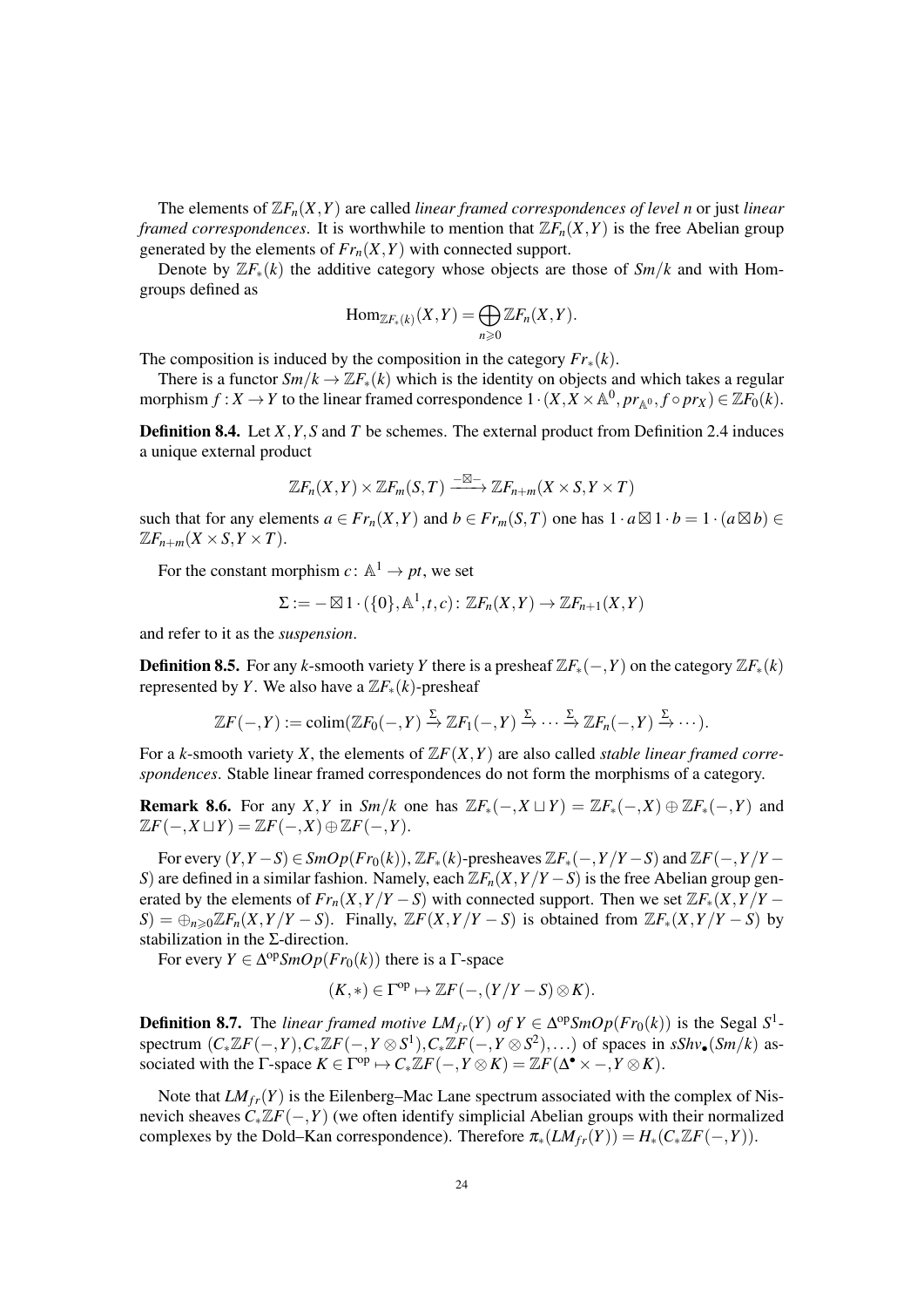*Proof of Theorem 8.2.* Since the spectra  $M_{fr}(X \times T^n \times (\mathbb{A}^1 // \mathbb{G}_m))$  and  $M_{fr}(X \times T^n \times \mathbb{G}_m^{\wedge 1} \otimes S^1)$ are sectionwise connected,  $\beta_* \alpha_*$  is a stable Nisnevich local equivalence of spectra if and only if this is true of the induced map on homology

$$
\beta_*\alpha_*: \mathbb{Z}M_{fr}(X \times T^n \times (\mathbb{A}^1//\mathbb{G}_m)) \to \mathbb{Z}M_{fr}(X \times T^n \times \mathbb{G}_m^{\wedge 1} \otimes S^1).
$$

Here both linear spectra are defined by taking free Abelian groups of every entry of  $M_f$   $(X \times Y)$  $T^n \times (\mathbb{A}^1//\mathbb{G}_m)$  and  $M_{fr}(X \times T^n \times \mathbb{G}_m^{\wedge 1} \otimes S^1)$ , respectively. By [9, 1.2] the latter arrow is schemewise stably equivalent to the map of linear framed motives

$$
\beta_* \alpha_*: LM_{fr}(X \times T^n \times (\mathbb{A}^1 // \mathbb{G}_m)) \to LM_{fr}(X \times T^n \times \mathbb{G}_m^{\wedge 1} \otimes S^1).
$$

We see that the map of the theorem is a stable Nisnevich local equivalence of spectra if and only if the morphism of complexes of Nisnevich sheaves

$$
\beta_* \alpha_*: C_* \mathbb{Z} F(-, X \times T^n \times (\mathbb{A}^1 // \mathbb{G}_m)) \to C_* \mathbb{Z} F(-, X \times T^n \times \mathbb{G}_m^{\wedge 1} \otimes S^1)
$$

is a quasi-isomorphism.

Since  $C_*\mathbb{Z}F(-, Y_1 \sqcup Y_2) = C_*\mathbb{Z}F(-, Y_1) \oplus C_*\mathbb{Z}F(-, Y_2)$  for any  $Y_1, Y_2 \in \Delta^{\text{op}}smOp(Fr_0(k)),$ the diagram (12) induces a commutative diagram of triangles of complexes of Nisnevich sheaves

$$
C_*\mathbb{Z}F(-, X \times T^n \times \mathbb{G}_m) \longrightarrow C_*\mathbb{Z}F(-, X \times T^n \times \mathbb{A}^1) \longrightarrow C_*\mathbb{Z}F(-, X \times T^n \times (\mathbb{A}^1//\mathbb{G}_m)) \longrightarrow (13)
$$
\n
$$
\downarrow \qquad \qquad \downarrow \qquad \qquad \downarrow
$$
\n
$$
C_*\mathbb{Z}F(-, X \times T^n \times \mathbb{G}_m^{\wedge 1}) \longrightarrow C_*\mathbb{Z}F(-, X \times T^n \times \mathbb{A}^{\wedge 1}) \longrightarrow C_*\mathbb{Z}F(-, X \times T^n \times (\mathbb{A}^{\wedge 1}//\mathbb{G}_m^{\wedge 1})) \longrightarrow
$$
\n
$$
\downarrow \qquad \qquad \downarrow
$$
\n
$$
C_*\mathbb{Z}F(-, X \times T^n \times \mathbb{G}_m^{\wedge 1}) \longrightarrow 0 \longrightarrow C_*\mathbb{Z}F(-, X \times T^n \times \mathbb{G}_m^{\wedge 1} \otimes S^1) \longrightarrow
$$
\n
$$
\downarrow
$$

Firstly, we claim that  $\alpha$  is a schemewise quasi-isomorphism of complexes of presheaves. Indeed, we have a map of two triangles of complexes of presheaves

$$
C_*\mathbb{Z}F(-, X \times T^n \times \mathbb{G}_m) \longrightarrow C_*\mathbb{Z}F(-, X \times T^n \times \mathbb{G}_m^{\wedge 1}) \longrightarrow C_*\mathbb{Z}F(-, X \times T^n \times (pt \otimes S^1)) \longrightarrow
$$
  
\n
$$
\downarrow \qquad \qquad \downarrow \qquad \qquad \downarrow \qquad \qquad \downarrow
$$
  
\n
$$
C_*\mathbb{Z}F(-, X \times T^n \times \mathbb{A}^1) \longrightarrow C_*\mathbb{Z}F(-, X \times T^n \times \mathbb{A}^{\wedge 1}) \longrightarrow C_*\mathbb{Z}F(-, X \times T^n \times (pt \otimes S^1)) \longrightarrow
$$

We see that the left square of the diagram is Mayer–Vietoris, hence  $\alpha$  is a schemewise quasiisomorphism of complexes of presheaves.

Secondly, we claim that  $\beta$  is a local quasi-isomorphism of complexes of Nisnevich sheaves. This is equivalent to showing that the complex  $C_*\mathbb{Z}\tilde{F}(-,X\times T^n\times \mathbb{A}^{\wedge 1})$  of diagram (13) is locally quasi-isomorphic to zero. To prove the latter, consider a map of two triangles of complexes of sheaves

$$
C_*\mathbb{Z}F(-, X \times T^n \times pt) \longrightarrow C_*\mathbb{Z}F(-, X \times T^n \times \mathbb{A}^1) \longrightarrow C_*\mathbb{Z}F(-, X \times T^n \times \mathbb{A}^{\wedge 1}) \longrightarrow +
$$
  
\n
$$
\downarrow
$$
\n
$$
C_*\mathbb{Z}F(-, X \times T^n \times pt) \longrightarrow C_*\mathbb{Z}F(-, X \times T^n \times \mathbb{A}^1) \longrightarrow C_*\mathbb{Z}F(-, X \times T^n \times \mathbb{A}^1)/C_*\mathbb{Z}F(-, X \times T^n \times pt) \longrightarrow
$$

The cohomology sheaves of the lower right complex are homotopy invariant and quasi-stable framed presheaves. By [8, 1.1] (complemented by [3] in characteristic 2) these cohomology sheaves are strictly homotopy invariant. The terms of this complex are contractible sheaves. Now the proof of [22, 1.10.2] yields the local acyclicity of the complex. It follows that the complex  $C_*\mathbb{Z}F(-,X\times T^n\times \mathbb{A}^{\wedge 1})$  is locally acyclic, and hence  $\beta$  is locally a quasi-isomorphism. This completes the proof of the theorem.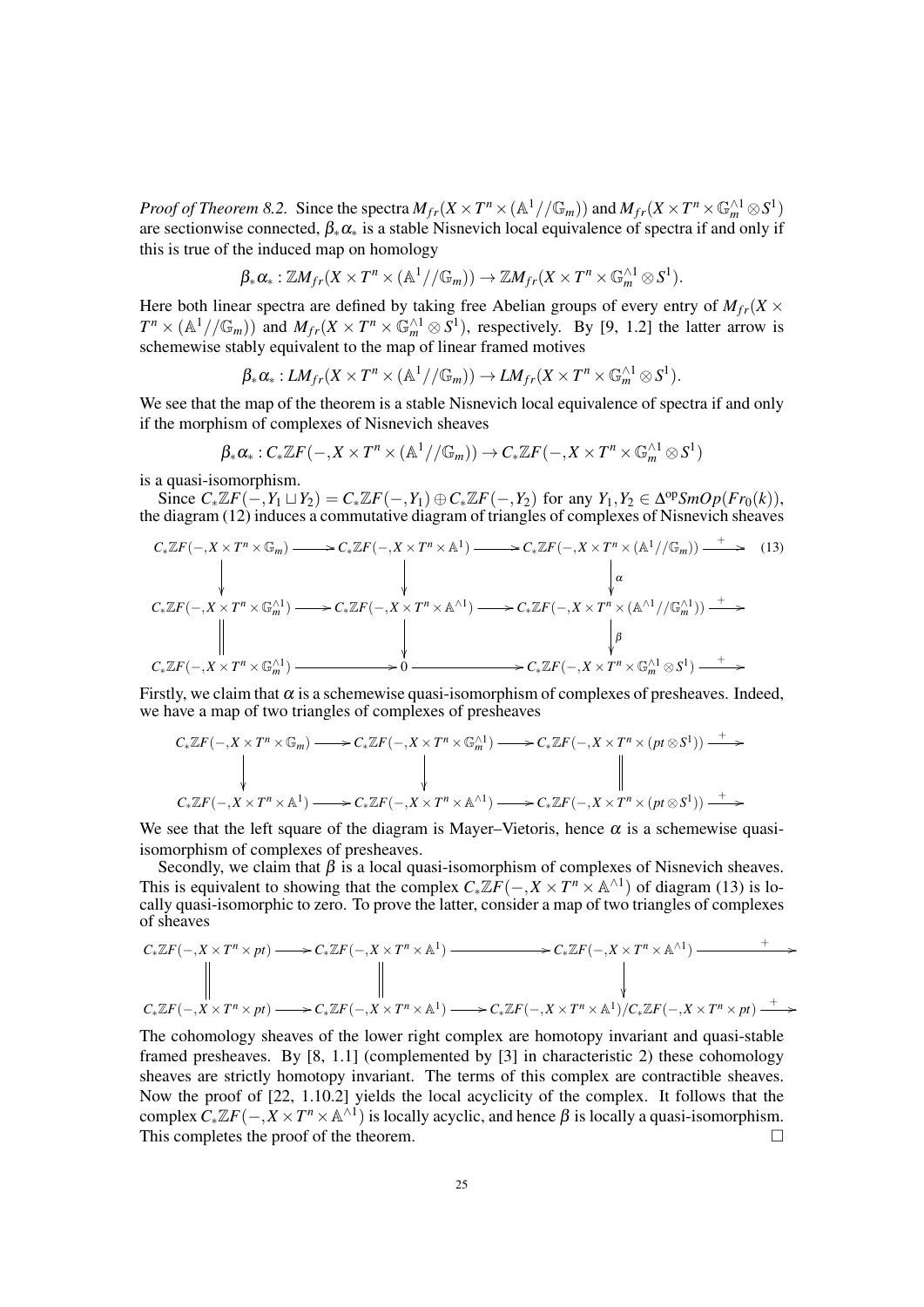In fact, the proof of Theorem 8.2 also shows the following fact.

**Corollary 8.8.** Suppose k is an infinite perfect field. Then for every  $n \geq 0$  and  $X \in \mathcal{S}m/k$ , the natural maps  $M_{fr}(X\times T^n\times {\mathbb A}^1)\to M_{fr}(X\times T^n)$  and  $LM_{fr}(X\times T^n\times {\mathbb A}^1)\to LM_{fr}(X\times T^n)$  are *stable local weak equivalences of S*<sup>1</sup> *-spectra.*

Let us take the *n*th power  $(\beta \alpha)^{\wedge n} : (\mathbb{A}^1//\mathbb{G}_m)^{\wedge n} \to (\mathbb{G}_m^{\wedge 1} \otimes S^1)^{\wedge n}$  of the morphism  $\beta \alpha$  in the symmetric monoidal category Δ<sup>op</sup>*SmOp*(*Fr*<sub>0</sub>(*k*)). Below we shall also need the following

**Corollary 8.9.** Suppose k is an infinite perfect field. For every  $n \geq 1$  and  $X \in \mathcal{S}m/k$ , the map  $(\beta \alpha)_*^{\wedge n}: C_* Fr(-, X \times (\mathbb{A}^1//\mathbb{G}_m)^{\wedge n}) \to C_* Fr(-, X \times (\mathbb{G}_m^{\wedge 1} \otimes S^1)^{\wedge n})$  *is a local Nisnevich weak equivalence of motivic spaces.*

*Proof.* The space  $C_* Fr(-, X \times (\mathbb{G}_m^{\wedge 1} \otimes S^1)^{\wedge n})$  is plainly sectionwise connected. By [9, A.1] the space  $C_* Fr(-, X \times (\mathbb{A}^1 // \mathbb{G}_m)^{\wedge n})$  is locally connected. Therefore  $M_{fr}(X \times (\mathbb{G}_m^{\wedge 1} \otimes S^1)^{\wedge n})$ is sectionwise an  $\Omega$ -spectrum and  $M_{fr}(X \times (\mathbb{A}^1//\mathbb{G}_m)^{\wedge n})$  is locally an  $\Omega$ -spectrum by Theorem 6.5. Therefore our assertion would follow if we showed that the map  $(βα)^{\wedge n}$  :  $M_f(x)$  $(A^1//\mathbb{G}_m)^{\wedge n}) \to M_{fr}(X \times (\mathbb{G}_m^{\wedge 1} \otimes S^1)^{\wedge n})$  is a local Nisnevich weak equivalence of  $S^1$ -spectra. The latter follows by using induction in *n*, Theorem 8.2 and the fact that the realization of Nisnevich local weak equivalences is a local Nisnevich weak equivalence.  $\Box$ 

We finish the section by proving the following useful result.

**Theorem 8.10.** *Suppose k is an infinite perfect field. For every n*  $\geq 0$  *and every elementary Nisnevich square*



*the square of S*<sup>1</sup> *-spectra*

$$
M_{fr}(U' \times T^n) \longrightarrow M_{fr}(X' \times T^n)
$$
  
\n
$$
\downarrow \qquad \qquad \downarrow
$$
  
\n
$$
M_{fr}(U \times T^n) \longrightarrow M_{fr}(X \times T^n)
$$

*is homotopy cartesian locally in the Nisnevich topology. The same is also true for linear framed motives.*

*Proof.* Since we deal with connected  $S^1$ -spectra, the proof of Theorem 8.2 shows that it suffices to verify our statement for linear framed motives. It follows from the proof of [24, 4.4] that the sequence of presheaves

$$
0\to \mathbb{Z} F_s(-,U'\times T^n)\to \mathbb{Z} F_s(-,U\times T^n)\oplus \mathbb{Z} F_s(-,X'\times T^n)\to \mathbb{Z} F_s(-,X\times T^n)\to 0
$$

is locally exact for every  $s \ge 0$ . Passing to the colimit over *s*, the sequence of presheaves

$$
0 \to \mathbb{Z}F(-,U' \times T^n) \to \mathbb{Z}F(-,U \times T^n) \oplus \mathbb{Z}F(-,X' \times T^n) \to \mathbb{Z}F(-,X \times T^n) \to 0
$$

is locally exact as well. It follows that the sequence of Eilenberg–Mac Lane spectra

$$
EM(\mathbb{Z}F(-,U' \times T^n)) \to EM(\mathbb{Z}F(-,U \times T^n)) \times EM(\mathbb{Z}F(-,X' \times T^n)) \to EM(\mathbb{Z}F(-,X \times T^n))
$$

is locally a homotopy fibre sequence. Therefore the sequence

$$
LM_{fr}(U' \times T^n) \to LM_{fr}(U \times T^n) \times LM_{fr}(X' \times T^n) \to LM_{fr}(X \times T^n)
$$
 (14)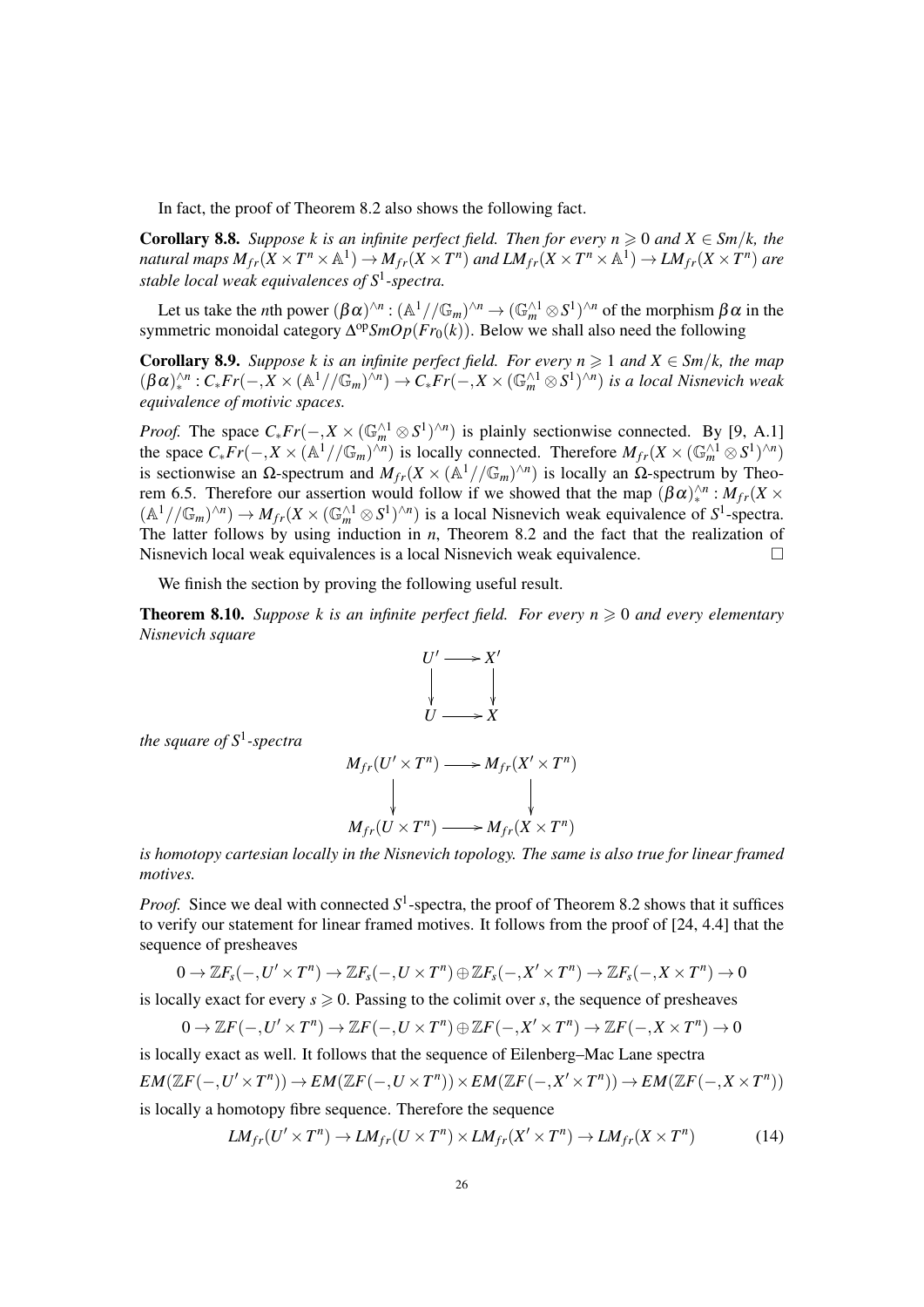is a homotopy fibre sequence in the motivic model structure of  $S<sup>1</sup>$ -spectra, and hence so is the sequence

$$
LM_{fr}(U' \times T^n)_f \to LM_{fr}(U \times T^n)_f \times LM_{fr}(X' \times T^n)_f \to LM_{fr}(X \times T^n)_f,
$$

where "f" is as in Corollary 7.4. It follows from Corollary 7.4 that the latter sequence is a sequence of fibrant objects in the stable injective motivic model structure of  $S^1$ -spectra. Therefore this sequence is also locally a homotopy fibre sequence, and hence so is the sequence (14).  $\Box$ 

#### 9. PROOF OF THEOREM 4.1

In this section we prove Theorem 4.1. We first give a proof for the second statement of the theorem and then a proof for the first statement.

## 9.1. *Proof of Theorem 4.1(2)*

Recall that  $A \in sShv$ •(*Sm*/*k*) is *finitely presentable* if the functor  $Hom_{sShv}$ •<sub>(*Sm*/*k*)</sub>( $A$ , −) preserves directed colimits. Using the General Framework on p. 14, for every  $A, L \in sShv_{\bullet}(Sm/k)$  with *A* finitely presentable there is a canonical morphism in  $sShv_{\bullet}(Sm/k)$ 

$$
C_*\mathscr{F}r(L) \to \underline{\mathrm{Hom}}(A, C_*\mathscr{F}r(L \wedge A))
$$

as well as a canonical morphism of ordinary *S* 1 -spectra of simplicial Nisnevich sheaves

$$
\mathcal{M}_{fr}(L) \to \underline{\text{Hom}}(A, \mathcal{M}_{fr}(L \wedge A)). \tag{15}
$$

These induce morphisms of spaces and  $S<sup>1</sup>$ -spectra respectively:

$$
a_A: C_*\mathscr{F}r(L)_f \to \underline{\mathrm{Hom}}(A, C_*\mathscr{F}r(L \wedge A)_f)
$$

and

$$
\alpha_A: \mathscr{M}_{fr}(L)_f \to \underline{\mathrm{Hom}}(A, \mathscr{M}_{fr}(L \wedge A)_f).
$$

Here  $C_*\mathscr{F}r(L)_f$  (respectively  $\mathscr{M}_{fr}(L)_f$ ) is a Nisnevich local fibrant replacement of  $C_*\mathscr{F}r(L)$ (respectively a level Nisnevich local fibrant replacement of  $\mathcal{M}_{fr}(L)$  in the category of ordinary S<sup>1</sup>-spectra).

**Lemma 9.1.** *Suppose*  $u : A \rightarrow B$  *is a motivic weak equivalence in sShv* $\bullet$  (*Sm*/*k*) *between finitely presentable objects such that the induced map*  $u_* : \mathcal{M}_{fr}(L \wedge A) \to \mathcal{M}_{fr}(L \wedge B)$  *is a stable Nisnevich local weak equivalence of spectra. Suppose*  $\mathscr{M}_{fr}(L)_f, \mathscr{M}_{fr}(L \wedge A)_f, \mathscr{M}_{fr}(L \wedge B)_f$  *are all motivically fibrant*  $S^1$ -spectra. Then  $\alpha_A : \mathcal{M}_{fr}(L)_f \to \underline{\text{Hom}}(A, \mathcal{M}_{fr}(L \wedge A)_f)$  is a sectionwise *stable equivalence if and only if*  $\alpha_B : \mathcal{M}_{fr}(L) \to \underline{Hom}(B, \mathcal{M}_{fr}(L \wedge B)_f)$  *is.* 

*Proof.* The commutative square (10) of the General Framework gives rise to a commutative square

$$
\mathcal{M}_{fr}(L)_f \xrightarrow{\alpha_A} \underline{\operatorname{Hom}}(A, \mathcal{M}_{fr}(L \wedge A)_f)
$$

$$
\alpha_B \downarrow \qquad \qquad \downarrow u_*
$$

$$
\underline{\operatorname{Hom}}(B, \mathcal{M}_{fr}(L \wedge B)_f) \xrightarrow{u^*} \underline{\operatorname{Hom}}(A, \mathcal{M}_{fr}(L \wedge B)_f)
$$

By assumption,  $\mathcal{M}_{fr}(L \wedge A)_f$ ,  $\mathcal{M}_{fr}(L \wedge B)_f$  are motivically fibrant  $S^1$ -spectra, and hence  $u^*$  is a sectionwise stable equivalence. Since  $\mathcal{M}_{fr}(L \wedge A) \to \mathcal{M}_{fr}(L \wedge B)$  is a stable Nisnevich local weak equivalence of spectra, it follows that  $\mathcal{M}_{fr}(L \wedge A)_f \to \mathcal{M}_{fr}(L \wedge B)_f$  is a sectionwise stable weak equivalence of spectra. We see that the right vertical arrow *u*<sup>∗</sup> of the square is a sectionwise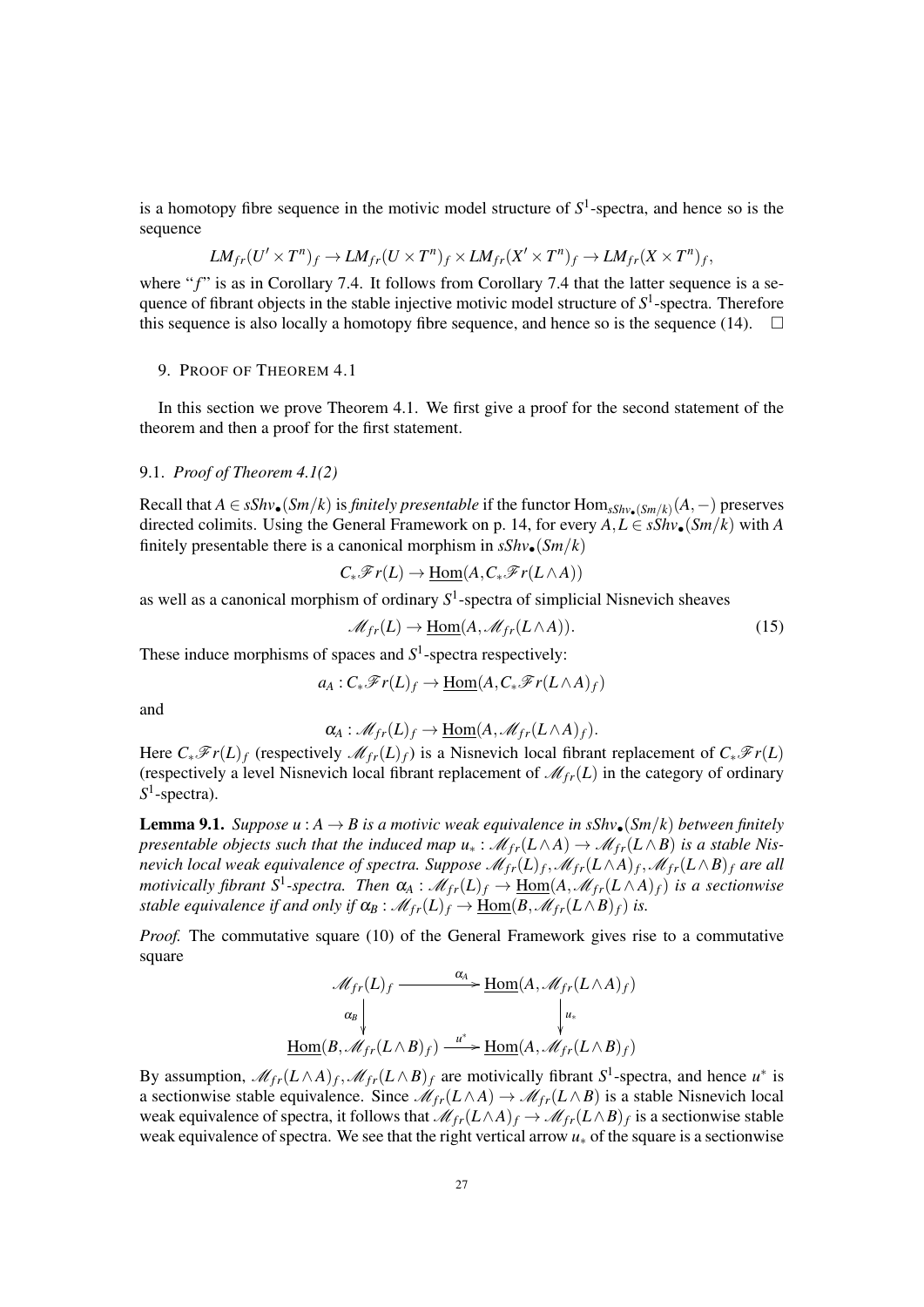stable weak equivalence of spectra. Our statement now follows from the two-out-three property for weak equivalences.

**Corollary 9.2.** *Under the assumptions of Lemma 9.1 the map of spaces*  $a_A : C_*\mathscr{F}_r(L)_f \to$  $Hom(A, C_*\mathscr{F}r(L \wedge A)_f)$  *is a sectionwise weak equivalence if and only if*  $a_B : C_*\mathscr{F}r(L)_f \rightarrow$  $\underline{\text{Hom}}(B, C_*\mathscr{F}r(L \wedge B)_f)$  *is.* 

**Lemma 9.3.** *Suppose*  $u : A \rightarrow B$  *is a motivic weak equivalence in sShv* $\bullet$ (*Sm*/*k*) *between finitely presentable objects. Suppose*  $\mathscr{M}_{fr}(L)_{f}, \mathscr{M}_{fr}(L \wedge B)_{f}$  are motivically fibrant S<sup>1</sup>-spectra. Then  $t$ he composite map of spaces  $C_*\overline{\mathscr{F}}r(L)_f \stackrel{a_B}{\longrightarrow} \underline{\text{Hom}}(B,C_*\overline{\mathscr{F}}r(L\wedge B)_f) \stackrel{u^*}{\longrightarrow} \underline{\text{Hom}}(A,C_*\overline{\mathscr{F}}r(L\wedge B)_f)$ *is a sectionwise weak equivalence if and only if*  $\alpha_B : \mathcal{M}_{fr}(L)_f \to \underline{\text{Hom}}(B, \mathcal{M}_{fr}(L \wedge B)_f)$  *is a sectionwise stable equivalence of spectra.*

*Proof.* Our assumptions on spectra imply  $C_*\mathscr{F}r(L)f$ ,  $C_*\mathscr{F}r(L\wedge B)f$  are motivically fibrant spaces. It follows that  $C_*\mathscr{F}r(L)_f \stackrel{a_B}{\longrightarrow} \underline{\text{Hom}}(B, C_*\mathscr{F}r(L \wedge B)_f) \stackrel{u^*}{\longrightarrow} \underline{\text{Hom}}(A, C_*\mathscr{F}r(L \wedge B)_f)$  is a sectionwise weak equivalence if and only if  $C_*\mathscr{F}r(L)_f \xrightarrow{a_B} \underline{Hom}(B,C_*\mathscr{F}r(L\wedge B)_f)$  is, because  $u : A \rightarrow B$  is a motivic weak equivalence (recall that all spaces in the Morel–Voevodsky model category  $sShv_{\bullet}(Sm/k)_{mot}$  are cofibrant).

Again because of our assumptions on spectra we have that  $C_*\mathscr{F}r(L)_f \xrightarrow{a_B} \underline{Hom}(B,C_*\mathscr{F}r(L) \wedge$ *B*)*f*) is a sectionwise weak equivalence if and only if  $\alpha_B : \mathcal{M}_{fr}(L)_f \to \text{Hom}(B, \mathcal{M}_{fr}(L \wedge B)_f)$  is a sectionwise stable equivalence of spectra.

We are now in a position to prove the second statement of Theorem 4.1.

*Proof of Theorem 4.1(2).* By Corollary 7.6 for any integer  $n > 0$ , the  $S^1$ -spectrum  $M_{fr}(X \times T^n)_j$ is motivically fibrant and the motivic space  $C_* Fr(X \times T^n)_f$  is motivically fibrant. Let  $u : \mathbb{P}^{\wedge 1} =$  $(\mathbb{P}^1, \infty)$  → *T* be the canonical motivic weak equivalence in *sShv*•(*Sm*/*k*). It is also given by the framed correspondence of level one  $({0}, \mathbb{A}^1, t) \in Fr_1(pt, pt)$ . By Lemma 9.3 the map

$$
C_*Fr(X \times T^n)_f \to \underline{\text{Hom}}(\mathbb{P}^{\wedge 1}, C_*Fr(X \times T^{n+1})_f)
$$

is a sectionwise weak equivalence if and only if  $\alpha_T : M_{fr}(X \times T^n)_f \to \underline{\text{Hom}}(T, M_{fr}(X \times T^{n+1})_f)$ is a sectionwise stable equivalence of spectra.

Consider the zigzag of motivic weak equivalences

$$
T \stackrel{\sim}{\leftarrow} (-, \mathbb{A}^1//\mathbb{G}_m)_+ \stackrel{\sim}{\rightarrow} (-, \mathbb{G}_m^{\wedge 1} \otimes S^1)_+,
$$

where the right arrow is induced by  $\beta \alpha$  of the diagram (12). By Corollary 7.6 for any integer  $n \geq$ 0, the S<sup>1</sup>-spectra  $M_{fr}(X \times T^n \times \mathbb{G}_m^{\wedge 1} \otimes S^1)_f$ ,  $M_{fr}(X \times T^n \times (\mathbb{A}^1//\mathbb{G}_m))_f$  are motivically fibrant and  $C_*(Fr(X \times T^n \times \mathbb{G}_m^{\wedge 1} \otimes S^1))_f$ ,  $C_*Fr(X \times T^n \times (\mathbb{A}^1//\mathbb{G}_m))_f$  are motivically fibrant spaces.

By [9, 8.1]  $M_{fr}(X \times T^n \times (\mathbb{A}^1//\mathbb{G}_m)) \to M_{fr}(X \times T^{n+1})$  is a stable Nisnevich local weak equivalence of spectra. By Theorem 8.2  $M_{fr}(X \times T^n \times (\mathbb{A}^1 // \mathbb{G}_m)) \to M_{fr}(X \times T^n \times \mathbb{G}_m^{\wedge 1} \otimes S^1)$ is a stable Nisnevich local weak equivalence of spectra. By Lemma 9.1  $\alpha_T : M_{fr}(X \times T^n)_f \to$  $\underline{\text{Hom}}(T, M_{fr}(X \times T^{n+1})_f)$  is a sectionwise stable equivalence of spectra if and only if so is the  $\text{map of spectra } \alpha_{\mathbb{G}_m^{\wedge 1} \otimes S^1} : M_{fr}(X \times T^n)_f \to \underline{\text{Hom}}((\mathbb{G}_m^{\wedge 1} \otimes S^1)_+, M_{fr}(X \times T^n \times \mathbb{G}_m^{\wedge 1} \otimes S^1)_f).$ 

Consider a commutative diagram

$$
\begin{CD} M_{fr}(X \times (\mathbb{A}^1//\mathbb{G}_m)^{\wedge n})_f \xrightarrow{\alpha_{\mathbb{G}_m^{\wedge 1} \otimes S^1}} \underline{\mathrm{Hom}}((\mathbb{G}_m^{\wedge 1} \otimes S^1)_+, M_{fr}(X \times (\mathbb{A}^1//\mathbb{G}_m)^{\wedge n} \times \mathbb{G}_m^{\wedge 1} \otimes S^1)_f) \\ & \downarrow \\ M_{fr}(X \times T^n)_f \xrightarrow{\alpha_{\mathbb{G}_m^{\wedge 1} \otimes S^1}} \underline{\mathrm{Hom}}((\mathbb{G}_m^{\wedge 1} \otimes S^1)_+, M_{fr}(X \times T^n \times \mathbb{G}_m^{\wedge 1} \otimes S^1)_f) \end{CD}
$$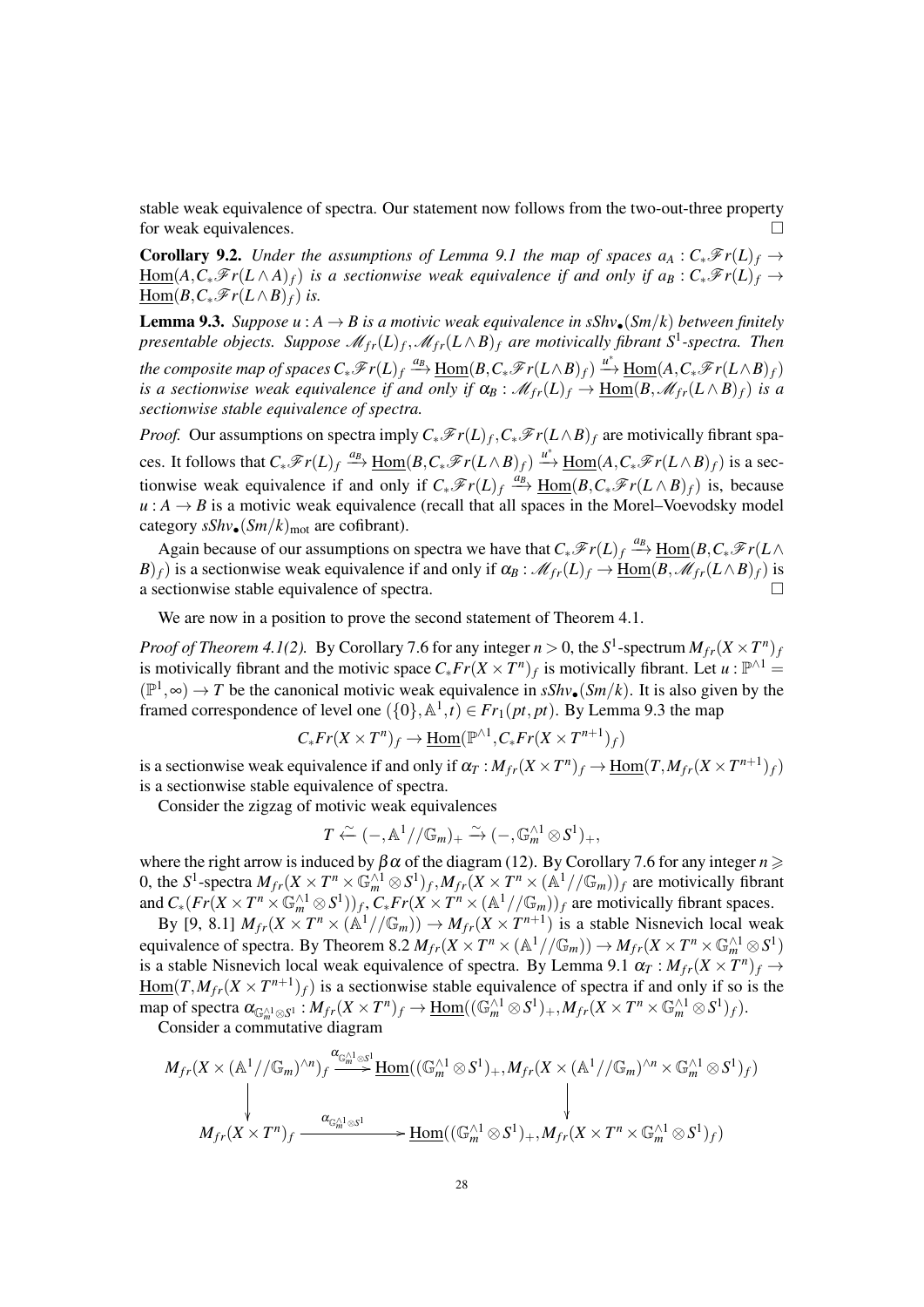Here  $M_{fr}(X \times (\mathbb{A}^1//\mathbb{G}_m)^n)_f$  is a stable Nisnevich local fibrant replacement of ordinary spectra and  $(\mathbb{A}^1//\mathbb{G}_m)^{\wedge n}$  is from Notation 8.1. It follows from [9, 1.1] that the left vertical arrow is a sectionwise stable weak equivalence of spectra, hence so is the right vertical arrow. We see that the lower arrow is a sectionwise stable weak equivalence of spectra if and only if the upper arrow is. But the upper arrow is a sectionwise stable weak equivalence of spectra by the Cancellation Theorem for framed motives of algebraic varieties [1, Theorem A] and Theorem 6.5.  $\Box$ 

The proof of Theorem 4.1(2) and Corollary 8.9 also implies the following

**Corollary 9.4.** *Suppose k is an infinite perfect field. For any n*  $\geq 1$ *, the map C*<sub>\*</sub>*Fr*(−,*X*  $\times$  $(A^1//\mathbb{G}_m)^{\wedge n}) \to C_*Fr(-, X \times T^n)$  is a local Nisnevich weak equivalence of motivic spaces.

# 9.2. *Proof of Theorem 4.1(1)*

In this section we finish the proof of Theorem 4.1. It remains to show part (1) of the theorem. Denote by  $\text{Spt}^{\mathbb{P}^1}(Sm/k)$  the category of  $\mathbb{P}^1$ -spectra, where  $\mathbb{P}^1$  is pointed at  $\infty$ . We shall work with the injective stable motivic model structure on  $\text{Spt}^{\mathbb{P}^1}(Sm/k)$  (see [15] for details). The weak equivalences in this model category will be referred to as *stable equivalences*.

We define the *fake suspension functor*  $\Sigma_{\mathbb{P}^1}^{\ell}$  :  $\mathbf{Spt}^{\mathbb{P}^1}(Sm/k) \to \mathbf{Spt}^{\mathbb{P}^1}(Sm/k)$  by  $(\Sigma_{\mathbb{P}^1}^{\ell} \mathscr{Z})_n =$  $\mathscr{Z}_n$  ∧  $\mathbb{P}^1$  and structure maps

$$
(\Sigma_{\mathbb{P}^1}^\ell \mathscr{Z}_n) \wedge \mathbb{P}^1 \xrightarrow{\sigma_n \wedge \mathbb{P}^1} \Sigma_{\mathbb{P}^1}^\ell \mathscr{Z}_{n+1},
$$

where  $\sigma_n$  is a structure map of  $\mathscr{Z}$ . The fake suspension functor is left adjoint to the *fake loops*  $f$ *unctor*  $\Omega^{\ell}_{\mathbb{P}^1}$  :  $\mathbf{Spt}^{\mathbb{P}^1}(Sm/k) \to \mathbf{Spt}^{\mathbb{P}^1}(Sm/k)$  defined by  $(\Omega^{\ell}_{\mathbb{P}^1}\mathscr{Z})_n = \Omega_{\mathbb{P}^1}\mathscr{Z}_n = \underline{\mathrm{Hom}}(\mathbb{P}^1,\mathscr{Z}_n)$  and structure maps adjoint to

$$
\Omega_{\mathbb{P}^1}\mathscr{Z}_n \xrightarrow{\Omega_{\mathbb{P}^1}\tilde{\sigma}_n} \Omega_{\mathbb{P}^1}(\Omega_{\mathbb{P}^1}\mathscr{Z}_{n+1}),
$$

where  $\tilde{\sigma}_n$  is adjoint to the structure map  $\sigma_n$  of  $\mathscr{Z}$ .

 $\text{Define the shift functors } t: \textbf{Spt}^{\mathbb{P}^1}(Sm/k) \to \textbf{Spt}^{\mathbb{P}^1}(Sm/k) \text{ and } s: \textbf{Spt}^{\mathbb{P}^1}(Sm/k) \to \textbf{Spt}^{\mathbb{P}^1}(Sm/k)$ by  $(s\mathscr{L})_n = \mathscr{L}_{n+1}$  and  $(t\mathscr{L})_n = \mathscr{L}_{n-1}$ ,  $(t\mathscr{L})_0 = pt$ , with the evident structure maps. Note that *t* is left adjoint to *s*.

Define  $\Theta: \mathbf{Spt}^{\mathbb{P}^1}(Sm/k) \to \mathbf{Spt}^{\mathbb{P}^1}(Sm/k)$  to be the functor  $s \circ \Omega_{\mathbb{P}^1}^{\ell}$ , where *s* is the shift functor. Then we have a natural map  $\iota_{\mathscr{Z}} : \mathscr{Z} \to \Theta \mathscr{Z}$ , and we define

$$
\Theta^{\infty}\mathscr{Z}=\text{colim}(\mathscr{Z}\xrightarrow{1_{\mathscr{Z}}}\Theta\mathscr{Z}\xrightarrow{\Theta_{1_{\mathscr{Z}}}}\Theta^{2}\mathscr{Z}\xrightarrow{\Theta^{2}1_{\mathscr{Z}}}\cdots\xrightarrow{\Theta^{n-1}1_{\mathscr{Z}}}\Theta^{n}\mathscr{Z}\xrightarrow{\Theta^{n}1_{\mathscr{Z}}}\cdots).
$$
 (16)

Set  $\eta_{\mathscr{F}} : \mathscr{Z} \to \Theta^{\infty} \mathscr{Z}$  to be the obvious natural transformation.

**Lemma 9.5.** For every  $\mathbb{P}^1$ -spectrum  $\mathscr{Z}$  the natural map  $\eta_{\mathscr{Z}} : \mathscr{Z} \to \Theta^{\infty} \mathscr{Z}$  is a stable motivic *weak equivalence.*

*Proof.* The assertion will follow from [12, 4.11] as soon as we find a weakly finitely generated model structure on pointed simplicial presheaves  $sPre_{\bullet}(Sm/k)$  in the sense of [4] such that its model category of  $\mathbb{P}^1$ -spectra is Quillen equivalent to the injective stable motivic model structure of Jardine [15]. Such a model structure on *sPre*•(*Sm*/*k*) is the flasque motivic model structure of Isaksen [13]. The fact that it is weakly finitely generated follows from [13, 3.10, 4.9, 5.1] and [6, 2.2].

We are now in a position to prove Theorem 4.1(1).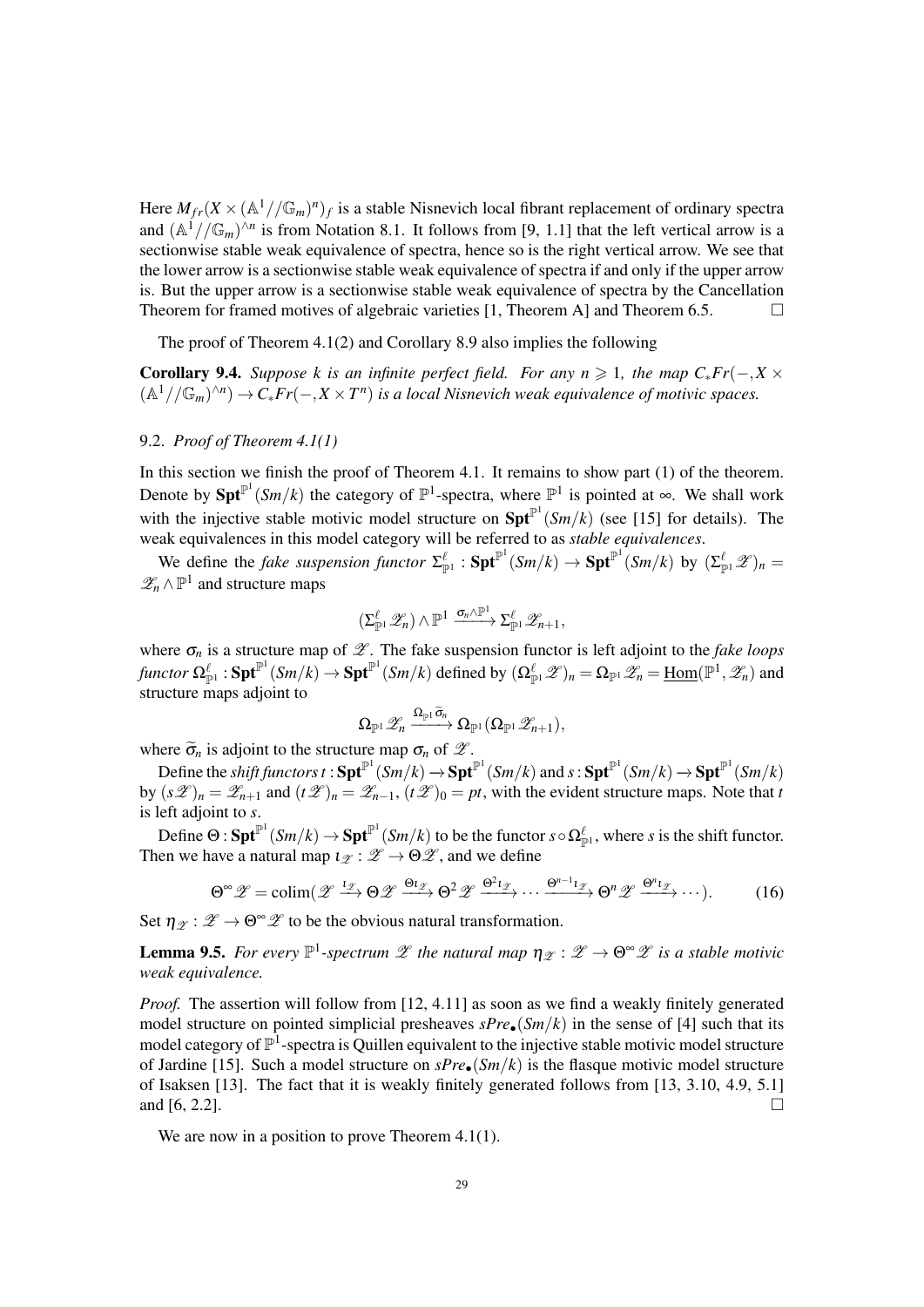*Proof of Theorem 4.1(1).* Let  $\mathcal{X} \in sPre_{\bullet}(Sm/k)$  be a pointed motivic space. Consider its suspension spectrum

$$
\Sigma^{\infty}_{\mathbb{P}^1}\mathscr{X}=(\mathscr{X},\mathscr{X}\wedge\mathbb{P}^1,\mathscr{X}\wedge\mathbb{P}^{\wedge 2},\ldots).
$$

We set

$$
\Sigma^{\infty}_{\mathbb{P}^1,T}\mathscr{X}=(\mathscr{X},\mathscr{X}\wedge T,\mathscr{X}\wedge T^2,\ldots)
$$

to be the  $\mathbb{P}^1$ -spectrum with structure maps defined by  $(\mathscr{X} \wedge T^n) \wedge \mathbb{P}^1 \xrightarrow{\text{id} \wedge \sigma} \mathscr{X} \wedge T^{n+1}$ , where  $\sigma : \mathbb{P}^1 \to T$  is the canonical motivic equivalence of sheaves.

Since the smash product of a motivic weak equivalence and a motivic space is again a motivic weak equivalence, we get a level motivic equivalence of spectra

$$
\sigma: \Sigma^\infty_{\mathbb{P}^1} \mathscr{X} \to \Sigma^\infty_{\mathbb{P}^1, T} \mathscr{X}.
$$

Let us take the Nisnevich sheaf  $(X \wedge T^n)_{\text{nis}}$  of each space  $X \wedge T^n$  of  $\Sigma_{\mathbb{P}^1,T}^{\infty}X$ . Then we get a  $\mathbb{P}^1$ -spectrum  $\sum_{p=1}^{\infty} \mathcal{X}_{\text{nis}}$  and a level local weak equivalence of spectra

$$
v: \Sigma^{\infty}_{{\mathbb P}^1,T} {\mathscr X} \to \Sigma^{\infty}_{{\mathbb P}^1,T} {\mathscr X}_{\text{nis}}.
$$

By Lemma 9.5 the natural map of spectra

$$
\eta: \Sigma^\infty_{\mathbb{P}^1, T} \mathscr{X}_{\mathrm{nis}} \to \Theta^\infty \Sigma^\infty_{\mathbb{P}^1, T} \mathscr{X}_{\mathrm{nis}}
$$

is a stable equivalence.

If we apply the Suslin complex  $C_*$  to the spectrum  $\Theta^{\infty} \Sigma^{\infty}_{\mathbb{P}^1,T}$   $\mathscr{X}_{\text{nis}}$  levelwise, we get a spectrum  $C_*(\Theta^{\infty} \Sigma^{\infty}_{\mathbb{P}^1, T} \mathcal{X}_{\text{nis}})$ . By [18, 2.3.8] the natural map of spectra

$$
\delta: \Theta^{\infty}\Sigma^{\infty}_{\mathbb{P}^1,T}\mathscr{X}_{\mathrm{nis}} \to C_*(\Theta^{\infty}\Sigma^{\infty}_{\mathbb{P}^1,T}\mathscr{X}_{\mathrm{nis}})
$$

is a level motivic weak equivalence. Likewise, the morphism  $\delta$  can be defined for all spectra, which we will denote by the same letter below.

Denote by

$$
\rho:=\delta\circ\eta\circ\nu\circ\sigma:\Sigma^\infty_{\mathbb{P}^1}(\mathscr{X})\rightarrow C_*(\Theta^\infty\Sigma^\infty_{\mathbb{P}^1,T}\mathscr{X}_{\mathrm{nis}}).
$$

Then  $\rho$  is a stable motivic weak equivalence of  $\mathbb{P}^1$ -spectra.

Suppose  $\mathscr X$  is represented by a smooth scheme *X*, i.e.  $\mathscr X = X_+$ . By construction,  $M_{\mathbb{P}^{\wedge 1}}(X) =$  $C_* Fr_{\mathbb{P} \wedge 1,T}(X)$  (see Section 4). As above, the natural map of spectra  $\delta: Fr_{\mathbb{P} \wedge 1,T}(X) \to M_{\mathbb{P} \wedge 1}(X)$ is a level motivic equivalence. There is a commutative diagram of  $\mathbb{P}^1$ -spectra



with *can* being the canonical map. We see that  $\varkappa$  is a stable motivic weak equivalence if and only if *can* is. Since  $\eta$  is a stable motivic weak equivalence by Lemma 9.5, it follows that *can* is a stable motivic weak equivalence if and only if  $C_*\Theta^{\infty}(can)$  is.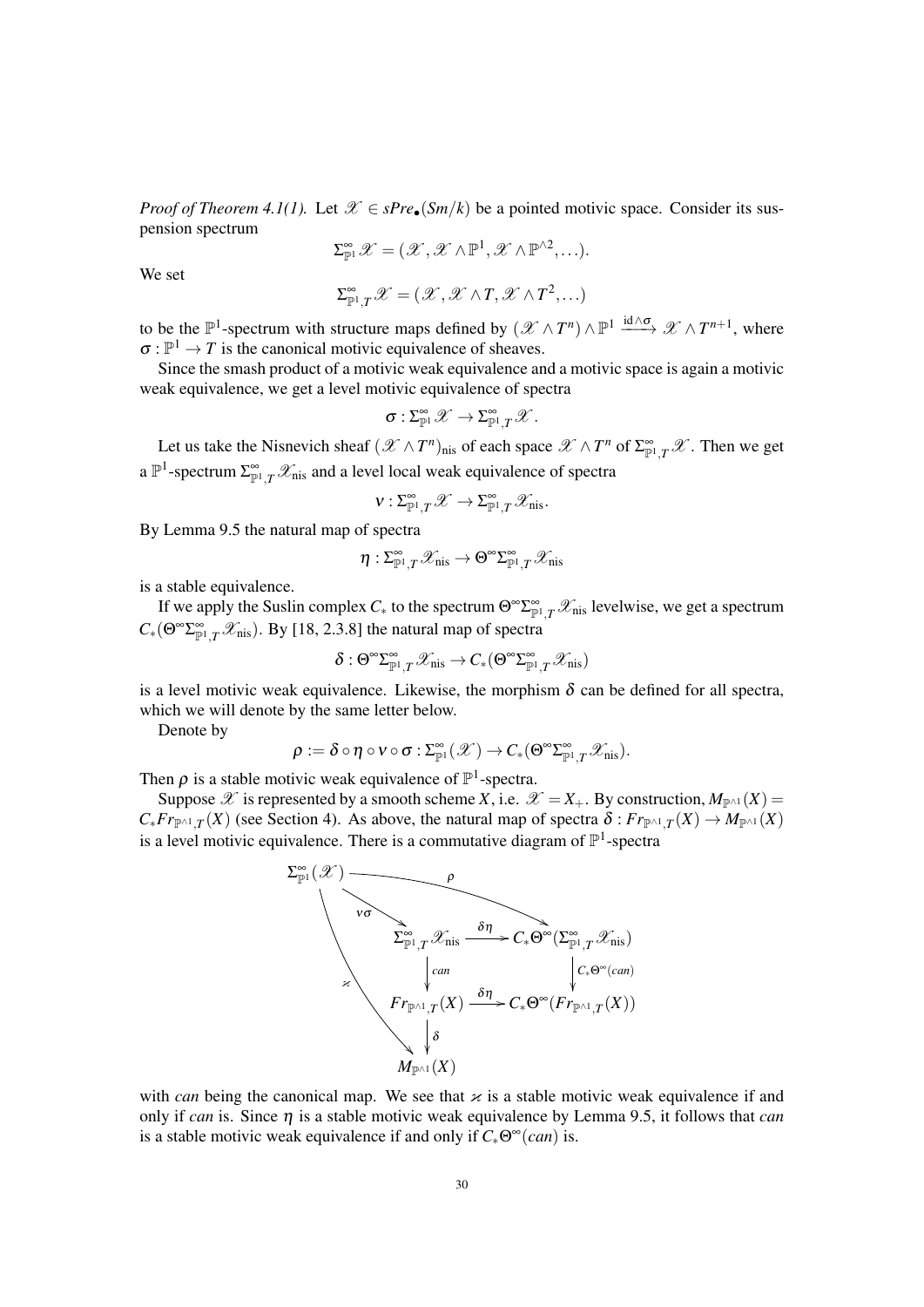We claim that  $C_*\Theta^{\infty}(can)$  is a level local weak equivalence. To show this, we first present the spectra  $Fr_{\mathbb{P}^{\wedge 1},T}(X)$  and  $M_{\mathbb{P}^{\wedge 1}}(X)$  in terms that use the language of symmetric spectra.

Given a motivic symmetric *T*-spectrum *E*, there is a canonical morphism of symmetric spectra  $T \wedge E \rightarrow E[1]$ , which is defined at each level by the composite map

$$
T \wedge E_n \xrightarrow{tw} E_n \wedge T \xrightarrow{u} E_{n+1} \xrightarrow{\chi_{n,1}} E_{1+n},
$$

where  $\chi_{n,1}$  is the obvious shuffle permutation. Then by adjointness we have a morphism of symmetric *T*-spectra  $E \to R^1(E) := \underline{Hom}(T, E[1])$ . It induces a morphism of  $\mathbb{P}^1$ -spectra  $E \to$  $R^1(E) \xrightarrow{\sigma^*} R^1_{mot}(E)$ , where  $\sigma : \mathbb{P}^{\wedge 1} \to T$  is the canonical motivic equivalence and  $R^1_{mot}(E) :=$ Hom(P ∧1 ,*E*[1]). Set,

$$
R_{mot}^{\infty}(E) := \text{colim}(E \to R_{mot}^1(E) \to R_{mot}^2(E) \to \cdots).
$$

If we apply Suslin's construction  $C_*$  levelwise, we get a  $\mathbb{P}^1$ -spectrum  $C_* R_{mot}^\infty(E)$ . If  $E = \sum_{T}^\infty X_+$ with  $X \in \mathcal{S}m/k$ , then we have that  $Fr_{\mathbb{P}^{\wedge 1},T}(X) = R^{\infty}_{mot}E$  and  $M_{\mathbb{P}^{\wedge 1}}(X) = C_{*}R^{\infty}_{mot}E$ .

Fix a number *r* and consider a two-dimensional sequence

$$
A_{n,m} := C_* \Theta^n (R_{mot}^m(\Sigma_T^{\infty}X_+))_r
$$

(here the right hand side is the *r*th space of the spectrum  $C_*\Theta^n(R_{mot}^m(\Sigma_T^{\infty}X_+)))$  with horizontal maps  $A_{n,m} \to A_{n+1,m}$  induced by  $\Theta^n \to \Theta^{n+1}$  and vertical maps  $A_{n,m} \to A_{n,m+1}$  induced by  $R_{mot}^m \to R_{mot}^{m+1}$ . To prove the claim, it suffices to show that the map colim<sub>*n*</sub>  $A_{n,0} \to \text{colim}_{n,m} A_{n,m}$ is a local weak equivalence. Without loss of generality it is sufficient to prove that for every *m*,*n* the map

$$
\text{colim}_n A_{2n,2m} \to \text{colim}_n A_{2n,2m+2} \tag{17}
$$

is a local weak equivalence.

To prove that (17) is a local weak equivalence, let  $f_n$  :  $A_{2n,2m} \rightarrow A_{2n,2m+2}$  be given by the map from the two dimensional sequence above. Define a map  $g_n: A_{2n,2m+2} \to A_{2n+2,2m}$  as an identification via the associativity isomorphism

$$
A_{2n,2m+2} = C_* \underline{\text{Hom}}(\mathbb{P}^{\wedge 2n}, \underline{\text{Hom}}(\mathbb{P}^{\wedge 2m+2}, T^{2n+2m+2+r})) =
$$
  
=  $C_* \underline{\text{Hom}}(\mathbb{P}^{\wedge 2n+2}, \underline{\text{Hom}}(\mathbb{P}^{\wedge 2m}, T^{2n+2m+2+r})) = A_{2n+2,2m}.$ 

Then  $g_n f_n$  differs from  $i_n : A_{2n,2m} \to A_{2n+2,2m}$  by the action of an even permutation on  $\mathbb{P}^{\wedge 2n+2m+2}$ and an even permutation on  $T^{2n+2m+2+r}$ . Thus  $g_n f_n$  and  $i_n$  are simplicially homotopic, because the action of an even permutation lifts to the action of a matrix from a special linear group (see, e.g., Definition 6.3) and using the fact that  $\mathbb{A}^1$ -homotopies become the usual ones because of Suslin's complex  $C_*$ . We also use here Voevodsky's Lemma from Section 3. Similarly,  $f_{n+1}g_n$ differs from  $j_n$ :  $A_{2n,2m+2} \to A_{2n+2,2m+2}$  by the action of an even permutation on  $\mathbb{P}^{\wedge 2n+2m+4}$  and an even permutation on  $T^{2n+2m+4+r}$ . Therefore  $f_{n+1}g_n$  is simplicially homotopic to  $j_n$  for the same reasons as above. Thus the map (17) on the colimits is a local weak equivalence, because it becomes an isomorphism on homotopy sheaves. This proves the claim.

We have shown that  $C_*\Theta^{\infty}(can)$  is a level local weak equivalence. In particular, it is a stable motivic weak equivalence, and hence so is  $\varkappa$ . It remains to observe that the morphism  $\varkappa_f$  is the composition of  $\kappa$  and a level local weak equivalence  $M_{\mathbb{P}^{\wedge 1}}(X) \to M_{\mathbb{P}^{\wedge 1}}(X)_f$ . Therefore  $\varkappa_f$  is a stable motivic weak equivalence. This finishes the proof of part (1) of Theorem 4.1.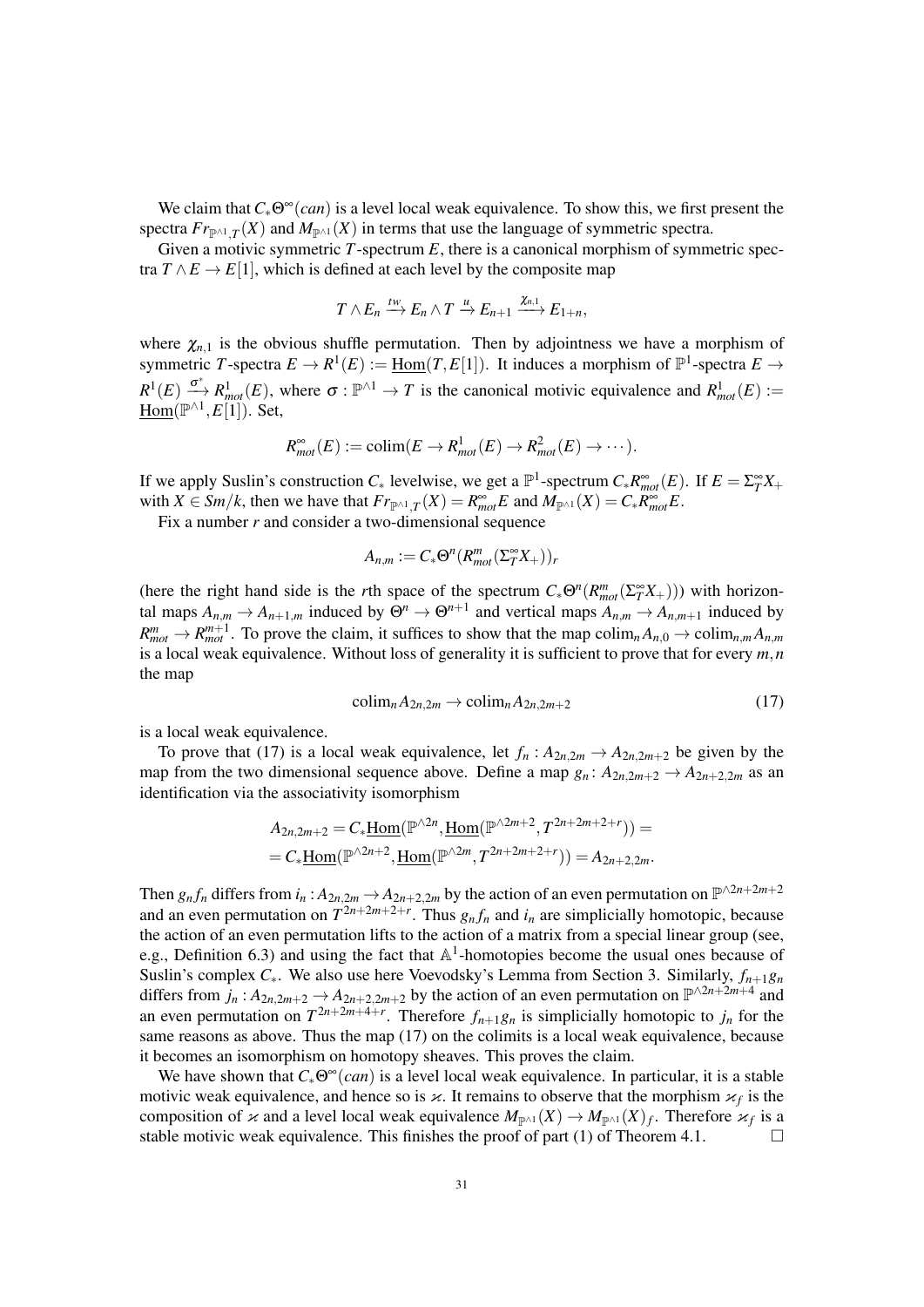# 10. COMPUTING INFINITE  $\mathbb{P}^1$ -LOOP SPACES

The purpose of this section is to produce a motivic infinite loop space machine for motivic spaces. This is one of the most impressive applications of Theorem 4.1.

Precisely, given a pointed motivic space  $\mathscr F$ , the main result here, Theorem 10.7, states that  $C_* Fr(-, \mathscr{F}^c)$ <sup>gp</sup> is locally equivalent to the motivic space  $\Omega_{\mathbb{P}^1}^{\infty} \Sigma_{\mathbb{P}^1}^{\infty}(\mathscr{F})$ , where  $\mathscr{F}^c$  is a canonical replacement of  $\mathscr F$  which is a directed colimit of simplicial smooth schemes and "gp" refers to a group completion of  $C_* Fr(-, \mathscr{F}^c)$ , locally in the Nisnevich topology.  $\xrightarrow{\text{--}}$ 

Let ∆ op*Fr*0(*k*) be the full subcategory of *sShv*•(*Sm*/*k*) consisting of directed colimits of objects from  $\Delta^{op}Fr_0(k)$ . Recall that  $\Delta^{op}Fr_0(k)$  can be regarded as a full subcategory of  $sShv_{\bullet}(Sm/k)$ by the embedding sending  $X \in Fr_0(k)$  to  $X_+ \in Shv_{\bullet}(Sm/k)$ .

In order to compute  $\Omega_{\mathbb{P}^1}^{\infty} \Sigma_{\mathbb{P}^1}^{\infty}(\mathscr{F})$  of any motivic space  $\mathscr{F} \in sShv_{\bullet}(Sm/k)$  (see Theorem 10.7), −→

we need the following extension of Theorem 4.1 to objects of  $\Delta^{op}Fr_0(k)$ :

Theorem 10.1. *Let k be an infinite perfect field and let Y be an object of* −→ ∆ op*Fr*0(*k*)*. Then the following statements are true:*

- (1) The morphism  $\varkappa_f : \Sigma_{\mathbb{P}^1}^{\infty} Y_+ \to M_{\mathbb{P}^{\wedge 1}}(Y)_f$  is a stable motivic equivalence of  $\mathbb{P}^1$ -spectra.
- (2) The  $\mathbb{P}^1$ -spectrum  $M_{\mathbb{P}^{\wedge 1}}(Y)_f$  is a motivically fibrant Ω-spectrum in positive degrees. This *means that for every positive integer*  $n > 0$  *each motivic space*  $C_*(Fr(-, Y \times T^n))_f$  *is motivically fibrant in the Morel–Voevodsky* [18] *motivic model category of simplicial Nisnevich sheaves and the structure map*

$$
C_*\big(\text{Fr}(-, Y \times T^n)\big)_f \to \Omega_{\mathbb{P}^1}\big(C_*\big(\text{Fr}(-, Y \times T^{n+1})\big)_f\big)
$$

*is a weak equivalence schemewise.*

*Proof.* The first statement of the theorem can be proved similarly to Theorem 4.1(1) for any *Y* ∈ −→  $\Delta^{\text{op}} F r_0(k)$ . Without loss of generality it is enough to prove the second statement of the theorem for  $Y \in \Delta^{\text{op}} F_{r_0}(k)$ . Indeed, we use the facts that the functor  $M_{\mathbb{P}^{\wedge 1}}(-)$  respects directed colimits and directed colimits of locally fibrant objects are Nisnevich excisive (even more: they are fibrant in the local flasque model structure of sheaves in the sense of [13, 4.6]).

We first observe that each space  $C_*(Fr(-, Y \times T^n))$ ,  $n > 0$ , is locally connected, because it is the geometric realization of a simplicial locally connected *H*-space  $[k \in \Delta^{op} \mapsto C_*(Fr(-, Y_k \times T))]$  $(T^n)$ )] and  $\pi_0^{\text{nis}}(C_*(Fr(-, Y \times T^n))) = 0$  by [10, 7.1]. Now Corollary 7.6 is true if we replace *X* by *Y* in it. Indeed, its proof relies on connectedness of the corresponding spaces, which we have just verified, and on Corollary 7.5. As a result, for every positive integer  $n > 0$  each motivic space  $C_*(Fr(-, Y \times T^n))_f$  is motivically fibrant in the Morel–Voevodsky [18] motivic model category of simplicial Nisnevich sheaves.

In order to show that the structure map

$$
C_*(Fr(-, Y \times T^n))_f \to \Omega_{\mathbb{P}^1}(C_*(Fr(-, Y \times T^{n+1}))_f), \quad n > 0,
$$

is a weak equivalence schemewise, we use Corollary 7.6 (replacing *X* by *Y* in it) and the proof of Theorem  $4.1(2)$  (in that we also use the fact that the geometric realization of a simplicial stable local equivalence of  $S^1$ -spectra is a stable local equivalence) to say that this is equivalent to showing that the map

$$
M_{fr}(Y \times (\mathbb{A}^1//\mathbb{G}_m)^n)_f \to \Omega_{\mathbb{G}_m^{\wedge 1}} \Omega_{S^1}(M_{fr}(Y \times (\mathbb{A}^1//\mathbb{G}_m)^n \otimes \mathbb{G}_m^{\wedge 1} \otimes S^1)_f)
$$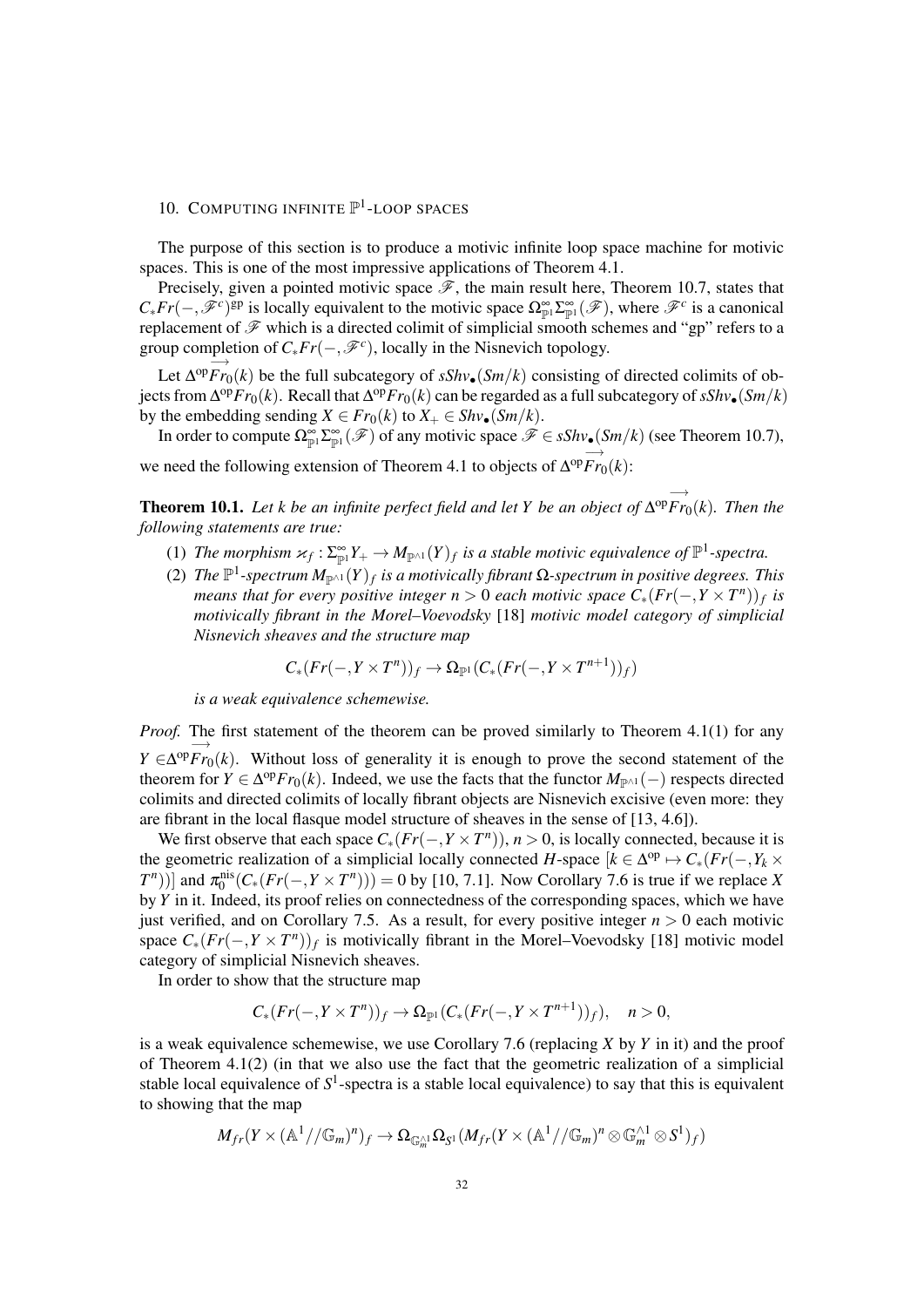is a schemewise stable weak equivalence of spectra. But the latter follows from the Cancellation Theorem for framed motives [1].  $\Box$ 

**Corollary 10.2.** Let k be an infinite perfect field. If  $n > 0$  and  $\varphi : \mathcal{X} \to \mathcal{Y}$  is a map between *spaces in* −→  $\Delta^{op}Fr_0(k)$  such that  $\Sigma^{\infty}_{\mathbb{P}^1}(\varphi)$  is an isomorphism in SH(k) then the induced map  $\varphi_*$  :  $C_*Fr(-, \mathscr{X} \times T^n) \to C_*Fr(-, \mathscr{Y} \times T^n)$  is a local weak equivalence of motivic spaces.

In the situation when  $\mathscr{X} \in$ −→  $\Delta^{op}Fr_0(k)$  is such that the space  $C_*Fr(-, \mathcal{X})$  is locally connected we arrive at the following result:

**Theorem 10.3.** *Let k be an infinite perfect field. Suppose*  $\mathscr{X} \in$ −→  $\Delta^{op}Fr_0(k)$  *is such that the space*  $C_*Fr(-, \mathcal{X})$  *is locally connected. Then*  $C_*Fr(-, \mathcal{X})$  *is an*  $\mathbb{A}^1$ -local space and there is a local *weak equivalence of motivic spaces*

$$
C_* Fr(-,\mathscr{X}) \simeq \Omega_{\mathbb{P}^1}^{\infty} \Sigma_{\mathbb{P}^1}^{\infty}(\mathscr{X}_+).
$$

*Proof.* The fact that  $C_* Fr(-, \mathcal{X})$  is an A<sup>1</sup>-local space is proved similarly to Corollary 7.5(2). The theorem will follow if we show that the  $\mathbb{P}^1$ -spectrum  $M_{\mathbb{P}^{\wedge 1}}(\mathscr{X})_f$  is motivically fibrant, because the suspension spectrum  $\Sigma_{\mathbb{P}^1}^{\infty} \mathscr{X}_+$  is stably equivalent to  $M_{\mathbb{P}^{\wedge 1}}(\mathscr{X})_f$  by Theorem 10.1(1). Now the fact that  $M_{\mathbb{P}^{\wedge 1}}(\mathscr{X})_f$  is motivically fibrant repeats the proof of Theorem 10.1(2) word for word.  $\Box$ 

The proof of the preceding theorem shows the following

**Corollary 10.4.** Under the assumptions of Theorem 10.3 the  $\mathbb{P}^1$ -spectrum  $M_{\mathbb{P}^{\wedge 1}}(\mathscr{X})_f$  is motivi*cally fibrant.*

By [2, 3.1]  $sShv_{\bullet}(Sm/k)$  has the projective motivic model structure in which generating cofibrations are given by

$$
X_+\wedge\partial\Delta_+^n\to X_+\wedge\Delta_+^n,\quad X\in Sm/k,\quad n\geqslant 0.
$$

Equivalently, this family can be regarded as a family in  $\Delta^{op}Fr_0(k)$  of the arrows  $X \otimes \partial \Delta^n \to$  $X \otimes \Delta^n, n \geqslant 0.$ 

Let  $\mathscr{X} \mapsto \mathscr{X}^c$  be the cofibrant replacement functor in  $sShv_{\bullet}(Sm/k)$  with respect to the pro- $\overrightarrow{f}$  jective model structure. Then  $\overrightarrow{\mathcal{X}}^c \in \Delta^{\text{op}} \overrightarrow{Fr}$  $\Delta^{\text{op}} F r_0(k)$ , and hence Theorem 10.1 is applicable to it. It also follows from Corollary 10.2 that each functor

 $C_* Fr(-, (-)^c \times T^n) : \mathscr{X} \in sShv_{\bullet}(Sm/k) \mapsto C_* Fr(-, \mathscr{X}^c \times T^n) \in sShv_{\bullet}(Sm/k), \quad n \geq 1,$ 

takes motivic weak equivalences to local weak equivalences. Thus we get a functor

$$
C_* Fr(-, (-)^c \times T^n) : H_{\mathbb{A}^1}(k) \to H_{\text{nis}}(k), \quad n \geq 1,
$$

where  $H_{\text{nis}}(k)$  stands for the homotopy category of  $sShv_{\bullet}(Sm/k)$  equipped with the local injective model structure.

Denote by  $\Omega_{\mathbb{P}^1}^{\infty} \Sigma_{\mathbb{P}^1}^{\infty} (H_{\text{nis}}(k))$  the full subcategory of  $H_{\text{nis}}(k)$  consisting of the infinite  $\mathbb{P}^1$ -loop spaces. The above arguments together with Theorem 10.1 imply the following result:

Theorem 10.5. *Let k be an infinite perfect field. Then the following statements are true:*

- (1) *The functor*  $C_* Fr(-, (-)^c \times T^n)_f : H_{\mathbb{A}^1}(k) \to H_{\text{nis}}(k)$ ,  $n \geq 1$ , lands in  $\Omega_{\mathbb{P}^1}^{\infty} \Sigma_{\mathbb{P}^1}^{\infty}(H_{\text{nis}}(k))$ .
- (2) For every  $n \geq 1$  and  $\mathscr{X} \in sShv_{\bullet}(Sm/k)$  the space  $C_{*}Fr(-, \mathscr{X}^{c} \times T^{n})_{f}$  has the mo*tivic homotopy type of*  $\Omega^{\infty}_{\mathbb{P}^1} \Sigma^{\infty}_{\mathbb{P}^1}(\mathscr{X} \wedge T^n)$ *. In particular, the functor*  $\Omega^{\infty}_{\mathbb{P}^1} \Sigma^{\infty}_{\mathbb{P}^1} \circ (- \wedge T^n)$  :  $H_{\mathbb{A}^1}(k) \to \Omega_{\mathbb{P}^1}^{\infty} \Sigma_{\mathbb{P}^1}^{\infty}(H_{\text{nis}}(\tilde{k}))$  is isomorphic to the functor  $\mathscr{X} \mapsto C_* Fr(-,\tilde{\mathscr{X}}^c \times T^n)_f$ .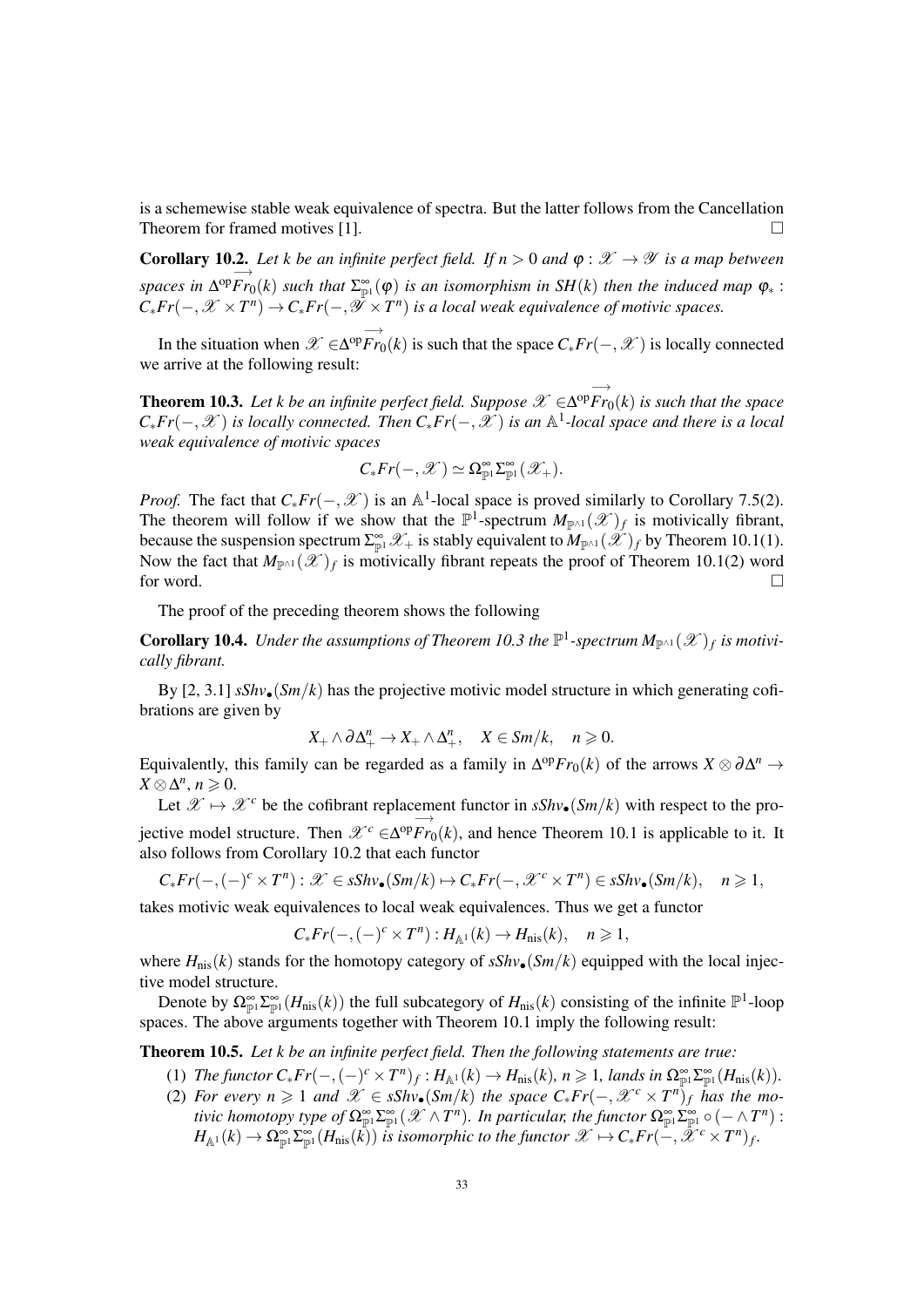- (3) *For every*  $\mathscr{X} \in sShv_{\bullet}(Sm/k)$  *the space*  $\Omega_{\mathbb{P}^1}(C_*Fr(-, \mathscr{X}^c \times T)_f)$  *has the motivic homotopy type of*  $\Omega_{\mathbb{P}^1}^{\infty} \Sigma_{\mathbb{P}^1}^{\infty}(\mathscr{X})$ *. In particular, the functor*  $\Omega_{\mathbb{P}^1}^{\infty} \Sigma_{\mathbb{P}^1}^{\infty} : H_{\mathbb{A}^1}(k) \to \Omega_{\mathbb{P}^1}^{\infty} \Sigma_{\mathbb{P}^1}^{\infty} (H_{\text{nis}}(k))$ *is isomorphic to the functor*  $\mathscr{X} \mapsto \Omega_{\mathbb{P}^1}(C_* Fr(-, \mathscr{X}^c \times T)_f)$ .
- (4) *The functor*  $\Sigma^{\infty}_{\mathbb{P}^1}$  :  $H_{\mathbb{A}^1}(k) \to SH(k)$  is isomorphic to the functor  $\mathscr{X} \mapsto M_{\mathbb{P}^{\wedge 1}}(\mathscr{X}^c)_f$ .

Corollary 10.6. *Let k be an infinite perfect field. If n* > 0 *then for any map of motivic spaces*  $\varphi: \mathscr{Y} \to \mathscr{Z}$  such that  $\Sigma_{\mathbb{P}^1}^{\infty}(\varphi)$  is an isomorphism in SH(k) the induced map  $\varphi_*: C_* Fr(-, \mathscr{Y}^c \times$  $T^n$ )  $\rightarrow$  *C*<sub>\*</sub>*Fr*( $-$ ,  $\mathscr{L}^c \times T^n$ ) is a local weak equivalence.

Let  $\mathscr{X} \in$ −→  $\Delta^{op}Fr_0(k)$ . It follows from the Additivity Theorem that the π<sub>0</sub>-sheaf of  $C_*Fr(-, X)$ is a sheaf of Abelian monoids. In order to state the main result of this section, Theorem 10.7, we fix any local group completion  $C_* Fr(-, \mathcal{X})^{\text{gp}}$  of the motivic space  $C_* Fr(-, \mathcal{X})$ , which is functorial in  $\mathscr X$ . This means that there is a map of pointed motivic spaces

$$
\alpha: C_* Fr(-, \mathscr{X}) \to C_* Fr(-, \mathscr{X})^{\mathrm{gp}}
$$

which is a group completion locally in the Nisnevich topology. One such local group completion functor is given in assertion (3) of the preceding theorem. Another local group completion is given by  $\Omega_{S^1}(C_*Fr(-, \mathcal{X} \otimes S^1)).$ 

We are now in a position to prove the main result of the section. It gives an explicit computation of motivic infinite loop spaces in terms of framed correspondences.

Theorem 10.7. *Let k be an infinite perfect field. Then the following statements are true:*

 $(1)$  *If*  $\mathscr{X} \in$ −→  $\Delta^{op}Fr_0(k)$  then  $C_*Fr(-, X)$ <sup>gp</sup> is an  $\mathbb{A}^1$ -local space and there is a local equiva*lence of motivic spaces*

$$
C_* Fr(-,\mathscr{X})^{\mathrm{gp}} \simeq \Omega^\infty_{\mathbb{P}^1} \Sigma^\infty_{\mathbb{P}^1}(\mathscr{X}).
$$

(2) If  $\mathcal{F} \in sShv$ •(*Sm*/*k*) *is a pointed motivic space then*  $C_*Fr(-, \mathcal{F}^c)$ <sup>gp</sup> *is an* A<sup>1</sup>-local *space and there is a local equivalence of motivic spaces*

$$
C_*Fr(-,\mathscr{F}^c)^{\mathrm{gp}} \simeq \Omega^\infty_{\mathbb{P}^1}\Sigma^\infty_{\mathbb{P}^1}(\mathscr{F}).
$$

*Proof.* (1). Without loss of generality we may replace  $C_* Fr(-, \mathscr{X})^{\text{gp}}$  with  $\Omega_{S^1}(C_* Fr(-, \mathscr{X} \otimes$ *S*<sup>1</sup>)), because there is a zigzag of local weak equivalences of motivic spaces Ω<sub>S</sub><sup>1</sup>(*C*<sub>∗</sub>*Fr*(−,  $X$  ⊗  $(S^1)) \xrightarrow{\alpha} \Omega_{S^1}(C_*Fr(-, \mathcal{X} \otimes S^1)^{\text{gp}}) \leftarrow C_*Fr(-, \mathcal{X}))^{\text{gp}}.$ 

The space  $C_*Fr(-, \mathcal{X} \otimes S^1)$  is sectionwise connected, and hence it is A<sup>1</sup>-local and there is a local weak equivalence of motivic spaces

$$
C_* Fr(-,\mathscr{X} \otimes S^1) \simeq \Omega_{\mathbb{P}^1}^{\infty} \Sigma_{\mathbb{P}^1}^{\infty} (\mathscr{X}_+ \wedge S^1)
$$

by Theorem 10.3. It follows that there is a local weak equivalence of motivic spaces

$$
\Omega_{S^1} C_* Fr(-,\mathscr{X} \otimes S^1) \simeq \Omega_{S^1} \Omega_{\mathbb{P}^1}^{\infty} \Sigma_{\mathbb{P}^1}^{\infty} (\mathscr{X}_+ \wedge S^1).
$$

It remains to observe that there is a sectionwise weak equivalence of motivic spaces  $\Omega_{\mathbb{P}^1}^{\infty} \Sigma_{\mathbb{P}^1}^{\infty}(\mathscr{X}) \simeq$  $\Omega_{S^1} \Omega_{\mathbb{P}^1}^{\infty} \Sigma_{\mathbb{P}^1}^{\infty} (\mathscr{X}_+ \wedge S^1).$ 

(2). This immediately follows from the first assertion of the theorem.  $\Box$ 

In turn, if  $\mathscr{X} \in sShv_{\bullet}(Sm/k)$  is such that the space  $C_{*}Fr(-, \mathscr{X}^{c})$  is locally connected we get the following result: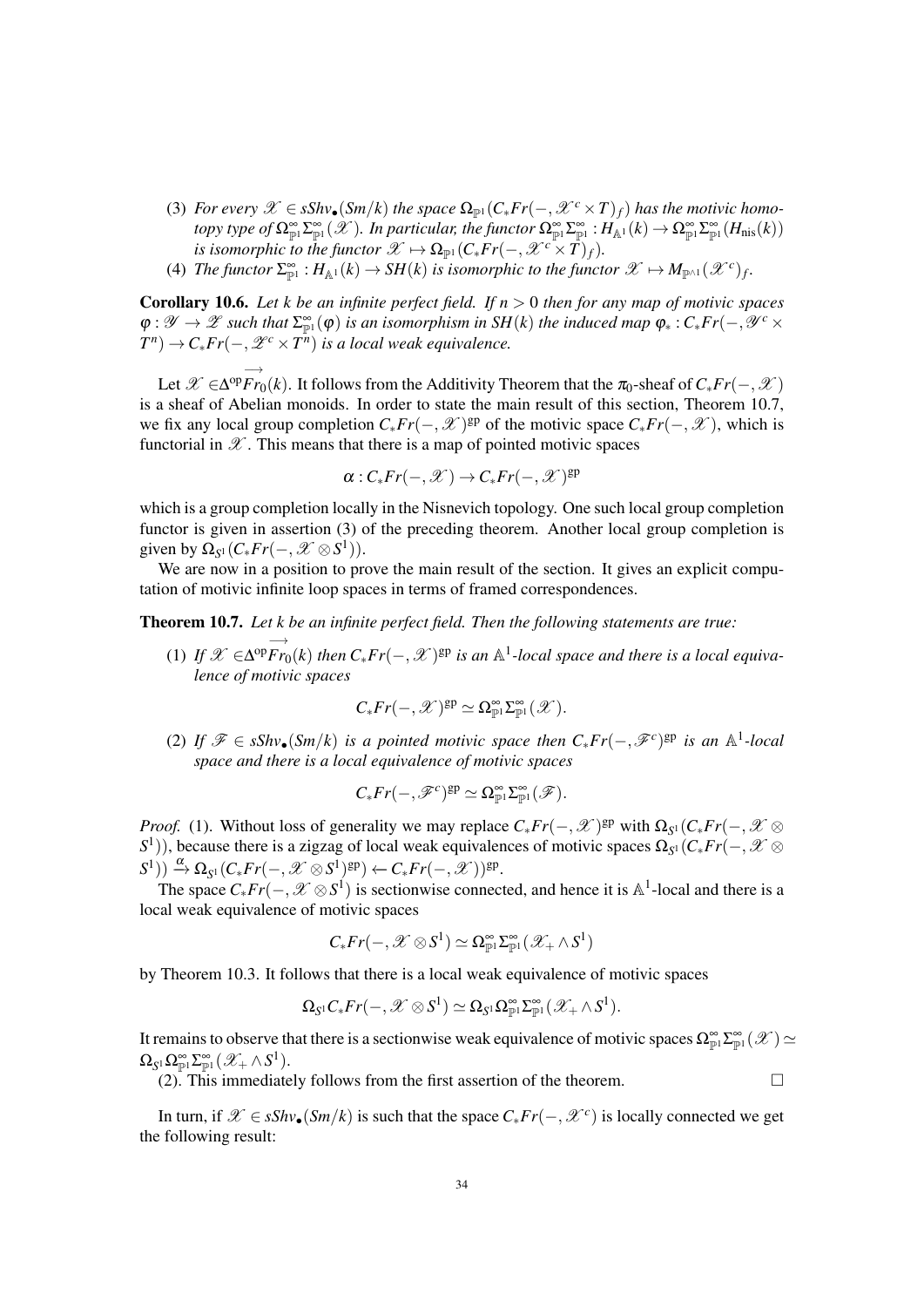**Theorem 10.8.** Let k be an infinite perfect field and let  $\mathcal{X} \in sShv_{\bullet}(Sm/k)$  be such that the *space C*∗*Fr*(−,X *<sup>c</sup>* ) *is locally connected. Then C*∗*Fr*(−,X *<sup>c</sup>* ) *is an* A 1 *-local space and there is a local equivalence of motivic spaces*

$$
\Omega_{\mathbb{P}^1}^{\infty} \Sigma_{\mathbb{P}^1}^{\infty}(\mathscr{X}) \simeq C_* Fr(-,\mathscr{X}^c).
$$

*Proof.* Since  $C_* Fr(-, \mathcal{X}^c)$  is locally connected by assumption, it follows that  $C_* Fr(-, \mathcal{X}^c)$  is locally equivalent to  $C_* Fr(-, \mathcal{X}^c)$ <sup>gp</sup>. The theorem now follows from Theorem 10.7. □

The proof of the preceding theorem shows the following

**Corollary 10.9.** Under the assumptions of Theorem 10.8 the  $\mathbb{P}^1$ -spectrum  $M_{\mathbb{P}^{\wedge 1}}(\mathscr{X}^c)_f$  is mo*tivically fibrant. Moreover,*  $\Sigma_{\mathbb{P}^1}^{\infty} \mathscr{X}$  *is isomorphic to*  $M_{\mathbb{P}^{\wedge 1}}(\mathscr{X}^c)_f$  *in SH*(*k*).

#### 11. FURTHER APPLICATIONS OF FRAMED MOTIVES

Having applied the machinery of framed motives to prove Theorem 4.1, we want to give further applications. One of the applications computes the suspension bispectrum  $\Sigma_{S^1}^{\infty} \Sigma_{\mathbb{G}}^{\infty} X_+$ of a smooth algebraic variety *X* in terms of twisted framed motives of *X*. Another important application will be purely topological. It will compute the classical sphere spectrum  $\Sigma_{S^1}^{\infty} S^0$  as the framed motive  $M_{fr}(pt)(pt)$  of the point  $pt = \text{Spec } k$  evaluated at the point whenever the base field *k* is algebraically closed of characteristic zero.

Denote by  $\mathbb G$  the cone  $(\mathbb G_m)_+//pt_+$  of the embedding  $pt_+ \stackrel{1}{\hookrightarrow} (\mathbb G_m)_+$  in the category of pointed simplicial presheaves *sPre*•(*Sm*/*k*). It is termwise equal to

$$
(-,\mathbb{G}_m)_+,-,\mathbb{G}_m)_+ \vee (-,pt)_+,-,\mathbb{G}_m)_+ \vee (-,pt)_+ \vee (-,pt)_+,\ldots
$$

Moreover, its sheafification equals  $(\mathbb{G}_m^{\wedge 1})_+$ , which is termwise equal to

$$
(-,\mathbb{G}_m)_+,-,-,\mathbb{G}_m\sqcup pt)_+,(-,\mathbb{G}_m\sqcup pt\sqcup pt)_+,\ldots
$$

The sheafification is represented in the category  $\Delta^{op}(Fr_0(k))$  by the object  $\mathbb{G}_m^{\wedge 1}$  (see Notation 8.1), which is termwise equal to

$$
\mathbb{G}_m, \mathbb{G}_m \sqcup pt, \mathbb{G}_m \sqcup pt \sqcup pt, \ldots
$$

One of the models for Morel–Voevodsky's  $SH(k)$  can be defined in terms of  $(S^1, \mathbb{G})$ -bispectra (see, e.g., [15]). The main  $(S^1, \mathbb{G})$ -bispectrum we work with is given by the sequence of framed  $M^{\mathbb{G}}_{fr}(X) = (M_{fr}(X), M_{fr}(X \times \mathbb{G}_m^{\wedge 1}), M_{fr}(X \times \mathbb{G}_m^{\wedge 2}), \ldots), \quad X \in Sm/k$ , where the simplicial objects  $\mathbb{G}_m^{\wedge n} \in \Delta^{\text{op}}(Fr_0(k))$  are those defined in Notation 8.1. Each structure map is defined as the composition

$$
M_{fr}(X\times \mathbb{G}_m^{\wedge n})\to \underline{\mathrm{Hom}}((\mathbb{G}_m^{\wedge 1})_+,M_{fr}(X\times \mathbb{G}_m^{\wedge n+1}))\to \underline{\mathrm{Hom}}(\mathbb{G},M_{fr}(X\times \mathbb{G}_m^{\wedge n+1})),
$$

where the left map is defined as (15). We shall also call  $M_{fr}(X \times \mathbb{G}_m^{\wedge n})$  the *n-twisted framed motive of X*, and write  $M_{fr}(X)(n)$  to denote  $M_{fr}(X \times \mathbb{G}_m^{\wedge n})$ . So we can write for brevity

$$
M_{fr}^{\mathbb{G}}(X) = (M_{fr}(X), M_{fr}(X)(1), M_{fr}(X)(2), \ldots),
$$

to denote the  $(S^1, \mathbb{G})$ -bispectrum  $M_{fr}^{\mathbb{G}}(X)$ .

It is worthwhile to mention that the bispectrum  $M^{\mathbb{G}}_{fr}(X)$  is constructed in the same way as the bispectrum

$$
M_{\mathbb{K}}^{\mathbb{G}}(X)=(M_{\mathbb{K}}(X),M_{\mathbb{K}}(X)(1),M_{\mathbb{K}}(X)(2),\ldots),\quad X\in Sm/k,
$$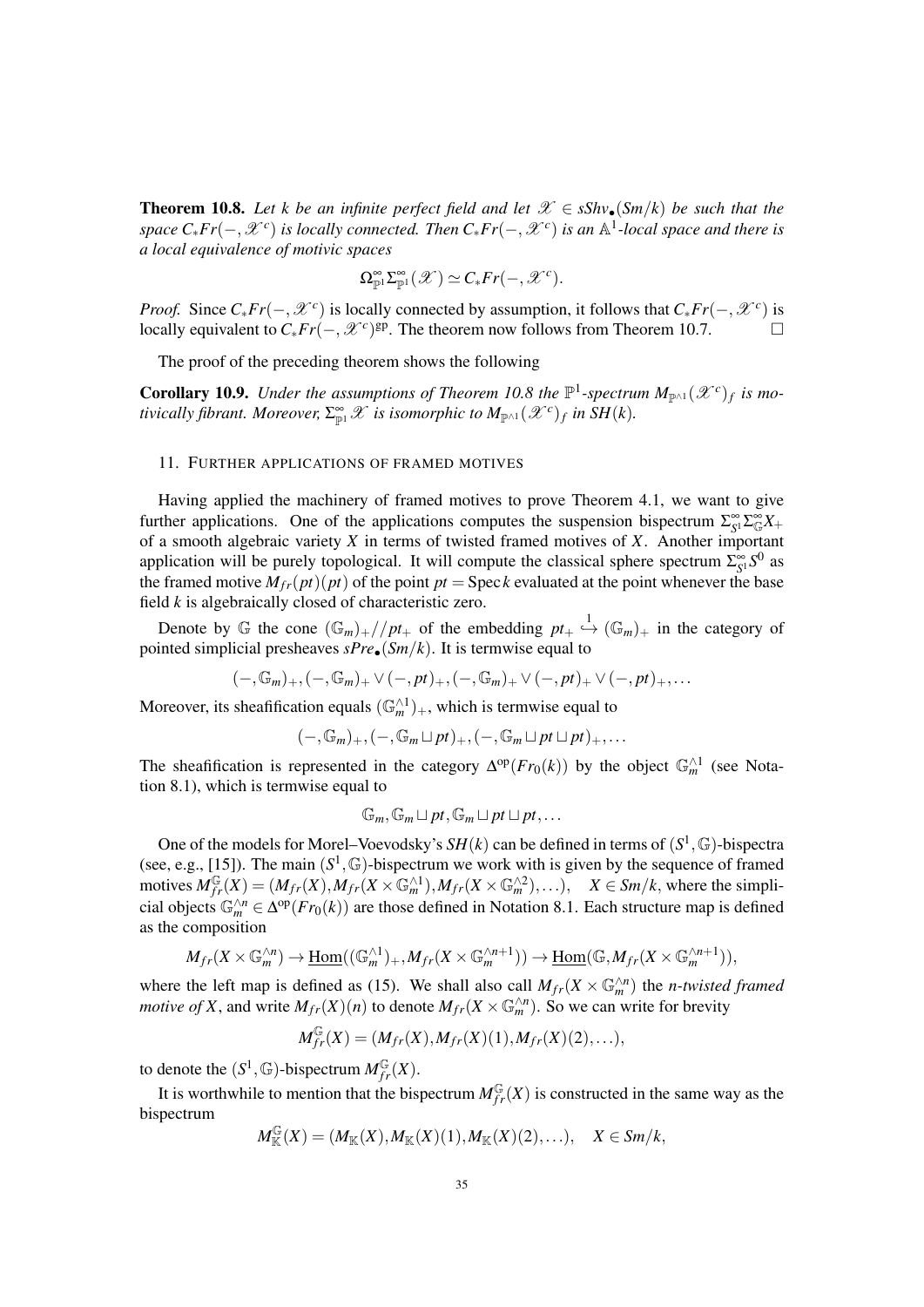where each  $S^1$ -spectrum  $M_K(X)(n) = M_K(X \times \mathbb{G}_m^{\wedge n})$  is the *n*-twisted *K*-motive of *X* in the sense of [7]. It was shown in [7] that  $M^{\mathbb{G}}_{\mathbb{K}}(pt)$  represents the bispectrum  $f_0(KGL)$ .

The main result of this section is as follows.

**Theorem 11.1.** Let k be an infinite perfect field. Then for any  $X \in \mathcal{S}m/k$ , the canonical map of bispectra  $\gamma: \Sigma_{S^1}^{\infty}\Sigma_{\mathbb{G}}^{\infty}X_+\to M_{fr}^{\mathbb{G}}(X)$  is a stable motivic weak equivalence.

*Proof.* It is enough to prove that on bigraded presheaves  $\pi_{*,*}^{\mathbb{A}^1}(\gamma)$  is an isomorphism. Every bispectrum yields a  $S^1 \wedge \mathbb{G}$ -spectrum by taking the diagonal. In order to avoid massive notation, we prove the theorem for the case  $X = pt$ . The same proof works for any  $X \in \frac{Sm}{k}$ . Let  $r \ge 0$ , *s*,  $n \ge 1$  be integers with  $s + n \ge 0$ . There is a commutative diagram in the homotopy category  $H_{\mathbb{A}^1}(k)$  of pointed motivic spaces

$$
[S' \wedge U_{+} \wedge (S^{1} \wedge \mathbb{G})^{s+n}, (S^{1} \wedge \mathbb{G})^{n}] \longrightarrow [(S' \wedge U_{+} \wedge (S^{1} \wedge \mathbb{G})^{s+n}, C_{*}Fr((S^{1} \otimes \mathbb{G}_{m}^{\wedge 1})^{\wedge n})]
$$
\n
$$
[S' \wedge U_{+} \wedge (S^{1} \wedge \mathbb{G})^{s+n}, (\mathbb{A}_{+}^{1}//(\mathbb{G}_{m})_{+})^{n}] \longrightarrow [S' \wedge U_{+} \wedge (S^{1} \wedge \mathbb{G})^{s+n}, C_{*}Fr((\mathbb{A}^{1}//\mathbb{G}_{m})^{\wedge n})]
$$
\n
$$
[S' \wedge U_{+} \wedge (S^{1} \wedge \mathbb{G})^{s+n}, T^{n}] \longrightarrow [(S' \wedge U_{+} \wedge (S^{1} \wedge \mathbb{G})^{s+n}, C_{*}Fr(T^{n})] \longrightarrow [(N \wedge (S^{1})^{\wedge (1)})^{s+n}, C_{*}Fr(T^{n})] \longrightarrow [(N \wedge (S^{1})^{\wedge (1)})^{s+n}, C_{*}Fr(T^{n})] \longrightarrow [(N \wedge (S^{1})^{\wedge (1)})^{s+n}, C_{*}Fr(T^{n})] \longrightarrow [(N \wedge (S^{1})^{\wedge (1)})^{s+n}, C_{*}Fr(T^{n})] \longrightarrow [(N \wedge (S^{1})^{\wedge (1)})^{s+n}, C_{*}Fr(T^{n})] \longrightarrow [(N \wedge (S^{1})^{\wedge (1)})^{s+n}, C_{*}Fr(T^{n})] \longrightarrow [(N \wedge (S^{1})^{\wedge n})^{s+n}, C_{*}Fr(T^{n})] \longrightarrow [(N \wedge (S^{1})^{\wedge n})^{s+n}, C_{*}Tr(T^{n})] \longrightarrow [(N \wedge (S^{1})^{\wedge n})^{s+n}, C_{*}Tr(T^{n})] \longrightarrow [(N \wedge (S^{1})^{\wedge n})^{s+n}, C_{*}Tr(T^{n})] \longrightarrow [(N \wedge (S^{1})^{\wedge n})^{s+n}, C_{*}Tr(T^{n})] \longrightarrow [(N \wedge (S^{1})^{\wedge n})^{s+n}, C_{*}Tr(T^{n})] \longrightarrow [(N \wedge (S^{1})^{\wedge n})^{s+n}, C_{*}Tr(T^{n})] \longrightarrow [(N \
$$

In this diagram all left vertical arrows are bijections, because the natural maps  $u : \mathbb{A}^1_+//(\mathbb{G}_m)_+ \to$  $S^1 \wedge \mathbb{G}, \nu : \mathbb{A}_+^1 \mathcal{V}(\mathbb{G}_m)_+ \to T$  and  $\sigma : \mathbb{P}^{\wedge 1} \to T$  are motivic equivalences. All right vertical arrows are bijections, because the morphisms

$$
C_* Fr((\mathbb{A}^1//\mathbb{G}_m)^{\wedge n}) \xrightarrow{u^n_*} C_* Fr((S^1 \otimes \mathbb{G}_m^{\wedge 1})^{\wedge n}), \ \ C_* Fr((\mathbb{A}^1//\mathbb{G}_m)^{\wedge n}) \xrightarrow{v^n_*} C_* Fr(T^n)
$$

are local equivalences by Corollaries 8.9 and 9.4.

Fit now each of the twelve vertices of the diagram into a direct colimit over *n* as follows. For vertices on the right hand side we form direct colimits with respect to the *T*-spectrum with entries  $\{C_* Fr(T^n)\}\right\}$ , with respect to the  $\mathbb{A}^1_+$ //( $\mathbb{G}_m$ )<sub>+</sub>-spectrum with entries  $\{C_* Fr((\mathbb{A}^1/\sqrt{\mathbb{G}_m})^{\wedge n})\}$ as well as with respect to the  $S^1 \wedge \mathbb{G}$ -spectrum with entries  $\{C_* Fr((S^1 \otimes \mathbb{G}_m^{\wedge 1})^{\wedge n})\}$ . Likewise, for vertices on the left hand side we form direct colimits with respect to the *T*-spectrum with entries  ${T^n}$ , with respect to the  $\mathbb{A}^1_+$  //( $\mathbb{G}_m$ )+-spectrum with entries  $\{(\mathbb{A}^1$  // $\mathbb{G}_m$ )<sup> $\wedge n$ </sup>, with respect to the  $S^1 \wedge \mathbb{G}$ -spectrum with entries  $\{(S^1 \wedge \mathbb{G})^{\wedge n}\}.$ 

The family of morphisms  $\{(6_n)\}\)$  forms a morphism on the direct colimit, since it corresponds to the *T*-spectra morphism  $\{T^n\} \to \{C_* Fr(T^n)\}\$ . For  $i = 5, 4, 3$  the families of morphisms  $\{(i_n)\}\$  form morphisms on the direct colimits by the same reason. The family of morphisms  ${(1<sub>n</sub>)}$  forms a morphism on the direct colimit, since it corresponds to the *S*<sup>1</sup> ∧ G-spectra morphism  $\{(S^1 \wedge \mathbb{G})^{\wedge n}\}\to \{C_* Fr((S^1 \otimes \mathbb{G}_m^{\wedge 1})^{\wedge n})\}$ . Finally, the family of morphisms  $\{(2_n)\}$  forms a morphism on the direct colimit, because it corresponds to the  $\mathbb{A}^1_+$ //( $\mathbb{G}_m$ )<sub>+</sub>-spectra morphism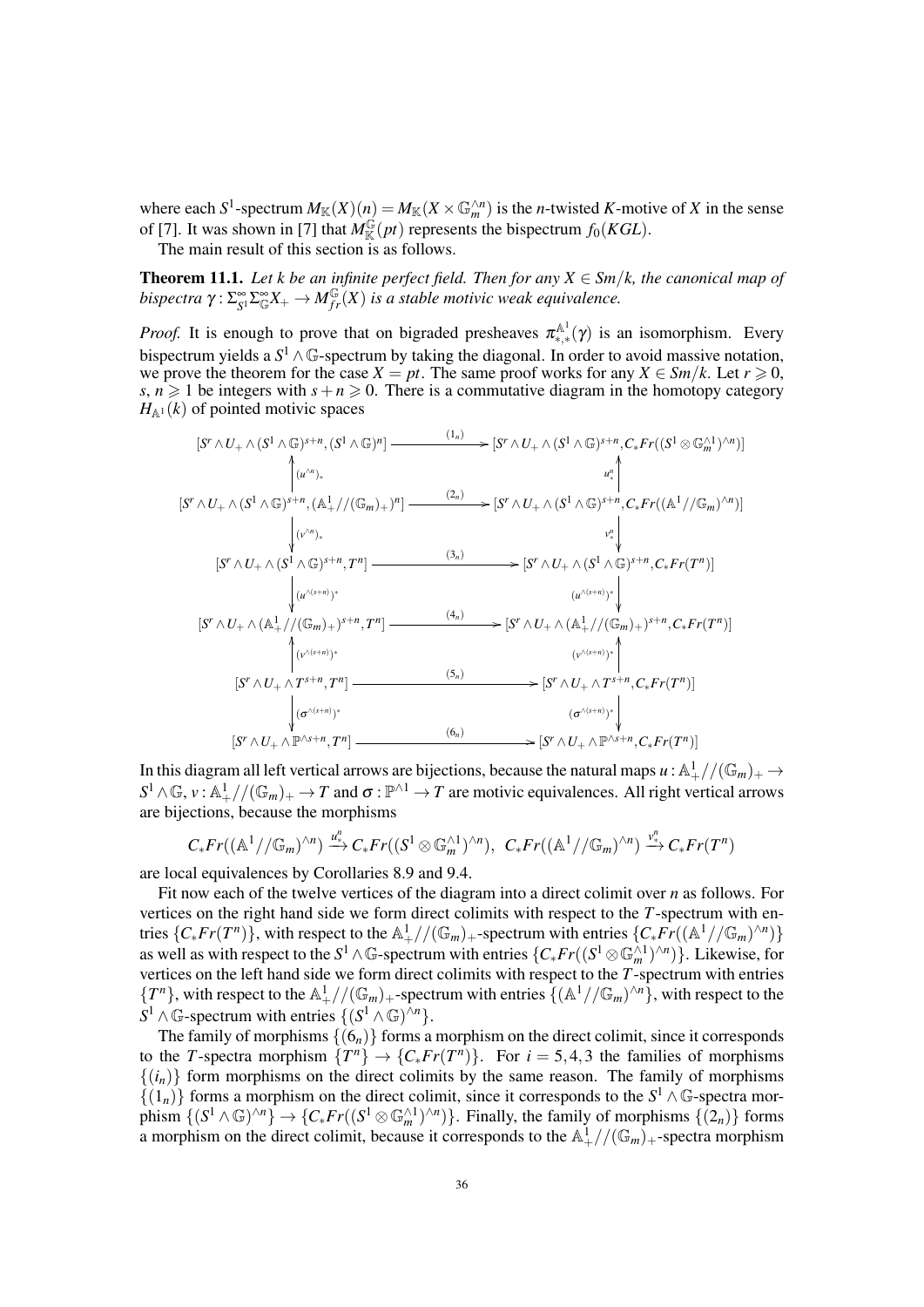$\{(\mathbb{A}^1//\mathbb{G}_m)^{\wedge n}\}\to \{C_*Fr((\mathbb{A}^1//\mathbb{G}_m)^{\wedge n})\}.$  In a similar fashion for each vertical map the corresponding family of arrows forms a morphism on the direct colimits.

In this way we get a commutative diagram consisting of twelve direct colimits and morphisms between them. We also get a commutative diagram consisting of twelve groups and homomorphisms between them. In that diagram of groups all the vertical arrows are isomorphisms as mentioned above. The bottom arrow is an isomorphism by Theorem 4.1, and hence so is the top arrow. We conclude that for  $r\geqslant 0$  the map of presheaves  $\pi_{r+}^{{\mathbb A}^1}$  $\pi^{{\mathbb A}^1}_{r+2s,s}(\Sigma^\infty_{\mathbb G} \Sigma^\infty_{S^1}(S^0)) \xrightarrow{\gamma_*} \pi^{{\mathbb A}^1}_{r+1}$  $\frac{A^1}{r+2s,s}(M_{fr}^{\mathbb{G}}(pt))$ is an isomorphism for any integer *s*. In other words, the map  $\gamma_*$  is an isomorphism on presheaves  $\pi_{a,b}^{\mathbb{A}^1}$  with  $2a - b \geq 0$ . In particular, for any  $U \in \mathbb{S}m/k$  and any  $t > 0$  the map

$$
\pi_{2a,a}^{\mathbb{A}^1}(\Sigma^\infty_{\mathbb{G}}\Sigma^\infty_{S^1}(S^0))(U\times \mathbb{G}_m^{\times t})\xrightarrow{\gamma_*} \pi_{2a,a}^{\mathbb{A}^1}(M_{fr}^{\mathbb{G}}(pt))(U\times \mathbb{G}_m^{\times t})
$$

is an isomorphism. Note that  $\pi_{2a}^{\mathbb{A}^1}$  $\sum_{2a,a}^{A^1} (\sum_{\mathbb{G}}^{\infty} \sum_{S^1}^{\infty} (S^0))(U_+ \wedge \mathbb{G}_m^{\wedge t})$  is a canonical direct summand of the group  $\pi_{2a}^{{\mathbb A}^1}$  $\frac{a^{A^1}}{2a,a}(\Sigma^\infty_{\mathbb{G}}\Sigma^\infty_{S^1}(S^0))(U\times \mathbb{G}_m^{\times t})$ , and the group  $\pi_{2a}^{\mathbb{A}^1}$  $\frac{2A^1}{2a,a}(M_{fr}^{\mathbb{G}}(pt))(U\wedge \mathbb{G}_m^{\wedge t})$  is a canonical direct summand of the group  $\pi_{2a}^{\mathbb{A}^1}$  $\mathbb{Z}_{2a,a}^{\mathbb{A}^1} (M_{fr}^{\mathbb{G}}(pt))(U \times \mathbb{G}_m^{\times t})$ . Hence the map

$$
\pi_{2a-t,a}^{\mathbb{A}^1}(\Sigma_{\mathbb{G}}^{\infty}\Sigma_{S^1}^{\infty}(S^0))(U) = \pi_{2a,a}^{\mathbb{A}^1}(\Sigma_{\mathbb{G}}^{\infty}\Sigma_{S^1}^{\infty}(S^0))(U_+ \wedge \mathbb{G}_m^{\wedge t}) \xrightarrow{\gamma_k} \pi_{2a,a}^{\mathbb{A}^1}(M_{fr}^{\mathbb{G}}(pt))(U_+ \wedge \mathbb{G}_m^{\wedge t}) = \pi_{2a-t,a}^{\mathbb{A}^1}(M_{fr}^{\mathbb{G}}(pt))(U)
$$

is an isomorphism, too. Thus the map  $\gamma_*$  is an isomorphism on presheaves  $\pi_{a,b}^{\mathbb{A}^1}$  with  $2a - b < 0$ and the theorem follows.

**Corollary 11.2.** Let k be an infinite perfect field and let X be smooth. Then  $\pi_{-n,-n}^{\mathbb{A}^1}((\Sigma_{S^1}^{\infty}\Sigma_{\mathbb{G}}^{\infty}X_+)(pt)),$  $n \geqslant 0$ , is the Grothendieck group of the commutative monoid  $\pi_0(C_*Fr(pt, X \times \mathbb{G}_m^{\wedge n}))$ .

Corollary 11.3. *Let k be an infinite perfect field and let X be smooth. Then*

$$
\pi_{-n,-n}^{\mathbb{A}^1}(\Sigma_{S^1}^{\infty} \Sigma_{\mathbb{G}}^{\infty} X_+)(pt) = H_0(\mathbb{Z}F(\Delta_k^{\bullet}, X \times \mathbb{G}_m^{\wedge n})), \quad n \geqslant 0.
$$

In particular,  $\pi_{-n,-n}^{\mathbb{A}^1}(\Sigma_{S^1}^{\infty}\Sigma_{\mathbb{G}}^{\infty}S^0)(pt) = H_0(\mathbb{Z}F(\Delta_k^{\bullet}, \mathbb{G}_m^{\wedge n})) = K_n^{MW}(k)$  if  $n \geq 0$  and char  $k = 0$ .

*Proof.* The fact that  $H_0(\mathbb{Z}F(\Delta_k^{\bullet}, \mathbb{G}_m^{\wedge n})) = K_n^{MW}(k)$ ,  $n \ge 0$ , was proved by Neshitov in [19] for fields of characteristic zero. Thus the statement recovers the celebrated theorem of Morel [17] for Milnor–Witt *K*-theory.

It is also useful to have Theorem 11.1 for simplicial schemes or, more generally, for objects in −→  $\Delta^{op}Fr_0(k)$  (cf. Theorem 10.1).

**Theorem 11.4.** *Let k be an infinite perfect field. Then for any*  $Y \in$ −→  $\Delta^{op}Fr_0(k)$ , the canonical map of bispectra  $\Sigma^\infty_{S^1}\Sigma^\infty_{\mathbb{G}} Y_+\to M^{\mathbb{G}}_{fr}(Y)$  is a stable motivic weak equivalence.

*Proof.* If we use Theorem 10.1, our proof repeats that of Theorem 11.1 word for word.  $\square$ 

Here is an application of the preceding theorem.

**Theorem 11.5.** *Suppose the base field k is infinite perfect. For any Y*  $\in$ −→ ∆ op*Fr*0(*k*) *one has a canonical isomorphism*

$$
SH(k)(\Sigma^\infty_{\mathbb{G}}\Sigma^\infty_{S^1}X_+,\Sigma^\infty_{\mathbb{G}}\Sigma^\infty_{S^1}Y_+[n])=SH^{\mathrm{nis}}_{S^1}(k)(\Sigma^\infty_{S^1}X_+,M_{fr}(Y)[n]),\quad n\geqslant 0,
$$

where  $SH^{\text{nis}}_{S^1}(k)$  is the stable homotopy category of Nisnevich sheaves of  $S^1$ -spectra.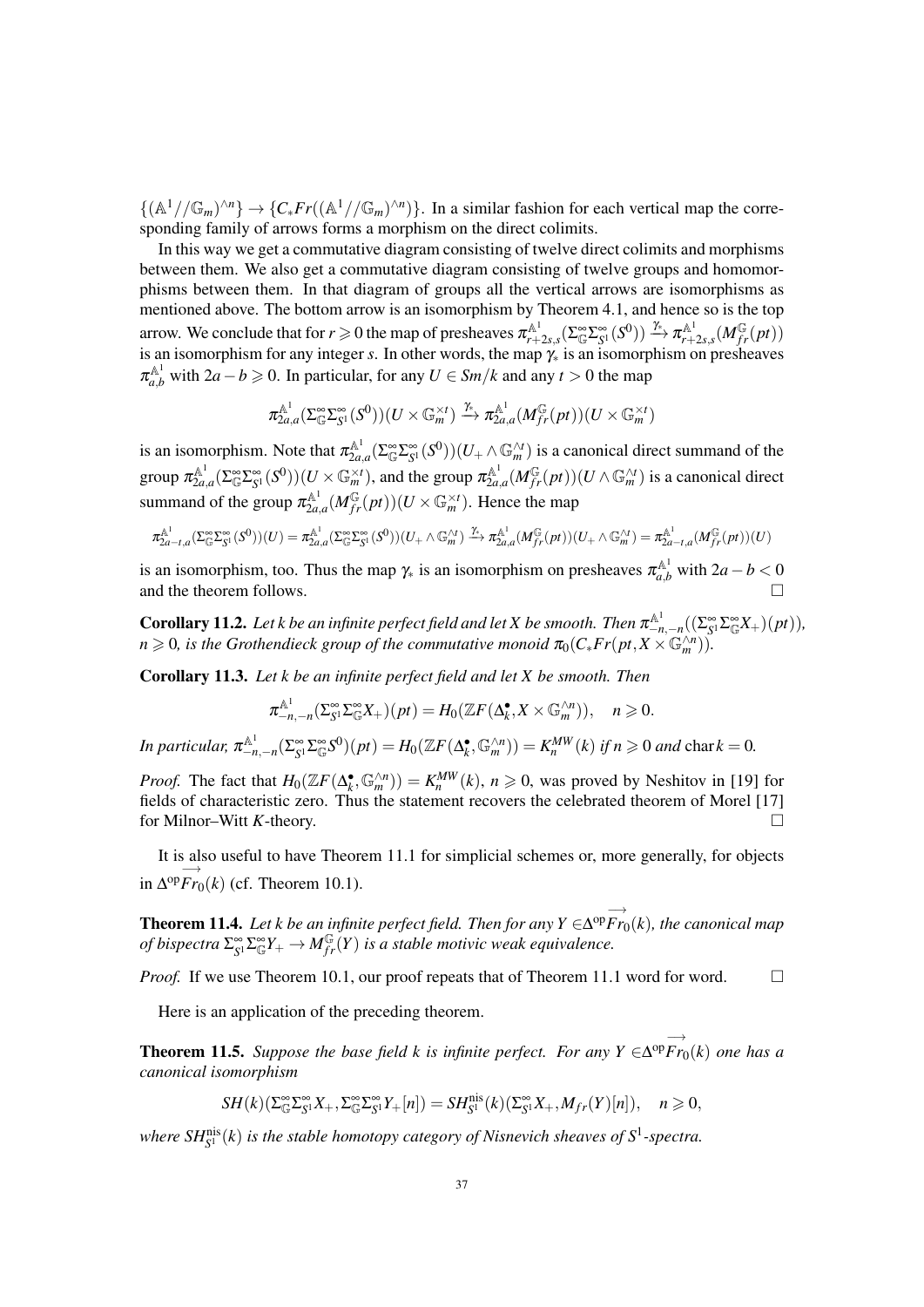*Proof.* Consider a bispectrum

$$
M_{fr}^{\mathbb{G}}(Y)_f=(M_{fr}(Y)_f,M_{fr}(Y\times \mathbb{G}_m^{\wedge 1})_f,M_{fr}(Y\times \mathbb{G}_m^{\wedge 2})_f,\ldots)
$$

obtained from  $M_{fr}^{\mathbb{G}}(Y)$  by taking Nisnevich local stable fibrant replacements at each level. It is shown similarly to [1, Theorem B] that  $M_{fr}^{\mathbb{G}}(Y)_f$  is a motivically fibrant bispectrum.

Theorem 11.4 implies an isomorphism

$$
SH(k)(\Sigma_{\mathbb{G}}^{\infty}\Sigma_{S^1}^{\infty}X_+, \Sigma_{\mathbb{G}}^{\infty}\Sigma_{S^1}^{\infty}Y_+[n])=SH(k)(\Sigma_{\mathbb{G}}^{\infty}\Sigma_{S^1}^{\infty}X_+, M_{fr}^{\mathbb{G}}(Y)_f[n]), \quad n \geq 0.
$$

But

$$
SH(k)(\Sigma_{\mathbb{G}}^{\infty} \Sigma_{S^1}^{\infty} X_+, M_{fr}^{\mathbb{G}}(Y)_f[n]) \cong SH_{S^1}(k)(\Sigma_{S^1}^{\infty} X_+, M_{fr}(Y)_f[n]) \cong
$$
  

$$
SH_{S^1}^{\text{nis}}(k)(\Sigma_{S^1}^{\infty} X_+, M_{fr}(Y)_f[n]) \cong SH_{S^1}^{\text{nis}}(k)(\Sigma_{S^1}^{\infty} X_+, M_{fr}(Y)[n]),
$$

as was to be shown.  $\Box$ 

**Corollary 11.6.** Suppose the base field k is perfect infinite. For any morphism  $\varphi: Y \to Z$  in −→  $\Delta^{op}Fr_0(k)$  such that  $\Sigma^{\infty}_{\mathbb{G}}\Sigma^{\infty}_{S^1}(\varphi)$  is an isomorphism in SH(k), the morphism of framed motives  $M_{fr}(\varphi): M_{fr}(Y) \to M_{fr}(\overline{Z})$  is a local stable equivalence of  $S^1$ -spectra.

Let  $\mathscr{X} \mapsto \mathscr{X}^c$  be the cofibrant replacement functor in  $sShv_{\bullet}(Sm/k)$  (see p. 33). Then  $\mathscr{X}^c$  is in −→  $\Delta^{\text{op}}$ *Fr*<sub>0</sub>(*k*), and hence we can apply Theorems 11.4-11.5 to it. It also follows from Corollary 11.6 that each functor

$$
M_{fr}((-)^c): \mathscr{X} \in sShv_{\bullet}(Sm/k) \mapsto M_{fr}(\mathscr{X}^c) \in Sp_{S^1}(sShv_{\bullet}(Sm/k))
$$

takes motivic weak equivalences to stable local weak equivalences. Thus we get a functor

$$
M_{fr}((-)^c):H_{\mathbb{A}^1}(k)\to SH^{\text{nis}}_{S^1}(k),
$$

where  $SH_{S^1}^{\text{nis}}(k)$  stands for the homotopy category of  $Sp_{S^1}(sShv_{\bullet}(Sm/k))$  equipped with the stable local injective model structure.

In a similar fashion, we define a functor

$$
M_{fr}^{\mathbb{G}}((-)^c):H_{\mathbb{A}^1}(k)\to SH(k).
$$

Explicitly, it takes a motivic space  $\mathscr X$  to the bispectrum  $M_{fr}^{\mathbb G}(\mathscr X^c)$ . In fact, we will extend the functor to  $SH(k)$  in Section 12.

Denote by  $\Omega_{\mathbb{G}}^{\infty}(SH_{S^1}^{\text{nis}}(k))$  the full subcategory of  $SH_{S^1}^{\text{nis}}(k)$  consisting of the infinite G-loop spectra. The above arguments together with Theorems 11.4-11.5 and Corollary 11.6 imply the following

Theorem 11.7. *Let k be an infinite perfect field. Then the following statements are true:*

- (1) *The functor*  $M_{fr}((-)^c)_f$ :  $H_{\mathbb{A}^1}(k) \to SH_{S^1}^{\text{nis}}(k)$  *lands in*  $\Omega_{\mathbb{G}}^{\infty}(SH_{S^1}^{\text{nis}}(k))$ *, where "f" refers to the stable local fibrant replacement of S*<sup>1</sup> *-spectra.*
- (2) *For every*  $\mathscr{X} \in sShv$  (*Sm*/*k*) *the spectrum*  $M_{fr}(\mathscr{X}^c)_f$  *has the stable motivic homotopy type of*  $\Omega_{\mathbb{G}}^{\infty} \Sigma_{\mathbb{G}}^{\infty} \Sigma_{\mathbb{S}^1}^{\infty}(\mathscr{X})$ *. In particular, the functor*  $\Omega_{\mathbb{G}}^{\infty} \Sigma_{\mathbb{G}}^{\infty} \Sigma_{\mathbb{S}^1}^{\infty} : H_{\mathbb{A}^1}(k) \to \Omega_{\mathbb{G}}^{\infty}(SH_{\mathbb{S}^1}^{\text{nis}}(k))$  *is isomorphic to the functor*  $\mathscr{X} \mapsto M_{fr}(\mathscr{X}^c)_f$ .
- (3) The functor  $\sum_{\mathbb{G}}^{\infty} \sum_{\mathbb{S}^1}^{\infty} : H_{\mathbb{A}^1}(k) \to SH(k)$  is isomorphic to the functor  $\mathscr{X} \mapsto M_{fr}^{\mathbb{G}}(\mathscr{X}^c)$ .

**Corollary 11.8.** Let k be an infinite perfect field. Then for any map of motivic spaces  $\varphi : \mathcal{Y} \rightarrow$  $\mathscr{L}$  such that  $\Sigma_{S}^{\infty} \Sigma_{\mathbb{G}}^{\infty}(\varphi)$  is an isomorphism in SH(k), the induced map  $\varphi_*: M_{fr}(\mathscr{Y}^c) \to M_{fr}(\mathscr{Z}^c)$ *is a local stable equivalence.*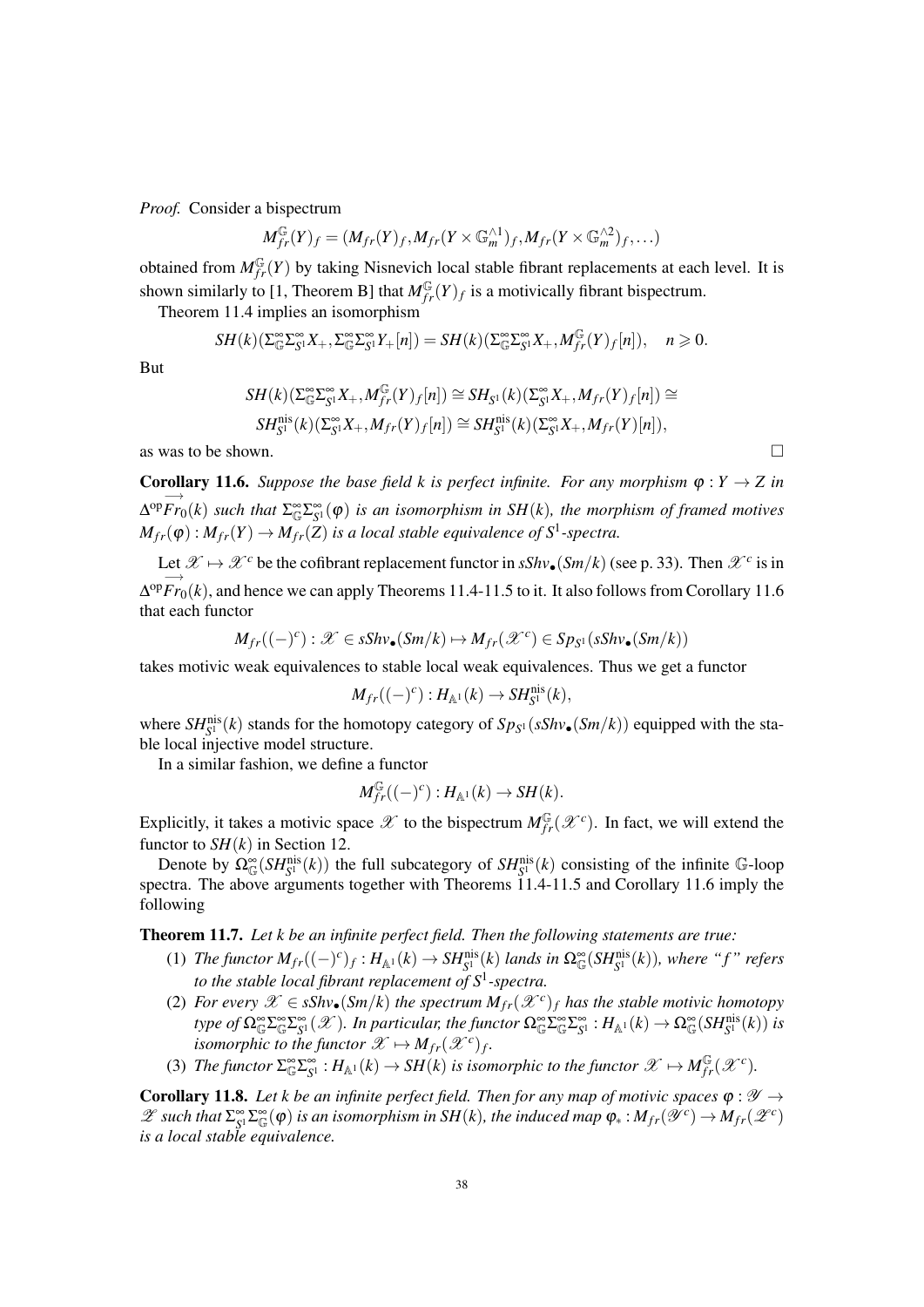We finish the section with topological applications of framed motives. The first result gives an explicit model for the classical sphere spectrum  $\Sigma_{S^1}^{\infty} S^0$ .

Theorem 11.9. *Let k be an algebraically closed field of characteristic zero, with embedding*  $k \hookrightarrow \mathbb{C}$ . Then the framed motive  $M_{fr}(pt)(pt)$  of the point  $pt = \text{Spec } k$  evaluated at pt has the stable homotopy type of the classical sphere spectrum  $\Sigma^\infty_{S^1}S^0$ .

*Proof.* By a theorem of Levine [16] the functor  $c : SH \to SH(k)$ , induced by the functor

$$
sSets_{\bullet} \to sPre_{\bullet}(Sm/k)
$$

sending a pointed simplicial set to the constant presheaf on  $Sm/k$ , is fully faithful. The functor *c* comes from a left Quillen functor (see the proof of [16, 6.5]). Its right Quillen functor from bispectra to ordinary  $S^1$ -spectra takes a bispectrum  $E = (E_0, E_1, \ldots)$  to  $E_0(pt)$ . Moreover, *c* induces an isomorphism  $\pi_n(E) \to \pi_{n,0}^{\mathbb{A}^1}$  $f_{n,0}^{\mathbb{A}^1}(c(E))$  for all spectra *E*.

Consider  $M^{\mathbb{G}}_{fr}(pt)$ . By Theorem 11.1 the canonical morphism

$$
\Sigma_{S^1}^{\infty} \Sigma_{\mathbb{G}}^{\infty} S^0 = c(\Sigma_{S^1}^{\infty} S^0) \to M_{fr}^{\mathbb{G}}(pt)
$$

is a motivic stable equivalence of bispectra. Consider a bispectrum

$$
M_{fr}^{\mathbb{G}}(pt)_{f}=(M_{fr}(pt)_{f},M_{fr}(\mathbb{G}_{m}^{\wedge 1})_{f},M_{fr}(\mathbb{G}_{m}^{\wedge 2})_{f},\ldots)
$$

obtained from  $M^{\mathbb{G}}_{fr}(pt)$  by taking Nisnevich local stable fibrant replacements at each level. By [1, Theorem B]  $M^{\mathfrak{G}}_{fr}(pt)_f$  is a motivically fibrant bispectrum, and hence a fibrant replacement of  $\Sigma_{S^1}^{\infty} \Sigma_{\mathbb{G}}^{\infty} S^0.$ 

It follows that  $M_{fr}(pt)_f(pt)$  is a fibrant replacement of  $\Sigma_{S^1}^{\infty} S^0$ , because each homomorphism  $\pi_n(\Sigma_{S^1}^\infty S^0) \to \pi_{n,0}^{{\mathbb A}^1}$  $\pi_{n,0}^{\mathbb{A}^1} (c(\Sigma_{S^1}^\infty S^0)) \overset{\cong}{\to} \pi_{n,0}^{\mathbb{A}^1}$  $m_{n,0}^{A}$ <sup>1</sup> $(M_{fr}^{\mathbb{G}}(pt)_f) = \pi_n(M_{fr}(pt)_f(pt))$  is an isomorphism. It remains to observe that  $\tilde{M}_{fr}(pt)_f(pt)$  is stably equivalent to  $M_{fr}(pt)(pt)$ .

The previous theorem immediately implies the following

Theorem 11.10. *Let k be an algebraically closed field of characteristic zero, with embedding*  $k \hookrightarrow \mathbb{C}$ . Then the following statements are true:

(1) *For every*  $n > 0$ , the geometric realization of the simplicial set  $Fr(\Delta_k^{\bullet}, S^n)$  has the ho*motopy type of the topological space* Ω<sup>∞</sup>Σ<sup>∞</sup>(S<sup>*n*</sup><sub>*top*</sub>), where S<sup>*n*</sup><sub>*top*</sub> stands for the usual topological *n-sphere.*

(2) *The geometric realization of the simplicial set*  $Fr(\Delta_k^{\bullet}, pt)^{gp}$  *has the homotopy type of the topological space* Ω∞Σ <sup>∞</sup>(*S* 0 *top*)*, where "*gp*" refers to group completion.*

If we pass to homotopy groups with finite coefficients, then the preceding theorem has the following extension:

Theorem 11.11. *Let k be an algebraically closed field of characteristic zero, with embedding*  $k \hookrightarrow \mathbb{C}$ . Then for any integers  $m, N > 0$ ,  $r \geq 0$  and any  $X \in \mathbb{S}m/k$ , there are canonical isomor*phisms of Abelian groups*

$$
\pi_r(Fr(\Delta_k^{\bullet}, X \otimes S^N); \mathbb{Z}/m) = \pi_r^{st}(X(\mathbb{C})_+ \wedge S_{top}^N; \mathbb{Z}/m)
$$

*and*

$$
\pi_r(Fr(\Delta_k^{\bullet}, X)^{\text{gp}}; \mathbb{Z}/m) = \pi_r^{\text{st}}(X(\mathbb{C})_+; \mathbb{Z}/m).
$$

*Also, if k is any infinite perfect field, then the assignments*  $X \mapsto \pi_*(Fr(\Delta_k^{\bullet}, X)^{\text{gp}})$  *and*  $X \mapsto$ π∗(*Fr*(∆ • *k* ,*X* ⊗*S <sup>N</sup>*)) *are generalized homology theories on the category Sm*/*k.*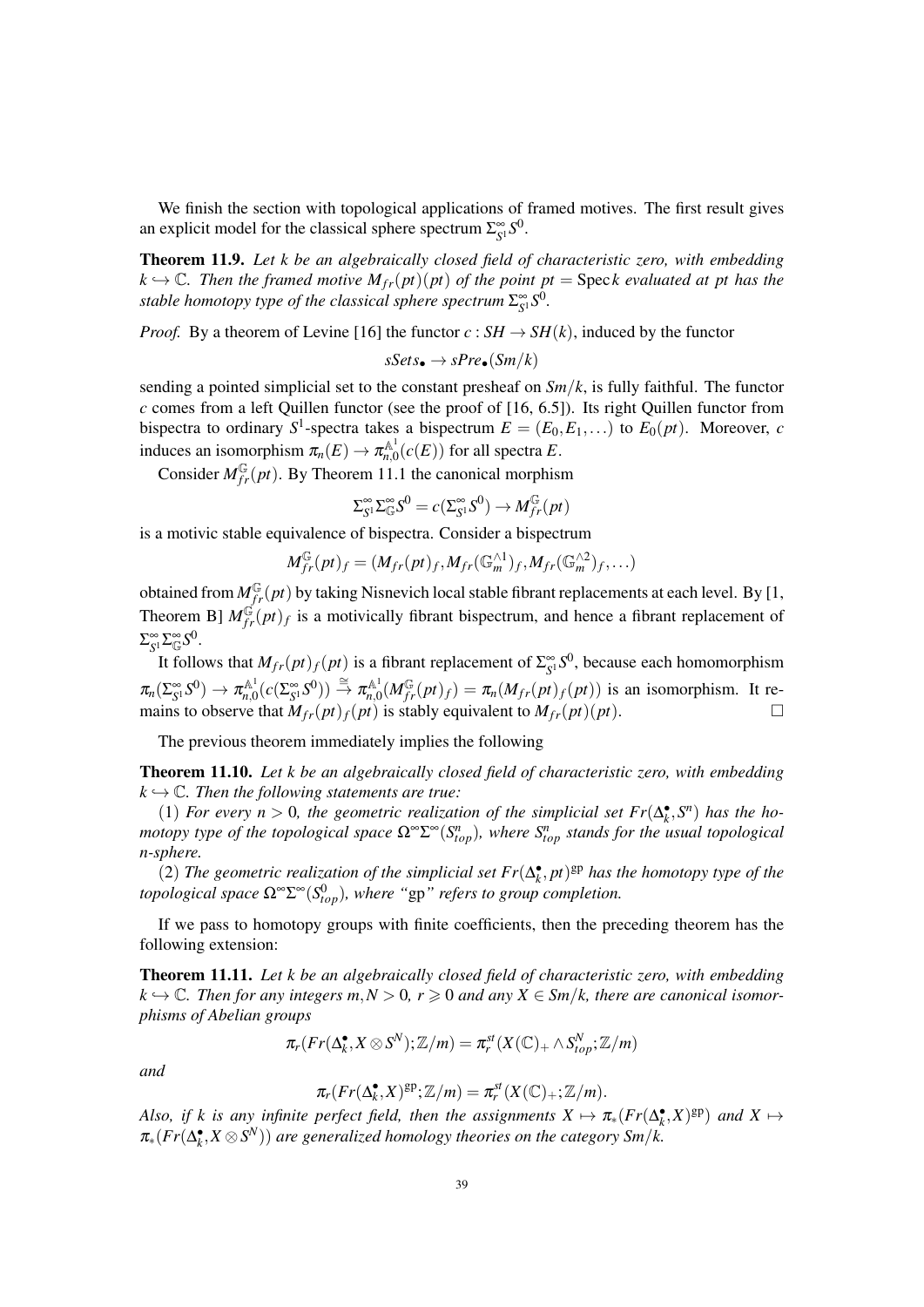*Proof.* The natural functor  $X \in \mathcal{S}_m/k \mapsto X(\mathbb{C}) \in \mathcal{T}$  for can be extended to a functor  $Re : \mathcal{S}_m(k) \to$ *SH* (see, e.g., [16]). By [16, 7.2] *Re* induces an isomorphism

$$
\pi_{r,0}^{\mathbb{A}^1}(\Sigma_{S^1}^{\infty}\Sigma_{\mathbb{G}}^{\infty}X_{+};\mathbb{Z}/m)(pt) \stackrel{\cong}{\longrightarrow} \pi_r^{st}(X(\mathbb{C})_{+};\mathbb{Z}/m)
$$

for any  $r \in \mathbb{Z}$ . Theorem 11.5 implies that  $\pi_{r,0}^{\mathbb{A}^1}$  $\chi_{r,0}^{\mathbb{A}^1}(\Sigma_{S^1}^{\infty} \Sigma_{\mathbb{G}}^{\infty} X_+; \mathbb{Z}/m)$  is computed as the Nisnevich sheaf  $\pi_r^{Nis}(M_{fr}(X); \mathbb{Z}/m)$ . We have that

$$
\pi_r(M_{fr}(X); \mathbb{Z}/m)(pt) = \pi_r(M_{fr}(X)(pt); \mathbb{Z}/m) = \pi_r(Fr(\Delta_k^{\bullet}, X)^{\text{gp}}; \mathbb{Z}/m).
$$

Thus we have verified the second isomorphism of the theorem. The first isomorphism is checked in a similar fashion.

Now the fact that the assignments  $X \mapsto \pi_*(Fr(\Delta_k^{\bullet}, X)^{\text{gp}})$  and  $X \mapsto \pi_*(Fr(\Delta_k^{\bullet}, X \otimes S^N))$  are generalized homology theories on *Sm*/*k* with *k* infinite perfect immediately follow from Theorem 8.10 (verifying the excision property for homology theories) and Corollary 8.8 (verifying the homotopy invariance property for homology theories).

The preceding theorem is also an extension of the celebrated theorem of Suslin and Voevodsky [21] on singular algebraic homology.

# 12. THE BIG FRAMED MOTIVE FUNCTOR  $\mathcal{M}_{fr}^b$

In Section 11 we computed the functor  $\Sigma_{S^1}^{\infty} \Sigma_{\mathbb{G}}^{\infty} : H_{\mathbb{A}^1}(k) \to SH(k)$  to be isomorphic to the functor  $M_{fr}^{\mathbb{G}}$ :  $H_{\mathbb{A}^1}(k) \to SH(k)$ . We extend the latter functor to bispectra below, but first we start with preparations. We assume in this section that the base field *k* is infinite perfect.

We first give an explicit description of  $Ex^{\infty}(C_*\mathscr{F}r(\mathscr{X}))$  for every space  $\mathscr{X} \in sShv_{\bullet}(Sm/k)$ , where  $Ex^{\infty}$  is the Kan complex. Voevodsky [23, Section 3] defined a realization functor from simplicial sets to Nisnevich sheaves  $|-|$ : *sSets*  $\rightarrow Shv_{\text{nis}}(Sm/k)$  such that  $|\Delta[n]| = \Delta^n$ , where ∆[*n*] is the standard *n*-simplex. Under this notation the cosimplicial scheme  $\Delta^{\bullet}$  equals  $|\Delta[\bullet]|$ . For every  $\ell \geq 0$  denote by  $sd^{\ell}\Delta^{\bullet}$  the cosimplicial Nisnevich sheaf  $|sd^{\ell}\Delta[\bullet]|$ . Under this notation we then have a canonical isomorphism of motivic spaces

$$
Ex^{\ell}(C_*\mathscr{F}r(\mathscr{X}))=\mathscr{F}r(|sd^{\ell}\Delta[\bullet]|_+\wedge -, \mathscr{X}).
$$

It follows that  $Ex^{\ell}(C_*\mathscr{F}r(\mathscr{X}))$  is a space with framed correspondences, as is the space

$$
Ex^{\infty}(C_*\mathscr{F}r(\mathscr{X})) = \text{colim}_{\ell} Ex^{\ell}(C_*\mathscr{F}r(\mathscr{X})).
$$

Note that  $Ex^{\infty}(C_*\mathscr{F}_r(\mathscr{X}))$  is a sectionwise fibrant pointed simplicial set and the canonical map  $C_*\mathscr{F}r(\mathscr{X}) \to Ex^\infty(C_*\mathscr{F}r(\mathscr{X}))$  is a sectionwise weak equivalence.

For brevity we denote by G the sheafification of  $\mathbb{G}$ . It equals the simplicial sheaf  $(\mathbb{G}_{m}^{\wedge 1})_{+} \in$  $sShv_{\bullet}(Sm/k)$  (see Section 11). Given a  $(S^1, G)$ -bispectrum *E* of simplicial Nisnevich sheaves, replace it by a stably cofibrant bispectrum  $E^c$  in the stable projective motivic model structure of bispectra associated with the projective motivic structure on  $sShv_{\bullet}(Sm/k)$  in the sense of [2] (we shall deal with this model structure throughout the section). Then each  $(i, j)$ -entry  $E_{i,j}^c$  of

 $E^c$  belongs to  $\Delta^{\text{op}} \overrightarrow{Fr}$  $\Delta^{op}Fr_0(k)$ . We set

$$
M_{fr}^{\mathbb{G}}(E)_{i,j} := Ex^{\infty}(C_* Fr(E_{i,j}^c)), \quad i,j \geq 0.
$$

The structure maps in the  $S^1$ - and **G**-direction

$$
Ex^{\infty}(C_*Fr(E_{i,j}^c)) \to \underline{\mathrm{Hom}}(S^1, Ex^{\infty}(C_*Fr(E_{i+1,j}^c))), Ex^{\infty}(C_*Fr(E_{i,j}^c)) \to \underline{\mathrm{Hom}}(\mathbf{G}, Ex^{\infty}(C_*Fr(E_{i,j+1}^c)))
$$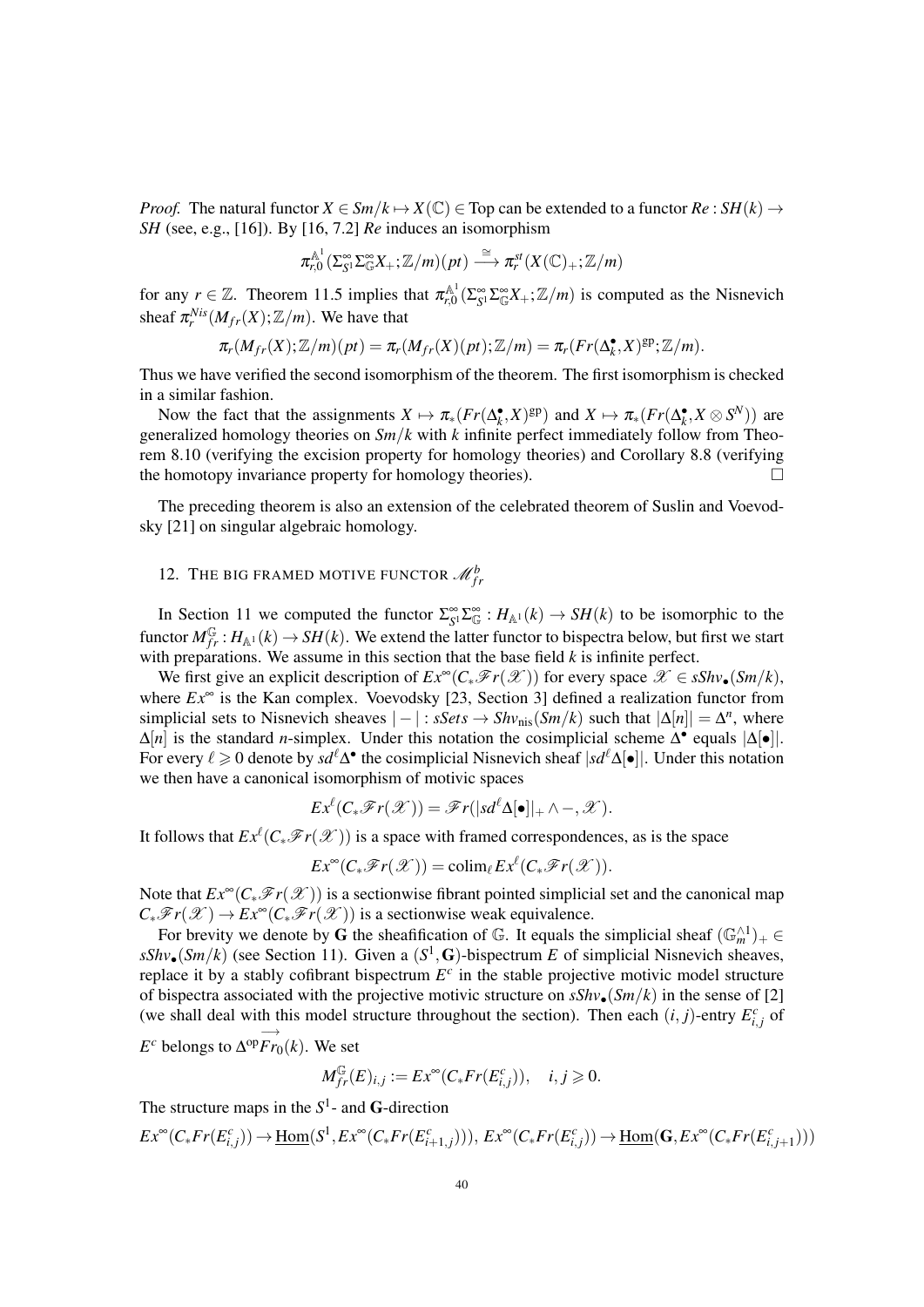are obviously induced by the structure maps  $u<sub>v</sub>, u<sub>h</sub>$  of  $E<sup>c</sup>$  (see [15, p. 488] for the relevant definitions on bispectra). Precisely, they are compositions

$$
Ex^{\infty}(C_{*}Fr(E_{i,j}^{c})) \rightarrow \underline{\operatorname{Hom}}(S^{1}, Ex^{\infty}(C_{*}Fr(E_{i,j}^{c} \otimes S^{1}))) \xrightarrow{u_{v}} \underline{\operatorname{Hom}}(S^{1}, Ex^{\infty}(C_{*}Fr(E_{i+1,j}^{c})))
$$

and

$$
Ex^{\infty}(C_* Fr(E_{i,j}^c)) \to \underline{\mathrm{Hom}}(\mathbf{G}, Ex^{\infty}(C_* Fr(E_{i,j}^c \otimes \mathbb{G}_m^{\wedge 1}))) \xrightarrow{u_h} \underline{\mathrm{Hom}}(\mathbf{G}, Ex^{\infty}(C_* Fr(E_{i,j+1}^c)))
$$

respectively.

For brevity we drop  $Ex^{\infty}$  from notation and tacitly assume below that all spaces like  $C_* Fr(E_{i,j}^c)$ are sectionwise fibrant with framed correspondences. We then have a canonical morphism of bispectra

$$
\zeta: E^c \to M_{fr}^{\mathbb{G}}(E).
$$

Clearly, ζ is functorial in *E*.

Denote by  $SH^{fr}(k)$  the full subcategory of  $SH(k)$  consisting of framed bispectra, i.e. those bispectra  $\mathscr E$  such that each space  $\mathscr E_{i,j}$  is a space with framed correspondences and the structure maps  $\mathscr{E}_{i,j} \to \underline{\text{Hom}}(S^1, \mathscr{E}_{i+1,j}),$   $\mathscr{E}_{i,j} \to \underline{\text{Hom}}(\mathbf{G}, \mathscr{E}_{i,j+1})$  preserve framed correspondences.

**Theorem 12.1.** For every  $(S^1, G)$ -bispectrum of simplicial Nisnevich sheaves E the morphism *of bispectra*  $\zeta : E^c \to M_{fr}^{\mathbb{G}}(E)$  *is a stable motivic equivalence. In particular, E is isomorphic to*  $M_{fr}^{\mathbb{G}}(E)$  *in SH(k) by the zigzag of equivalences*  $E \leftarrow E^c \rightarrow M_{fr}^{\mathbb{G}}(E)$  *and*  $M_{fr}^{\mathbb{G}}$  *induces an*  $eq$ *uivalence of categories*  $M_{fr}^{\mathbb{G}}$  :  $SH(k) \stackrel{\simeq}{\rightarrow} SH^{fr}(k)$ .

*Proof.* Let  $diag(E^c)$ ,  $diag(M_{fr}^{\mathbb{G}}(E))$  be the diagonal  $S^1 \wedge G$ -spectra. They consist of motivic spaces  $(E_{0,0}^c, E_{1,1}^c, \ldots)$  and  $(\tilde{C}_* Fr(E_{0,0}^c), C_* Fr(E_{1,1}^c), \ldots)$  respectively. It suffices to show that  $diag(\zeta) : diag(E^c) \to diag(M_{fr}^{\mathbb{G}}(E))$  is a stable motivic equivalence of  $S^1 \wedge \mathbf{G}$ -spectra.

By [15, p. 496]  $diag(E^c)$  has a natural filtration

$$
diag(E^c) = \operatorname{colim}_n L_n(diag(E^c)),
$$

where  $L_n(diag(E^c))$  is the spectrum

$$
E_{0,0}^c, E_{1,1}^c, \ldots, E_{n,n}^c, E_{n,n}^c \wedge (S^1 \wedge \mathbf{G}), E_{n,n}^c \wedge (S^1 \wedge \mathbf{G})^2, \ldots
$$

In turn,  $diag(M_{fr}^{\mathbb{G}}(E))$  has a natural filtration

$$
diag(M_{fr}^{\mathbb{G}}(E)) = \text{colim}_{n} M_{fr}^{S^{1}\wedge G}(L_{n}(diag(E^{c}))),
$$

where  $M_{fr}^{S^1 \wedge \mathbb{G}}(L_n(diag(E^c)))$  is the spectrum

 $C_* Fr(E_{0,0}^c), C_* Fr(E_{1,1}^c), \ldots, C_* Fr(E_{n,n}^c), C_* Fr(E_{n,n}^c \otimes (S^1 \otimes \mathbb{G}_m^{\wedge 1})), C_* Fr(E_{n,n}^c \otimes (S^1 \otimes \mathbb{G}_m^{\wedge 1})^2), \ldots$ It follows from Theorem 11.4 that each morphism  $L_n(diag(E^c)) \to M_{fr}^{S^1 \wedge \mathbb{G}}(L_n(diag(E^c)))$  is a

stable motivic equivalence, and hence so is  $diag(\zeta)$ .

Observe that the composite functor

$$
H_{\mathbb{A}^1}(k) \xrightarrow{\Sigma_{\mathbb{G}}^{\infty} \Sigma_{S^1}^{\infty}} SH(k) \xrightarrow{M_{fr}^{\mathbb{G}}} SH(k)
$$

is isomorphic to the functor  $M_{fr}^{\mathbb{G}}$  of Theorem 11.7(3). Thus the functor of Theorem 12.1 extends the functor of Theorem  $11.7(3)$ .

Next, denote by  $\mathcal{M}_{fr}^b$  the functor taking a bispectrum *E* to  $(\Theta_{\mathbb{G}}^{\infty} \circ \Theta_{S^1}^{\infty} \circ M_{fr}^{\mathbb{G}})(E)$  and refer to it as the *big framed motive functor*. Here  $\Theta_{S^1}^{\infty}$  applies to each  $S^1$ -spectrum of the bispectrum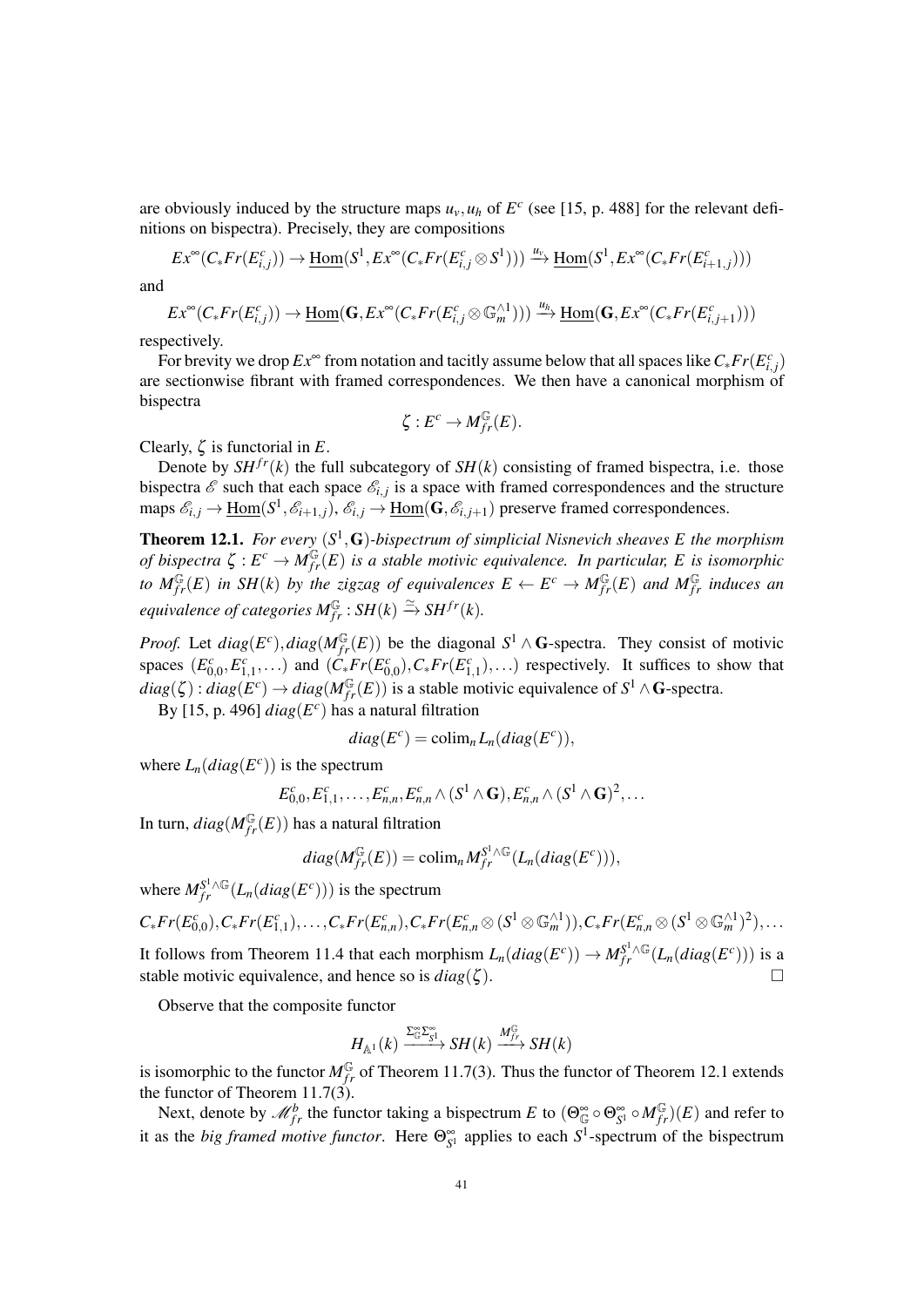$M_{fr}^{\mathbb{G}}(E)$  as in the formula (16), and  $\Theta_{\mathbb{G}}^{\infty}$  similarly applies to the bispectrum  $(\Theta_{S^1}^{\infty} \circ M_{fr}^{\mathbb{G}})(E)$  in G-direction.

Theorem 12.2. *The following statements are true for every bispectrum E:*

- (1) the natural map  $\mu : M^{\mathbb{G}}_{fr}(E) \to M^b_{fr}(E)$  is a stable motivic equivalence of bispectra;
- (2) *for any*  $i, j \ge 0$  *the space with framed correspondences*  $\mathcal{M}_{fr}^{b}(E)_{i,j}$  *is*  $\mathbb{A}^{1}$ -local as an *ordinary motivic space;*
- (3) the bispectrum  $\mathcal{M}_{fr}^{b}(E)^{f}$ , obtained from  $\mathcal{M}_{fr}^{b}(E)$  by taking Nisnevich local replace*ments*  $\mathscr{M}_{fr}^{b}(E)^f_{i}$ *i*, *j in all entries, is motivically fibrant.*

*Proof.* (1). Since the projective motivic model structure on  $sShv_{\bullet}(Sm/k)$  is weakly finitely generated in the sense of [4], our assertion is proved similarly to that of Lemma 9.5.

(2). Write  $E^c = (E^c_{*,0}, E^c_{*,1},...)$  as a collection of  $S^1$ -spectra. Then  $M_{fr}^{\mathbb{G}}(E)$  is a collection of  $S^1$ -spectra  $(C_* Fr(E_{*,0}^c), C_* Fr(E_{*,1}^c), \ldots)$  and

$$
\Theta_{\mathcal{S}^1}^{\infty}M_{fr}^{\mathbb{G}}(E)=(\Theta_{\mathcal{S}^1}^{\infty}(C_*Fr(E_{*,0}^c)),\Theta_{\mathcal{S}^1}^{\infty}(C_*Fr(E_{*,1}^c)),\ldots).
$$

By construction, the  $(i, j)$ -entry equals

 $\Theta_{S^1}^{\infty}M_{fr}^{\mathbb{G}}(E)_{i,j}:=\text{colim}(C_*Fr(E_{i,j}^c)\to \underline{\text{Hom}}(S^1,C_*Fr(E_{i+1,j}^c))\to \underline{\text{Hom}}(S^2,C_*Fr(E_{i+2,j}^c))\to\cdots).$ 

In each weight *j*, the *S*<sup>1</sup>-spectrum  $E_{*,j}^c$  has a natural filtration  $E_{*,j}^c = \text{colim}_n L_n(E_{*,j}^c)$ , where  $L_n(E_{*,j}^c)$  is the spectrum

$$
E_{0,j}^c, E_{1,j}^c, \ldots, E_{n,j}^c, E_{n,j}^c \wedge S^1, E_{n,j}^c \wedge S^2, \ldots
$$

Then  $C_*Fr(E_{*,j}^c) = C_*Fr(\operatorname{colim}_n L_n(E_{*,j}^c)) = \operatorname{colim}_n C_*Fr(L_n(E_{*,j}^c))$ , where  $C_*Fr(L_n(E_{*,j}^c))$  is the spectrum

$$
C_* Fr(E_{0,j}^c), C_* Fr(E_{1,j}^c), \ldots, C_* Fr(E_{n,j}^c), C_* Fr(E_{n,j}^c \otimes S^1), C_* Fr(E_{n,j}^c \otimes S^2), \ldots
$$

Since each space  $C_* Fr(E_{n,j}^c \otimes S^{\ell}), \ell > 0$ , is A<sup>1</sup>-local, then so is the space  $\underline{Hom}(S^m, C_* Fr(E_{n,j}^c \otimes S^{\ell}), \ell > 0)$  $S^{\ell}$ )), where  $m \ge 0$ . Therefore each space of  $\Theta_{S^1}^{\infty}(C_* Fr(E_{*,j}^c)) = \Theta_{S^1}^{\infty}(\text{colim}_n C_* Fr(L_n(E_{*,j}^c))) =$ colim<sub>n</sub>  $\Theta_{S^1}^{\infty}(C_*Fr(L_n(E_{*,j}^c)))$  is  $\mathbb{A}^1$ -local, because so is each  $\Theta_{S^1}^{\infty}(C_*Fr(L_n(E_{*,j}^c)))$ . We use here the fact that a directed colimit of Nisnevich excisive spaces is Nisnevich excisive to conclude that a directed colimit of  $\mathbb{A}^1$ -local spaces is  $\mathbb{A}^1$ -local. We see that each  $\Theta_{S^1}^{\infty}M_{fr}^{\mathbb{G}}(E)_{i,j}$  is  $\mathbb{A}^1$ local. If we take a Nisnevich local fibrant resolution  $\Theta_{S^1}^{\infty} M_{fr}^{\mathbb{G}}(E)^j_i$  $i,j$  in each  $(i, j)$ -entry, we obtain a bispectrum  $\Theta_{S^1}^{\infty} M_{fr}^{\mathbb{G}}(E)^f$ . Then each  $S^1$ -spectrum  $\Theta_{S^1}^{\infty} M_{fr}^{\mathbb{G}}(E)^f$  $f_{*,j}$  of the bispectrum  $\Theta_{S^1}^{\infty} M_{fr}^{\mathbb{G}}(E)^j$ is motivically fibrant in the local stable model structure of  $S<sup>1</sup>$ -spectra. Indeed, this follows from the fact that the structure maps of the  $S^1$ -spectrum  $\Theta_{S^1}^{\infty}(C_* Fr(E_{*,j}^c))$  are isomorphisms and that the functor  $\underline{Hom}(S^1, -)$  preserves local equivalences.

Next, the  $S^1$ -spectrum in each weight *j* of  $\mathcal{M}_{fr}^b(E)$  equals by definition

 $\text{colim}(\Theta_{S^1}^{\infty}(C_*Fr(E_{*,j}^c)) \to \underline{\text{Hom}}(\mathbf{G},\Theta_{S^1}^{\infty}(C_*Fr(E_{*,j+1}^c))) \to \underline{\text{Hom}}(\mathbf{G}^{\wedge 2},\Theta_{S^1}^{\infty}(C_*Fr(E_{*,j+2}^c))) \to \cdots).$ We have shown above that  $(\Theta_{S^1}^{\infty}(C_* Fr(E_{*,j}^c)))_f$  is a motivically fibrant  $S^1$ -spectrum. We claim that

 $\underline{\mathrm{Hom}}(\mathbf{G}, \Theta_{S^1}^{\infty}(C_* Fr(E_{*,j+1}^c))) \rightarrow \underline{\mathrm{Hom}}(\mathbf{G}, (\Theta_{S^1}^{\infty}(C_* Fr(E_{*,j+1}^c)))_f)$ 

is a levelwise local equivalence. In this case it will follow that each space  $\mathcal{M}_{fr}^{b}(E)_{i,j}$  is  $\mathbb{A}^1$ -local.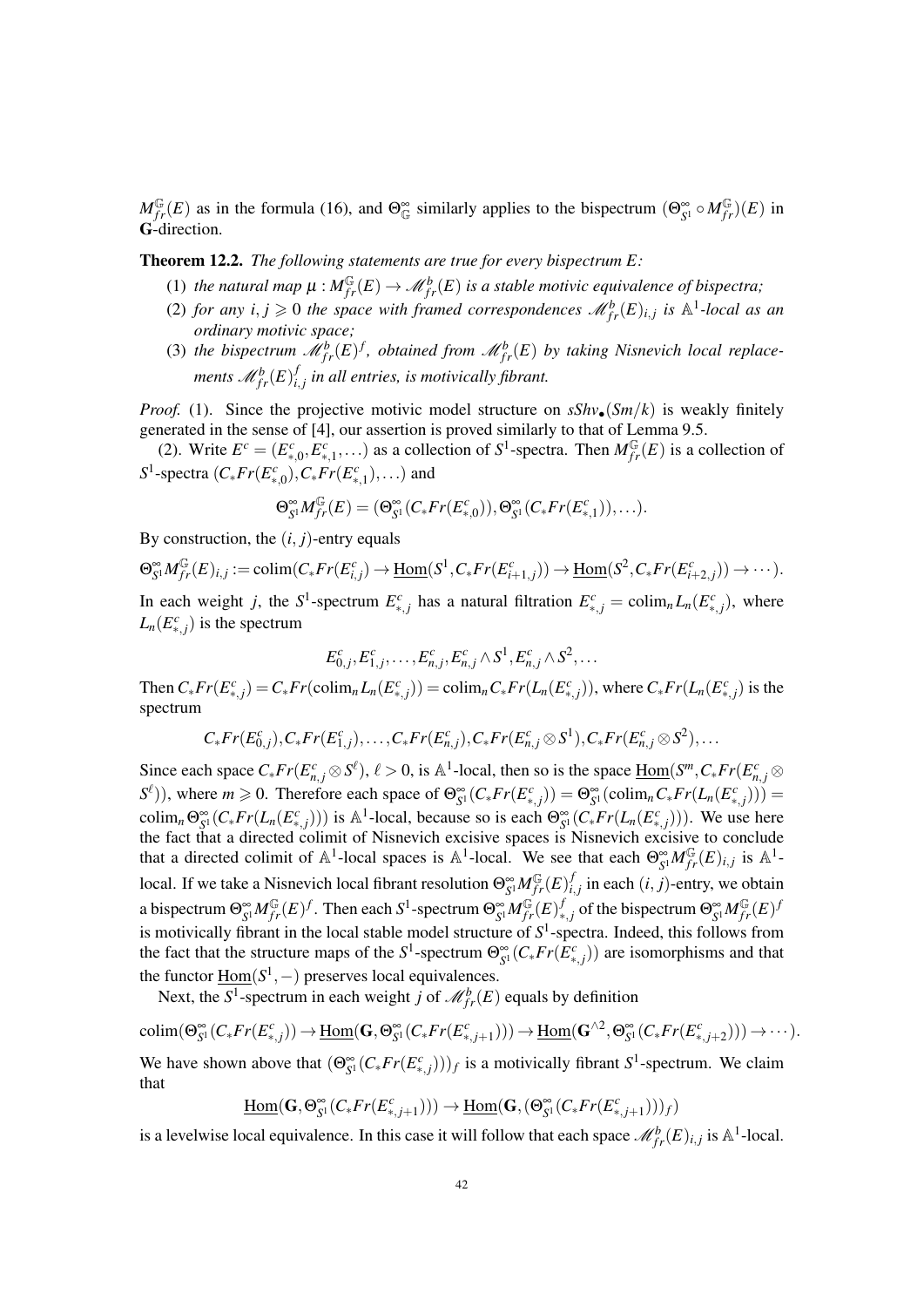Since both spectra are sectionwise  $Ω$ -spectra, it suffices to prove that this arrow is a stable local equivalence. The presheaves of stable homotopy groups of the left spectrum are  $\mathbb{A}^1$ -invariant quasi-stable radditive with framed correspondences (see [7, Introduction]. Therefore our claim follows from the following

**Sublemma.** Let  $\mathscr X$  be an  $\mathbb A^1$ -local motivic  $S^1$ -spectrum whose presheaves of stable homotopy *groups are homotopy invariant quasi-stable radditive presheaves with framed correspondences* (see  $[8]$  for the definition of such presheaves). Suppose  $\mathscr{X}^f$  is a local stable fibrant replacement *of*  $\mathscr X$ . Then the map of spectra  $\underline{\text{Hom}}(\mathbf{G},\mathscr X)\to \underline{\text{Hom}}(\mathbf{G},\mathscr X^f)$  is a local stable equivalence.

*Proof.* First let us compute  $\pi_*^{\text{nis}}(\underline{\text{Hom}}((\mathbb{G}_m)_+, \mathscr{X}^f))$ . We have  $\mathscr{X}^f = \text{hocolim}_{n \to -\infty} \mathscr{X}^f_{\geq n}$ , where  $\mathscr{X}_{\geq n}$  is the naive *n*th truncation of  $\mathscr{X}$  in  $Sp_{S^1}(sShv_{\bullet}(Sm/k))$ .  $\mathscr{X}$  has homotopy invariant, quasistable radditive presheaves with framed correspondences of stable homotopy groups  $\pi_*(\mathscr{X})$ . By [8, 1.1] (complemented by [3] in characteristic 2) the Nisnevich sheaves  $\pi^{\text{nis}}_{*}(\mathscr{X}_{\geq n})$  are strictly homotopy invariant. If  $\mathscr{X}^{f}_{\geq n}$  is a stable local replacement of  $\mathscr{X}_{\geq n}$ , it follows from Proposition 7.1 that  $\mathscr{X}_{\geq n}^f$  is motivically fibrant, hence  $\mathscr{X}_{\geq n}$  is  $\mathbb{A}^1$ -local in  $SH_{S^1}(k)$ . Since

$$
\underline{\mathrm{Hom}}((\mathbb{G}_m)_+,\mathscr{X}^f)=\mathrm{hocolim}_{n\to-\infty}\underline{\mathrm{Hom}}((\mathbb{G}_m)_+,\mathscr{X}^f_{\geq n})
$$

one has  $\pi_*^{\text{nis}}(\underline{\text{Hom}}((\mathbb{G}_m)_+, \mathscr{X}^f)) = \text{colim}_{n \to -\infty} \pi_*^{\text{nis}}(\underline{\text{Hom}}((\mathbb{G}_m)_+, \mathscr{X}^f_{\geq n})).$ 

Consider the Brown–Gersten convergent spectral sequence

$$
H_{\mathrm{nis}}^p(U\times\mathbb{G}_m,\pi_q^{\mathrm{nis}}(\mathscr{X}_{\geq n}))\Longrightarrow \pi_{q-p}(\mathscr{X}_{\geq n}^f)(U\times\mathbb{G}_m),\quad U\in Sm/k.
$$

By [8, Section 17] each presheaf  $U \mapsto H_{\text{nis}}^p(U \times \mathbb{G}_m, \pi_q^{\text{nis}}(\mathscr{X}_{\geq n}))$  is A<sup>1</sup>-invariant quasi-stable radditive with framed correspondences. If *U* is a smooth local Henselian scheme then by [8, 3.15(3')] there is an embedding

$$
H^p_{\text{nis}}(U \times \mathbb{G}_m, \pi_q^{\text{nis}}(\mathscr{X}_{\geq n})) \hookrightarrow H^p_{\text{nis}}(\mathbb{G}_{m,k(U)}, \pi_q^{\text{nis}}(\mathscr{X}_{\geq n})),
$$

where  $k(U)$  is the function field of U. By the Sublemma in [7, Appendix A] we have that  $H_{\text{nis}}^p(\mathbb{G}_{m,k(U)}, \pi_q^{\text{nis}}(\mathscr{X}_{\geq n})) = 0$  for  $p > 0$ , and hence  $H_{\text{nis}}^p(U \times \mathbb{G}_m, \pi_q^{\text{nis}}(\mathscr{X}_{\geq n}^f)) = 0$  for  $p > 0$ . We can conclude that

$$
\pi_n^{\text{nis}}(\underline{\text{Hom}}((\mathbb{G}_m)_+, \mathscr{X}^f)) = \pi_n^{\text{nis}}(\mathscr{X}^f)(\mathbb{G}_m \times -).
$$

It also follows that

$$
\pi_n^{\text{nis}}(\underline{\text{Hom}}(\mathbf{G}, \mathscr{X}^f)) = (\pi_n^{\text{nis}}(\mathscr{X}^f))_{-1} = (\pi_n^{\text{nis}}(\mathscr{X}^f))_{-1}.
$$

It remains to show that the morphism of  $\mathbb{A}^1$ -invariant radditive quasi-stable framed sheaves

$$
(\pi_n(\underline{\mathrm{Hom}}(\mathbf{G},\mathscr{X})))^{\mathrm{nis}}=(\pi_n(\mathscr{X}))_{-1}^{\mathrm{nis}}\to(\pi_n^{\mathrm{nis}}(\mathscr{X}))_{-1}
$$

is an isomorphism. Using [8, 3.15(3')] it suffices to check that it is an isomorphism for every field extension  $K/k$ . The homomorphism of Abelian groups

$$
(\pi_n(\mathscr{X}))_{-1}^{\text{nis}}(K) = (\pi_n(\mathscr{X}))_{-1}(K) \to (\pi_n^{\text{nis}}(\mathscr{X}))_{-1}(K)
$$

is an isomorphism, because for any  $\mathbb{A}^1$ -invariant radditive quasi-stable framed presheaf of Abelian groups  $\mathscr F$  and every open *V* ⊂ A<sub>*k*</sub>, one has  $\mathscr F(V) = \mathscr F^{\text{nis}}(V)$  (see the proof of [8, 3.1]). □

(3). By the previous assertion each space  $\mathcal{M}_{fr}^b(E)_{i,j}$  is  $\mathbb{A}^1$ -local, and hence  $\mathcal{M}_{fr}^b(E)^j_i$  $i,j$  is a motivically fibrant space. The proof of the assertion shows that  $\mathcal{M}_{fr}^b(E)^j_i$  $i,j$  can be computed as the *i*th space of the motivically fibrant  $S^1$ -spectrum

$$
\text{colim}(\Theta_{S^1}^{\infty}(C_*Fr(E_{*,j}^c))^f \to \Omega_{\mathbf{G}}(\Theta_{S^1}^{\infty}(C_*Fr(E_{*,j+1}^c))^f) \to \Omega_{\mathbf{G}^{\wedge 2}}(\Theta_{S^1}^{\infty}(C_*Fr(E_{*,j+2}^c))^f) \to \cdots).
$$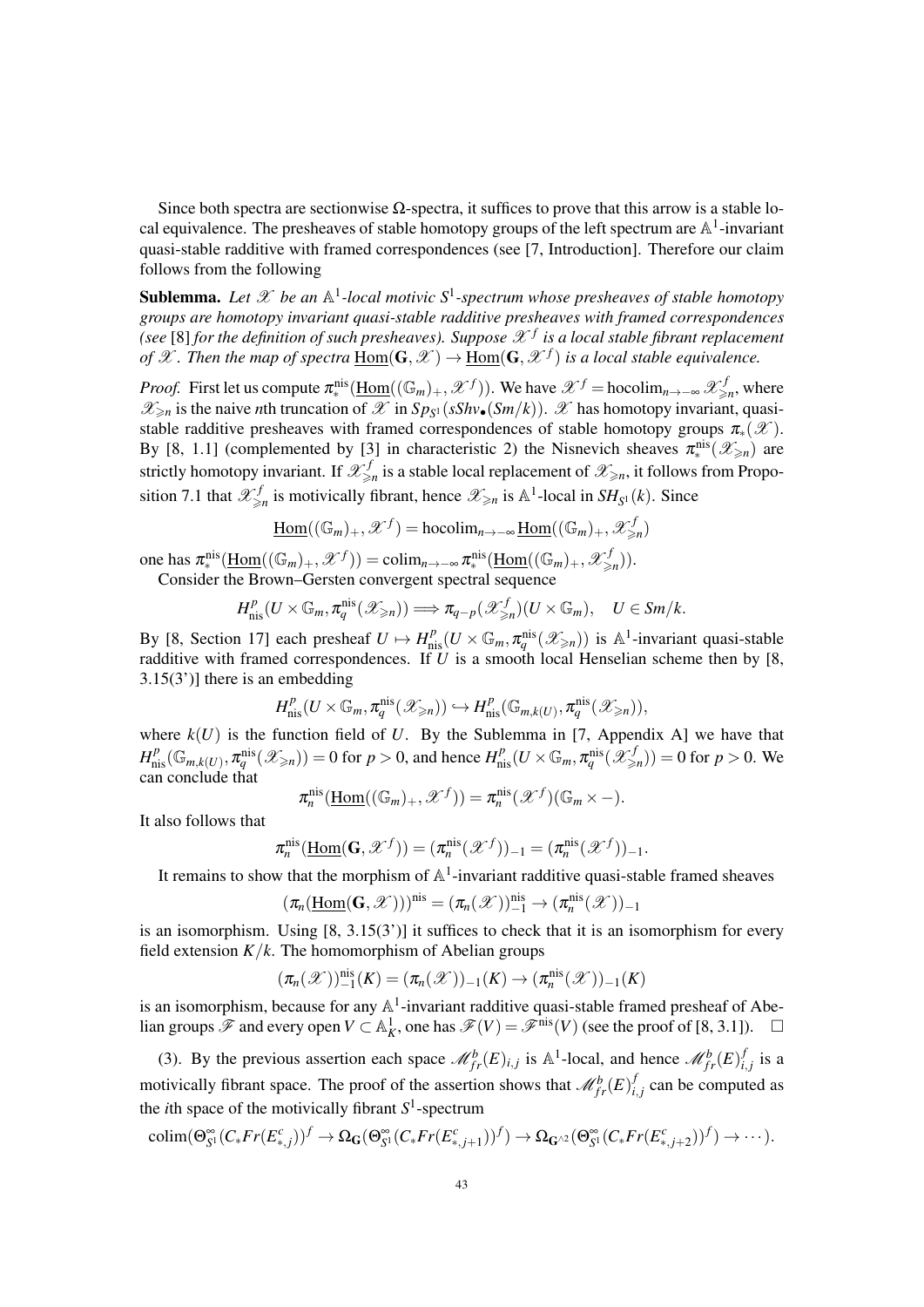Moreover, this colimit is the  $S^1$ -spectrum in weight *j* of the bispectrum  $\mathcal{M}_{fr}^b(E)^f$ . By [12, 4.12] such a bispectrum must be motivically fibrant. This completes the proof.  $\Box$ 

**Definition 12.3.** (1) Given a  $(S^1, G)$ -bispectrum *E* and  $i, j \ge 0$ , denote by  $\underline{\pi}_{i,j}^{fr}$  $i,j'(E)$  the graded Nisnevich sheaf  $\bigoplus_{n\geq 0} \pi_n^{\text{nis}}(\mathscr{M}_{fr}^b(E)_{i,j})$  and refer to such sheaves as *framed sheaves of E*.

(2) Denote by  $SH^{fr}_{nis}(k)$  the full subcategory of  $SH^{fr}(k)$  consisting of framed  $(S^1, G)$ -bispectra whose motivic spaces are  $\mathbb{A}^1$ -local as ordinary motivic spaces.

Theorem 12.2 implies the following

Theorem 12.4. *The following statements are true:*

- (1) *Framed sheaves detect stable weak equivalences of bispectra. Namely, a map of bispectra*  $f: E \to E'$  is a stable motivic equivalence if and only if  $\underline{\pi}_{i,j}^{fr}$  $\frac{f r}{i,j}(E) \stackrel{f_*}{\longrightarrow} \underline{\pi}_{i,j}^{fr}$  $_{i,j}^{Jr}(E)$  *is an isomorphism of sheaves for all*  $i, j \ge 0$ *.*
- (2) For every bispectrum E the bispectrum  $\mathcal{M}_{fr}^{b}(E)$  belongs to  $SH^{fr}_{\text{nis}}(k)$ . Moreover, the *functor*  $\mathscr{M}_{fr}^{b}$  :  $SH(k) \rightarrow SH^{fr}_{\text{nis}}(k)$  is an equivalence of categories and there is a natural *isomorphism of endofunctors on SH*(*k*)*:*

$$
\mathrm{id} \to \iota \circ \mathscr{M}_{fr}^b,
$$

*where*  $\iota$  :  $SH^{fr}_{\text{nis}}(k) \rightarrow SH(k)$  *is the natural inclusion.* 

In other words, the preceding theorem says that the functor  $\mathcal{M}_{fr}^b$  converts the classical Morel– Voevodsky's stable motivic homotopy theory  $SH(k)$  into an equivalent local homotopy theory of  $\mathbb{A}^1$ -local framed bispectra from  $SH^{fr}_{\text{nis}}(k)$ . The main ingredients of this equivalent local homotopy theory are framed motivic spaces of the form  $C_* Fr(-,Y)$ , where  $Y \in \Delta^{op} Fr_0(k)$  is a simplicial scheme, as well as their framed motives  $M_{fr}(Y)$ .

We document this as follows.

Theorem 12.5. *The Morel–Voevodsky stable motivic homotopy category SH*(*k*) *can be defined* as follows. Its objects are  $(S^1, G)$ -bispectra and morphisms between two bispectra  $E, E'$  are given by the set  $\pi_0(E^c, \mathcal{M}_{fr}^b(E')^f)$  of ordinary morphisms between bispectra  $E^c$  and  $\mathcal{M}_{fr}^b(E')^f$ *modulo naive homotopy. In particular,*  $SH(k)(\Sigma_{S^1}^{\infty}\Sigma_{\mathbb{G}}^{\infty}X_+,E')=\pi_0(\mathscr{M}_{fr}^b(E')_{\mathbb{G}}^b$  $\int_{0,0}^{J}(X))$  for any  $X \in$ *Sm*/*k.*

# 13. FRAMED  $\mathbb{P}^1$ -SPECTRA

In Theorem 10.5 we have shown that the suspension spectrum  $\sum_{p=1}^{\infty} \mathscr{X}$  of a motivic space  $\mathscr{X} \in sShv_{\bullet}(Sm/k)$  is naturally equivalent to the spectrum

$$
M_{\mathbb{P}^{\wedge 1}}(\mathscr{X}^c) = (C_*\mathscr{F}r(-,\mathscr{X}^c),C_*\mathscr{F}r(-,\mathscr{X}^c\wedge T),C_*\mathscr{F}r(-,\mathscr{X}^c\wedge T^2),\ldots).
$$

There is an induced functor of homotopy categories

$$
M_{\mathbb{P}^{\wedge 1}} : H_{\mathbb{A}^1}(k) \to SH(k),
$$

which is equivalent to  $\Sigma_{\mathbb{P}^1}^{\infty}$  (see Theorem 10.5). Observe that  $M_{\mathbb{P}^{\wedge 1}}$  lands in the full subcategory of  $\mathbb{P}^1$ -spectra, denote it by  $SH^{fr}(k)$ , whose motivic spaces are  $\mathbb{A}^1$ -invariant with framed correspondences. This section will show the reader how to get naturally framed  $\mathbb{P}^1$ -spectra. Another approach for bispectra was illustrated in the previous section.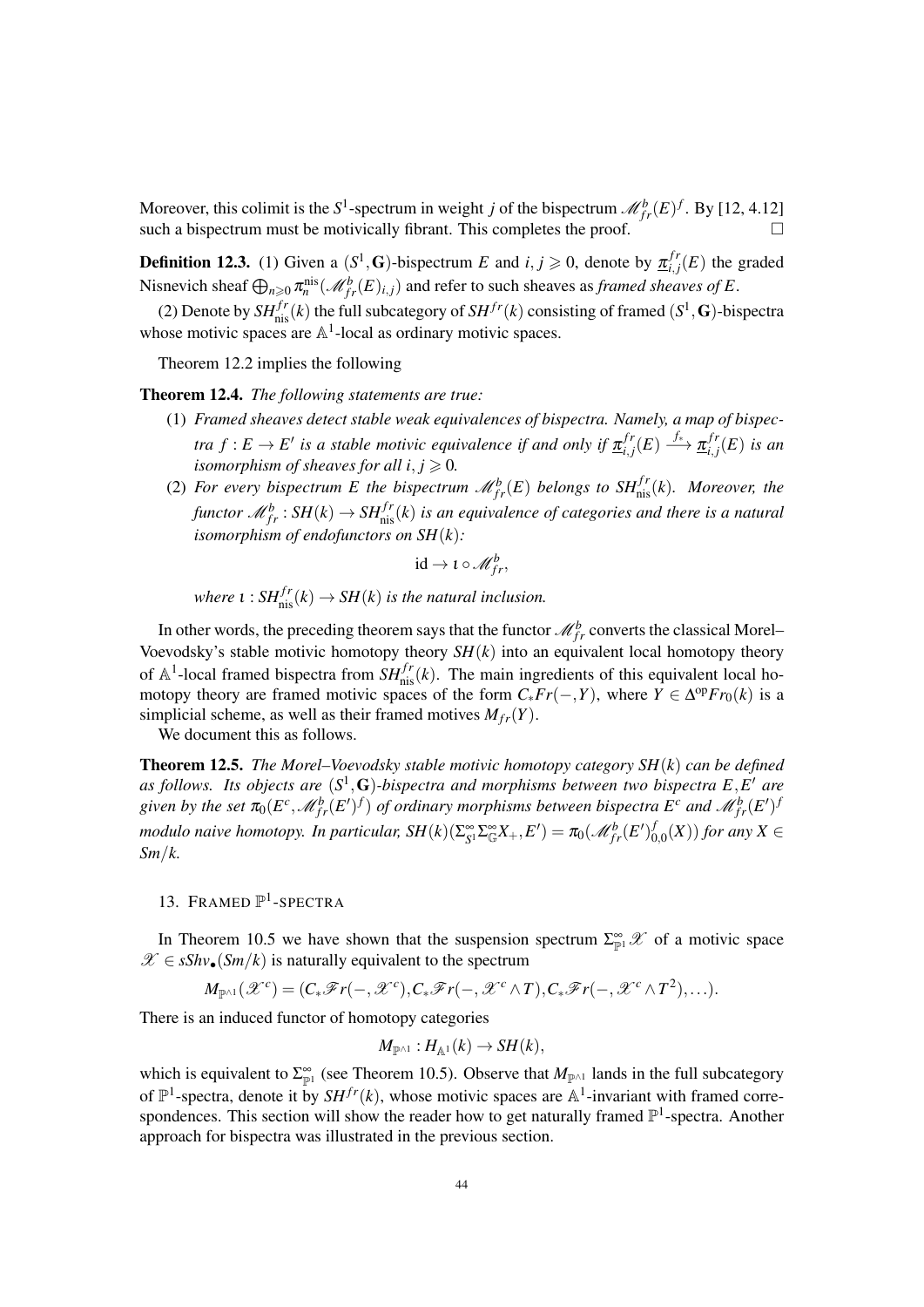The purpose of this final section is to construct an equivalence of categories

$$
SH(k) \stackrel{\cong}{\longrightarrow} SH^{fr}(k)
$$

(see Theorem 13.4). Moreover, we shall prove that every spectrum is isomorphic in  $SH(k)$  to a framed Ω-spectrum from *SH*<sup>*fr*</sup>(*k*).

Throughout the section *k* is any field. By  $\text{Spt}^{\mathbb{P}^1}(Sm/k)$  (respectively  $\text{Spt}^T(Sm/k)$ ) we mean the category of  $\mathbb{P}^1$ -spectra (respectively *T*-spectra) associated with simplicial Nisnevich sheaves.

We shall consider the level and stable flasque model structures on  $\text{Spt}^{\mathbb{P}^1}(Sm/k)$  or  $\text{Spt}^T(Sm/k)$ in the sense of [13]. An advantage of these model structures is that a filtered colimit of fibrant objects is again fibrant [13, 5.3, 6.7] (in fact, both model structures are weakly finitely generated in the sense of [4]). A fibrant  $\mathbb{P}^1$ -spectrum with respect to the stable motivic model structure will also be referred to as an  $Ω$ -spectrum.

The motivic equivalence  $\sigma : \mathbb{P}^{\wedge 1} \to T$  induces an adjoint pair

$$
f: \mathbf{Spt}^{\mathbb{P}^1}(Sm/k) \rightleftarrows \mathbf{Spt}^T(Sm/k): g,
$$

where  $g$  is the forgetful functor. When proving Theorem 4.1(1) the reader may have observed that we first replaced the suspension spectrum  $\Sigma_{\mathbb{P}^1}^{\infty} \mathscr{X}$  by the suspension *T*-spectrum  $\Sigma_T^{\infty} \mathscr{X} =$  $f(\sum_{\mathbb{P}^1}^{\infty} \mathscr{X})$  and then applied  $\Theta^{\infty}$  to the  $\mathbb{P}^1$ -spectrum  $\sum_{\mathbb{P}^1,T}^{\infty} \mathscr{X} := gf(\sum_{\mathbb{P}^1}^{\infty} \mathscr{X}) = g(\sum_{T}^{\infty} \mathscr{X})$  in order to get framed correspondences. We see that framed correspondences are obtained from the *T*-spectrum  $\Sigma_T^{\infty} \mathscr{X}$ .

We want to extend this construction to spectra. Suppose  $\mathscr{E} \in \text{Spt}^T(Sm/k)$ . By [15, p. 496]  $\mathscr{E} = (\mathscr{E}_0, \mathscr{E}_1, \ldots)$  has a natural filtration

$$
\mathscr{E}=\mathrm{colim}_{n}L_{n}\mathscr{E},
$$

where  $L_n \mathscr{E}$  is the spectrum

$$
\mathscr{E}_0, \mathscr{E}_1, \ldots, \mathscr{E}_n, \mathscr{E}_n \wedge T, \mathscr{E}_n \wedge T^2, \ldots
$$

Denote by  $L_n^{\mathbb{P}^1}$   $\mathscr E$  the spectrum  $g(L_n\mathscr E)$ . By Lemma 9.5 the natural map of spectra

$$
\eta_n: L_n^{\mathbb{P}^1} \mathscr{E} \rightarrow \Theta^\infty L_n^{\mathbb{P}^1} \mathscr{E}
$$

is a stable equivalence. There is an isomorphism of spectra

$$
\iota_n: \Theta^\infty L_n^{\mathbb P^1} \mathscr E \stackrel{\cong}{\longrightarrow} \Theta^\infty L_{n,fr}^{\mathbb P^1} \mathscr E := (\underline{\mathrm{Hom}}(\mathbb P^{\wedge n}, \mathscr Fr(\mathscr E_n)), \ldots, \underline{\mathrm{Hom}}(\mathbb P^{\wedge 1}, \mathscr Fr(\mathscr E_n)), \mathscr Fr(\mathscr E_n), \mathscr Fr(\mathscr E_n \wedge T), \ldots).
$$

If we apply the Suslin complex functor  $C_*$  levelwise, we get a spectrum

$$
C_*\Theta^{\infty}L_{n,fr}^{\mathbb{P}^1}{\mathscr E}:=(\underline{\text{Hom}}(\mathbb{P}^{\wedge n},C_*\mathscr{F}r({\mathscr E}_n)),\ldots,\underline{\text{Hom}}(\mathbb{P}^{\wedge 1},C_*\mathscr{F}r({\mathscr E}_n)),C_*\mathscr{F}r({\mathscr E}_n),C_*\mathscr{F}r({\mathscr E}_n\wedge T),\ldots).
$$

By [18, 2.3.8] the natural map of spectra

$$
\delta_n: \Theta^{\infty} L_{n,fr}^{\mathbb P^1}{\mathscr E} \to C_*\Theta^{\infty} L_{n,fr}^{\mathbb P^1}{\mathscr E}
$$

is a level motivic weak equivalence.

Passing to the colimit over *n*, we get that the composite map of spectra

$$
\mathrm{colim}_n(\delta_n\iota_n\eta_n):g(\mathscr{E})=\mathrm{colim}_nL_n^{\mathbb{P}^1}\mathscr{E}\to\mathrm{colim}_nC_*\Theta^\infty L_{n,fr}^{\mathbb{P}^1}\mathscr{E}
$$

is a stable motivic weak equivalence. We use here the fact that a sequential colimit of stable motivic weak equivalences is a stable motivic weak equivalence by [15, 3.12].

Denote by  $\Theta^{\infty}C_{*}\mathscr{F}r(\mathscr{E})$  the spectrum

$$
\mathrm{colim}_n\underline{\mathrm{Hom}}(\mathbb{P}^{\wedge n},C_*\mathscr{F}r(\mathscr{E}_n)),\mathrm{colim}_n\underline{\mathrm{Hom}}(\mathbb{P}^{\wedge n},C_*\mathscr{F}r(\mathscr{E}_{1+n})),\mathrm{colim}_n\underline{\mathrm{Hom}}(\mathbb{P}^{\wedge n},C_*\mathscr{F}r(\mathscr{E}_{2+n})),\ldots
$$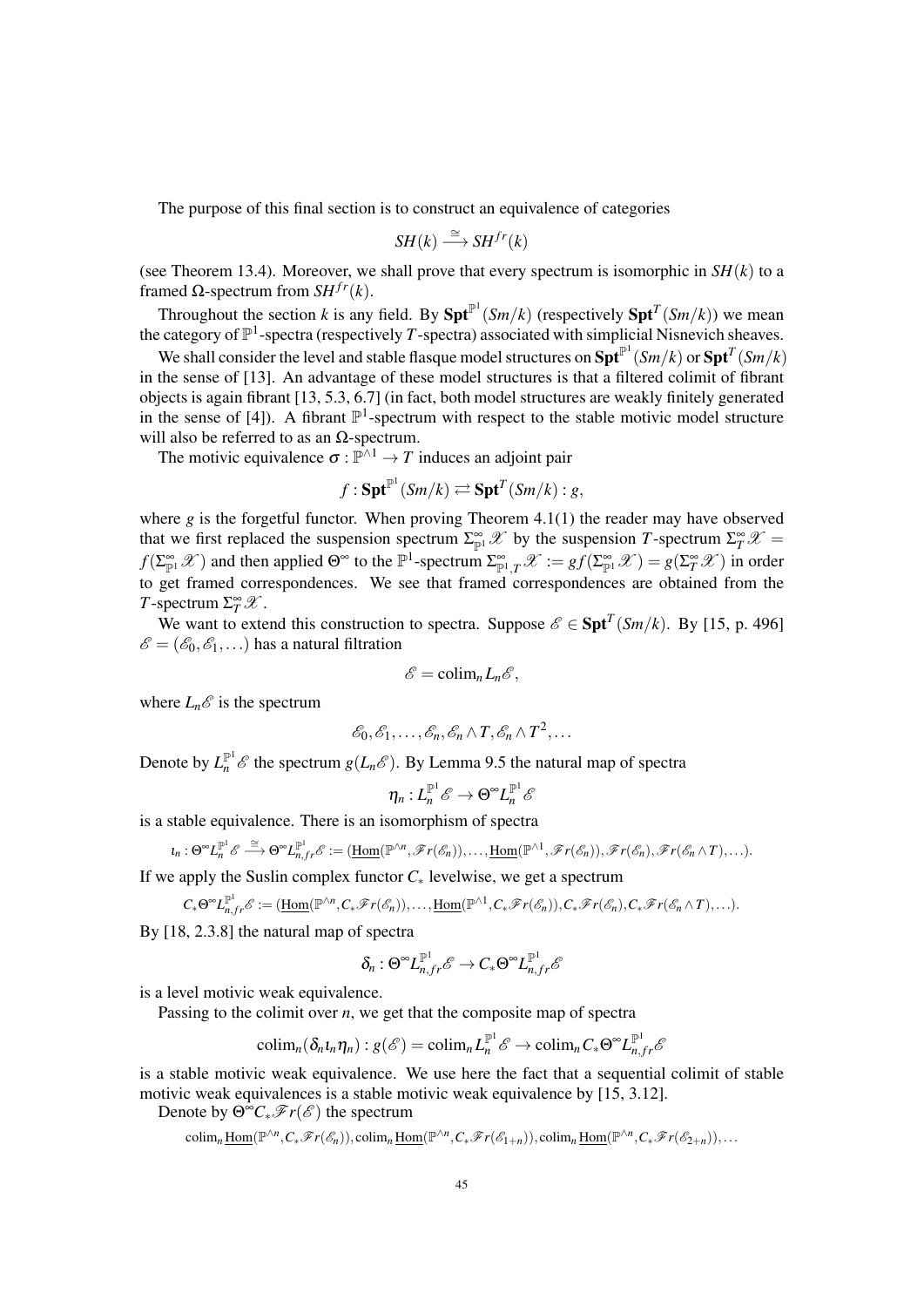Also, denote by  $C_*\mathscr{F}r(\mathscr{E})$  the spectrum  $(C_*\mathscr{F}r(\mathscr{E}_0), C_*\mathscr{F}r(\mathscr{E}_1), C_*\mathscr{F}r(\mathscr{E}_2), \ldots$ . Each structure  $\text{map } C_*\mathscr{F}r(\mathscr{E}_k) \to \underline{\text{Hom}}(\mathbb{P}^{\wedge 1}, C_*\mathscr{F}r(\mathscr{E}_{k+1})), k \geqslant 0$ , is given by the natural composition

$$
C_*\mathscr{F}r(\mathscr{E}_k)\to \underline{\mathrm{Hom}}(\mathbb{P}^{\wedge 1},C_*\mathscr{F}r(\mathscr{E}_k\wedge \mathbb{P}^{\wedge 1}))\xrightarrow{\sigma_*}\underline{\mathrm{Hom}}(\mathbb{P}^{\wedge 1},C_*\mathscr{F}r(\mathscr{E}_k\wedge T))\xrightarrow{(\varepsilon_k)_*}\underline{\mathrm{Hom}}(\mathbb{P}^{\wedge 1},C_*\mathscr{F}r(\mathscr{E}_{k+1})),
$$

where  $\varepsilon_k$ :  $\mathcal{E}_k \wedge T \to \mathcal{E}_{k+1}$  is the structure map of  $\mathcal{E}$ . Observe that for any  $\mathcal{X} \in \Delta^{\text{op}} \overrightarrow{Fr}_0(k)$  the spectrum  $M_{\mathbb{P}^{\wedge 1}}(\mathscr{X})$  is isomorphic to  $C_*\mathscr{F}r(\Sigma_{\mathbb{P}^1,T}^{\infty}(\mathscr{X}))$  in  $SH(k)$ .

The spectrum colim<sub>n</sub> $C_*\Theta^{\infty}L_{n,fr}^{\mathbb{P}^1}\mathscr{E}$  is naturally isomorphic to the spectrum  $\Theta^{\infty}C_*\mathscr{F}r(\mathscr{E})$  and the stable motivic equivalence

$$
\alpha: g(\mathscr{E}) \to \Theta^{\infty}C_*\mathscr{F}r(\mathscr{E})
$$

factors as  $g(\mathscr{E}) \stackrel{\beta}{\longrightarrow} C_*\mathscr{F}r(\mathscr{E}) \stackrel{\gamma}{\longrightarrow} \Theta^{\infty}C_*\mathscr{F}r(\mathscr{E})$ . Here  $\gamma$  equals the stable motivic equivalence of Lemma 9.5 and each  $\beta_n : \mathscr{E}_n \to C_* \mathscr{F}_r(\mathscr{E}_n)$  is the obvious map of motivic spaces. The twoout-of-three property implies  $\beta$  is a stable motivic equivalence. It is plainly functorial in  $\mathscr{E} \in$  $\textbf{Spt}^T(\textit{Sm}/k)$ .

**Theorem 13.1.** For every T-spectrum  $\mathscr E$  there is a natural stable motivic equivalence of spectra  $\beta:g(\mathscr{E})\to C_*\mathscr{F}r(\mathscr{E})$ , functorial in  $\mathscr{E}.$  Moreover, a morphism of spectra  $u:\mathscr{E}\to\mathscr{E}'$  is a stable *motivic equivalence if and only if*  $C_*\mathscr{F}r(u)$  *:*  $C_*\mathscr{F}r(\mathscr{E}) \to C_*\mathscr{F}r(\mathscr{E}')$  *is. In particular, we have a functor*

$$
C_*\mathscr{F}r: \mathrm{Ho}(\mathbf{Spt}^T(Sm/k)) \to \mathrm{Ho}(\mathbf{Spt}^{\mathbb{P}^1}(Sm/k)),
$$

*which is an equivalence of categories.*

*Proof.* The first statement has already been verified above. The second statement follows from the first statement and the fact that  $u : \mathscr{E} \to \mathscr{E}'$  is a stable motivic equivalence if and only if so is  $g(u)$ :  $g(\mathscr{E}) \rightarrow g(\mathscr{E}')$  (see [15, p. 477]). The functor

$$
C_*\mathscr{F}r: \mathrm{Ho}(\mathbf{Spt}^T(Sm/k)) \to \mathrm{Ho}(\mathbf{Spt}^{\mathbb{P}^1}(Sm/k)),
$$

is an equivalence of categories, because *g* is and  $\beta$  :  $g(\mathscr{E}) \to C_* \mathscr{F}r(\mathscr{E})$  is a stable motivic equivalence, functorial in  $\mathscr E$ .

**Lemma 13.2.** For every T-spectrum *&*, each space of the  $\mathbb{P}^1$ -spectrum  $\Theta^{\infty}$   $\mathscr{F}r(\mathscr{E})$  (respectively Θ∞*C*∗F*r*(E )*) is a motivic space with framed correspondences.*

*Proof.*  $\Theta^{\infty} \mathscr{F}r(\mathscr{E})$  is the spectrum

 $\operatorname{colim}_n \underline{\text{Hom}}(\mathbb{P}^{\wedge n}, \mathscr{F}r(\mathscr{E}_n)), \operatorname{colim}_n \underline{\text{Hom}}(\mathbb{P}^{\wedge n}, \mathscr{F}r(\mathscr{E}_{1+n})), \operatorname{colim}_n \underline{\text{Hom}}(\mathbb{P}^{\wedge n}, \mathscr{F}r(\mathscr{E}_{2+n})), \dots$ 

Given a sheaf *F* and  $s > 0$ , we claim that  $\underline{Hom}(\mathbb{P}^{\wedge s}, \mathscr{F}r(F))$  is a sheaf with framed correspondences (the internal Hom is taken in the category of pointed Nisnevich sheaves). To see this, define for any  $U, X \in \mathcal{S}m/k$  and any  $m, n$  a map of pointed sets

$$
\mathrm{Hom}(U_+ \wedge \mathbb{P}^{\wedge m}, X_+ \wedge T^m) \wedge \mathrm{Hom}(X_+ \wedge \mathbb{P}^{\wedge s+n}, F \wedge T^n) \to \mathrm{Hom}(U_+ \wedge \mathbb{P}^{\wedge (s+m+n)}, F \wedge T^{m+n}).
$$

If  $\alpha: U_+ \wedge \mathbb{P}^{\wedge m} \to X_+ \wedge T^m$  and  $v: X_+ \wedge \mathbb{P}^{\wedge s+n} \to F \wedge T^n$  are morphisms of pointed Nisnevich sheaves, then we define  $\alpha^*(v)$  as the composite morphism

$$
U_+ \wedge \mathbb{P}^{\wedge s} \wedge \mathbb{P}^{\wedge m} \wedge \mathbb{P}^{\wedge n} \cong U_+ \wedge \mathbb{P}^{\wedge m} \wedge \mathbb{P}^{\wedge s+n} \xrightarrow{\alpha \wedge id} X_+ \wedge T^m \wedge \mathbb{P}^{\wedge s+n} \cong
$$
  

$$
\cong T^m \wedge X_+ \wedge \mathbb{P}^{\wedge s+n} \xrightarrow{id \wedge \nu} T^m \wedge F \wedge T^n \cong F \wedge T^m \wedge T^n.
$$

Passing to the colimit over *n*, we get that  $\underline{Hom}(\mathbb{P}^{\wedge s}, \mathscr{F}r(F))$  is a sheaf with framed correspondences as claimed.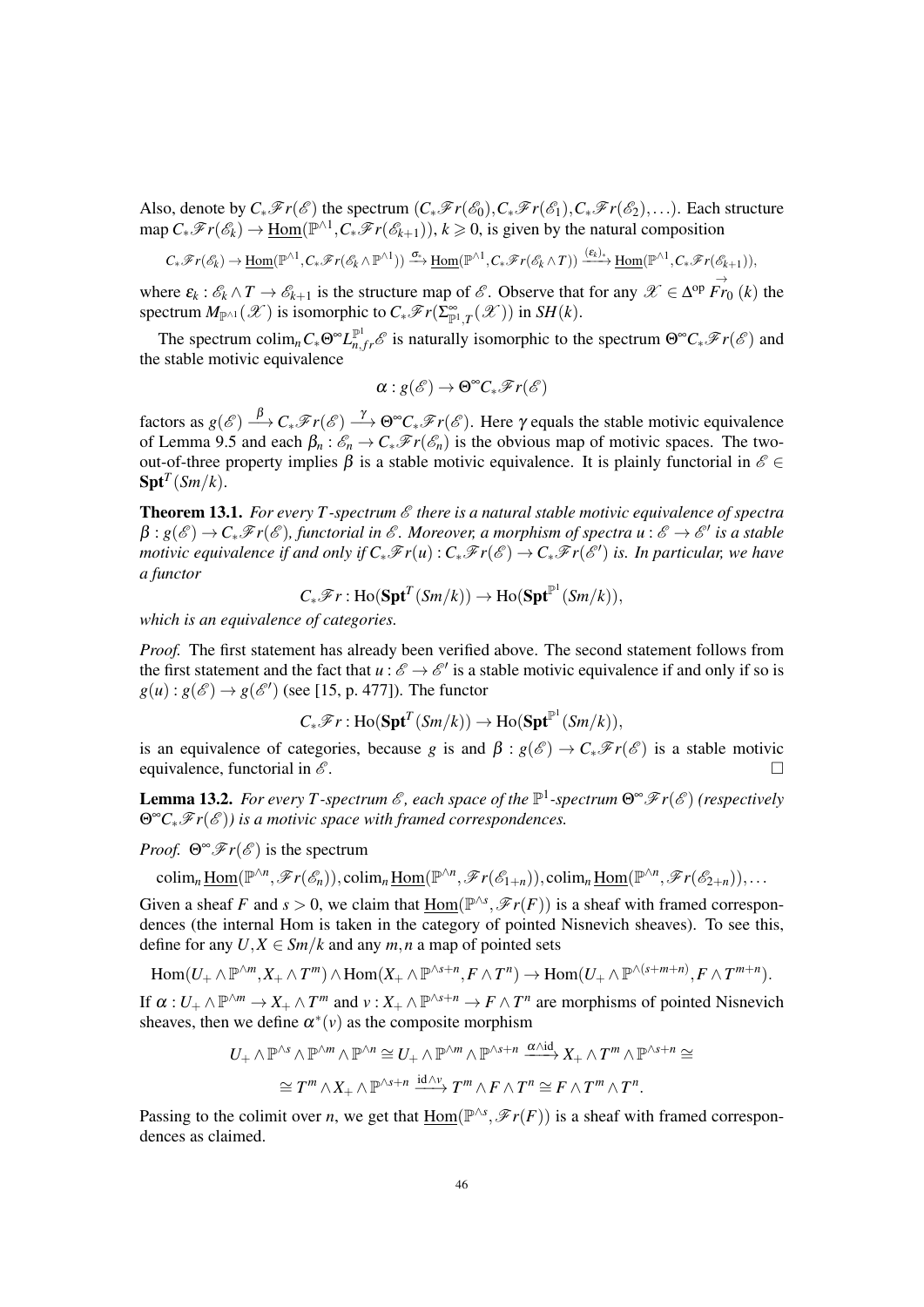Next, the composite morphism

$$
\underline{\mathrm{Hom}}(\mathbb{P}^{\wedge s}, \mathscr{F}r(\mathscr{E}_k)) \to \underline{\mathrm{Hom}}(\mathbb{P}^{\wedge s+1}, \mathscr{F}r(\mathscr{E}_k \wedge T)) \xrightarrow{(\epsilon_k)_*} \underline{\mathrm{Hom}}(\mathbb{P}^{\wedge s+1}, \mathscr{F}r(\mathscr{E}_{k+1})), \quad s, k \geq 0,
$$

is plainly a morphism of framed Nisnevich sheaves. Recall that the left arrow is induced by the  $\text{map taking } (v: X_+ \wedge \mathbb{P}^{\wedge s+n} \to \mathscr{E}_k \wedge T^n) \in \underline{\text{Hom}}(\mathbb{P}^{\wedge s}, \mathscr{F}r_n(\mathscr{E}_k))$  to the composition

 $(X_+\wedge \mathbb{P}^{\wedge s+1+n}\cong X_+\wedge \mathbb{P}^{\wedge s+n}\wedge \mathbb{P}^{\wedge 1}\xrightarrow{\nu\wedge \sigma} \mathscr{E}_k\wedge T^n\wedge T\cong \mathscr{E}_k\wedge T\wedge T^n)\in \underline{\mathrm{Hom}}(\mathbb{P}^{\wedge s+1}, \mathscr{F}r_n(\mathscr{E}_k\wedge T)).$ 

It follows that each motivic space  $(\Theta^{\infty} \mathscr{F}r(\mathscr{E}))_k = \text{colim}_n \underline{\text{Hom}}(\mathbb{P}^{\wedge n}, \mathscr{F}r(\mathscr{E}_{k+n}))$  of the spectrum  $\Theta^{\infty} \mathscr{F}r(\mathscr{E})$  has framed correspondences. Obviously, the same is true for the spectrum  $\Theta^{\infty}C_*\mathscr{F}r(\mathscr{E}).$ 

Suppose  $\mathscr{E} \in \text{Spt}^T(Sm/k)$ . Then there are isomorphisms of  $\mathbb{P}^1$ -spectra

$$
\Theta^{\infty}(g(\mathscr{E})) = \Theta^{\infty}(\operatorname{colim}_n L_n^{\mathbb{P}^1} \mathscr{E}) \cong \operatorname{colim}_n \Theta^{\infty}(L_n^{\mathbb{P}^1} \mathscr{E})) \cong \Theta^{\infty} \mathscr{F}r(\mathscr{E}).
$$

If  $\mathcal E$  is levelwise motivically fibrant it follows that  $\Theta^\infty \mathscr F r(\mathcal E)$  is an Ω-spectrum, because so is  $\Theta^{\infty}(g(\mathscr{E}))$  by [12, 4.6]. Using Lemma 13.2, we have shown therefore the following

Lemma 13.3. *For every levelwise fibrant T* -spectrum  $\mathscr E$  , the spectrum  $\Theta^\infty\mathscr F r(\mathscr E)\in \mathbf{Spt}^{\mathbb P^1}(Sm/k)$ *is an* Ω*-spectrum with framed correspondences.*

We are now in a position to prove that  $SH(k)$  is canonically equivalent to its full subcategory  $SH^{fr}(k)$  of framed spectra, i.e. those spectra whose motivic spaces are  $\mathbb{A}^1$ -invariant with framed correspondences.

**Theorem 13.4.** *The functor*  $C_*\mathscr{F}r : \mathbf{Spt}^T(Sm/k) \to \mathbf{Spt}^{\mathbb{P}^1}(Sm/k)$  *takes a spectrum*  $\mathscr{E}$  *to a framed spectrum C*∗ $\mathcal{F}r(\mathcal{E})$ *. The composite functor* 

$$
SH(k) = \mathrm{Ho}(\mathbf{Spt}^{\mathbb{P}^1}(Sm/k)) \xrightarrow{f} \mathrm{Ho}(\mathbf{Spt}^T(Sm/k)) \xrightarrow{C_*\mathscr{F}_T} \mathrm{Ho}(\mathbf{Spt}^{\mathbb{P}^1}(Sm/k)),
$$

*induces an equivalence of categories*  $SH(k) \stackrel{\sim}{\longrightarrow} SH^{fr}(k)$ . Moreover, every  $\mathbb{P}^1$ -spectrum is iso*morphic in SH*(*k*) *to a framed* Ω*-spectrum.*

*Proof.* By construction,  $C_*\mathscr{F}r(\mathscr{E})$  is an A<sup>1</sup>-invariant with framed correspondences. The next statement follows from Theorem 13.1 and the fact that *f* is an equivalence of categories (see [15, 2.13]). To show that every  $\mathbb{P}^1$ -spectrum *E* is isomorphic in  $\overline{SH}(k)$  to a framed Ω-spectrum, let  $E^c$  be a cofibrant replacement of *E* and  $f(E^c)_{lf} \in \text{Spt}^T(Sm/k)$  be a level fibrant replacement of the *T*-spectrum  $f(E^c)$ . Let  $\Theta^{\infty}_T$  denote the stabilization functor in the category of *T*-spectra. Since the flasque motivic model structure on spaces is weakly finitely generated (this follows from [13, 3.10]), the *T*-spectrum  $\Theta_T^{\infty}(f(E^c)_{lf})$  is fibrant by [12, 4.6] and the morphism  $f(E^c)_{lf} \to \Theta^{\infty}_T(f(E^c)_{lf})$  is a stable equivalence by [12, 4.11]. The canonical arrow  $g(\Theta_T^{\infty}(f(E^c)_{\mathcal{U}})) \to \Theta^{\infty}(gf(E^c)_{\mathcal{U}})$  is a level weak equivalence by [15, p. 477], and hence the composite morphism

$$
E^c \to gf(E^c) \to g(\Theta_T^{\infty}(f(E^c)_{\mathit{lf}})) \to \Theta^{\infty}(gf(E^c)_{\mathit{lf}})
$$

is a stable weak equivalence, where the left arrow is the adjunction unit morphism. The  $\mathbb{P}^1$ spectrum  $\Theta^{\infty}(gf(E^c)_{\mathcal{U}})$  is a framed  $\Omega$ -spectrum by Lemma 13.3, so the zigzag

$$
E \leftarrow E^c \rightarrow \Theta^{\infty}(gf(E^c)_{lf})
$$

gives an isomorphism in  $SH(k)$ .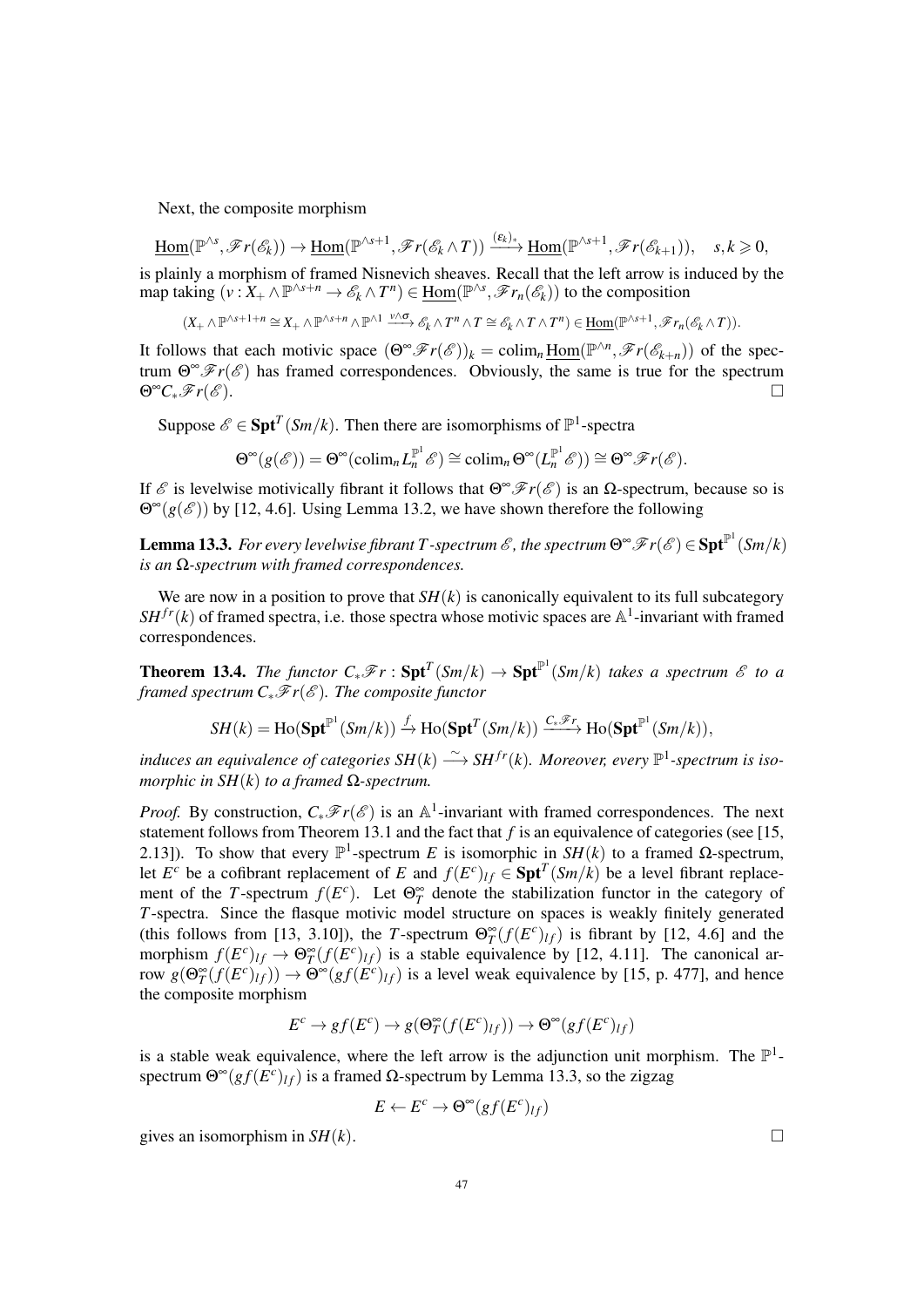The preceding theorem says that we can define the stable motivic homotopy theory as framed P 1 -spectra or even framed Ω-spectra. However, such framed Ω-spectra are hardly amenable for explicit calculations in general, because they require levelwise motivically fibrant replacements by construction. Instead, the main point of this paper is to show that whenever the base field *k* is infinite perfect, one can nevertheless construct explicit fibrant  $\Omega$ -spectra using the framed correspondences of Voevodsky and the machinery of framed motives introduced and developed in this paper.

Namely, suppose  $\mathscr{E} = (\mathscr{E}_0, \mathscr{E}_1, \ldots) \in \text{Spt}^T(\textit{Sm}/k)$  is such that its framed spectrum  $C_*\mathscr{F}r(\mathscr{E})$ satisfies the following conditions:

- (1) each space  $C_*\mathscr{F}r(\mathscr{E}_n)$ ,  $n \geq 0$ , is locally connected;
- (2) each space  $C_*\mathscr{F}r(\mathscr{E}_n)$ ,  $n \geq 0$ , is  $\sigma$ -invariant (i.e. it takes the framed correspondence  $\sigma_X = (X \times 0, X \times \mathbb{A}^1, pr_{\mathbb{A}^1}, pr_X)$  of level one to a weak equivalence of simplicial sets for every  $X \in \mathcal{S}m/k$ ;
- (3) each structure morphism induces a motivic equivalence

$$
C_*\mathscr{F}r(\mathscr{E}_n)_f\to \underline{\mathrm{Hom}}(\mathbb{P}^{\wedge 1},C_*\mathscr{F}r(\mathscr{E}_{n+1})_f),\quad n\geqslant 0,
$$

where the subscript "f" refers to a local fibrant replacement.

Then the spectrum  $C_*\mathscr{F}r(\mathscr{E})_f := (C_*\mathscr{F}r(\mathscr{E}_0)_f, C_*\mathscr{F}r(\mathscr{E}_1)_f, \ldots)$  is an  $\Omega$ -spectrum stably equivalent to  $\mathscr E$ . In particular, if a motivic space  $\mathscr X$  is such that its suspension *T*-spectrum satisfies (1)−(3), then  $C_*\mathscr{F}r(\mathscr{X})$  is locally equivalent to the space  $\Omega_{\mathbb{P}^1}^{\infty} \mathbb{Z}_{\mathbb{P}^1}^{\infty} \mathscr{X}$  (see p. 14 for the definition of the latter space). The hardest condition in practice is condition (3), where the machinery of framed motives works in its full capacity.

## 14. CONCLUDING REMARKS

In [24] Voevodsky defined the category of rational framed correspondences *Frrat* ∗ (*k*) together with an obvious functor  $Fr_*(k) \to Fr^{rat}_*(k)$ . The definition of  $Fr^{rat}_*(U,X)$  replaces regular functions on etale neighborhoods of supports by rational functions. It follows from [24] that  $C_* Fr^{rat}(U,X)$  is a group-like space.

**Conjecture 1** (Voevodsky). Let k be an infinite perfect field. Then for any  $X \in \mathcal{S}m/k$  the mor*phism of motivic spaces*

 $Fr(\Delta_k^{\bullet} \times -, X) \rightarrow Fr^{rat}(\Delta_k^{\bullet} \times -, X)$ 

*is Nisnevich locally a group completion map of simplicial sets.*

To illustrate the importance of this conjecture, we state some of its consequences below. To be precise, we state that if Voevodsky's conjecture is true then so are Corollaries 14.1, 14.2 and Theorem 14.3.

Corollary 14.1. *If Voevodsky's conjecture is true then the geometric realization of the simplicial set*  $Fr^{rat}(\Delta_{\mathbb{C}}^{\bullet},pt)$  *has the homotopy type of the topological space*  $\Omega^{\infty}\Sigma^{\infty}(S^{0})$ *.* 

Given a field *k* and  $X \in Sm/k$ , put  $\pi_s^{rf}(X) := \pi_s(Fr^{rat}(\Delta_k^{\bullet}, X)).$ 

**Corollary 14.2.** *Suppose Voevodsky's conjecture is true. Let*  $k = \mathbb{C}$ *. Then the assignment*  $X \mapsto \pi^{rfr}_*(X)$  is a generalized homology theory on the category Sm/C. Moreover, for any non*zero integer m, one has*

$$
\pi_s^{rfr}(X;\mathbb{Z}/m)=\pi_s^{st}(X_+;\mathbb{Z}/m).
$$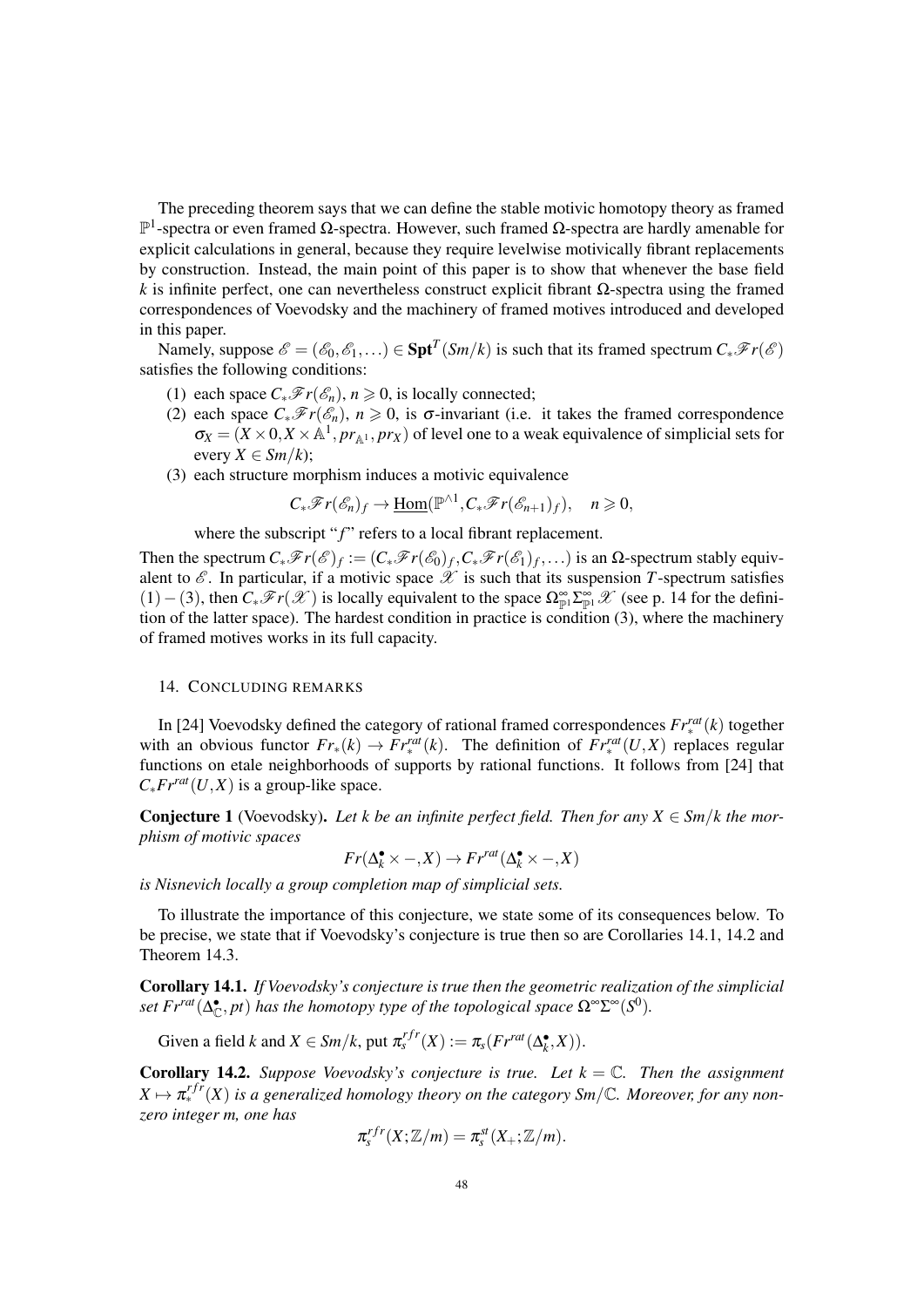*Also, the first part of this corollary is true for any infinite perfect field k. Namely, the assign* $m$ ent  $X \mapsto \pi_{*}^{rfr}(X)$  is a generalized homology theory on the category Sm/k.

Theorem 14.3. *Suppose Voevodsky's conjecture is true. Let k be an infinite perfect field. Then for any*  $X \in \text{Sm}/k$  *the canonical morphism* 

$$
Fr^{rat}(\Delta_k^{\bullet} \times -, X) \to \Omega_{\mathbb{P}^1}^{\infty} \Sigma_{\mathbb{P}^1}^{\infty}(X_+)
$$

*is a Nisnevich local weak equivalence of motivic spaces.*

## **REFERENCES**

- [1] A. Ananyevskiy, G. Garkusha, I. Panin, Cancellation theorem for framed motives of algebraic varieties, preprint arXiv:1601.06642.
- [2] B. Blander, Local projective model structures on simplicial presheaves, K-Theory 24(3) (2001), 283-301.
- [3] A. Druzhinin, I. Panin, Surjectivity of the etale excision map for homotopy invariant framed presheaves, preprint arXiv:1808.07765.
- [4] B. I. Dundas, O. Röndigs, P. A. Østvær, Enriched functors and stable homotopy theory, Doc. Math. 8 (2003), 409-488.
- [5] B. I. Dundas, M. Levine, P. A. Østvær, O. Röndigs, V. Voevodsky, Motivic homotopy theory, Universitext, Springer-Verlag, Berlin, 2007.
- [6] G. Garkusha, I. Panin, K-motives of algebraic varieties, Homology, Homotopy Appl. 14(2) (2012), 211-264.
- [7] G. Garkusha, I. Panin, On the motivic spectral sequence, J. Inst. Math. Jussieu 17(1) (2018), 137-170.
- [8] G. Garkusha, I. Panin, Homotopy invariant presheaves with framed transfers, Cambridge J. Math. 8(1) (2020), 1-94.
- [9] G. Garkusha, A. Neshitov, I. Panin, Framed motives of relative motivic spheres, preprint arXiv:1604.02732.
- [10] D. Grayson, Weight filtrations via commuting automorphisms, K-Theory 9 (1995), 139-172.
- [11] A. Grothendieck, Éléments de géométrie algébrique. IV, Étude locale des schémas et des morphismes de schémas, Quatrième partie, Publ. Math. IHES 32 (1967), 5-361.
- [12] M. Hovey, Spectra and symmetric spectra in general model categories, J. Pure Appl. Algebra, 165(1) (2001), 63-127.
- [13] D. Isaksen, Flasque model structures for simplicial presheaves, K-Theory 36 (2005), 371-395.
- [14] J. F. Jardine, Simplicial presheaves, J. Pure Appl. Algebra 47 (1987), 35-87.
- [15] J. F. Jardine, Motivic symmetric spectra, Doc. Math. 5 (2000), 445-552.
- [16] M. Levine, A comparison of motivic and classical stable homotopy theories, J. Topology 7 (2014), 327-362.
- [17] F. Morel, A<sup>1</sup>-Algebraic topology over a field, Lecture Notes in Mathematics, No. 2052, Springer-Verlag, 2012.
- [18] F. Morel, V. Voevodsky, A<sup>1</sup>-homotopy theory of schemes, Publ. Math. IHES 90 (1999), 45-143.
- [19] A. Neshitov, Framed correspendences and the Milnor–Witt K-theory, J. Inst. Math. Jussieu 17(4) (2018), 823- 852.
- [20] G. Segal, Categories and cohomology theories, Topology 13 (1974), 293-312.
- [21] A. Suslin, V. Voevodsky, Singular homology of abstract algebraic varieties, Inv. Math. 123 (1996), 61-94.
- [22] A. Suslin, V. Voevodsky, Bloch–Kato conjecture and motivic cohomology with finite coefficients, The Arithmetic and Geometry of Algebraic Cycles (Banff, AB, 1998), NATO Sci. Ser. C Math. Phys. Sci., Vol. 548, Kluwer Acad. Publ., Dordrecht (2000), pp. 117-189.
- [23] V. Voevodsky,  $\mathbb{A}^1$ -Homotopy theory, Doc. Math., Extra Vol. ICM 1998(1), 417-442.
- [24] V. Voevodsky, Notes on framed correspondences, unpublished, 2001. Also available at https://www.math.ias.edu/vladimir/publications
- [25] V. Voevodsky, Simplicial radditive functors, J. K-Theory 5 (2010), 201-244.

DEPARTMENT OF MATHEMATICS, SWANSEA UNIVERSITY, FABIAN WAY, SWANSEA SA1 8EN, UNITED KINGDOM

*E-mail address*: g.garkusha@swansea.ac.uk

ST. PETERSBURG BRANCH OF V. A. STEKLOV MATHEMATICAL INSTITUTE, FONTANKA 27, 191023 ST. PETERSBURG, RUSSIA